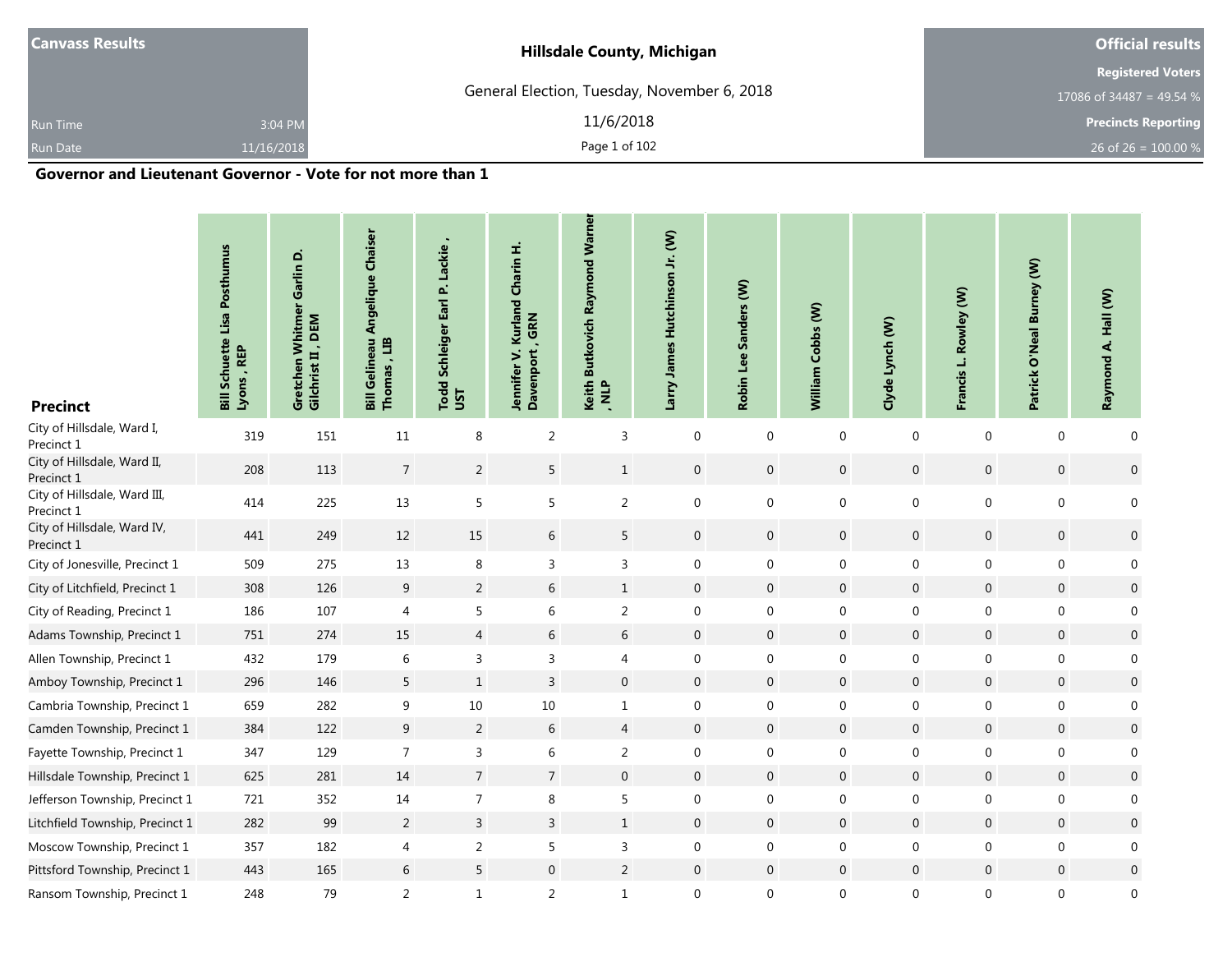|            | <b>Hillsdale County, Michigan</b>           | <b>Official results</b>    |
|------------|---------------------------------------------|----------------------------|
|            |                                             | <b>Registered Voters</b>   |
|            | General Election, Tuesday, November 6, 2018 | 17086 of 34487 = 49.54 %   |
| 3:04 PM    | 11/6/2018                                   | <b>Precincts Reporting</b> |
| 11/16/2018 | Page 2 of 102                               | 26 of 26 = $100.00\%$      |
|            |                                             |                            |

.

#### **Governor and Lieutenant Governor - Vote for not more than 1**

| <b>Precinct</b>                            | John Arthur Williams (W) | Lance Herman (W) | Evan Space (W)   | Chaneika Ranell Penny (W) | Henry Joseph Lester (W) | Angelo Scott Brown (W) | Cast Votes | Election Day Voting Ballots Cast | <b>Total Ballots Cast</b> | Registered Voters | Turnout Percentage |
|--------------------------------------------|--------------------------|------------------|------------------|---------------------------|-------------------------|------------------------|------------|----------------------------------|---------------------------|-------------------|--------------------|
| City of Hillsdale, Ward I,<br>Precinct 1   | $\mathbf{0}$             | $\mathbf{0}$     | $\mathbf{0}$     | $\mathbf 0$               | $\mathbf 0$             | $\boldsymbol{0}$       | 494        | 499                              | 499                       | 1036              | 48.17%             |
| City of Hillsdale, Ward II,<br>Precinct 1  | $\mathbf 0$              | $\mathbf 0$      | $\overline{0}$   | $\mathbf 0$               | $\boldsymbol{0}$        | $\mathbf 0$            | 336        | 340                              | 340                       | 973               | 34.94 %            |
| City of Hillsdale, Ward III,<br>Precinct 1 | 0                        | $\boldsymbol{0}$ | $\boldsymbol{0}$ | $\boldsymbol{0}$          | $\boldsymbol{0}$        | $\boldsymbol{0}$       | 664        | 684                              | 684                       | 1438              | 47.57 %            |
| City of Hillsdale, Ward IV,<br>Precinct 1  | $\mathbf 0$              | $\mathbf 0$      | $\overline{0}$   | $\mathbf 0$               | $\mathbf 0$             | $\mathbf 0$            | 728        | 741                              | 741                       | 1530              | 48.43 %            |
| City of Jonesville, Precinct 1             | 0                        | $\mathbf 0$      | $\boldsymbol{0}$ | 0                         | $\boldsymbol{0}$        | $\boldsymbol{0}$       | 811        | 832                              | 832                       | 1555              | 53.50 %            |
| City of Litchfield, Precinct 1             | $\boldsymbol{0}$         | $\boldsymbol{0}$ | $\overline{0}$   | $\boldsymbol{0}$          | $\boldsymbol{0}$        | $\mathbf 0$            | 452        | 460                              | 460                       | 907               | 50.72 %            |
| City of Reading, Precinct 1                | 0                        | $\mathbf 0$      | $\boldsymbol{0}$ | $\boldsymbol{0}$          | $\boldsymbol{0}$        | 0                      | 310        | 316                              | 316                       | 808               | 39.11 %            |
| Adams Township, Precinct 1                 | $\boldsymbol{0}$         | $\boldsymbol{0}$ | $\boldsymbol{0}$ | $\boldsymbol{0}$          | $\boldsymbol{0}$        | $\mathbf 0$            | 1056       | 1073                             | 1073                      | 2130              | 50.38 %            |
| Allen Township, Precinct 1                 | 0                        | $\mathbf 0$      | 0                | 0                         | $\boldsymbol{0}$        | 0                      | 627        | 635                              | 635                       | 1548              | 41.02%             |
| Amboy Township, Precinct 1                 | $\mathbf 0$              | $\boldsymbol{0}$ | $\overline{0}$   | $\boldsymbol{0}$          | $\overline{0}$          | $\mathbf 0$            | 451        | 461                              | 461                       | 966               | 47.72 %            |
| Cambria Township, Precinct 1               | 0                        | $\mathbf 0$      | $\mathbf 0$      | $\boldsymbol{0}$          | $\boldsymbol{0}$        | $\mathbf 0$            | 971        | 982                              | 982                       | 1890              | 51.96 %            |
| Camden Township, Precinct 1                | $\boldsymbol{0}$         | $\boldsymbol{0}$ | $\overline{0}$   | $\boldsymbol{0}$          | $\mathbf 0$             | $\mathbf 0$            | 527        | 535                              | 535                       | 1983              | 26.98 %            |
| Fayette Township, Precinct 1               | 0                        | $\mathbf 0$      | $\boldsymbol{0}$ | 0                         | $\boldsymbol{0}$        | $\mathbf 0$            | 494        | 499                              | 499                       | 857               | 58.23 %            |
| Hillsdale Township, Precinct 1             | 0                        | $\mathbf{0}$     | $\overline{0}$   | $\boldsymbol{0}$          | $\boldsymbol{0}$        | $\mathbf 0$            | 934        | 942                              | 942                       | 1568              | 60.08 %            |
| Jefferson Township, Precinct 1             | 0                        | $\mathbf 0$      | $\boldsymbol{0}$ | $\boldsymbol{0}$          | $\boldsymbol{0}$        | $\boldsymbol{0}$       | 1107       | 1131                             | 1131                      | 2429              | 46.56 %            |
| Litchfield Township, Precinct 1            | $\boldsymbol{0}$         | $\boldsymbol{0}$ | $\overline{0}$   | $\mathbf 0$               | $\boldsymbol{0}$        | $\mathbf 0$            | 390        | 396                              | 396                       | 779               | 50.83 %            |
| Moscow Township, Precinct 1                | 0                        | $\mathbf 0$      | $\boldsymbol{0}$ | $\boldsymbol{0}$          | $\boldsymbol{0}$        | 0                      | 553        | 564                              | 564                       | 1062              | 53.11 %            |
| Pittsford Township, Precinct 1             | 0                        | $\mathbf 0$      | $\mathbf 0$      | $\boldsymbol{0}$          | $\pmb{0}$               | $\mathbf 0$            | 621        | 624                              | 624                       | 1124              | 55.52 %            |
| Ransom Township, Precinct 1                | 0                        | $\mathbf 0$      | $\pmb{0}$        | 0                         | $\boldsymbol{0}$        | 0                      | 333        | 338                              | 338                       | 577               | 58.58 %            |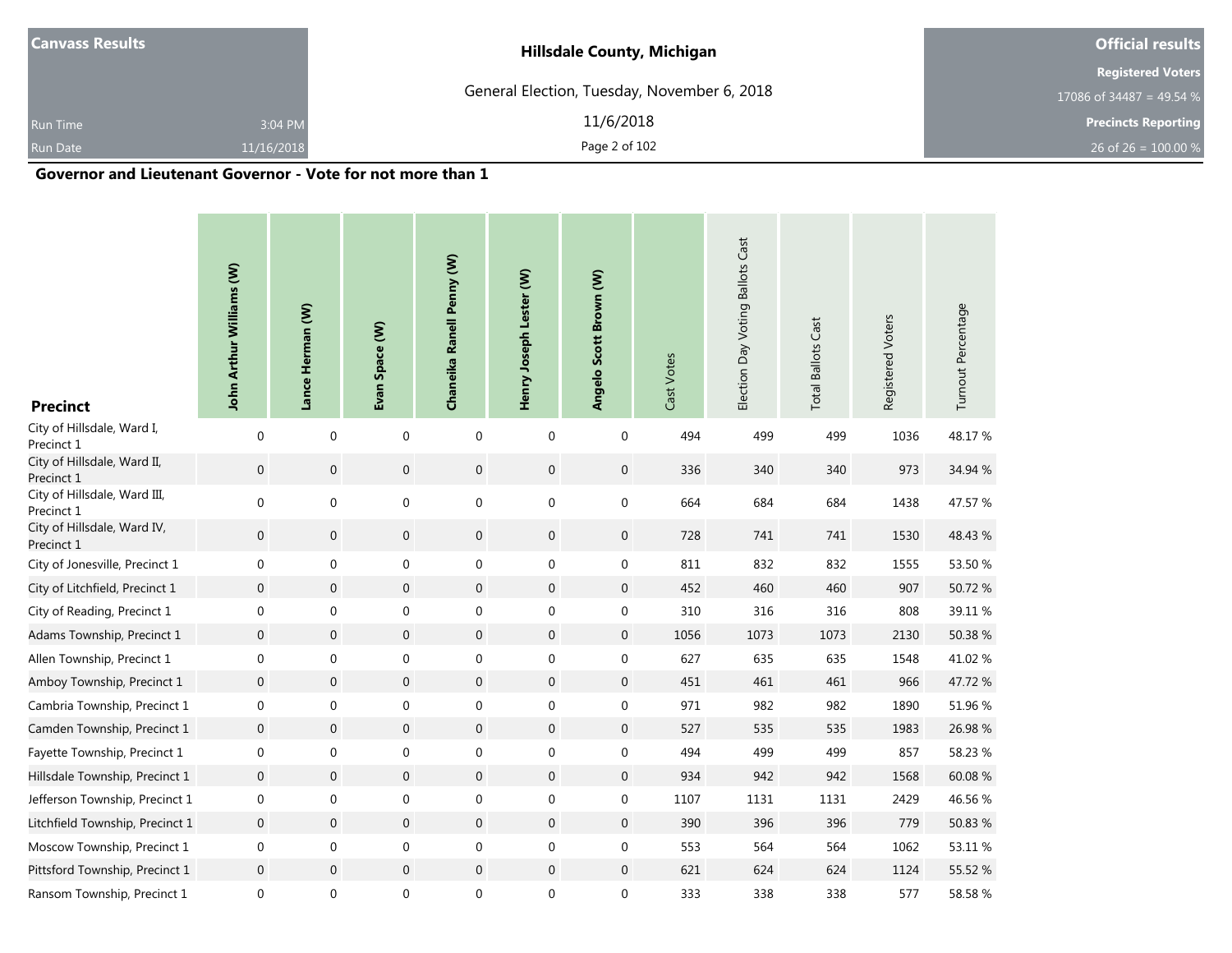| <b>Canvass Results</b> |            | <b>Hillsdale County, Michigan</b>           | <b>Official results</b>    |
|------------------------|------------|---------------------------------------------|----------------------------|
|                        |            |                                             | <b>Registered Voters</b>   |
|                        |            | General Election, Tuesday, November 6, 2018 | 17086 of 34487 = 49.54 %   |
| <b>Run Time</b>        | 3:04 PM    | 11/6/2018                                   | <b>Precincts Reporting</b> |
| <b>Run Date</b>        | 11/16/2018 | Page 3 of 102                               | 26 of 26 = $100.00\%$      |

#### **Governor and Lieutenant Governor - Vote for not more than 1**

and the control of the control of the control of the control of the control of

| <b>Precinct</b>                    | ម<br>ŧ<br><b>REP</b><br><u>ড়</u><br>Lyons<br>$\overline{\mathbf{a}}$ | Garlin D<br>DEM<br>Whitme<br>- 5<br>Ħ<br>Gretchen<br>Gilchrist I | Chaiser<br>ngelique<br>⋖<br>E<br>au<br>۵Ë<br>ă<br>Bill Ge<br>Thom: | Lackie<br>Δ.<br>Earl<br>Schleiger<br><b>Todd</b><br>JST | Kurland Charin H.<br>GRN<br>><br><b>Jennifer</b><br>Davenpo | <b>Warne</b><br><b>prd</b><br>Raym<br>utkovich<br>w<br>Keith<br>, NLP | $\mathbf{\hat{S}}$<br>÷,<br>Hutchinson<br>James<br>Larry | $\hat{\epsilon}$<br><b>Sanders</b><br>Lee<br><b>Robin</b> | Cobbs (W)<br>William | Lynch (W)<br>Clyde | ξ<br>Rowley<br>ង់<br>ប៉<br>Franc | mey (W)<br>m<br>Neal  <br>$\overline{\overline{\bullet}}$<br>Patrick | Hall (W)<br>નં<br>Raymond |
|------------------------------------|-----------------------------------------------------------------------|------------------------------------------------------------------|--------------------------------------------------------------------|---------------------------------------------------------|-------------------------------------------------------------|-----------------------------------------------------------------------|----------------------------------------------------------|-----------------------------------------------------------|----------------------|--------------------|----------------------------------|----------------------------------------------------------------------|---------------------------|
| Reading Township, Precinct 1       | 470                                                                   | 245                                                              | $\overline{7}$                                                     | 10                                                      | 11                                                          | $\overline{2}$                                                        | $\mathbf 0$                                              | $\mathbf 0$                                               | $\mathbf 0$          | $\overline{0}$     | $\mathbf 0$                      | $\mathbf 0$                                                          | $\overline{0}$            |
| Scipio Township, Precinct 1        | 442                                                                   | 158                                                              | 8                                                                  | $\overline{7}$                                          | 6                                                           | 4                                                                     | 0                                                        | $\mathbf 0$                                               | $\mathbf 0$          | 0                  | 0                                | 0                                                                    | 0                         |
| Somerset Township, Precinct 1      | 615                                                                   | 407                                                              | 11                                                                 | 11                                                      | 4                                                           | 2                                                                     | $\overline{0}$                                           | $\mathbf 0$                                               | $\mathbf 0$          | $\mathbf{0}$       | $\mathbf 0$                      | $\overline{0}$                                                       | $\mathbf 0$               |
| Somerset Township, Precinct 2      | 639                                                                   | 460                                                              | 16                                                                 | 9                                                       | 8                                                           |                                                                       | $\mathbf 0$                                              | $\mathbf{0}$                                              | $\mathbf 0$          | $\mathbf 0$        | 0                                | 0                                                                    | $\mathbf{0}$              |
| Wheatland Township, Precinct       | 351                                                                   | 143                                                              | 6                                                                  | 9                                                       | $\overline{4}$                                              |                                                                       | $\mathbf 0$                                              | $\mathbf 0$                                               | $\mathbf 0$          | $\overline{0}$     | $\mathbf 0$                      | $\mathbf 0$                                                          | $\mathbf 0$               |
| Woodbridge Township,<br>Precinct 1 | 264                                                                   | 73                                                               | $\overline{7}$                                                     | 5                                                       | $\mathbf{0}$                                                |                                                                       | $\pmb{0}$                                                | $\mathbf{0}$                                              | $\mathbf 0$          | 0                  | $\boldsymbol{0}$                 | 0                                                                    | $\mathbf 0$               |
| Wright Township, Precinct 1        | 377                                                                   | 144                                                              | 9                                                                  | $\overline{7}$                                          | $\overline{4}$                                              | 4                                                                     | $\mathbf 0$                                              | $\mathbf{0}$                                              | $\boldsymbol{0}$     | $\overline{0}$     | $\mathbf 0$                      | $\overline{0}$                                                       | $\mathbf 0$               |
| <b>Totals</b>                      | 11088                                                                 | 5166                                                             | 226                                                                | 151                                                     | 129                                                         | 61                                                                    | $\mathbf 0$                                              | $\mathbf 0$                                               | $\mathbf 0$          | $\mathbf{0}$       | $\bf{0}$                         | $\mathbf{0}$                                                         | $\mathbf 0$               |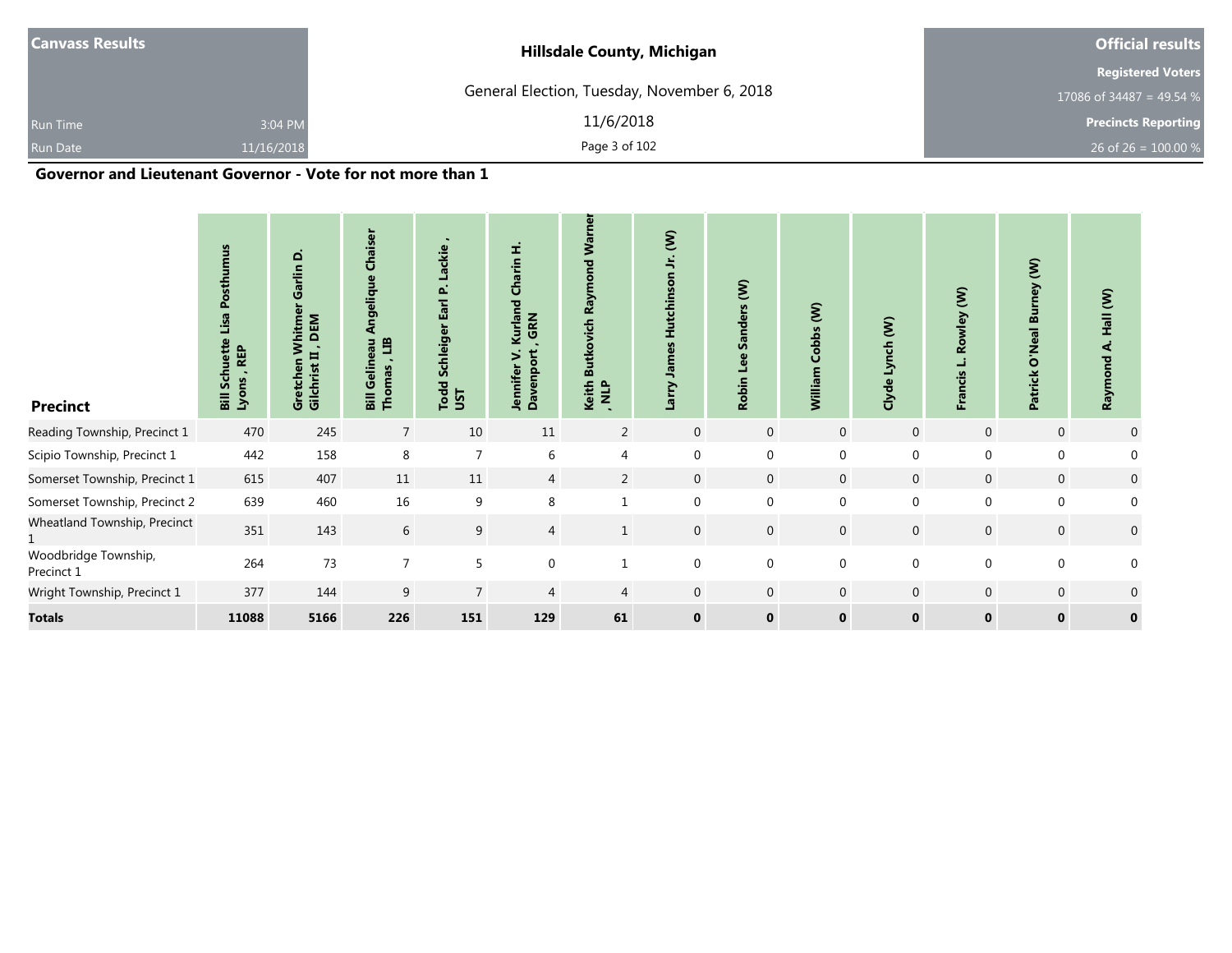|            | <b>Hillsdale County, Michigan</b>           | <b>Official results</b>    |
|------------|---------------------------------------------|----------------------------|
|            |                                             | <b>Registered Voters</b>   |
|            | General Election, Tuesday, November 6, 2018 | 17086 of 34487 = 49.54 %   |
| 3:04 PM    | 11/6/2018                                   | <b>Precincts Reporting</b> |
| 11/16/2018 | Page 4 of 102                               | 26 of 26 = $100.00\%$      |
|            |                                             |                            |

#### **Governor and Lieutenant Governor - Vote for not more than 1**

| <b>Precinct</b>                    | $\widehat{\boldsymbol{\epsilon}}$<br>Williams<br><b>Arthur</b><br>John | Herman (W)<br>Lance | Space (W)<br>Evan | Chaneika Ranell Penny (W) | ξ<br>Lester<br>Henry Joseph | Scott Brown (W)<br>Angelo | Cast Votes | Cast<br><b>Ballots</b><br>Voting<br>Election Day | <b>Total Ballots Cast</b> | Registered Voters | Turnout Percentage |
|------------------------------------|------------------------------------------------------------------------|---------------------|-------------------|---------------------------|-----------------------------|---------------------------|------------|--------------------------------------------------|---------------------------|-------------------|--------------------|
| Reading Township, Precinct 1       | $\mathbf 0$                                                            | $\mathbf 0$         | $\mathbf 0$       | $\mathbf 0$               | $\mathbf 0$                 | $\mathbf 0$               | 745        | 755                                              | 755                       | 1449              | 52.10 %            |
| Scipio Township, Precinct 1        | $\mathbf 0$                                                            | $\mathbf{0}$        | 0                 | $\mathbf 0$               | $\mathbf 0$                 | $\mathbf 0$               | 625        | 636                                              | 636                       | 1421              | 44.76 %            |
| Somerset Township, Precinct 1      | $\mathbf 0$                                                            | $\mathbf 0$         | $\mathbf 0$       | $\mathbf{0}$              | $\mathbf 0$                 | $\overline{0}$            | 1050       | 1059                                             | 1059                      | 1819              | 58.22 %            |
| Somerset Township, Precinct 2      | $\mathbf{0}$                                                           | $\mathbf{0}$        | $\mathbf 0$       | $\mathbf{0}$              | $\mathbf 0$                 | $\mathbf 0$               | 1133       | 1151                                             | 1151                      | 1852              | 62.15 %            |
| Wheatland Township, Precinct       | $\overline{0}$                                                         | $\boldsymbol{0}$    | $\boldsymbol{0}$  | $\mathbf 0$               | $\mathbf 0$                 | $\mathbf 0$               | 514        | 521                                              | 521                       | 961               | 54.21 %            |
| Woodbridge Township,<br>Precinct 1 | $\mathbf 0$                                                            | $\mathbf 0$         | $\boldsymbol{0}$  | $\mathbf 0$               | $\mathbf 0$                 | $\mathbf 0$               | 350        | 356                                              | 356                       | 682               | 52.20 %            |
| Wright Township, Precinct 1        | $\mathbf 0$                                                            | $\boldsymbol{0}$    | $\mathbf 0$       | $\mathbf 0$               | $\mathbf 0$                 | $\mathbf 0$               | 545        | 556                                              | 556                       | 1143              | 48.64 %            |
| <b>Totals</b>                      | $\mathbf{0}$                                                           | $\mathbf 0$         | $\mathbf{0}$      | $\mathbf{0}$              | $\mathbf 0$                 | $\mathbf{0}$              | 16821      | 17086                                            | 17086                     | 34487             | 49.54 %            |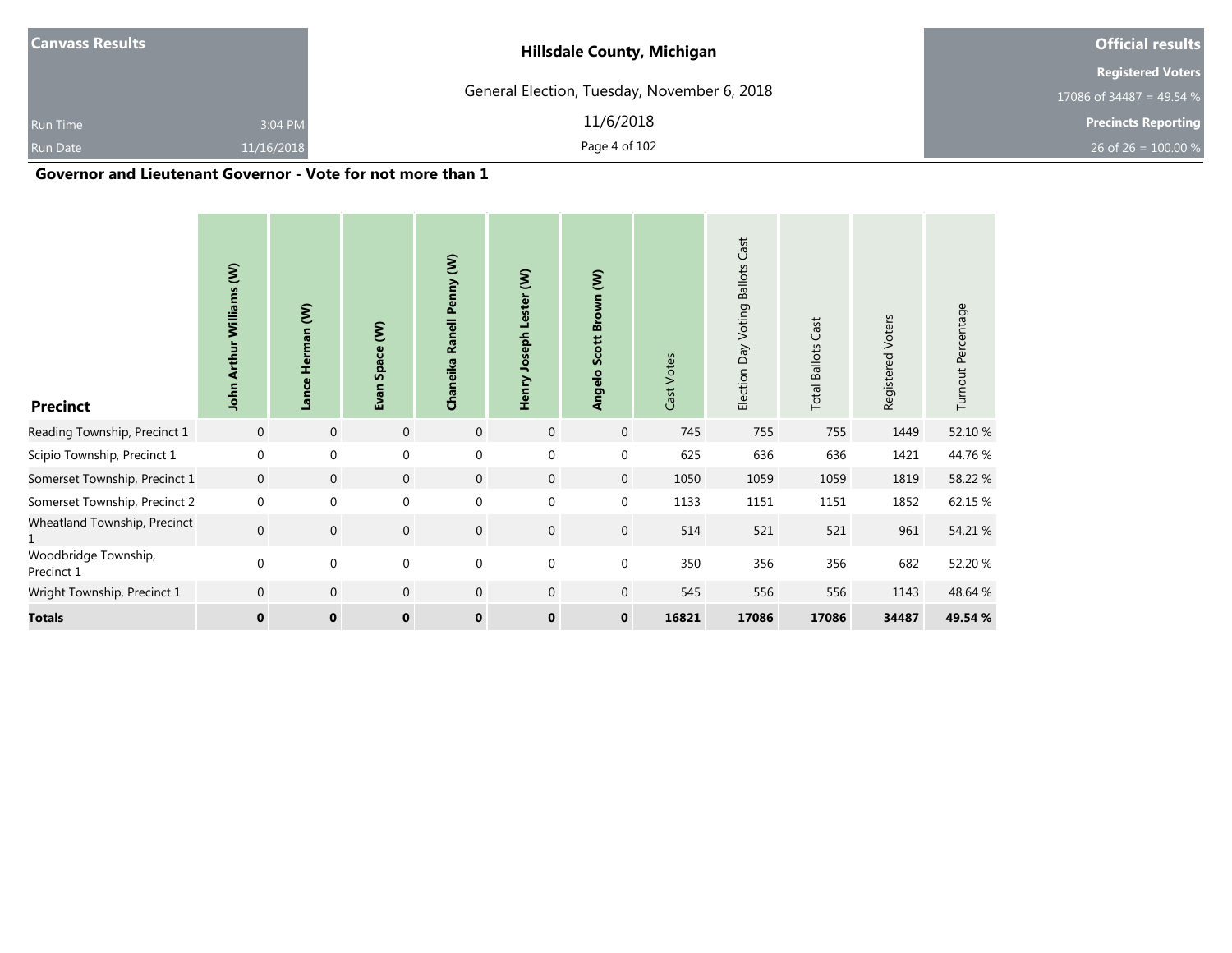| <b>Canvass Results</b> |                                                 | <b>Hillsdale County, Michigan</b>           | <b>Official results</b>    |
|------------------------|-------------------------------------------------|---------------------------------------------|----------------------------|
|                        |                                                 |                                             | <b>Registered Voters</b>   |
|                        |                                                 | General Election, Tuesday, November 6, 2018 | 17086 of 34487 = 49.54 %   |
| <b>Run Time</b>        | 3:04 PM                                         | 11/6/2018                                   | <b>Precincts Reporting</b> |
| Run Date               | 11/16/2018                                      | Page 5 of 102                               | 26 of 26 = $100.00\%$      |
|                        | the contract of the contract of the contract of |                                             |                            |

**Secretary of State - Vote for not more than 1**

| <b>Precinct</b>                            | Mary Treder Lang, REP | Jocelyn Benson, DEM | Gregory Scott Stempfle, LIB | Robert Gale, UST | Cast Votes | Election Day Voting Ballots Cast | <b>Total Ballots Cast</b> | Registered Voters | Turnout Percentage |
|--------------------------------------------|-----------------------|---------------------|-----------------------------|------------------|------------|----------------------------------|---------------------------|-------------------|--------------------|
| City of Hillsdale, Ward I,<br>Precinct 1   | 316                   | 140                 | 15                          | 8                | 479        | 499                              | 499                       | 1036              | 48.17%             |
| City of Hillsdale, Ward II,<br>Precinct 1  | 212                   | 105                 | 10                          | 3                | 330        | 340                              | 340                       | 973               | 34.94 %            |
| City of Hillsdale, Ward III,<br>Precinct 1 | 415                   | 213                 | 15                          | 11               | 654        | 684                              | 684                       | 1438              | 47.57 %            |
| City of Hillsdale, Ward IV,<br>Precinct 1  | 442                   | 236                 | 23                          | 16               | 717        | 741                              | 741                       | 1530              | 48.43 %            |
| City of Jonesville, Precinct 1             | 507                   | 258                 | 23                          | 13               | 801        | 832                              | 832                       | 1555              | 53.50 %            |
| City of Litchfield, Precinct 1             | 299                   | 130                 | $\overline{7}$              | 11               | 447        | 460                              | 460                       | 907               | 50.72 %            |
| City of Reading, Precinct 1                | 178                   | 105                 | 9                           | 12               | 304        | 316                              | 316                       | 808               | 39.11 %            |
| Adams Township, Precinct 1                 | 742                   | 265                 | 19                          | 22               | 1048       | 1073                             | 1073                      | 2130              | 50.38 %            |
| Allen Township, Precinct 1                 | 430                   | 172                 | 8                           | 11               | 621        | 635                              | 635                       | 1548              | 41.02 %            |
| Amboy Township, Precinct 1                 | 298                   | 137                 | 3                           | $\overline{4}$   | 442        | 461                              | 461                       | 966               | 47.72 %            |
| Cambria Township, Precinct 1               | 659                   | 253                 | 15                          | 22               | 949        | 982                              | 982                       | 1890              | 51.96 %            |
| Camden Township, Precinct 1                | 371                   | 129                 | $\boldsymbol{9}$            | 12               | 521        | 535                              | 535                       | 1983              | 26.98 %            |
| Fayette Township, Precinct 1               | 345                   | 130                 | 11                          | 4                | 490        | 499                              | 499                       | 857               | 58.23 %            |
| Hillsdale Township, Precinct 1             | 646                   | 250                 | 12                          | 10               | 918        | 942                              | 942                       | 1568              | 60.08%             |
| Jefferson Township, Precinct 1             | 736                   | 306                 | 26                          | 23               | 1091       | 1131                             | 1131                      | 2429              | 46.56 %            |
| Litchfield Township, Precinct 1            | 278                   | 97                  | 6                           | 6                | 387        | 396                              | 396                       | 779               | 50.83 %            |
| Moscow Township, Precinct 1                | 351                   | 177                 | 10                          | 8                | 546        | 564                              | 564                       | 1062              | 53.11 %            |
| Pittsford Township, Precinct 1             | 445                   | 153                 | 11                          | $\overline{7}$   | 616        | 624                              | 624                       | 1124              | 55.52 %            |
| Ransom Township, Precinct 1                | 244                   | 82                  | 2                           | 3                | 331        | 338                              | 338                       | 577               | 58.58%             |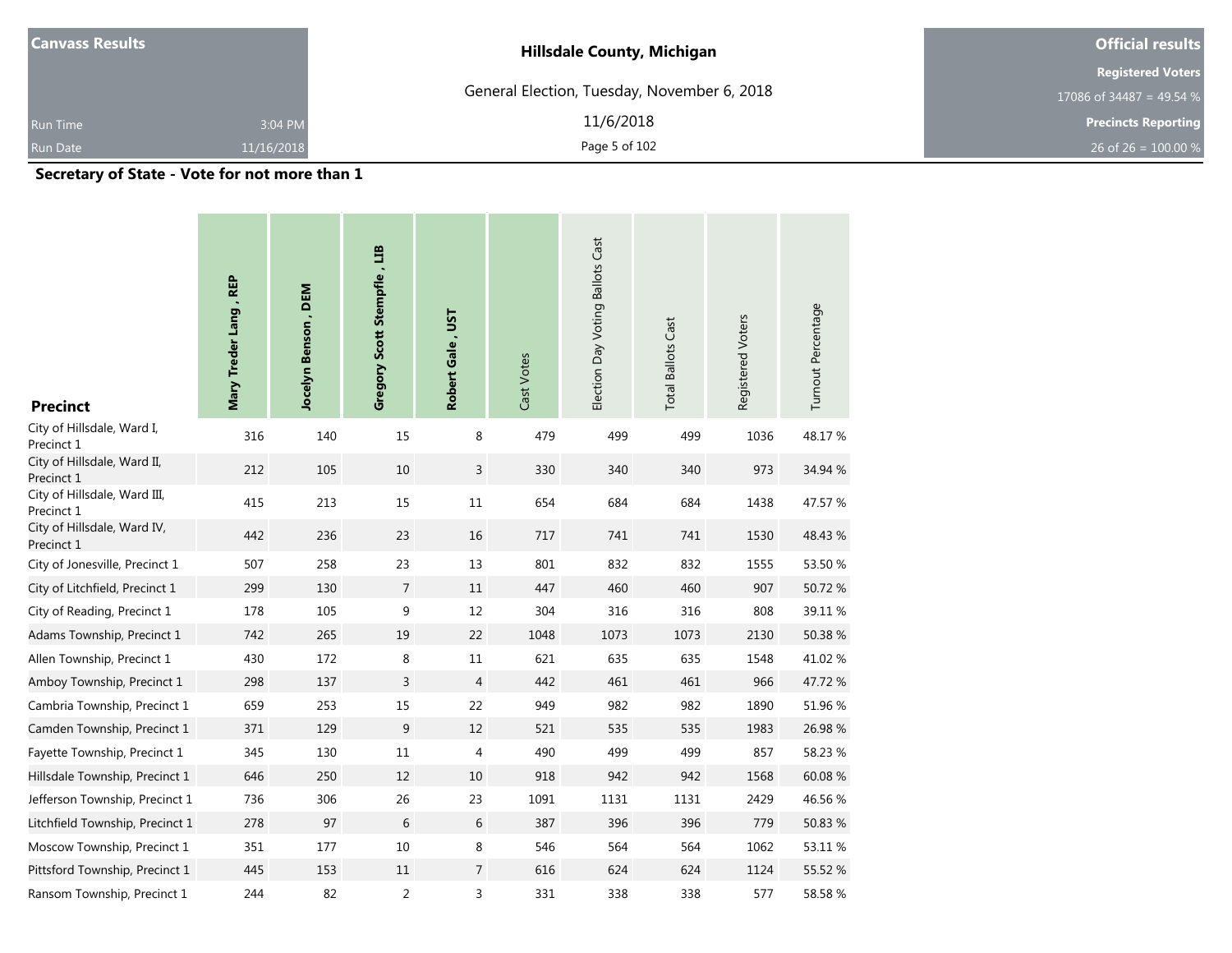| <b>Canvass Results</b> |                                     | <b>Hillsdale County, Michigan</b>           | <b>Official results</b>    |
|------------------------|-------------------------------------|---------------------------------------------|----------------------------|
|                        |                                     |                                             | <b>Registered Voters</b>   |
|                        |                                     | General Election, Tuesday, November 6, 2018 | 17086 of 34487 = 49.54 %   |
| <b>Run Time</b>        | 3:04 PM                             | 11/6/2018                                   | <b>Precincts Reporting</b> |
| <b>Run Date</b>        | 11/16/2018                          | Page 6 of 102                               | 26 of 26 = $100.00\%$      |
|                        | the contract of the contract of the |                                             |                            |

**Secretary of State - Vote for not more than 1**

| <b>Precinct</b>                    | <b>REP</b><br>Mary Treder Lang, | DEM<br>Jocelyn Benson | $\mathbf{H}$<br>Gregory Scott Stempfle | <b>LSL</b><br>Robert Gale, | Cast Votes | <b>Ballots Cast</b><br>Election Day Voting | <b>Total Ballots Cast</b> | Registered Voters | Turnout Percentage |
|------------------------------------|---------------------------------|-----------------------|----------------------------------------|----------------------------|------------|--------------------------------------------|---------------------------|-------------------|--------------------|
| Reading Township, Precinct 1       | 485                             | 225                   | 14                                     | 11                         | 735        | 755                                        | 755                       | 1449              | 52.10 %            |
| Scipio Township, Precinct 1        | 452                             | 140                   | 11                                     | 17                         | 620        | 636                                        | 636                       | 1421              | 44.76%             |
| Somerset Township, Precinct 1      | 614                             | 393                   | 18                                     | 9                          | 1034       | 1059                                       | 1059                      | 1819              | 58.22 %            |
| Somerset Township, Precinct 2      | 642                             | 433                   | 19                                     | 18                         | 1112       | 1151                                       | 1151                      | 1852              | 62.15 %            |
| Wheatland Township, Precinct<br>1  | 351                             | 128                   | 13                                     | $\overline{7}$             | 499        | 521                                        | 521                       | 961               | 54.21 %            |
| Woodbridge Township,<br>Precinct 1 | 255                             | 69                    | 5                                      | 15                         | 344        | 356                                        | 356                       | 682               | 52.20 %            |
| Wright Township, Precinct 1        | 370                             | 136                   | 11                                     | 18                         | 535        | 556                                        | 556                       | 1143              | 48.64 %            |
| <b>Totals</b>                      | 11083                           | 4862                  | 325                                    | 301                        | 16571      | 17086                                      | 17086                     | 34487             | 49.54 %            |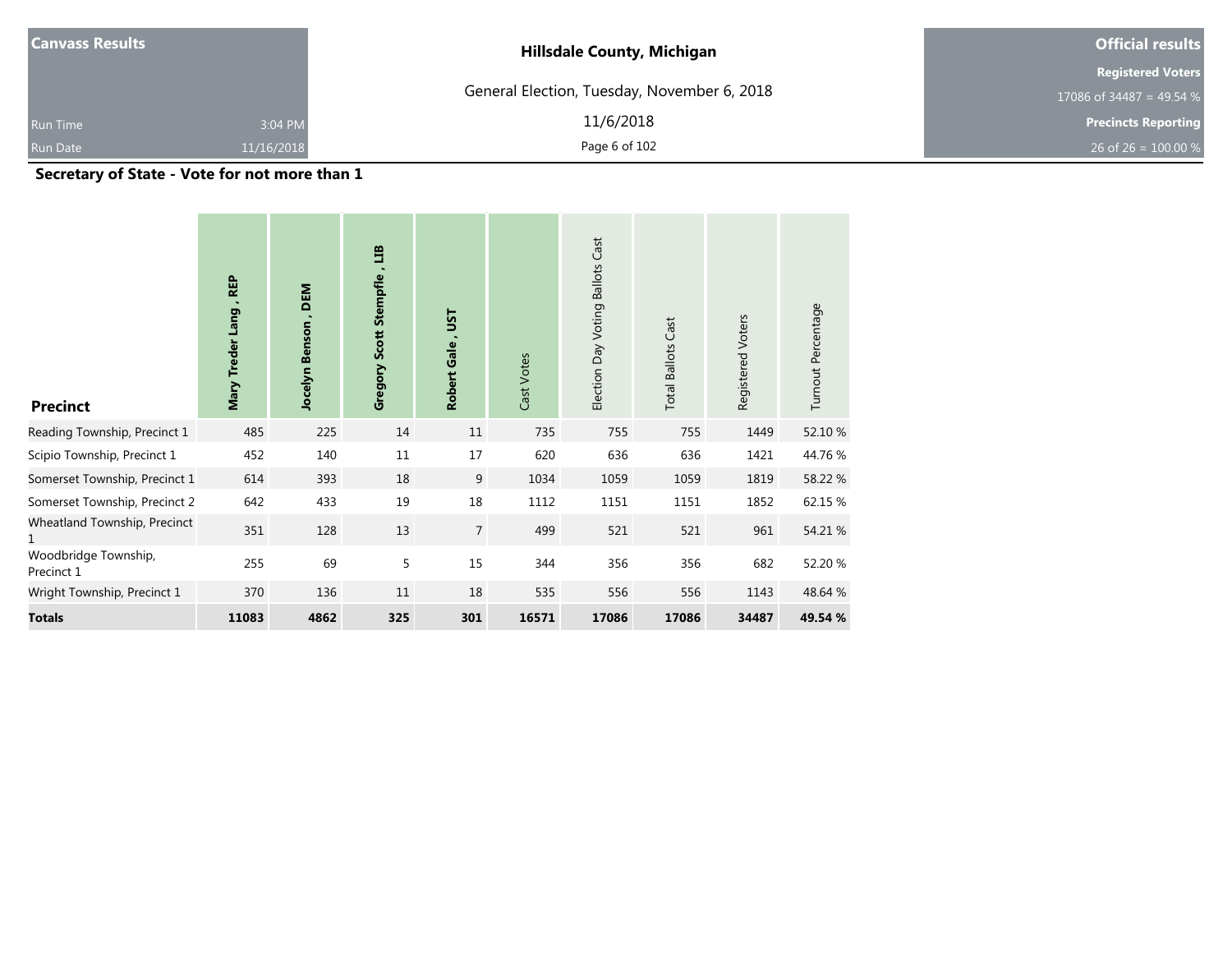| Canvass Results |                                                                                                                      | <b>Hillsdale County, Michigan</b>           | <b>Official results</b>    |
|-----------------|----------------------------------------------------------------------------------------------------------------------|---------------------------------------------|----------------------------|
|                 |                                                                                                                      |                                             | <b>Registered Voters</b>   |
|                 |                                                                                                                      | General Election, Tuesday, November 6, 2018 | 17086 of 34487 = 49.54 %   |
| <b>Run Time</b> | 3:04 PM                                                                                                              | 11/6/2018                                   | <b>Precincts Reporting</b> |
| <b>Run Date</b> | 11/16/2018                                                                                                           | Page 7 of 102                               | 26 of 26 = $100.00\%$      |
|                 | .<br>the contract of the contract of the contract of the contract of the contract of the contract of the contract of |                                             |                            |

**Attorney General - Vote for not more than 1**

| <b>Precinct</b>                            | Tom Leonard, REP | Dana Nessel, DEM | Lisa Lane Gioia, LIB | Gerald T. Van Sickle, UST | Chris Graveline, NPA | Cast Votes | Election Day Voting Ballots Cast | <b>Total Ballots Cast</b> | Registered Voters | Turnout Percentage |
|--------------------------------------------|------------------|------------------|----------------------|---------------------------|----------------------|------------|----------------------------------|---------------------------|-------------------|--------------------|
| City of Hillsdale, Ward I,<br>Precinct 1   | 321              | 130              | 11                   | 6                         | 11                   | 479        | 499                              | 499                       | 1036              | 48.17%             |
| City of Hillsdale, Ward II,<br>Precinct 1  | 205              | 91               | 11                   | 8                         | 5                    | 320        | 340                              | 340                       | 973               | 34.94 %            |
| City of Hillsdale, Ward III,<br>Precinct 1 | 407              | 198              | 21                   | $\boldsymbol{9}$          | 15                   | 650        | 684                              | 684                       | 1438              | 47.57 %            |
| City of Hillsdale, Ward IV,<br>Precinct 1  | 455              | 207              | 20                   | 11                        | $\overline{7}$       | 700        | 741                              | 741                       | 1530              | 48.43 %            |
| City of Jonesville, Precinct 1             | 488              | 248              | 20                   | 9                         | 14                   | 779        | 832                              | 832                       | 1555              | 53.50 %            |
| City of Litchfield, Precinct 1             | 309              | 113              | $\overline{7}$       | $\,8\,$                   | 10                   | 447        | 460                              | 460                       | 907               | 50.72%             |
| City of Reading, Precinct 1                | 180              | 92               | $\overline{7}$       | 10                        | 11                   | 300        | 316                              | 316                       | 808               | 39.11 %            |
| Adams Township, Precinct 1                 | 740              | 249              | 16                   | 14                        | 11                   | 1030       | 1073                             | 1073                      | 2130              | 50.38 %            |
| Allen Township, Precinct 1                 | 434              | 150              | 9                    | 5                         | 5                    | 603        | 635                              | 635                       | 1548              | 41.02%             |
| Amboy Township, Precinct 1                 | 288              | 133              | $\overline{7}$       | $\overline{4}$            | $\overline{7}$       | 439        | 461                              | 461                       | 966               | 47.72 %            |
| Cambria Township, Precinct 1               | 666              | 236              | 19                   | 11                        | 12                   | 944        | 982                              | 982                       | 1890              | 51.96%             |
| Camden Township, Precinct 1                | 378              | 110              | $\overline{7}$       | 4                         | 14                   | 513        | 535                              | 535                       | 1983              | 26.98 %            |
| Fayette Township, Precinct 1               | 344              | 121              | $\overline{7}$       | 4                         | 3                    | 479        | 499                              | 499                       | 857               | 58.23 %            |
| Hillsdale Township, Precinct 1             | 628              | 239              | 24                   | 6                         | 9                    | 906        | 942                              | 942                       | 1568              | 60.08%             |
| Jefferson Township, Precinct 1             | 723              | 308              | 21                   | 16                        | 14                   | 1082       | 1131                             | 1131                      | 2429              | 46.56 %            |
| Litchfield Township, Precinct 1            | 275              | 89               | 9                    | $\overline{7}$            | 6                    | 386        | 396                              | 396                       | 779               | 50.83 %            |
| Moscow Township, Precinct 1                | 344              | 165              | 11                   | $\overline{4}$            | 10                   | 534        | 564                              | 564                       | 1062              | 53.11 %            |
| Pittsford Township, Precinct 1             | 438              | 142              | 8                    | 11                        | 10                   | 609        | 624                              | 624                       | 1124              | 55.52 %            |
| Ransom Township, Precinct 1                | 240              | 74               | 3                    | $\overline{7}$            | 5                    | 329        | 338                              | 338                       | 577               | 58.58 %            |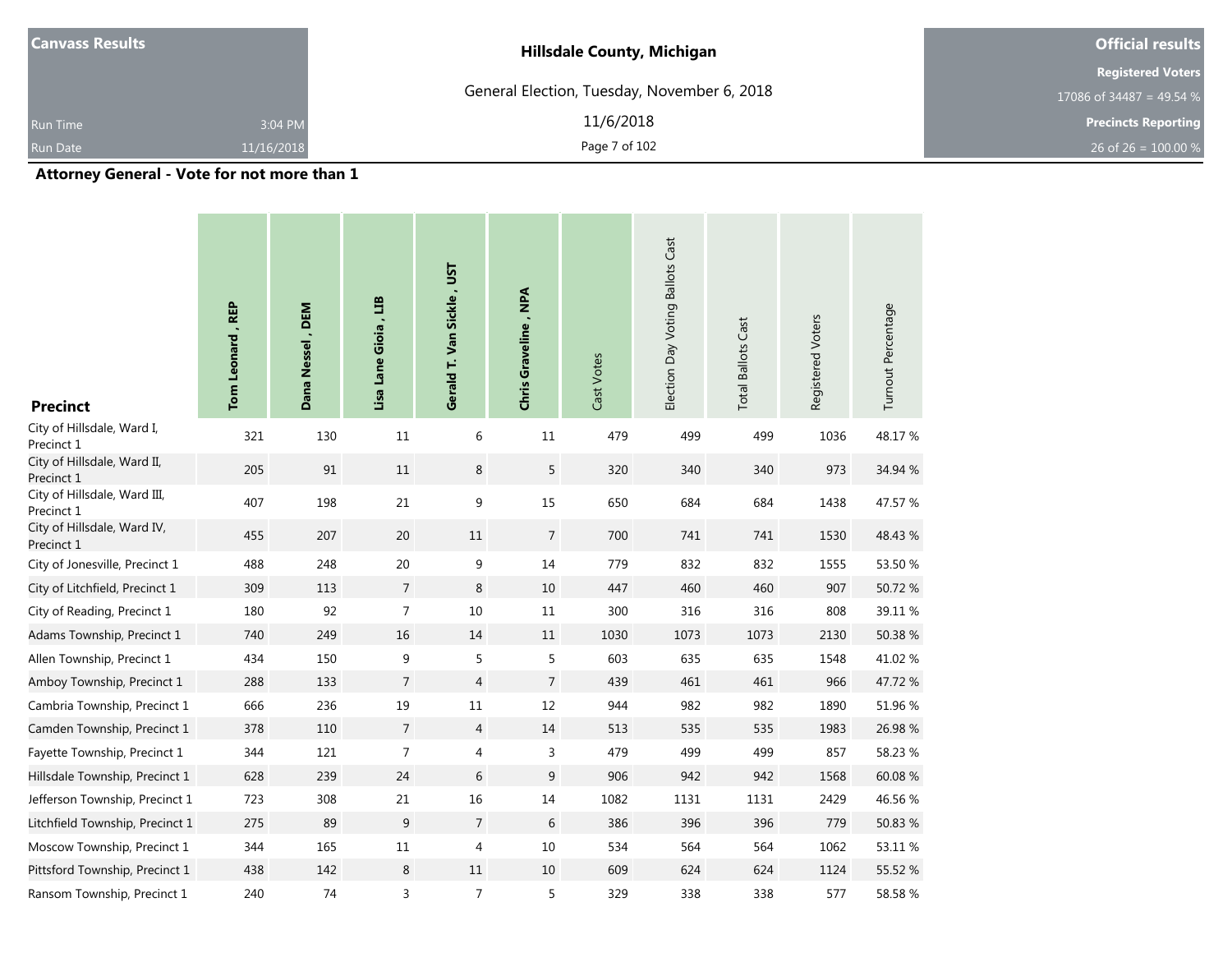| <b>Canvass Results</b> |            | <b>Hillsdale County, Michigan</b>           | <b>Official results</b>    |  |  |
|------------------------|------------|---------------------------------------------|----------------------------|--|--|
|                        |            |                                             | <b>Registered Voters</b>   |  |  |
|                        |            | General Election, Tuesday, November 6, 2018 | 17086 of 34487 = 49.54 $%$ |  |  |
| <b>Run Time</b>        | 3:04 PM    | 11/6/2018                                   | <b>Precincts Reporting</b> |  |  |
|                        | 11/16/2018 | Page 8 of 102                               | 26 of 26 = $100.00\%$      |  |  |
| <b>Run Date</b>        | .          |                                             |                            |  |  |

#### **Attorney General - Vote for not more than 1**

| <b>Precinct</b>                    | <b>REP</b><br>Leonard<br>Tom | DEM<br>$\blacksquare$<br>Nessel<br>Dana | E<br>Gioia<br>Lane<br>Lisa | <b>LSL</b><br>Van Sickle<br>Ë<br>Gerald | $\mathbb{A}$<br>Graveline<br>Chris | Cast Votes | Election Day Voting Ballots Cast | <b>Total Ballots Cast</b> | Registered Voters | Turnout Percentage |
|------------------------------------|------------------------------|-----------------------------------------|----------------------------|-----------------------------------------|------------------------------------|------------|----------------------------------|---------------------------|-------------------|--------------------|
| Reading Township, Precinct 1       | 483                          | 217                                     | 13                         | 6                                       | 12                                 | 731        | 755                              | 755                       | 1449              | 52.10 %            |
| Scipio Township, Precinct 1        | 441                          | 145                                     | 9                          | 8                                       | 9                                  | 612        | 636                              | 636                       | 1421              | 44.76%             |
| Somerset Township, Precinct 1      | 618                          | 367                                     | 20                         | 12                                      | 8                                  | 1025       | 1059                             | 1059                      | 1819              | 58.22 %            |
| Somerset Township, Precinct 2      | 659                          | 390                                     | 22                         | 15                                      | 16                                 | 1102       | 1151                             | 1151                      | 1852              | 62.15 %            |
| Wheatland Township, Precinct<br>1  | 351                          | 127                                     | 10                         | $6\,$                                   | 5                                  | 499        | 521                              | 521                       | 961               | 54.21 %            |
| Woodbridge Township,<br>Precinct 1 | 263                          | 70                                      | 3                          | $\overline{4}$                          | $\overline{7}$                     | 347        | 356                              | 356                       | 682               | 52.20 %            |
| Wright Township, Precinct 1        | 368                          | 123                                     | 14                         | 12                                      | 10                                 | 527        | 556                              | 556                       | 1143              | 48.64 %            |
| <b>Totals</b>                      | 11046                        | 4534                                    | 329                        | 217                                     | 246                                | 16372      | 17086                            | 17086                     | 34487             | 49.54 %            |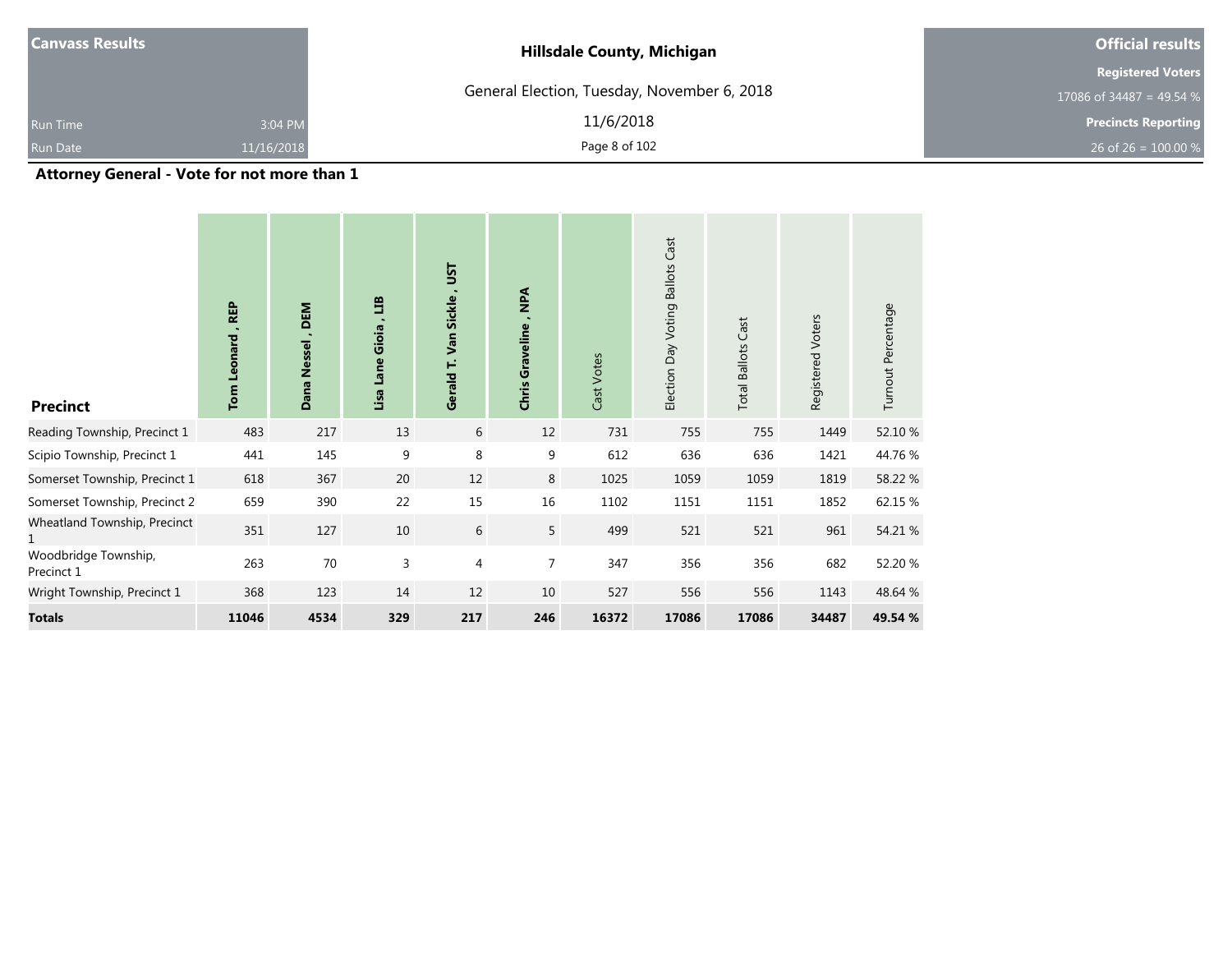|                                             | <b>Official results</b>           |
|---------------------------------------------|-----------------------------------|
|                                             | <b>Registered Voters</b>          |
| General Election, Tuesday, November 6, 2018 | 17086 of 34487 = 49.54 %          |
| 11/6/2018                                   | <b>Precincts Reporting</b>        |
| Page 9 of 102                               | 26 of 26 = $100.00\%$             |
|                                             | <b>Hillsdale County, Michigan</b> |

**Contract** 

| <b>Precinct</b>                            | John James, REP | <b>DEM</b><br>Debbie Stabenow, | <b>LSL</b><br><b>Huffman III</b><br>шi<br>George | , GRN<br>Marcia Squier | John Howard Wilhelm, NLP | Willis (W)<br>Valerie L. | Tim Yow (W)  | Tom Bagwell (W)  | William F. White (W) | Cast Votes | Election Day Voting Ballots Cast | <b>Total Ballots Cast</b> | Registered Voters |
|--------------------------------------------|-----------------|--------------------------------|--------------------------------------------------|------------------------|--------------------------|--------------------------|--------------|------------------|----------------------|------------|----------------------------------|---------------------------|-------------------|
| City of Hillsdale, Ward I,<br>Precinct 1   | 344             | 133                            | 6                                                | 8                      | $\mathbf{1}$             | $\mathbf 0$              | $\mathbf 0$  | $\mathbf{0}$     | $\mathbf 0$          | 492        | 499                              | 499                       | 1036              |
| City of Hillsdale, Ward II,<br>Precinct 1  | 213             | 111                            | $\boldsymbol{0}$                                 | $\overline{7}$         | $\overline{2}$           | $\boldsymbol{0}$         | $\mathsf{O}$ | $\mathbf 0$      | $\mathbf 0$          | 333        | 340                              | 340                       | 973               |
| City of Hillsdale, Ward III,<br>Precinct 1 | 434             | 215                            | 3                                                | $10\,$                 | 4                        | $\mathbf 0$              | $\mathbf 0$  | $\mathbf 0$      | $\mathbf 0$          | 666        | 684                              | 684                       | 1438              |
| City of Hillsdale, Ward IV,<br>Precinct 1  | 459             | 239                            | $\boldsymbol{9}$                                 | 11                     | 5                        | $\mathbf 0$              | $\mathsf{O}$ | $\mathbf 0$      | $\boldsymbol{0}$     | 723        | 741                              | 741                       | 1530              |
| City of Jonesville, Precinct 1             | 522             | 279                            | $\overline{7}$                                   | $\overline{4}$         | 4                        | $\boldsymbol{0}$         | $\mathbf 0$  | $\mathbf 0$      | $\boldsymbol{0}$     | 816        | 832                              | 832                       | 1555              |
| City of Litchfield, Precinct 1             | 311             | 125                            | $\sqrt{6}$                                       | $\overline{7}$         | $\mathbf{1}$             | $\mathbf 0$              | $\mathbf 0$  | $\mathbf 0$      | $\boldsymbol{0}$     | 450        | 460                              | 460                       | 907               |
| City of Reading, Precinct 1                | 201             | 95                             | 6                                                | $\overline{7}$         | $\mathbf{1}$             | 0                        | $\mathbf{0}$ | 0                | $\mathbf 0$          | 310        | 316                              | 316                       | 808               |
| Adams Township, Precinct 1                 | 758             | 276                            | $\overline{3}$                                   | 15                     | $\overline{7}$           | $\mathbf 0$              | $\mathbf{0}$ | $\mathbf 0$      | $\mathbf 0$          | 1059       | 1073                             | 1073                      | 2130              |
| Allen Township, Precinct 1                 | 433             | 178                            | $\overline{7}$                                   | 3                      | $\overline{2}$           | $\mathbf 0$              | 0            | 0                | $\mathbf 0$          | 623        | 635                              | 635                       | 1548              |
| Amboy Township, Precinct 1                 | 293             | 151                            | $\overline{3}$                                   | $\overline{2}$         | $\mathbf{1}$             | $\boldsymbol{0}$         | $\mathbf 0$  | $\mathbf 0$      | $\boldsymbol{0}$     | 450        | 461                              | 461                       | 966               |
| Cambria Township, Precinct 1               | 676             | 270                            | 7                                                | 14                     | 3                        | 0                        | $\mathbf{0}$ | $\mathbf{0}$     | $\mathbf 0$          | 970        | 982                              | 982                       | 1890              |
| Camden Township, Precinct 1                | 370             | 134                            | 5                                                | 13                     | $6\,$                    | $\boldsymbol{0}$         | $\mathbf 0$  | $\mathbf 0$      | $\boldsymbol{0}$     | 528        | 535                              | 535                       | 1983              |
| Fayette Township, Precinct 1               | 346             | 134                            | 5                                                | $\overline{4}$         | 4                        | $\boldsymbol{0}$         | 0            | 0                | $\boldsymbol{0}$     | 493        | 499                              | 499                       | 857               |
| Hillsdale Township, Precinct 1             | 655             | 257                            | $\overline{4}$                                   | 8                      | 2                        | $\mathbf 0$              | $\mathbf 0$  | $\mathbf 0$      | $\mathbf 0$          | 926        | 942                              | 942                       | 1568              |
| Jefferson Township, Precinct 1             | 754             | 326                            | 13                                               | 12                     | $\overline{7}$           | 0                        | $\mathbf 0$  | $\mathbf 0$      | $\mathbf 0$          | 1112       | 1131                             | 1131                      | 2429              |
| Litchfield Township, Precinct 1            | 262             | 123                            | $\overline{2}$                                   | 5                      | $\boldsymbol{0}$         | $\boldsymbol{0}$         | $\mathbf 0$  | $\mathbf 0$      | $\boldsymbol{0}$     | 392        | 396                              | 396                       | 779               |
| Moscow Township, Precinct 1                | 357             | 189                            | $\overline{c}$                                   | $\overline{4}$         | 3                        | $\boldsymbol{0}$         | $\mathbf 0$  | $\boldsymbol{0}$ | $\boldsymbol{0}$     | 555        | 564                              | 564                       | 1062              |
| Pittsford Township, Precinct 1             | 456             | 153                            | $\overline{2}$                                   | $\mathsf{3}$           | 3                        | $\boldsymbol{0}$         | $\mathbf 0$  | $\mathbf 0$      | $\mathbf 0$          | 617        | 624                              | 624                       | 1124              |
| Ransom Township, Precinct 1                | 243             | 84                             | 4                                                | $\overline{2}$         | $\boldsymbol{0}$         | 0                        | 0            | 0                | $\boldsymbol{0}$     | 333        | 338                              | 338                       | 577               |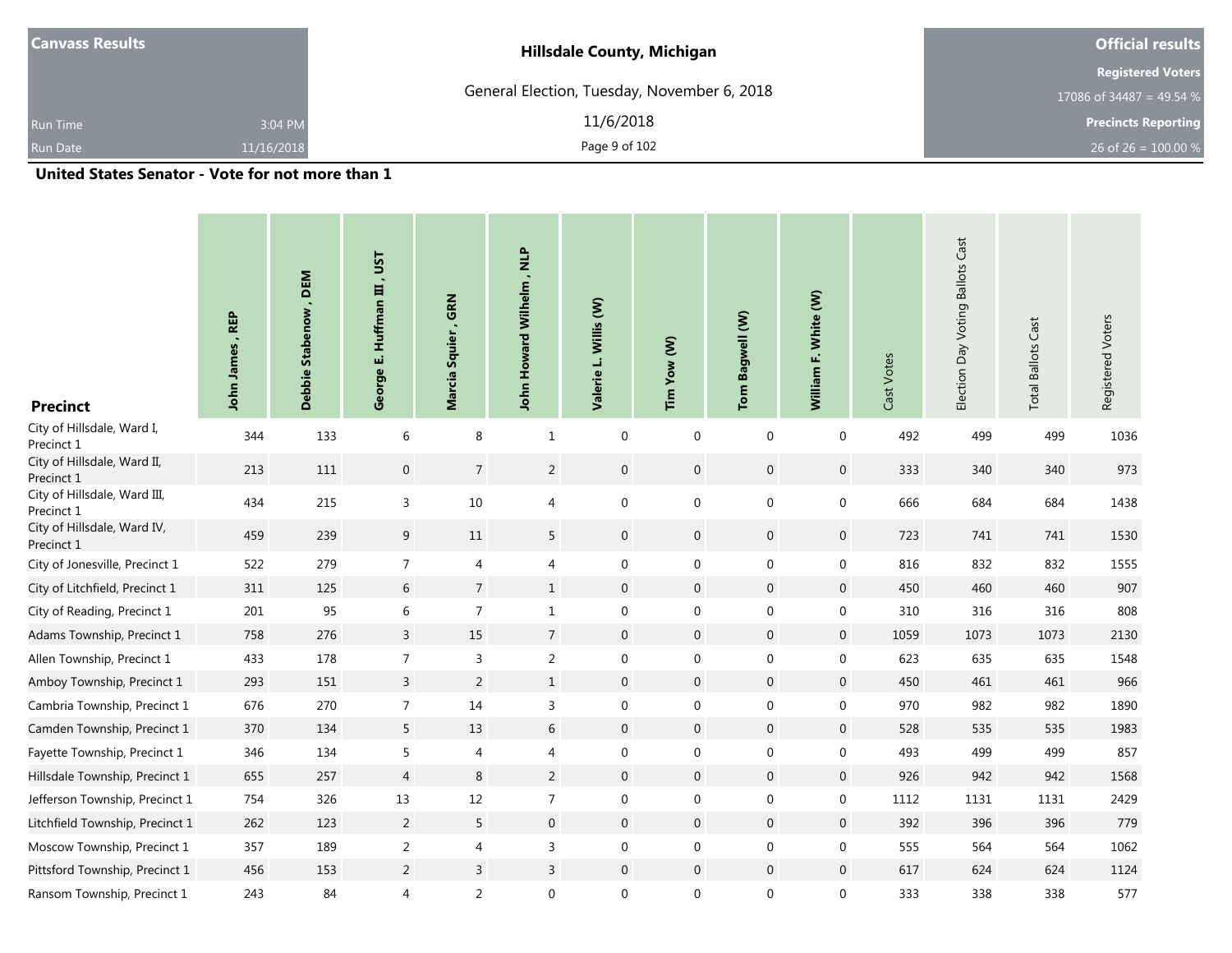| <b>Canvass Results</b> |            | <b>Hillsdale County, Michigan</b>           | <b>Official results</b>    |
|------------------------|------------|---------------------------------------------|----------------------------|
|                        |            |                                             | <b>Registered Voters</b>   |
|                        |            | General Election, Tuesday, November 6, 2018 | 17086 of 34487 = 49.54 %   |
| <b>Run Time</b>        | 3:04 PM    | 11/6/2018                                   | <b>Precincts Reporting</b> |
| <b>Run Date</b>        | 11/16/2018 | Page 10 of 102                              | 26 of 26 = $100.00\%$      |

|                                           | Turnout Percentage |
|-------------------------------------------|--------------------|
|                                           |                    |
|                                           |                    |
| <b>Precinct</b>                           |                    |
| City of Hillsdale, Ward I,<br>Precinct 1  | 48.17%             |
| City of Hillsdale, Ward II,<br>Precinct 1 | 34.94 %            |
| City of Hillsdale, Ward III,              | 47.57 %            |
| Precinct 1<br>City of Hillsdale, Ward IV, | 48.43 %            |
| Precinct 1                                |                    |
| City of Jonesville, Precinct 1            | 53.50 %            |
| City of Litchfield, Precinct 1            | 50.72 %            |
| City of Reading, Precinct 1               | 39.11 %            |
| Adams Township, Precinct 1                | 50.38 %            |
| Allen Township, Precinct 1                | 41.02 %            |
| Amboy Township, Precinct 1                | 47.72 %            |
| Cambria Township, Precinct 1              | 51.96 %            |
| Camden Township, Precinct 1               | 26.98%             |
| Fayette Township, Precinct 1              | 58.23 %            |
| Hillsdale Township, Precinct 1            | 60.08%             |
| Jefferson Township, Precinct 1            | 46.56 %            |
| Litchfield Township, Precinct 1           | 50.83 %            |
| Moscow Township, Precinct 1               | 53.11 %            |
| Pittsford Township, Precinct 1            | 55.52 %            |
| Ransom Township, Precinct 1               | 58.58 %            |
|                                           |                    |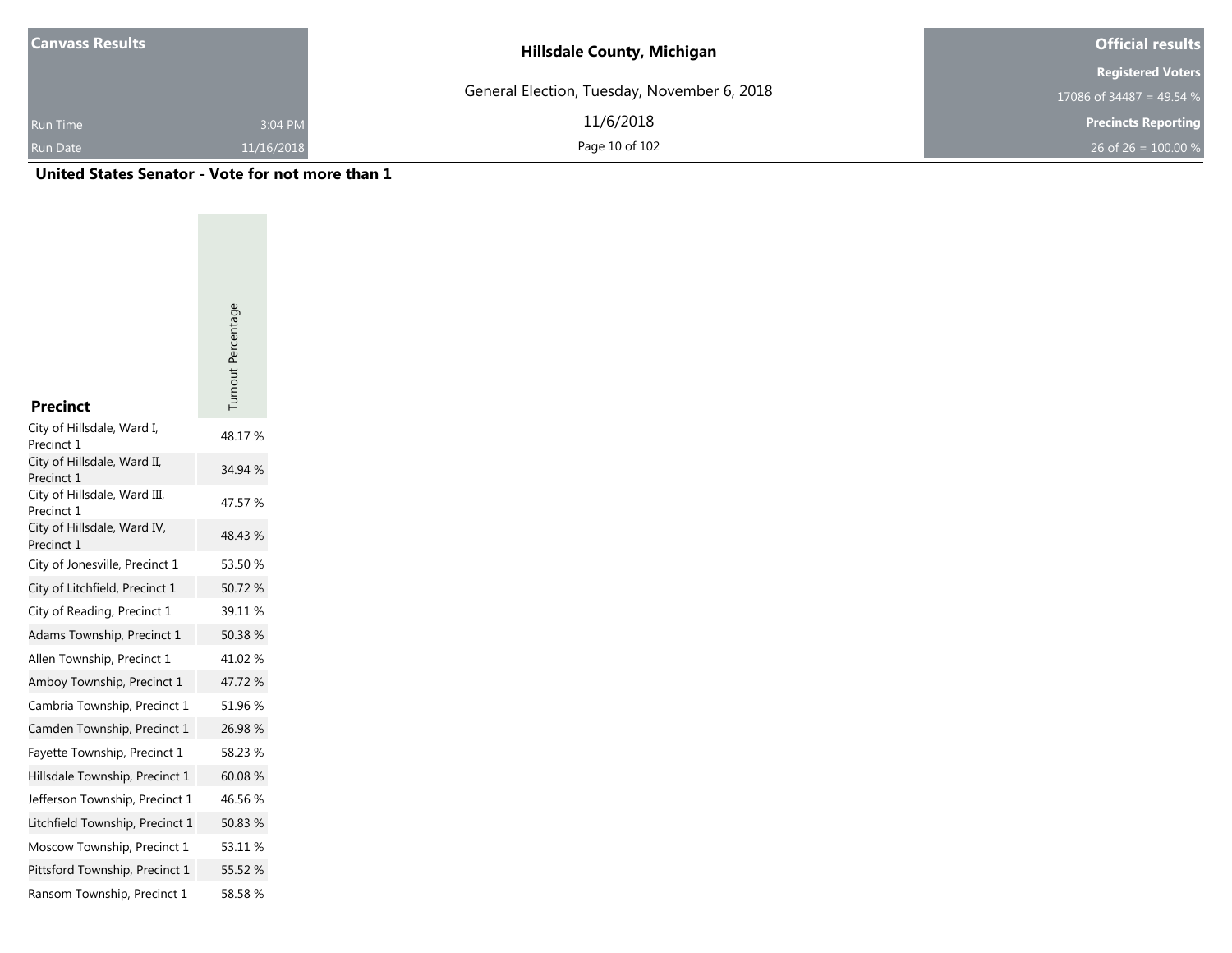| $\mathbf{r}$ . The state of the state $\mathbf{r}$ | .          | - - -                                       |                                       |  |  |
|----------------------------------------------------|------------|---------------------------------------------|---------------------------------------|--|--|
| <b>Run Date</b>                                    | 11/16/2018 | Page 11 of 102                              | 26 of 26 = $100.00\%$                 |  |  |
| <b>Run Time</b>                                    | 3:04 PM    | 11/6/2018                                   | <b>Precincts Reporting</b>            |  |  |
|                                                    |            | General Election, Tuesday, November 6, 2018 | 17086 of $\overline{34487}$ = 49.54 % |  |  |
|                                                    |            |                                             | <b>Registered Voters</b>              |  |  |
| <b>Canvass Results</b>                             |            | <b>Hillsdale County, Michigan</b>           | <b>Official results</b>               |  |  |

| <b>Precinct</b>                    | <b>REP</b><br>John James | DEM<br>eno<br><b>Stab</b><br>$\bullet$<br><b>Debbi</b> | ΞSΠ<br>$\sim$<br><b>Huffman III</b><br>ші<br>George | GRN<br>Squier<br><b>Marcia</b> | $\frac{P}{Z}$<br>Wilhelm<br>John | Willis (W)<br>Valerie | Yow (W)<br>$\tilde{F}$ | Bagwell (W)<br>Tom | White (W)<br>$\omega$<br>William | Cast Votes | Cast<br>Day Voting Ballots<br>Election | Cast<br><b>Ballots</b><br>Total | Registered Voters |
|------------------------------------|--------------------------|--------------------------------------------------------|-----------------------------------------------------|--------------------------------|----------------------------------|-----------------------|------------------------|--------------------|----------------------------------|------------|----------------------------------------|---------------------------------|-------------------|
| Reading Township, Precinct 1       | 492                      | 236                                                    | $\mathsf{3}$                                        | 11                             | $\mathbf{3}$                     | $\mathbf 0$           | $\overline{0}$         | $\mathbf 0$        | $\mathbf 0$                      | 745        | 755                                    | 755                             | 1449              |
| Scipio Township, Precinct 1        | 448                      | 161                                                    | 5                                                   | 6                              | 6                                | $\overline{0}$        | $\mathbf{0}$           | $\mathbf 0$        | $\mathbf 0$                      | 626        | 636                                    | 636                             | 1421              |
| Somerset Township, Precinct 1      | 624                      | 400                                                    | 5                                                   | 10                             | 6                                | $\mathbf{0}$          | $\mathbf 0$            | $\mathbf 0$        | $\mathbf{0}$                     | 1045       | 1059                                   | 1059                            | 1819              |
| Somerset Township, Precinct 2      | 661                      | 448                                                    | $\overline{7}$                                      | 13                             | $\overline{4}$                   | 0                     | $\mathbf{0}$           | $\mathbf 0$        | $\boldsymbol{0}$                 | 1133       | 1151                                   | 1151                            | 1852              |
| Wheatland Township, Precinct       | 357                      | 141                                                    | 5                                                   | $\overline{4}$                 | 4                                | $\mathbf{0}$          | $\mathbf 0$            | $\mathbf 0$        | $\boldsymbol{0}$                 | 511        | 521                                    | 521                             | 961               |
| Woodbridge Township,<br>Precinct 1 | 267                      | 69                                                     | 2                                                   | $\overline{7}$                 | 6                                | 0                     | $\mathbf 0$            | $\mathbf 0$        | $\mathbf 0$                      | 351        | 356                                    | 356                             | 682               |
| Wright Township, Precinct 1        | 374                      | 152                                                    | 5                                                   | 6                              | 4                                | $\mathbf{0}$          | $\mathbf 0$            | $\mathbf 0$        | $\mathbf 0$                      | 541        | 556                                    | 556                             | 1143              |
| <b>Totals</b>                      | 11310                    | 5079                                                   | 126                                                 | 196                            | 89                               | $\mathbf 0$           | $\mathbf 0$            | $\mathbf 0$        | $\mathbf 0$                      | 16800      | 17086                                  | 17086                           | 34487             |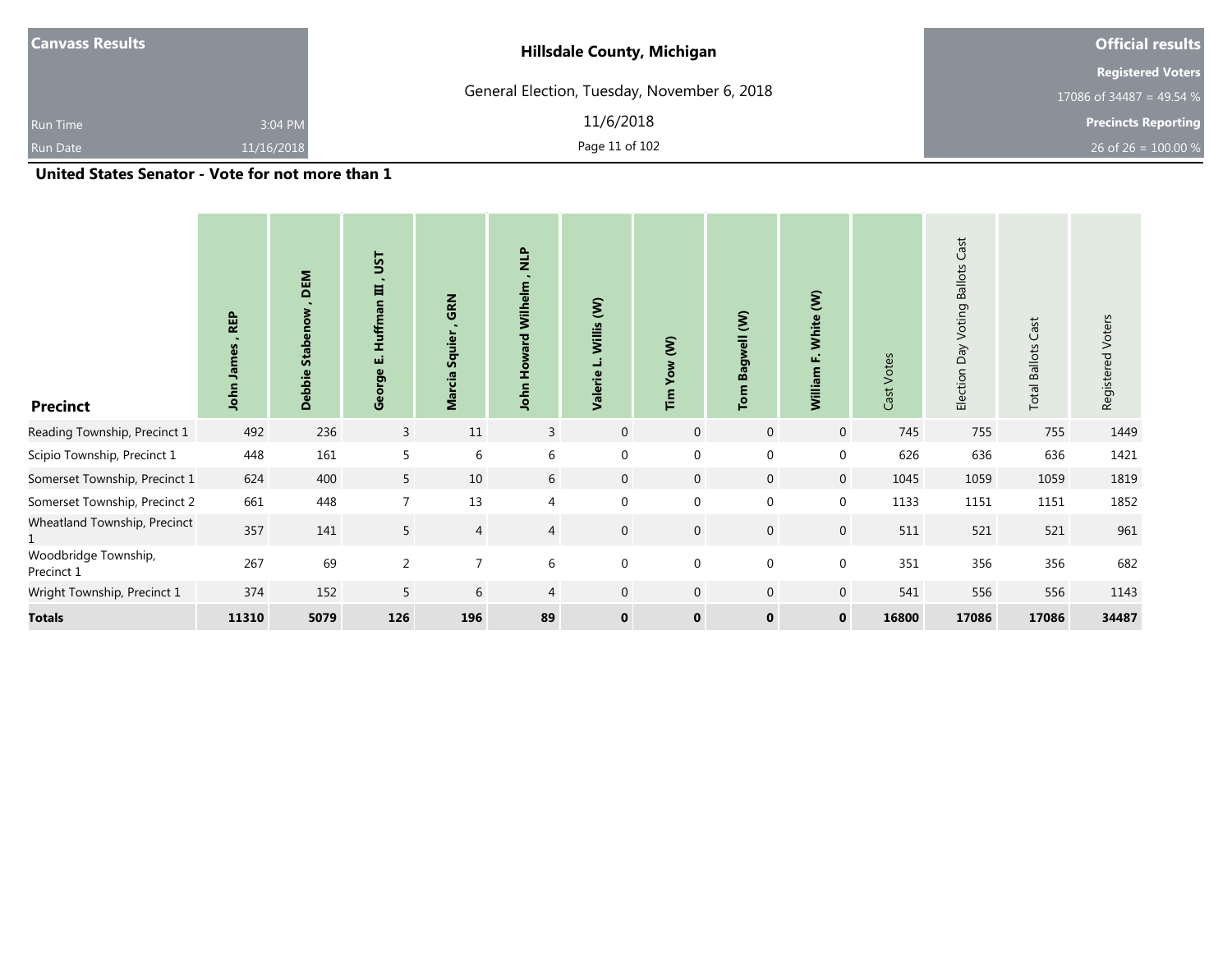| <b>Canvass Results</b> |            | <b>Hillsdale County, Michigan</b>           | <b>Official results</b>    |
|------------------------|------------|---------------------------------------------|----------------------------|
|                        |            |                                             | <b>Registered Voters</b>   |
|                        |            | General Election, Tuesday, November 6, 2018 | 17086 of 34487 = 49.54 $%$ |
| <b>Run Time</b>        | 3:04 PM    | 11/6/2018                                   | <b>Precincts Reporting</b> |
| <b>Run Date</b>        | 11/16/2018 | Page 12 of 102                              | 26 of 26 = $100.00 %$      |

| <b>Precinct</b>                    | Turnout Percentage |
|------------------------------------|--------------------|
| Reading Township, Precinct 1       | 52.10 %            |
| Scipio Township, Precinct 1        | 44.76 %            |
| Somerset Township, Precinct 1      | 58.22 %            |
| Somerset Township, Precinct 2      | 62.15 %            |
| Wheatland Township, Precinct<br>1  | 54.21 %            |
| Woodbridge Township,<br>Precinct 1 | 52.20 %            |
| Wright Township, Precinct 1        | 48.64 %            |
| Totals                             | 49.54 %            |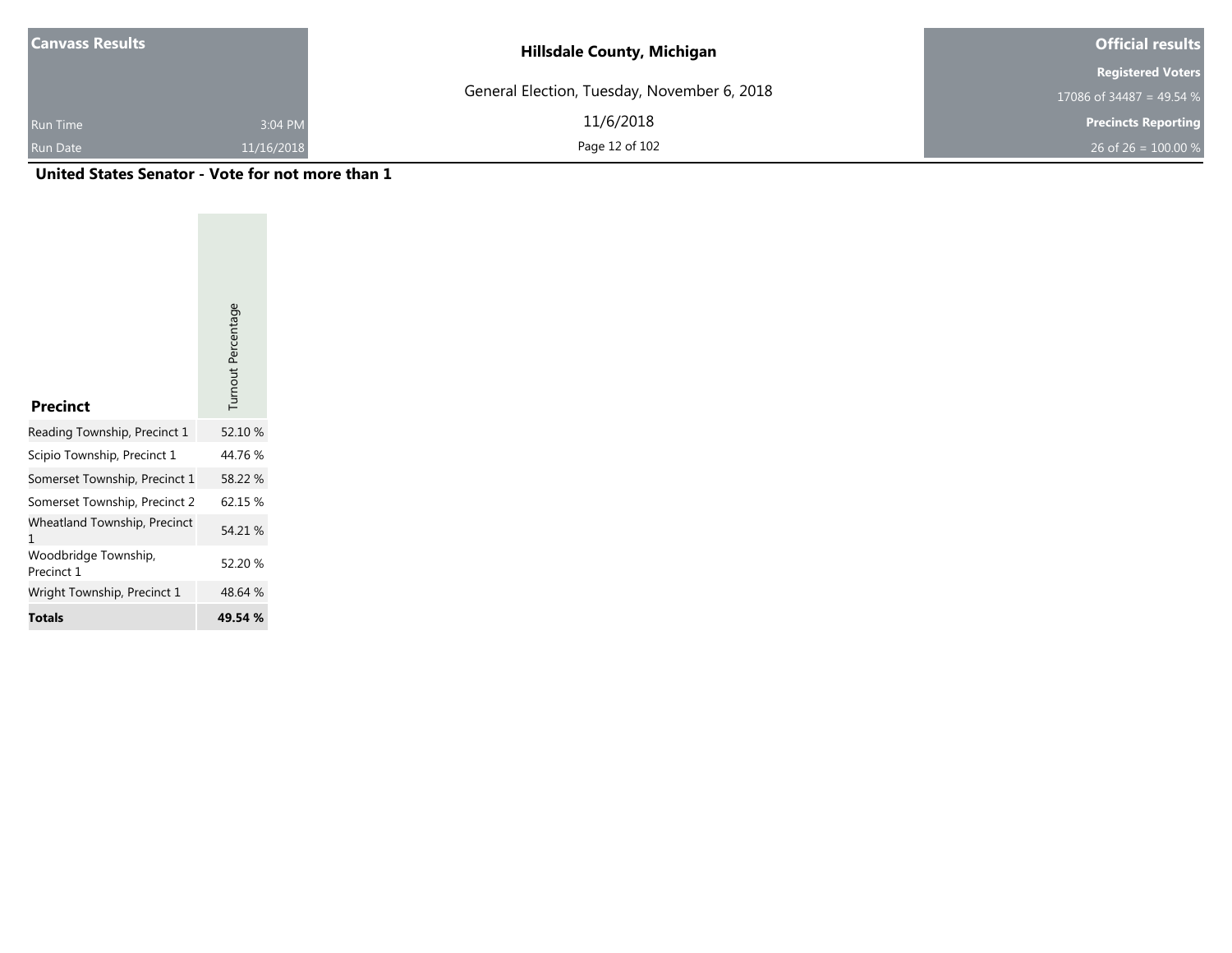| <b>Canvass Results</b> |            | <b>Hillsdale County, Michigan</b>           | <b>Official results</b>    |
|------------------------|------------|---------------------------------------------|----------------------------|
|                        |            |                                             | <b>Registered Voters</b>   |
|                        |            | General Election, Tuesday, November 6, 2018 | 17086 of 34487 = 49.54 %   |
| <b>Run Time</b>        | 3:04 PM    | 11/6/2018                                   | <b>Precincts Reporting</b> |
| <b>Run Date</b>        | 11/16/2018 | Page 13 of 102                              | 26 of 26 = $100.00\%$      |

a a

# **Representative in Congress 7th District - Vote for not more than 1**

**COLLECTION** 

**Contract Contract** 

| <b>Precinct</b>                            | Tim Walberg, REP | Gretchen Driskell, DEM | Cast Votes | Election Day Voting Ballots Cast | <b>Total Ballots Cast</b> | Registered Voters | Turnout Percentage |
|--------------------------------------------|------------------|------------------------|------------|----------------------------------|---------------------------|-------------------|--------------------|
| City of Hillsdale, Ward I,<br>Precinct 1   | 326              | 160                    | 486        | 499                              | 499                       | 1036              | 48.17%             |
| City of Hillsdale, Ward II,<br>Precinct 1  | 225              | 112                    | 337        | 340                              | 340                       | 973               | 34.94 %            |
| City of Hillsdale, Ward III,<br>Precinct 1 | 437              | 223                    | 660        | 684                              | 684                       | 1438              | 47.57 %            |
| City of Hillsdale, Ward IV,<br>Precinct 1  | 476              | 244                    | 720        | 741                              | 741                       | 1530              | 48.43 %            |
| City of Jonesville, Precinct 1             | 538              | 270                    | 808        | 832                              | 832                       | 1555              | 53.50 %            |
| City of Litchfield, Precinct 1             | 321              | 124                    | 445        | 460                              | 460                       | 907               | 50.72%             |
| City of Reading, Precinct 1                | 195              | 115                    | 310        | 316                              | 316                       | 808               | 39.11 %            |
| Adams Township, Precinct 1                 | 762              | 281                    | 1043       | 1073                             | 1073                      | 2130              | 50.38 %            |
| Allen Township, Precinct 1                 | 440              | 173                    | 613        | 635                              | 635                       | 1548              | 41.02%             |
| Amboy Township, Precinct 1                 | 308              | 136                    | 444        | 461                              | 461                       | 966               | 47.72 %            |
| Cambria Township, Precinct 1               | 688              | 271                    | 959        | 982                              | 982                       | 1890              | 51.96 %            |
| Camden Township, Precinct 1                | 383              | 135                    | 518        | 535                              | 535                       | 1983              | 26.98%             |
| Fayette Township, Precinct 1               | 349              | 133                    | 482        | 499                              | 499                       | 857               | 58.23 %            |
| Hillsdale Township, Precinct 1             | 648              | 274                    | 922        | 942                              | 942                       | 1568              | 60.08%             |
| Jefferson Township, Precinct 1             | 756              | 338                    | 1094       | 1131                             | 1131                      | 2429              | 46.56 %            |
| Litchfield Township, Precinct 1            | 288              | 95                     | 383        | 396                              | 396                       | 779               | 50.83 %            |
| Moscow Township, Precinct 1                | 360              | 189                    | 549        | 564                              | 564                       | 1062              | 53.11 %            |
| Pittsford Township, Precinct 1             | 450              | 166                    | 616        | 624                              | 624                       | 1124              | 55.52 %            |
| Ransom Township, Precinct 1                | 249              | 81                     | 330        | 338                              | 338                       | 577               | 58.58%             |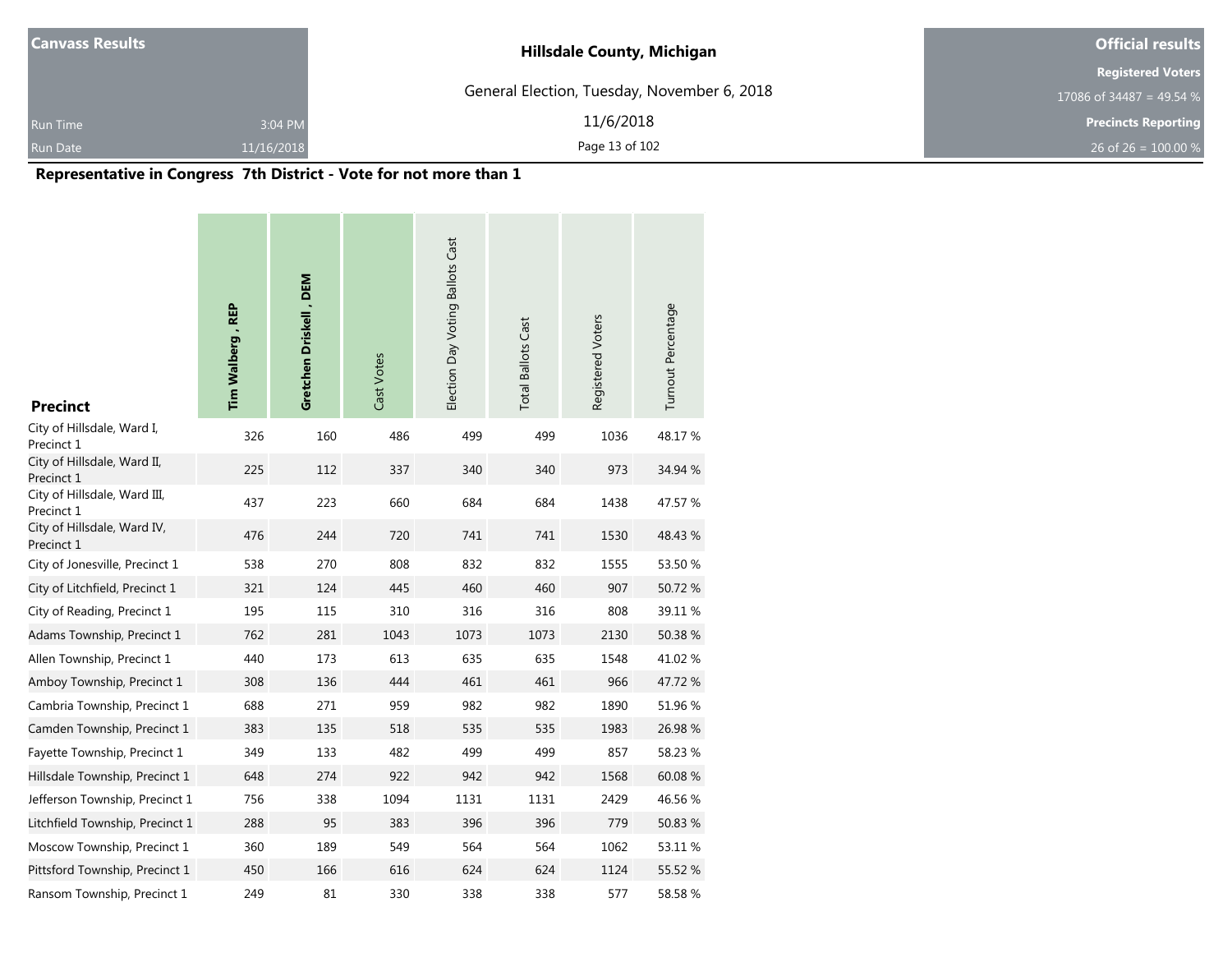| <b>Canvass Results</b> |            | <b>Hillsdale County, Michigan</b>           | <b>Official results</b>    |  |
|------------------------|------------|---------------------------------------------|----------------------------|--|
|                        |            |                                             | <b>Registered Voters</b>   |  |
|                        |            | General Election, Tuesday, November 6, 2018 | 17086 of 34487 = 49.54 %   |  |
| <b>Run Time</b>        | 3:04 PM    | 11/6/2018                                   | <b>Precincts Reporting</b> |  |
| Run Date               | 11/16/2018 | Page 14 of 102                              | 26 of 26 = $100.00\%$      |  |

# **Representative in Congress 7th District - Vote for not more than 1**

| <b>Precinct</b>                    | Tim Walberg, REP | Gretchen Driskell, DEM | Cast Votes | Election Day Voting Ballots Cast | <b>Total Ballots Cast</b> | Registered Voters | Turnout Percentage |
|------------------------------------|------------------|------------------------|------------|----------------------------------|---------------------------|-------------------|--------------------|
| Reading Township, Precinct 1       | 501              | 239                    | 740        | 755                              | 755                       | 1449              | 52.10 %            |
| Scipio Township, Precinct 1        | 447              | 170                    | 617        | 636                              | 636                       | 1421              | 44.76%             |
| Somerset Township, Precinct 1      | 610              | 424                    | 1034       | 1059                             | 1059                      | 1819              | 58.22 %            |
| Somerset Township, Precinct 2      | 689              | 426                    | 1115       | 1151                             | 1151                      | 1852              | 62.15 %            |
| Wheatland Township, Precinct<br>1  | 363              | 141                    | 504        | 521                              | 521                       | 961               | 54.21 %            |
| Woodbridge Township,<br>Precinct 1 | 276              | 73                     | 349        | 356                              | 356                       | 682               | 52.20 %            |
| Wright Township, Precinct 1        | 385              | 146                    | 531        | 556                              | 556                       | 1143              | 48.64 %            |
| <b>Totals</b>                      | 11470            | 5139                   | 16609      | 17086                            | 17086                     | 34487             | 49.54 %            |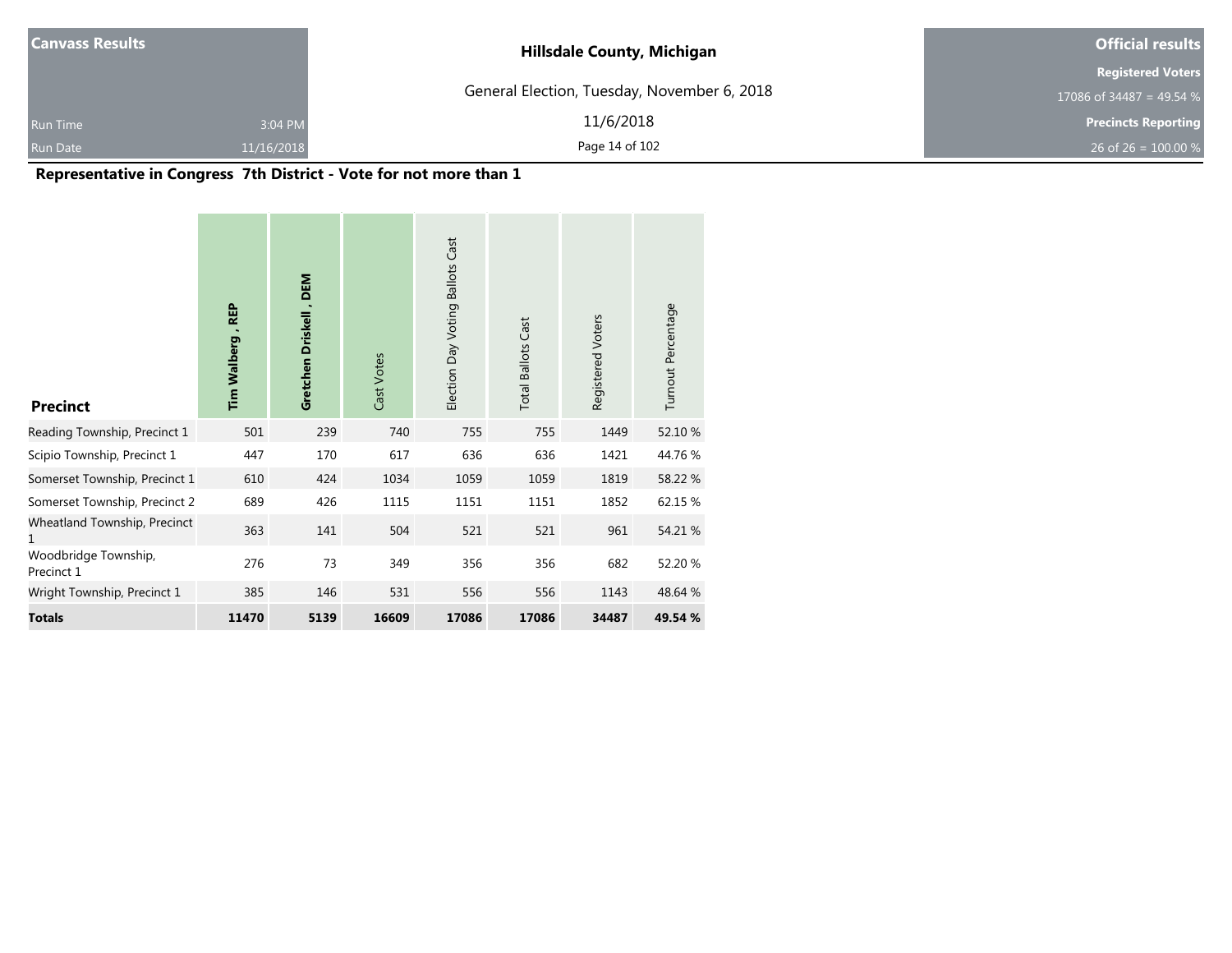| <b>Canvass Results</b> |            | <b>Hillsdale County, Michigan</b>           | <b>Official results</b>    |  |  |
|------------------------|------------|---------------------------------------------|----------------------------|--|--|
|                        |            |                                             | <b>Registered Voters</b>   |  |  |
|                        |            | General Election, Tuesday, November 6, 2018 | 17086 of 34487 = 49.54 %   |  |  |
| <b>Run Time</b>        | 3:04 PM    | 11/6/2018                                   | <b>Precincts Reporting</b> |  |  |
| Run Date               | 11/16/2018 | Page 15 of 102                              | 26 of 26 = $100.00\%$      |  |  |

#### **State Senator 16th District - Vote for not more than 1**

| <b>Precinct</b>                            | Mike Shirkey, REP | Val Cochran Toops, DEM | Ronald A. Muszynski, LIB | Cast Votes | Election Day Voting Ballots Cast | <b>Total Ballots Cast</b> | Registered Voters | Turnout Percentage |
|--------------------------------------------|-------------------|------------------------|--------------------------|------------|----------------------------------|---------------------------|-------------------|--------------------|
| City of Hillsdale, Ward I,<br>Precinct 1   | 350               | 115                    | 16                       | 481        | 499                              | 499                       | 1036              | 48.17%             |
| City of Hillsdale, Ward II,<br>Precinct 1  | 223               | 92                     | 14                       | 329        | 340                              | 340                       | 973               | 34.94 %            |
| City of Hillsdale, Ward III,<br>Precinct 1 | 448               | 185                    | 19                       | 652        | 684                              | 684                       | 1438              | 47.57 %            |
| City of Hillsdale, Ward IV,<br>Precinct 1  | 481               | 202                    | 30                       | 713        | 741                              | 741                       | 1530              | 48.43 %            |
| City of Jonesville, Precinct 1             | 563               | 223                    | 22                       | 808        | 832                              | 832                       | 1555              | 53.50 %            |
| City of Litchfield, Precinct 1             | 322               | 108                    | 12                       | 442        | 460                              | 460                       | 907               | 50.72 %            |
| City of Reading, Precinct 1                | 204               | 87                     | 15                       | 306        | 316                              | 316                       | 808               | 39.11 %            |
| Adams Township, Precinct 1                 | 792               | 224                    | 29                       | 1045       | 1073                             | 1073                      | 2130              | 50.38 %            |
| Allen Township, Precinct 1                 | 462               | 143                    | 9                        | 614        | 635                              | 635                       | 1548              | 41.02 %            |
| Amboy Township, Precinct 1                 | 313               | 126                    | $\overline{4}$           | 443        | 461                              | 461                       | 966               | 47.72 %            |
| Cambria Township, Precinct 1               | 721               | 211                    | 25                       | 957        | 982                              | 982                       | 1890              | 51.96 %            |
| Camden Township, Precinct 1                | 403               | $111\,$                | 12                       | 526        | 535                              | 535                       | 1983              | 26.98 %            |
| Fayette Township, Precinct 1               | 366               | 107                    | 13                       | 486        | 499                              | 499                       | 857               | 58.23 %            |
| Hillsdale Township, Precinct 1             | 691               | 207                    | 17                       | 915        | 942                              | 942                       | 1568              | 60.08%             |
| Jefferson Township, Precinct 1             | 791               | 273                    | 31                       | 1095       | 1131                             | 1131                      | 2429              | 46.56 %            |
| Litchfield Township, Precinct 1            | 295               | 75                     | 10                       | 380        | 396                              | 396                       | 779               | 50.83 %            |
| Moscow Township, Precinct 1                | 375               | 157                    | 12                       | 544        | 564                              | 564                       | 1062              | 53.11 %            |
| Pittsford Township, Precinct 1             | 464               | 135                    | 9                        | 608        | 624                              | 624                       | 1124              | 55.52 %            |
| Ransom Township, Precinct 1                | 252               | 71                     | 6                        | 329        | 338                              | 338                       | 577               | 58.58 %            |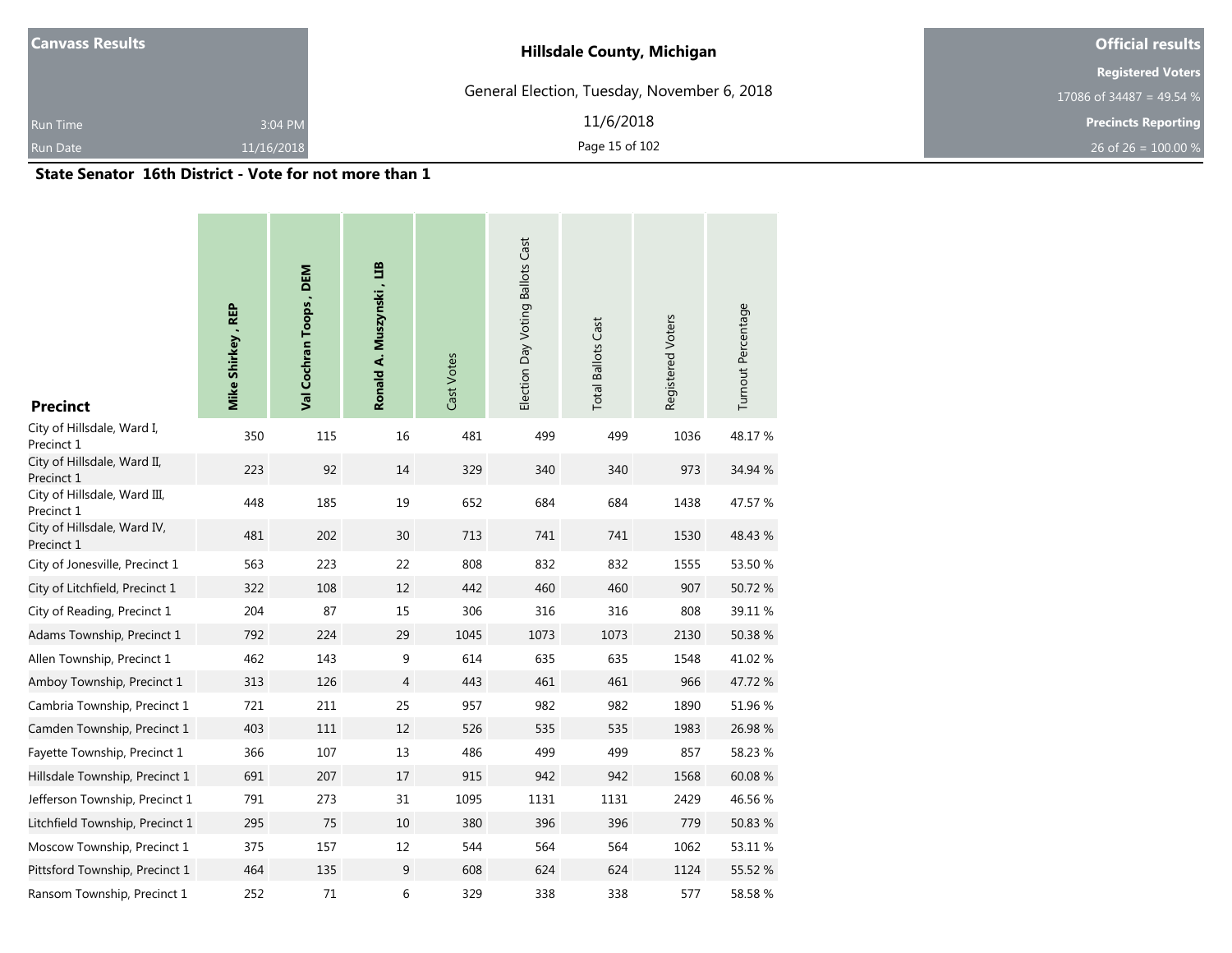| <b>Canvass Results</b> |            | <b>Hillsdale County, Michigan</b>           | <b>Official results</b>    |  |
|------------------------|------------|---------------------------------------------|----------------------------|--|
|                        |            |                                             | <b>Registered Voters</b>   |  |
|                        |            | General Election, Tuesday, November 6, 2018 | 17086 of 34487 = 49.54 %   |  |
| <b>Run Time</b>        | 3:04 PM    | 11/6/2018                                   | <b>Precincts Reporting</b> |  |
| Run Date               | 11/16/2018 | Page 16 of 102                              | 26 of 26 = $100.00\%$      |  |

#### **State Senator 16th District - Vote for not more than 1**

| <b>Precinct</b>                    | Mike Shirkey, REP | <b>DEM</b><br>Val Cochran Toops, | ED<br>Ronald A. Muszynski, | Cast Votes | <b>Ballots Cast</b><br>Election Day Voting | <b>Total Ballots Cast</b> | Registered Voters | Turnout Percentage |
|------------------------------------|-------------------|----------------------------------|----------------------------|------------|--------------------------------------------|---------------------------|-------------------|--------------------|
| Reading Township, Precinct 1       | 515               | 200                              | 19                         | 734        | 755                                        | 755                       | 1449              | 52.10 %            |
| Scipio Township, Precinct 1        | 463               | 144                              | 14                         | 621        | 636                                        | 636                       | 1421              | 44.76 %            |
| Somerset Township, Precinct 1      | 663               | 336                              | 30                         | 1029       | 1059                                       | 1059                      | 1819              | 58.22 %            |
| Somerset Township, Precinct 2      | 709               | 373                              | 23                         | 1105       | 1151                                       | 1151                      | 1852              | 62.15 %            |
| Wheatland Township, Precinct<br>1  | 371               | 116                              | 15                         | 502        | 521                                        | 521                       | 961               | 54.21 %            |
| Woodbridge Township,<br>Precinct 1 | 270               | 67                               | 9                          | 346        | 356                                        | 356                       | 682               | 52.20 %            |
| Wright Township, Precinct 1        | 392               | 125                              | 17                         | 534        | 556                                        | 556                       | 1143              | 48.64 %            |
| <b>Totals</b>                      | 11899             | 4213                             | 432                        | 16544      | 17086                                      | 17086                     | 34487             | 49.54 %            |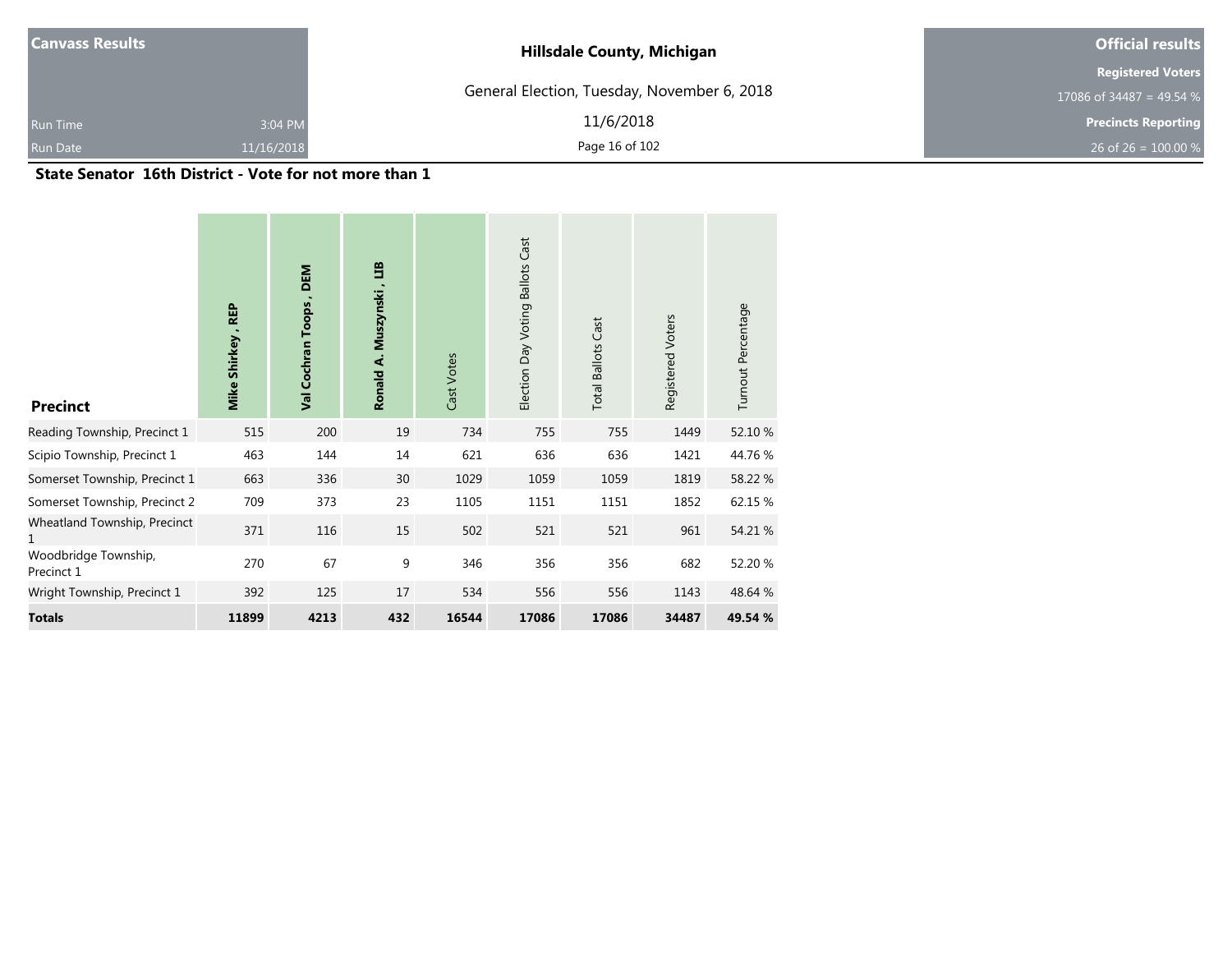| <b>Canvass Results</b> |            | <b>Hillsdale County, Michigan</b>           | <b>Official results</b>    |
|------------------------|------------|---------------------------------------------|----------------------------|
|                        |            |                                             | <b>Registered Voters</b>   |
|                        |            | General Election, Tuesday, November 6, 2018 | 17086 of 34487 = 49.54 $%$ |
| <b>Run Time</b>        | 3:04 PM    | 11/6/2018                                   | <b>Precincts Reporting</b> |
| <b>Run Date</b>        | 11/16/2018 | Page 17 of 102                              | 26 of 26 = 100.00 %        |

٠

# **Representative in State Legislature 58th District - Vote for not more than 1**

| <b>Precinct</b>                            | Eric Leutheuser, REP | Tamara C. Barnes, DEM | Cast Votes | Election Day Voting Ballots Cast | <b>Total Ballots Cast</b> | Registered Voters | Turnout Percentage |
|--------------------------------------------|----------------------|-----------------------|------------|----------------------------------|---------------------------|-------------------|--------------------|
| City of Hillsdale, Ward I,<br>Precinct 1   | 377                  | 112                   | 489        | 499                              | 499                       | 1036              | 48.17%             |
| City of Hillsdale, Ward II,<br>Precinct 1  | 245                  | 82                    | 327        | 340                              | 340                       | 973               | 34.94 %            |
| City of Hillsdale, Ward III,<br>Precinct 1 | 475                  | 173                   | 648        | 684                              | 684                       | 1438              | 47.57 %            |
| City of Hillsdale, Ward IV,<br>Precinct 1  | 509                  | 194                   | 703        | 741                              | 741                       | 1530              | 48.43 %            |
| City of Jonesville, Precinct 1             | 581                  | 208                   | 789        | 832                              | 832                       | 1555              | 53.50 %            |
| City of Litchfield, Precinct 1             | 333                  | 107                   | 440        | 460                              | 460                       | 907               | 50.72 %            |
| City of Reading, Precinct 1                | 208                  | 91                    | 299        | 316                              | 316                       | 808               | 39.11 %            |
| Adams Township, Precinct 1                 | 812                  | 220                   | 1032       | 1073                             | 1073                      | 2130              | 50.38 %            |
| Allen Township, Precinct 1                 | 468                  | 137                   | 605        | 635                              | 635                       | 1548              | 41.02%             |
| Amboy Township, Precinct 1                 | 310                  | 125                   | 435        | 461                              | 461                       | 966               | 47.72 %            |
| Cambria Township, Precinct 1               | 752                  | 194                   | 946        | 982                              | 982                       | 1890              | 51.96 %            |
| Camden Township, Precinct 1                | 400                  | 113                   | 513        | 535                              | 535                       | 1983              | 26.98 %            |
| Fayette Township, Precinct 1               | 376                  | 102                   | 478        | 499                              | 499                       | 857               | 58.23 %            |
| Hillsdale Township, Precinct 1             | 708                  | 197                   | 905        | 942                              | 942                       | 1568              | 60.08%             |
| Jefferson Township, Precinct 1             | 817                  | 252                   | 1069       | 1131                             | 1131                      | 2429              | 46.56 %            |
| Litchfield Township, Precinct 1            | 306                  | 72                    | 378        | 396                              | 396                       | 779               | 50.83 %            |
| Moscow Township, Precinct 1                | 358                  | 168                   | 526        | 564                              | 564                       | 1062              | 53.11 %            |
| Pittsford Township, Precinct 1             | 469                  | 133                   | 602        | 624                              | 624                       | 1124              | 55.52 %            |
| Ransom Township, Precinct 1                | 254                  | 66                    | 320        | 338                              | 338                       | 577               | 58.58%             |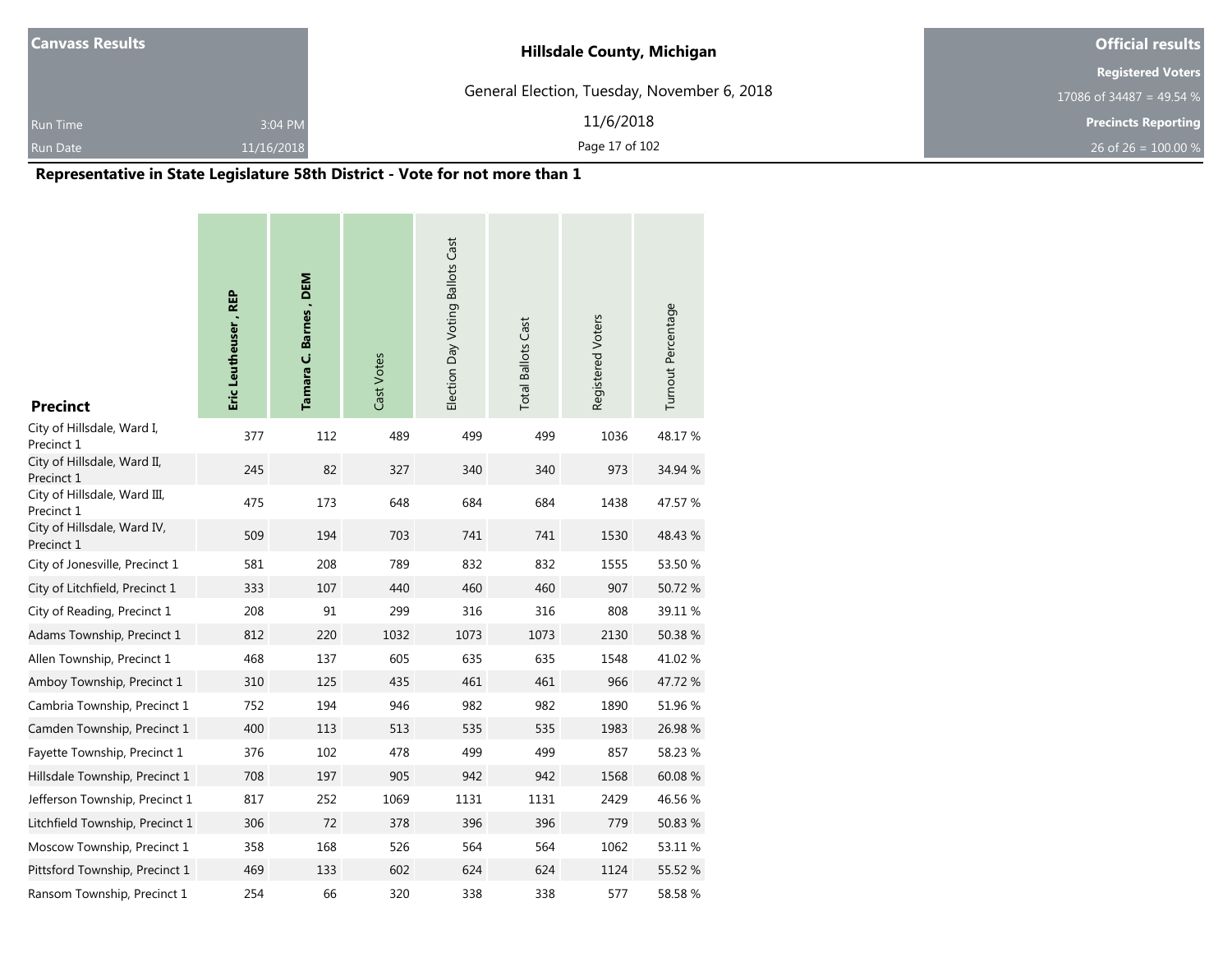| <b>Canvass Results</b> |            | <b>Hillsdale County, Michigan</b>           | <b>Official results</b>    |
|------------------------|------------|---------------------------------------------|----------------------------|
|                        |            |                                             | <b>Registered Voters</b>   |
|                        |            | General Election, Tuesday, November 6, 2018 | 17086 of 34487 = 49.54 %   |
| <b>Run Time</b>        | 3:04 PM    | 11/6/2018                                   | <b>Precincts Reporting</b> |
| <b>Run Date</b>        | 11/16/2018 | Page 18 of 102                              | 26 of 26 = $100.00\%$      |

# **Representative in State Legislature 58th District - Vote for not more than 1**

| <b>Precinct</b>                    | <b>REP</b><br>Eric Leutheuser, | Tamara C. Barnes, DEM | Cast Votes | Election Day Voting Ballots Cast | <b>Total Ballots Cast</b> | Registered Voters | Turnout Percentage |
|------------------------------------|--------------------------------|-----------------------|------------|----------------------------------|---------------------------|-------------------|--------------------|
| Reading Township, Precinct 1       | 523                            | 195                   | 718        | 755                              | 755                       | 1449              | 52.10 %            |
| Scipio Township, Precinct 1        | 470                            | 128                   | 598        | 636                              | 636                       | 1421              | 44.76%             |
| Somerset Township, Precinct 1      | 636                            | 367                   | 1003       | 1059                             | 1059                      | 1819              | 58.22 %            |
| Somerset Township, Precinct 2      | 671                            | 400                   | 1071       | 1151                             | 1151                      | 1852              | 62.15 %            |
| Wheatland Township, Precinct<br>1  | 376                            | 116                   | 492        | 521                              | 521                       | 961               | 54.21 %            |
| Woodbridge Township,<br>Precinct 1 | 282                            | 63                    | 345        | 356                              | 356                       | 682               | 52.20 %            |
| Wright Township, Precinct 1        | 399                            | 127                   | 526        | 556                              | 556                       | 1143              | 48.64 %            |
| <b>Totals</b>                      | 12115                          | 4142                  | 16257      | 17086                            | 17086                     | 34487             | 49.54 %            |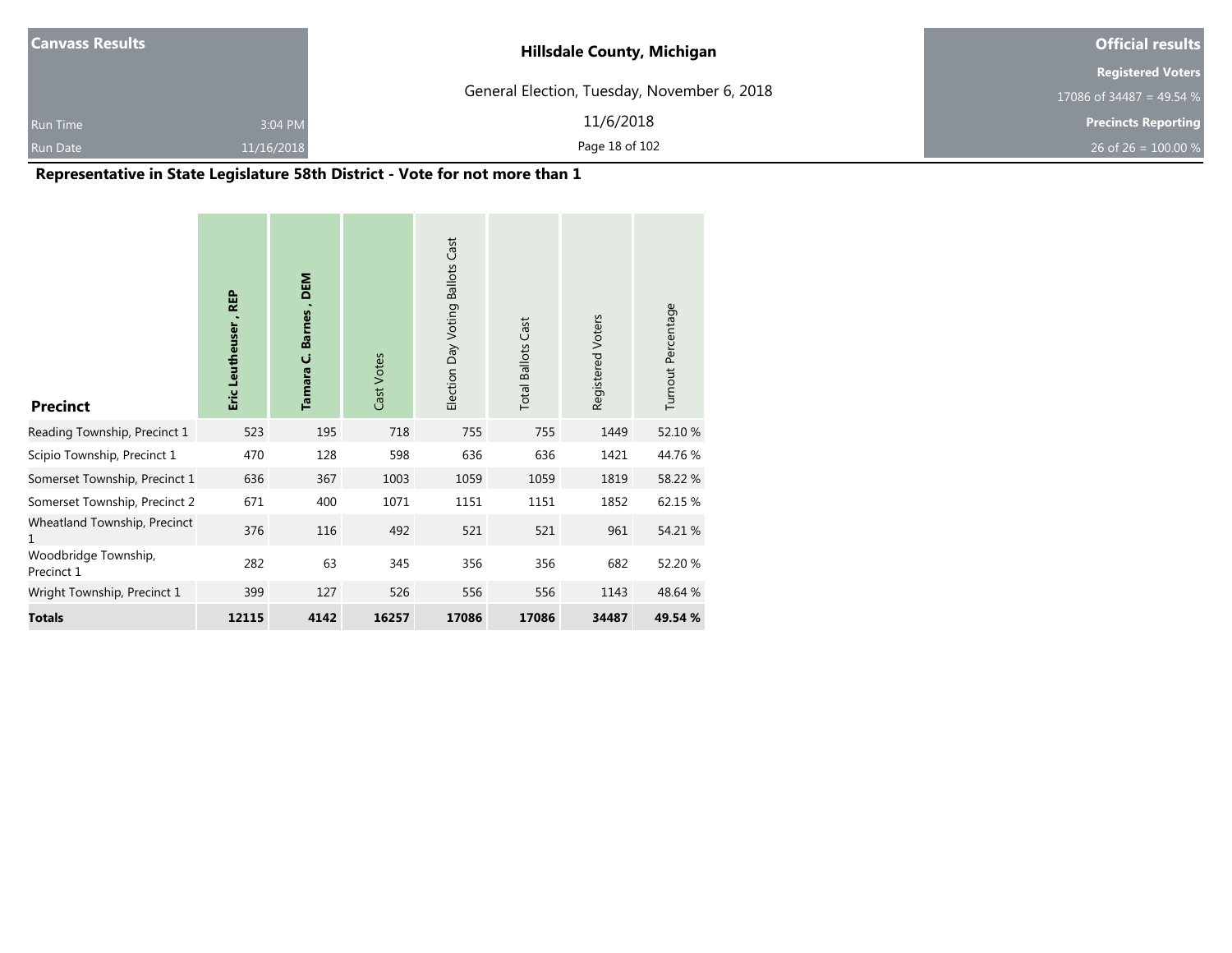| <b>Canvass Results</b> |            | <b>Hillsdale County, Michigan</b>           | <b>Official results</b>               |
|------------------------|------------|---------------------------------------------|---------------------------------------|
|                        |            |                                             | <b>Registered Voters</b>              |
|                        |            | General Election, Tuesday, November 6, 2018 | 17086 of $\overline{34487}$ = 49.54 % |
| <b>Run Time</b>        | 3:04 PM    | 11/6/2018                                   | <b>Precincts Reporting</b>            |
| Run Date               | 11/16/2018 | Page 19 of 102                              | 26 of 26 = $100.00\%$                 |
| - - -<br>____          | .          | .                                           |                                       |

۰

| <b>Precinct</b>                            | Tami Carlone, REP | , REP<br><b>Richard Zeile</b> | Judith P. Pritchett, DEM | Tiffany Tilley, DEM | ED<br><b>Scotty Boman</b> | 巴<br><b>Tatar</b><br>John J. | <b>UST</b><br>$\blacksquare$<br><b>Karen Adams</b> | Douglas Levesque, UST | Wells, GRN<br>Sherry A. | Mary Anne Hering , WCP | Smith, WCP<br>Logan R. | Cast Votes | Election Day Voting Ballots Cast |
|--------------------------------------------|-------------------|-------------------------------|--------------------------|---------------------|---------------------------|------------------------------|----------------------------------------------------|-----------------------|-------------------------|------------------------|------------------------|------------|----------------------------------|
| City of Hillsdale, Ward I,<br>Precinct 1   | 290               | 257                           | 120                      | 103                 | 16                        | 13                           | 6                                                  | 4                     | 5                       | 14                     | 13                     | 841        | 499                              |
| City of Hillsdale, Ward II,<br>Precinct 1  | 181               | 151                           | 89                       | 77                  | 12                        | 9                            | $10\,$                                             | $\overline{4}$        | $11\,$                  | 14                     | 9                      | 567        | 340                              |
| City of Hillsdale, Ward III,<br>Precinct 1 | 372               | 325                           | 165                      | 159                 | 28                        | $13\,$                       | $11\,$                                             | 5                     | $\overline{7}$          | 27                     | $15\,$                 | 1127       | 684                              |
| City of Hillsdale, Ward IV,<br>Precinct 1  | 386               | 340                           | 199                      | 173                 | 27                        | 15                           | 14                                                 | $\overline{4}$        | 16                      | 23                     | 17                     | 1214       | 741                              |
| City of Jonesville, Precinct 1             | 423               | 380                           | 214                      | 195                 | 35                        | 19                           | $13\,$                                             | 6                     | 10                      | 26                     | 26                     | 1347       | 832                              |
| City of Litchfield, Precinct 1             | 257               | 228                           | 110                      | 89                  | 13                        | 11                           | $10\,$                                             | $\overline{7}$        | 10                      | 19                     | 13                     | 767        | 460                              |
| City of Reading, Precinct 1                | 155               | 122                           | 88                       | $80\,$              | 12                        | 12                           | 11                                                 | 6                     | $\overline{2}$          | 10                     | 11                     | 509        | 316                              |
| Adams Township, Precinct 1                 | 643               | 558                           | 228                      | 202                 | 30                        | 18                           | 33                                                 | $17$                  | $\overline{7}$          | 39                     | 24                     | 1799       | 1073                             |
| Allen Township, Precinct 1                 | 361               | 321                           | 132                      | 116                 | 18                        | 9                            | $10\,$                                             | 5                     | 8                       | $20\,$                 | 12                     | 1012       | 635                              |
| Amboy Township, Precinct 1                 | 255               | 233                           | 115                      | 103                 | 8                         | $\overline{7}$               | 8                                                  | $\overline{3}$        | 5                       | 13                     | 12                     | 762        | 461                              |
| Cambria Township, Precinct 1               | 588               | 522                           | 199                      | 187                 | 25                        | 13                           | 23                                                 | 10                    | 10                      | 29                     | 34                     | 1640       | 982                              |
| Camden Township, Precinct 1                | 334               | 303                           | 100                      | 95                  | 14                        | 12                           | $10\,$                                             | $\overline{4}$        | $\,8\,$                 | 24                     | 19                     | 923        | 535                              |
| Fayette Township, Precinct 1               | 304               | 278                           | 106                      | 100                 | 5                         | 4                            | 10                                                 | 5                     | 4                       | 12                     | 8                      | 836        | 499                              |
| Hillsdale Township, Precinct 1             | 549               | 477                           | 215                      | 195                 | 32                        | 27                           | 10                                                 | $\,8\,$               | 10                      | 34                     | 18                     | 1575       | 942                              |
| Jefferson Township, Precinct 1             | 639               | 581                           | 256                      | 242                 | 38                        | 28                           | 32                                                 | 9                     | $16\,$                  | 44                     | 33                     | 1918       | 1131                             |
| Litchfield Township, Precinct 1            | 238               | 205                           | 85                       | 70                  | 11                        | $\mathbf{3}$                 | 10                                                 | $\overline{3}$        | 5                       | $\,8\,$                | 15                     | 653        | 396                              |
| Moscow Township, Precinct 1                | 288               | 256                           | 147                      | 128                 | 13                        | 4                            | 11                                                 | $\overline{2}$        | $\overline{7}$          | 21                     | 24                     | 901        | 564                              |
| Pittsford Township, Precinct 1             | 391               | 354                           | 127                      | 117                 | 10                        | 14                           | 13                                                 | $\overline{7}$        | $\overline{4}$          | 20                     | 18                     | 1075       | 624                              |
| Ransom Township, Precinct 1                | 215               | 189                           | 63                       | 55                  | 10                        | 4                            | $10\,$                                             | $\mathbf{1}$          | 3                       | 11                     | 12                     | 573        | 338                              |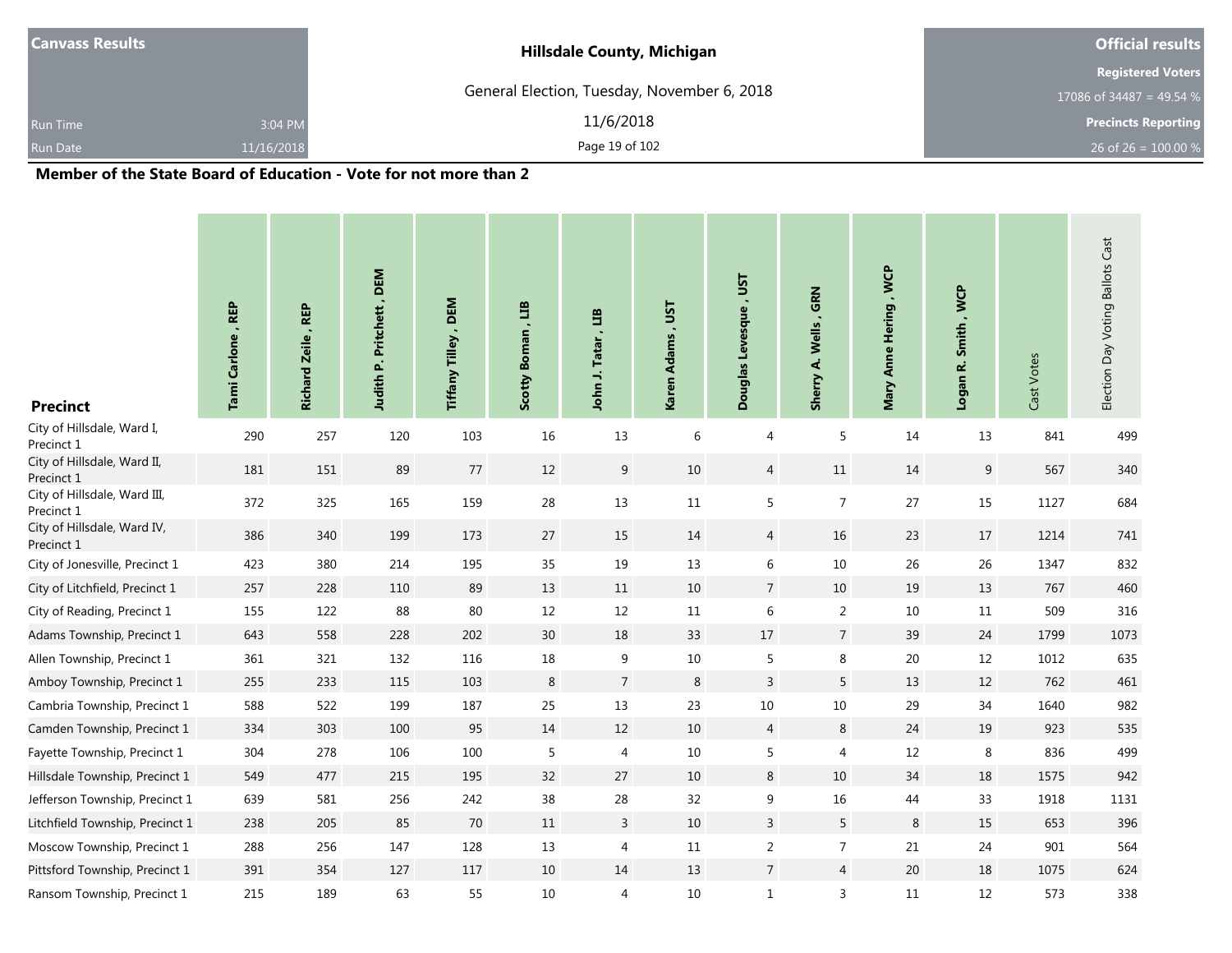| <b>Canvass Results</b> |            | <b>Hillsdale County, Michigan</b>           | <b>Official results</b>    |
|------------------------|------------|---------------------------------------------|----------------------------|
|                        |            |                                             | <b>Registered Voters</b>   |
|                        |            | General Election, Tuesday, November 6, 2018 | 17086 of 34487 = 49.54 $%$ |
| <b>Run Time</b>        | 3:04 PM    | 11/6/2018                                   | <b>Precincts Reporting</b> |
| <b>Run Date</b>        | 11/16/2018 | Page 20 of 102                              | 26 of 26 = $100.00\%$      |

| <b>Precinct</b>                            | <b>Total Ballots Cast</b> | Registered Voters | Turnout Percentage |
|--------------------------------------------|---------------------------|-------------------|--------------------|
| City of Hillsdale, Ward I,<br>Precinct 1   | 499                       | 1036              | 48.17%             |
| City of Hillsdale, Ward II,<br>Precinct 1  | 340                       | 973               | 34.94 %            |
| City of Hillsdale, Ward III,<br>Precinct 1 | 684                       | 1438              | 47.57 %            |
| City of Hillsdale, Ward IV,<br>Precinct 1  | 741                       | 1530              | 48.43 %            |
| City of Jonesville, Precinct 1             | 832                       | 1555              | 53.50 %            |
| City of Litchfield, Precinct 1             | 460                       | 907               | 50.72 %            |
| City of Reading, Precinct 1                | 316                       | 808               | 39.11 %            |
| Adams Township, Precinct 1                 | 1073                      | 2130              | 50.38 %            |
| Allen Township, Precinct 1                 | 635                       | 1548              | 41.02 %            |
| Amboy Township, Precinct 1                 | 461                       | 966               | 47.72 %            |
| Cambria Township, Precinct 1               | 982                       | 1890              | 51.96 %            |
| Camden Township, Precinct 1                | 535                       | 1983              | 26.98 %            |
| Fayette Township, Precinct 1               | 499                       | 857               | 58.23 %            |
| Hillsdale Township, Precinct 1             | 942                       | 1568              | 60.08%             |
| Jefferson Township, Precinct 1             | 1131                      | 2429              | 46.56 %            |
| Litchfield Township, Precinct 1            | 396                       | 779               | 50.83 %            |
| Moscow Township, Precinct 1                | 564                       | 1062              | 53.11 %            |
| Pittsford Township, Precinct 1             | 624                       | 1124              | 55.52 %            |
| Ransom Township, Precinct 1                | 338                       | 577               | 58.58%             |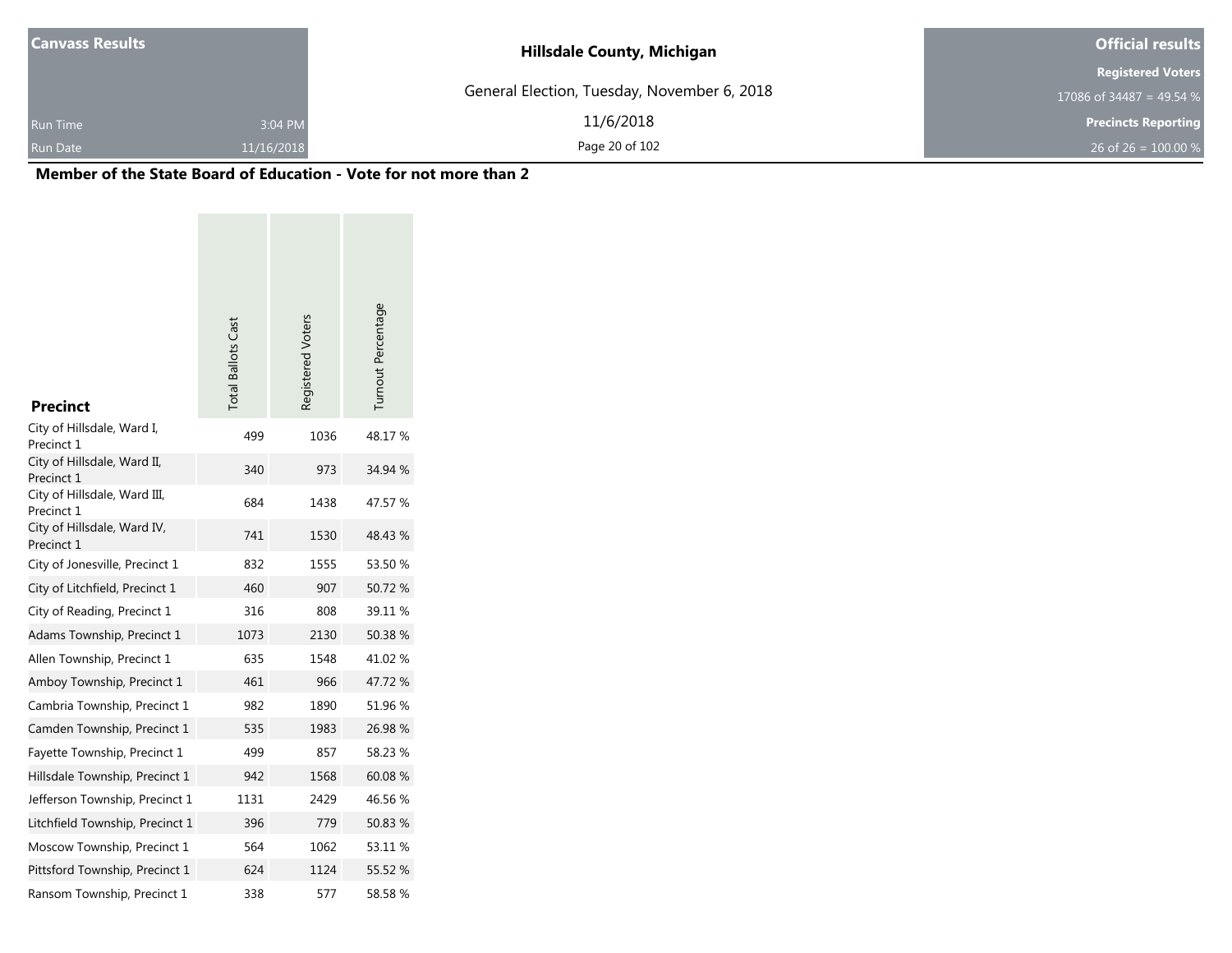| <b>Canvass Results</b> |            | <b>Hillsdale County, Michigan</b>           | <b>Official results</b>    |
|------------------------|------------|---------------------------------------------|----------------------------|
|                        |            |                                             | <b>Registered Voters</b>   |
|                        |            | General Election, Tuesday, November 6, 2018 | $17086$ of 34487 = 49.54 % |
| <b>Run Time</b>        | 3:04 PM    | 11/6/2018                                   | <b>Precincts Reporting</b> |
| <b>Run Date</b>        | 11/16/2018 | Page 21 of 102                              | 26 of 26 = $100.00\%$      |

| <b>Precinct</b>                    | <b>REP</b><br>Carlone<br>Tami | <b>REP</b><br><b>Richard Zeile</b> | <b>DEM</b><br>$\blacksquare$<br>Pritchett<br>Δ.<br>Judith | DEM<br>Tilley<br>Tiffany | 旨<br>$\circ$<br>Ă<br>Scotty | E<br><b>Tatar</b><br>$\overline{\phantom{a}}$<br>John | JST<br>۰.<br><b>Adams</b><br>Karen | JST<br>$\ddot{\phantom{1}}$<br>Levesque<br><b>Douglas</b> | GRN<br>Wells<br>નં<br><b>Sherry</b> | <b>S</b><br>Hering,<br>Anne<br>Mary | <b>WCP</b><br>Smith,<br>نم<br>Logan | Cast Votes | Election Day Voting Ballots Cast |
|------------------------------------|-------------------------------|------------------------------------|-----------------------------------------------------------|--------------------------|-----------------------------|-------------------------------------------------------|------------------------------------|-----------------------------------------------------------|-------------------------------------|-------------------------------------|-------------------------------------|------------|----------------------------------|
| Reading Township, Precinct 1       | 422                           | 350                                | 180                                                       | 170                      | 28                          | 22                                                    | 19                                 | $\,8\,$                                                   | 10                                  | 32                                  | 25                                  | 1266       | 755                              |
| Scipio Township, Precinct 1        | 389                           | 327                                | 121                                                       | 109                      | 13                          | 12                                                    | 16                                 | 4                                                         | 9                                   | 34                                  | 27                                  | 1061       | 636                              |
| Somerset Township, Precinct 1      | 540                           | 466                                | 340                                                       | 297                      | 29                          | 12                                                    | 24                                 | 11                                                        | 14                                  | 30                                  | 25                                  | 1788       | 1059                             |
| Somerset Township, Precinct 2      | 583                           | 527                                | 361                                                       | 338                      | 28                          | 20                                                    | 29                                 | 10                                                        | $12\,$                              | 30                                  | 18                                  | 1956       | 1151                             |
| Wheatland Township, Precinct       | 299                           | 266                                | 108                                                       | 105                      | 11                          | $10\,$                                                | 18                                 | 4                                                         | $\overline{4}$                      | 17                                  | 21                                  | 863        | 521                              |
| Woodbridge Township,<br>Precinct 1 | 213                           | 192                                | 59                                                        | 57                       | 15                          | 10                                                    | $10\,$                             | 5                                                         | 4                                   | 23                                  | 15                                  | 603        | 356                              |
| Wright Township, Precinct 1        | 328                           | 302                                | 116                                                       | 114                      | 13                          | 13                                                    | 14                                 | 10                                                        | 9                                   | 17                                  | 20                                  | 956        | 556                              |
| <b>Totals</b>                      | 9643                          | 8510                               | 4043                                                      | 3676                     | 494                         | 334                                                   | 385                                | 162                                                       | 210                                 | 591                                 | 484                                 | 28532      | 17086                            |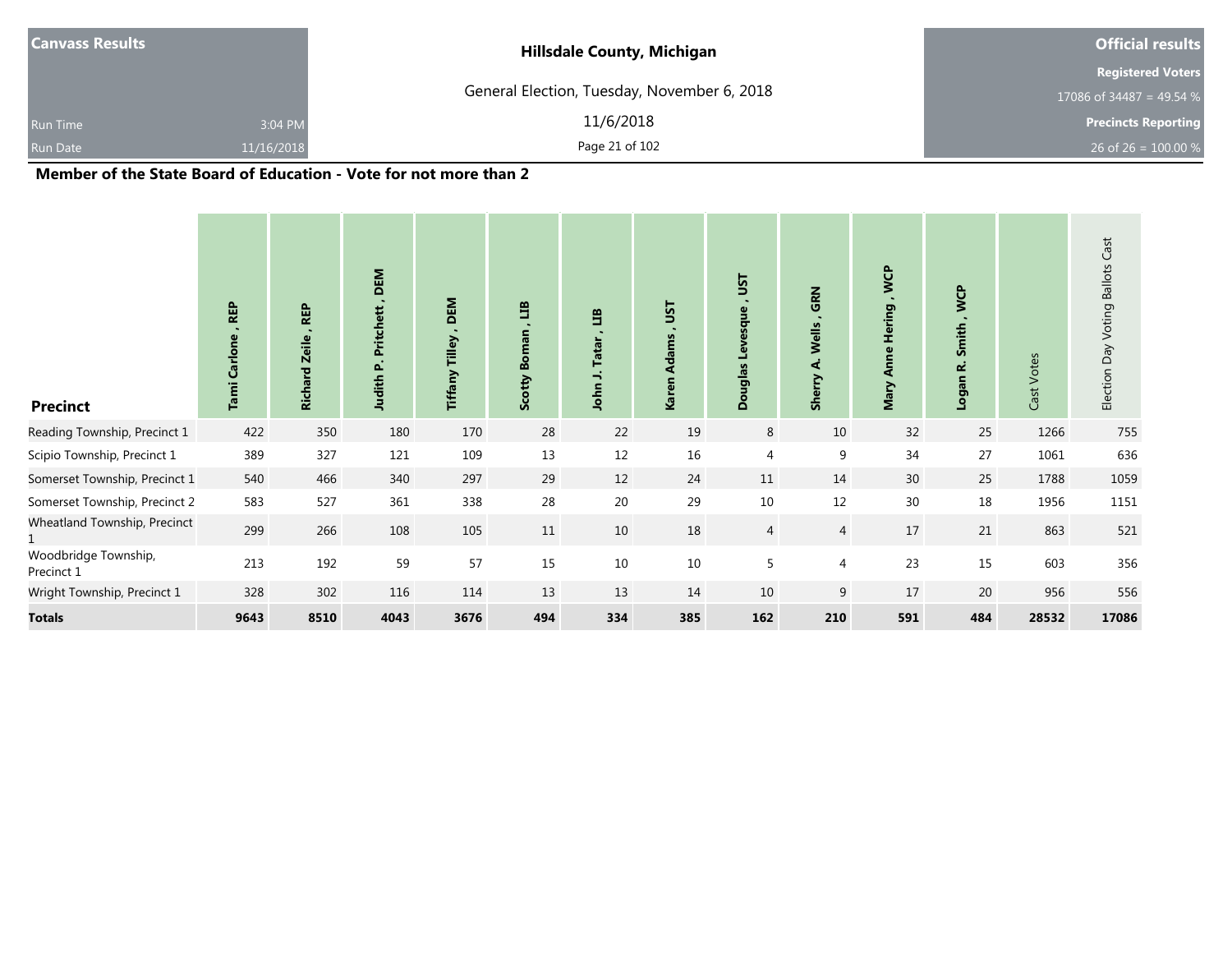| Canvass Results |            | <b>Hillsdale County, Michigan</b>           | <b>Official results</b>    |
|-----------------|------------|---------------------------------------------|----------------------------|
|                 |            |                                             | <b>Registered Voters</b>   |
|                 |            | General Election, Tuesday, November 6, 2018 | 17086 of 34487 = 49.54 %   |
| <b>Run Time</b> | 3:04 PM    | 11/6/2018                                   | <b>Precincts Reporting</b> |
| <b>Run Date</b> | 11/16/2018 | Page 22 of 102                              | 26 of 26 = $100.00\%$      |

| <b>Precinct</b>                    | <b>Total Ballots Cast</b> | Registered Voters | Turnout Percentage |
|------------------------------------|---------------------------|-------------------|--------------------|
| Reading Township, Precinct 1       | 755                       | 1449              | 52.10 %            |
| Scipio Township, Precinct 1        | 636                       | 1421              | 44.76%             |
| Somerset Township, Precinct 1      | 1059                      | 1819              | 58.22 %            |
| Somerset Township, Precinct 2      | 1151                      | 1852              | 62.15 %            |
| Wheatland Township, Precinct<br>1  | 521                       | 961               | 54.21 %            |
| Woodbridge Township,<br>Precinct 1 | 356                       | 682               | 52.20 %            |
| Wright Township, Precinct 1        | 556                       | 1143              | 48.64 %            |
| Totals                             | 17086                     | 34487             | 49.54 %            |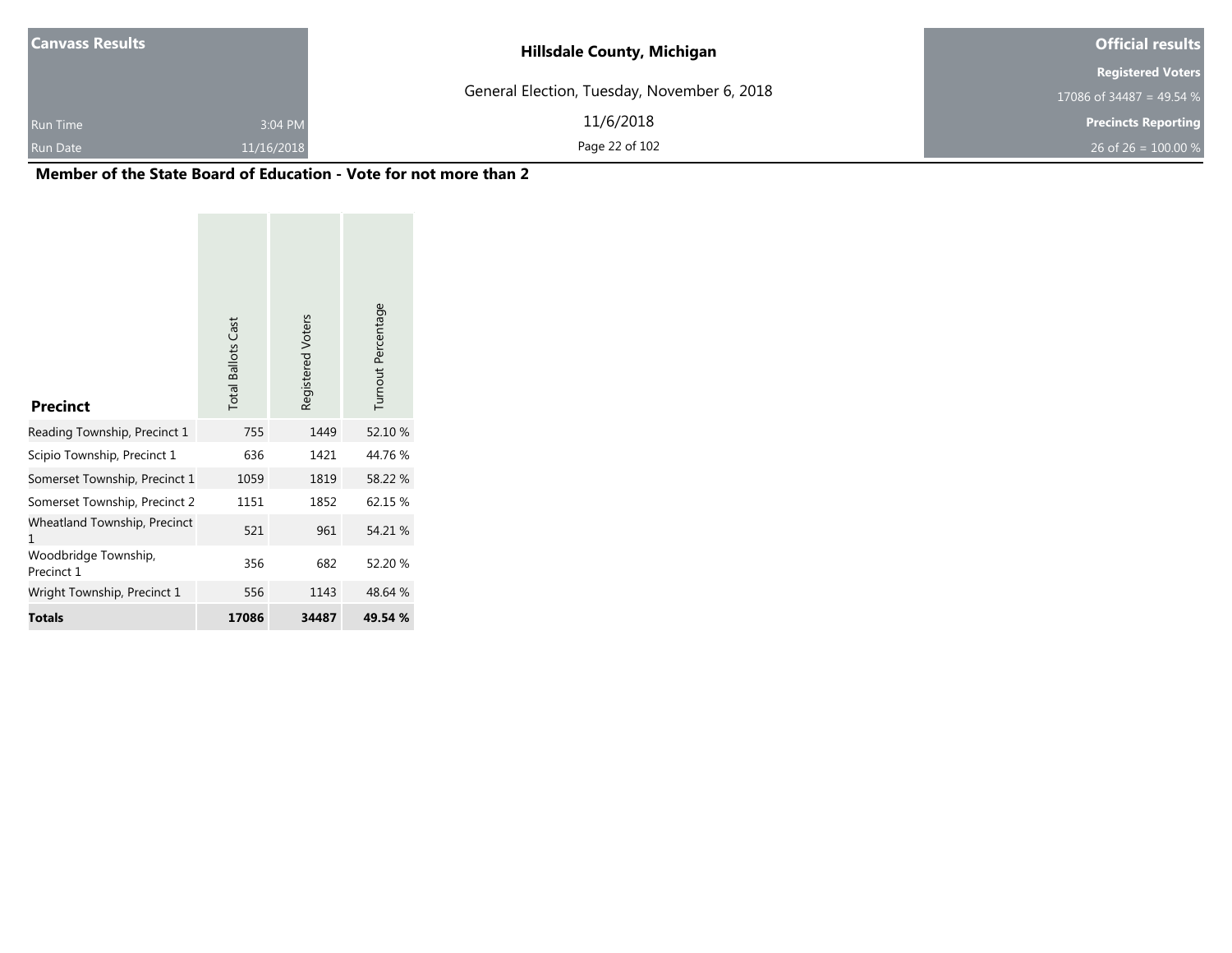| <b>Canvass Results</b> |            | <b>Hillsdale County, Michigan</b>                                     | <b>Official results</b>    |
|------------------------|------------|-----------------------------------------------------------------------|----------------------------|
|                        |            |                                                                       | <b>Registered Voters</b>   |
|                        |            | General Election, Tuesday, November 6, 2018                           | 17086 of 34487 = 49.54 $%$ |
| Run Time               | 3:04 PM    | 11/6/2018                                                             | <b>Precincts Reporting</b> |
| Run Date               | 11/16/2018 | Page 23 of 102                                                        | 26 of 26 = $100.00\%$      |
|                        |            | $\mathbf{r}$ , and the state that the state of the state $\mathbf{r}$ |                            |

| <b>Precinct</b>                            | Andrea Fischer Newman, REP | , REP<br><b>Richner</b><br><b>Andrew</b> | DEM<br>Acker,<br>Jordan | Paul Brown, DEM | James Lewis Hudler, LIB | ED<br>John Jascob | <b>LSL</b><br><b>Joe Sanger</b> | Crystal Van Sickle, UST | , GRN<br>Graves<br>Kevin A. | anv'<br>Marge Katchmark Sallows | Cast Votes | Election Day Voting Ballots Cast | <b>Total Ballots Cast</b> |
|--------------------------------------------|----------------------------|------------------------------------------|-------------------------|-----------------|-------------------------|-------------------|---------------------------------|-------------------------|-----------------------------|---------------------------------|------------|----------------------------------|---------------------------|
| City of Hillsdale, Ward I,<br>Precinct 1   | 273                        | 265                                      | 107                     | 106             | 10                      | 14                | 9                               | 9                       | 6                           | 6                               | 805        | 499                              | 499                       |
| City of Hillsdale, Ward II,<br>Precinct 1  | 177                        | 157                                      | 78                      | 66              | 11                      | 9                 | 6                               | 16                      | $\overline{7}$              | 6                               | 533        | 340                              | 340                       |
| City of Hillsdale, Ward III,<br>Precinct 1 | 354                        | 324                                      | 159                     | 150             | 24                      | 21                | 15                              | 18                      | $11\,$                      | 8                               | 1084       | 684                              | 684                       |
| City of Hillsdale, Ward IV,<br>Precinct 1  | 365                        | 333                                      | 175                     | 172             | 25                      | 26                | 10                              | 23                      | $11\,$                      | 12                              | 1152       | 741                              | 741                       |
| City of Jonesville, Precinct 1             | 435                        | 399                                      | 197                     | 179             | $20\,$                  | 20                | 15                              | 20                      | 12                          | 9                               | 1306       | 832                              | 832                       |
| City of Litchfield, Precinct 1             | 248                        | 238                                      | 91                      | 91              | 14                      | 14                | 14                              | 15                      | 10                          | 9                               | 744        | 460                              | 460                       |
| City of Reading, Precinct 1                | 144                        | 130                                      | 79                      | 77              | 13                      | $\,8\,$           | 11                              | 16                      | 5                           | 6                               | 489        | 316                              | 316                       |
| Adams Township, Precinct 1                 | 629                        | 582                                      | 200                     | 197             | 15                      | 19                | 29                              | 32                      | $10\,$                      | 13                              | 1726       | 1073                             | 1073                      |
| Allen Township, Precinct 1                 | 329                        | 324                                      | 124                     | 121             | 9                       | 15                | 12                              | 20                      | 5                           | 6                               | 965        | 635                              | 635                       |
| Amboy Township, Precinct 1                 | 250                        | 250                                      | 102                     | 96              | $\overline{4}$          | $\overline{7}$    | $\overline{7}$                  | 12                      | 6                           | 3                               | 737        | 461                              | 461                       |
| Cambria Township, Precinct 1               | 569                        | 520                                      | 193                     | 170             | 24                      | 21                | 34                              | 31                      | 18                          | 12                              | 1592       | 982                              | 982                       |
| Camden Township, Precinct 1                | 305                        | 305                                      | 95                      | 93              | 14                      | 10                | 18                              | 16                      | 6                           | 9                               | 871        | 535                              | 535                       |
| Fayette Township, Precinct 1               | 298                        | 273                                      | 94                      | 93              | 6                       | 8                 | 4                               | 10                      | $9\,$                       | 3                               | 798        | 499                              | 499                       |
| Hillsdale Township, Precinct 1             | 538                        | 503                                      | 190                     | 159             | 24                      | 23                | 14                              | 27                      | 13                          | $\overline{7}$                  | 1498       | 942                              | 942                       |
| Jefferson Township, Precinct 1             | 628                        | 582                                      | 246                     | 234             | 24                      | 23                | 27                              | 40                      | 21                          | 21                              | 1846       | 1131                             | 1131                      |
| Litchfield Township, Precinct 1            | 224                        | 206                                      | 70                      | $77$            | 9                       | $\overline{4}$    | 19                              | 16                      | 5                           | $\overline{2}$                  | 632        | 396                              | 396                       |
| Moscow Township, Precinct 1                | 274                        | 265                                      | 141                     | 135             | 8                       | 9                 | 9                               | 16                      | 9                           | 11                              | 877        | 564                              | 564                       |
| Pittsford Township, Precinct 1             | 381                        | 357                                      | 117                     | 112             | 8                       | $10\,$            | 16                              | 25                      | $5\phantom{.0}$             | $\overline{7}$                  | 1038       | 624                              | 624                       |
| Ransom Township, Precinct 1                | 206                        | 184                                      | 60                      | 56              | 5                       | 5                 | 8                               | 9                       | 6                           | 5                               | 544        | 338                              | 338                       |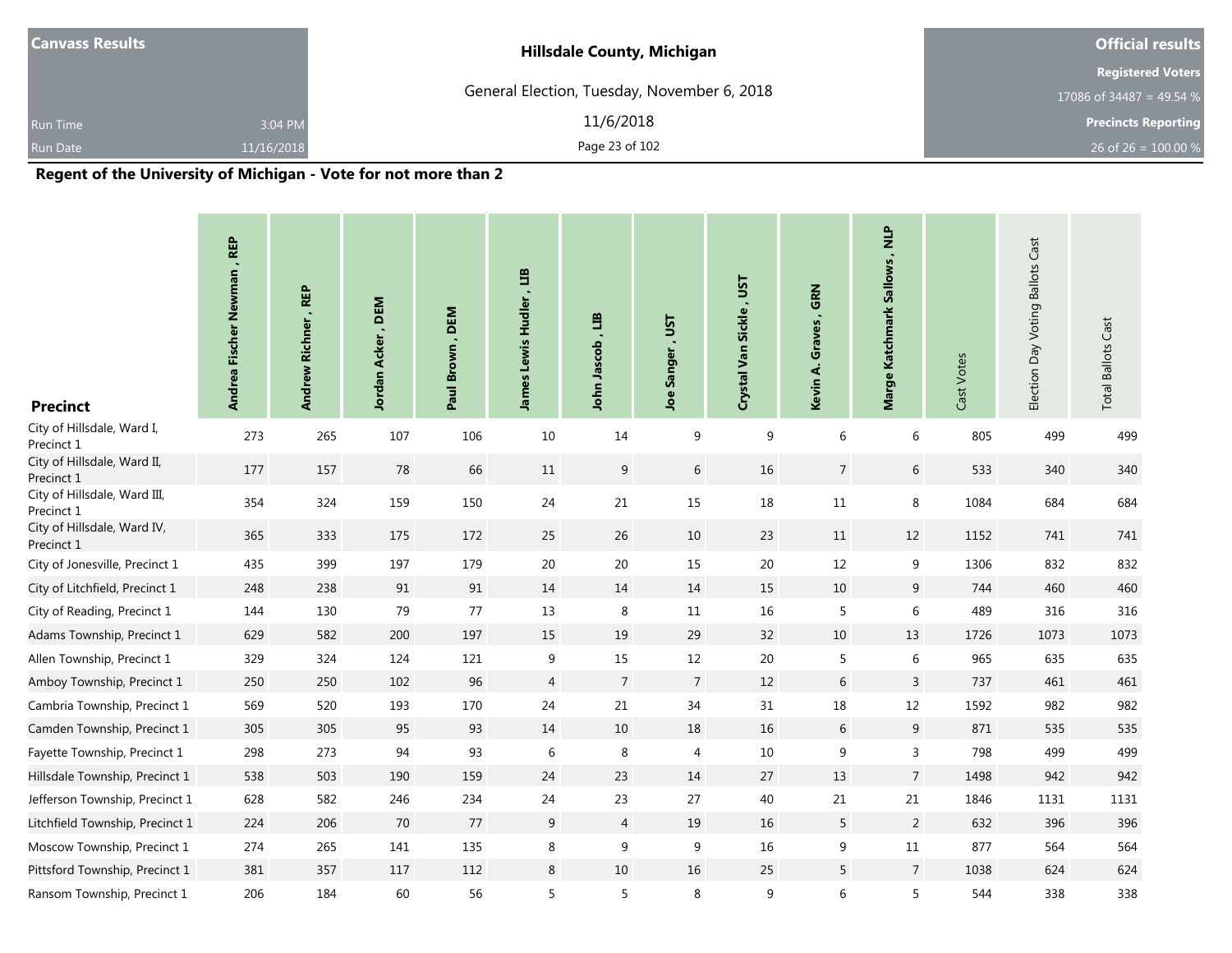| <b>Canvass Results</b> |            | <b>Hillsdale County, Michigan</b>           | <b>Official results</b>    |
|------------------------|------------|---------------------------------------------|----------------------------|
|                        |            |                                             | <b>Registered Voters</b>   |
|                        |            | General Election, Tuesday, November 6, 2018 | 17086 of 34487 = 49.54 $%$ |
| <b>Run Time</b>        | 3:04 PM    | 11/6/2018                                   | <b>Precincts Reporting</b> |
| <b>Run Date</b>        | 11/16/2018 | Page 24 of 102                              | 26 of 26 = $100.00\%$      |

|                                            | Registered Voters | Turnout Percentage |
|--------------------------------------------|-------------------|--------------------|
| <b>Precinct</b>                            |                   |                    |
| City of Hillsdale, Ward I,<br>Precinct 1   | 1036              | 48.17%             |
| City of Hillsdale, Ward II,<br>Precinct 1  | 973               | 34.94 %            |
| City of Hillsdale, Ward III,<br>Precinct 1 | 1438              | 47.57 %            |
| City of Hillsdale, Ward IV,<br>Precinct 1  | 1530              | 48.43 %            |
| City of Jonesville, Precinct 1             | 1555              | 53.50 %            |
| City of Litchfield, Precinct 1             | 907               | 50.72 %            |
| City of Reading, Precinct 1                | 808               | 39.11 %            |
| Adams Township, Precinct 1                 | 2130              | 50.38%             |
| Allen Township, Precinct 1                 | 1548              | 41.02%             |
| Amboy Township, Precinct 1                 | 966               | 47.72%             |
| Cambria Township, Precinct 1               | 1890              | 51.96 %            |
| Camden Township, Precinct 1                | 1983              | 26.98 %            |
| Fayette Township, Precinct 1               | 857               | 58.23 %            |
| Hillsdale Township, Precinct 1             | 1568              | 60.08%             |
| Jefferson Township, Precinct 1             | 2429              | 46.56%             |
| Litchfield Township, Precinct 1            | 779               | 50.83%             |
| Moscow Township, Precinct 1                | 1062              | 53.11 %            |
| Pittsford Township, Precinct 1             | 1124              | 55.52 %            |
| Ransom Township, Precinct 1                | 577               | 58.58%             |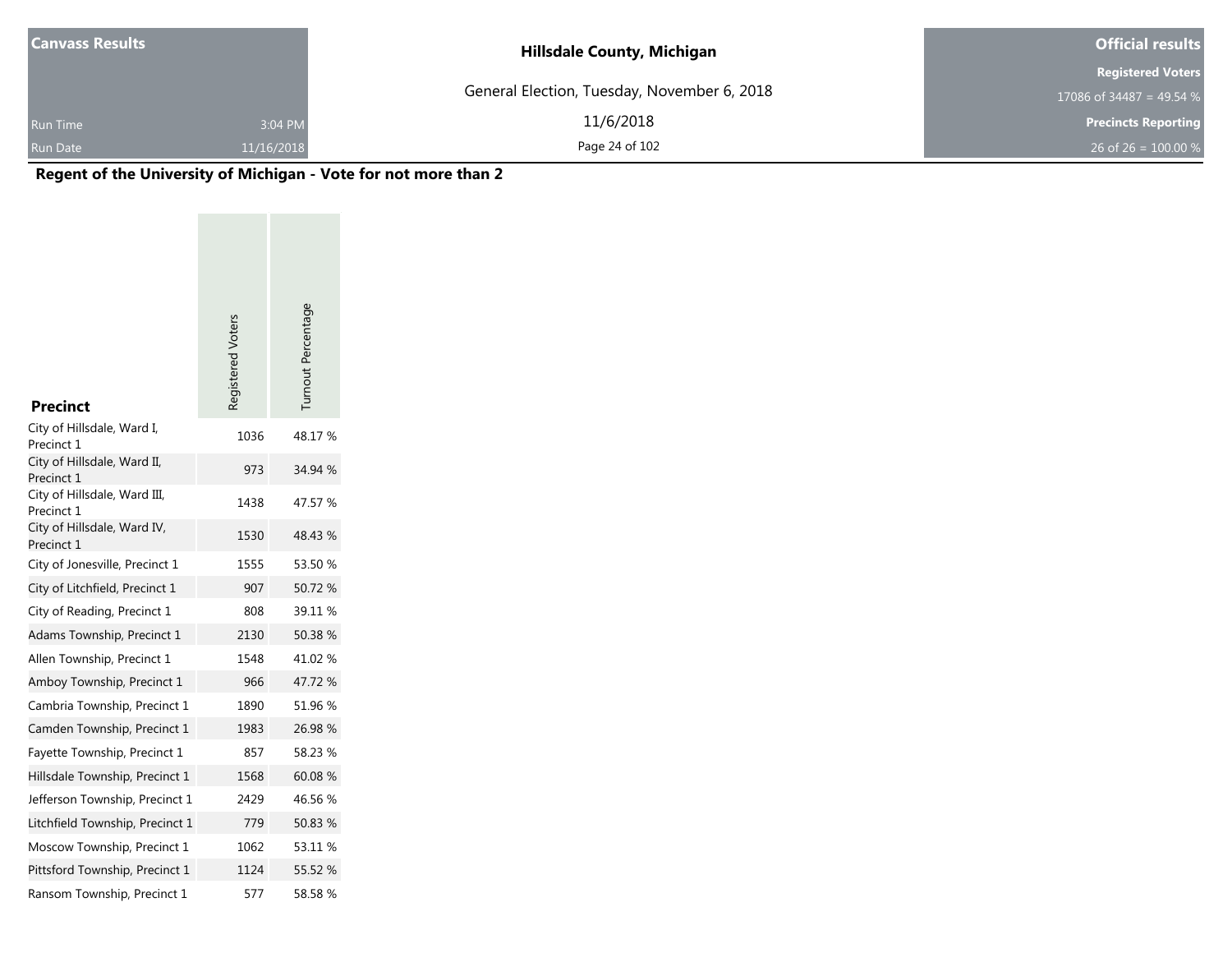| <b>Hillsdale County, Michigan</b> |                                             |
|-----------------------------------|---------------------------------------------|
|                                   | <b>Registered Voters</b>                    |
|                                   | 17086 of 34487 = 49.54 $%$                  |
| 11/6/2018                         | <b>Precincts Reporting</b>                  |
| Page 25 of 102                    | 26 of 26 = $100.00\%$                       |
|                                   | General Election, Tuesday, November 6, 2018 |

| <b>Precinct</b>                    | <b>REP</b><br>Newman<br><b>Fischer</b><br>Andrea | <b>REP</b><br><b>Richner</b><br><b>Andrew</b> | DEM<br>$\sim$<br><b>Acker</b><br>Jordan | DEM<br><b>Brown</b><br>Paul I | 当<br>Hudler<br>õ<br>mel. | ED<br>Jascob<br>John | JSΤ<br>Sanger<br>Joe | JSΤ<br><b>Sickle</b><br>Van<br>Crystal | GRN<br>Graves<br>નં<br>Kevin | $\frac{P}{Z}$<br><b>Sallows</b><br>Marge Katchmark | Votes<br>Cast | Cast<br><b>Ballots</b><br>Voting<br>Day<br>Election | <b>Total Ballots Cast</b> |
|------------------------------------|--------------------------------------------------|-----------------------------------------------|-----------------------------------------|-------------------------------|--------------------------|----------------------|----------------------|----------------------------------------|------------------------------|----------------------------------------------------|---------------|-----------------------------------------------------|---------------------------|
| Reading Township, Precinct 1       | 414                                              | 378                                           | 166                                     | 162                           | 20                       | 18                   | 22                   | 30                                     | $\overline{7}$               | $\overline{7}$                                     | 1224          | 755                                                 | 755                       |
| Scipio Township, Precinct 1        | 380                                              | 338                                           | 118                                     | 105                           | 9                        | 12                   | 18                   | 26                                     | 15                           | 14                                                 | 1035          | 636                                                 | 636                       |
| Somerset Township, Precinct 1      | 529                                              | 483                                           | 297                                     | 289                           | 20                       | 22                   | 21                   | 27                                     | 13                           | 12                                                 | 1713          | 1059                                                | 1059                      |
| Somerset Township, Precinct 2      | 574                                              | 523                                           | 327                                     | 311                           | 21                       | 23                   | 17                   | 41                                     | 13                           | 13                                                 | 1863          | 1151                                                | 1151                      |
| Wheatland Township, Precinct       | 279                                              | 267                                           | 102                                     | 93                            | $\overline{7}$           | 5                    | 18                   | 25                                     | 10                           | 10 <sup>°</sup>                                    | 816           | 521                                                 | 521                       |
| Woodbridge Township,<br>Precinct 1 | 211                                              | 203                                           | 63                                      | 54                            | $\overline{7}$           | 8                    | 8                    | 19                                     | $\overline{7}$               | $\overline{7}$                                     | 587           | 356                                                 | 356                       |
| Wright Township, Precinct 1        | 319                                              | 292                                           | 112                                     | 108                           | 10                       | 11                   | 12                   | 19                                     | 15                           | 18                                                 | 916           | 556                                                 | 556                       |
| <b>Totals</b>                      | 9333                                             | 8681                                          | 3703                                    | 3506                          | 361                      | 365                  | 393                  | 558                                    | 255                          | 236                                                | 27391         | 17086                                               | 17086                     |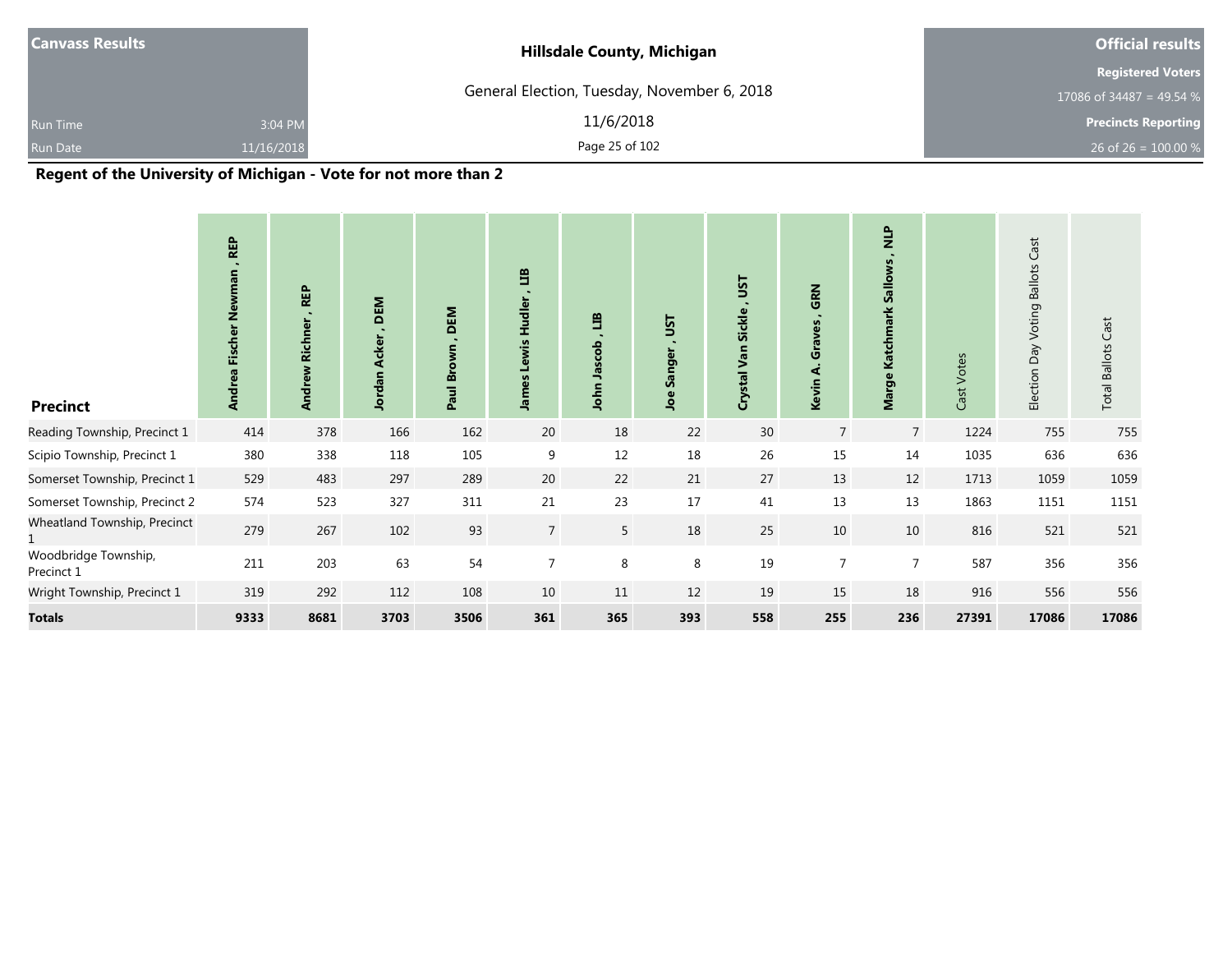| <b>Canvass Results</b> |            | <b>Hillsdale County, Michigan</b>           | <b>Official results</b>    |
|------------------------|------------|---------------------------------------------|----------------------------|
|                        |            |                                             | <b>Registered Voters</b>   |
|                        |            | General Election, Tuesday, November 6, 2018 | 17086 of 34487 = 49.54 %   |
| <b>Run Time</b>        | 3:04 PM    | 11/6/2018                                   | <b>Precincts Reporting</b> |
| <b>Run Date</b>        | 11/16/2018 | Page 26 of 102                              | 26 of 26 = $100.00\%$      |

| <b>Precinct</b>                    | Registered Voters | Turnout Percentage |
|------------------------------------|-------------------|--------------------|
| Reading Township, Precinct 1       | 1449              | 52.10 %            |
| Scipio Township, Precinct 1        | 1421              | 44.76%             |
| Somerset Township, Precinct 1      | 1819              | 58.22 %            |
| Somerset Township, Precinct 2      | 1852              | 62.15 %            |
| Wheatland Township, Precinct<br>1  | 961               | 54.21 %            |
| Woodbridge Township,<br>Precinct 1 | 682               | 52.20 %            |
| Wright Township, Precinct 1        | 1143              | 48.64 %            |
| <b>Totals</b>                      | 34487             | 49.54 %            |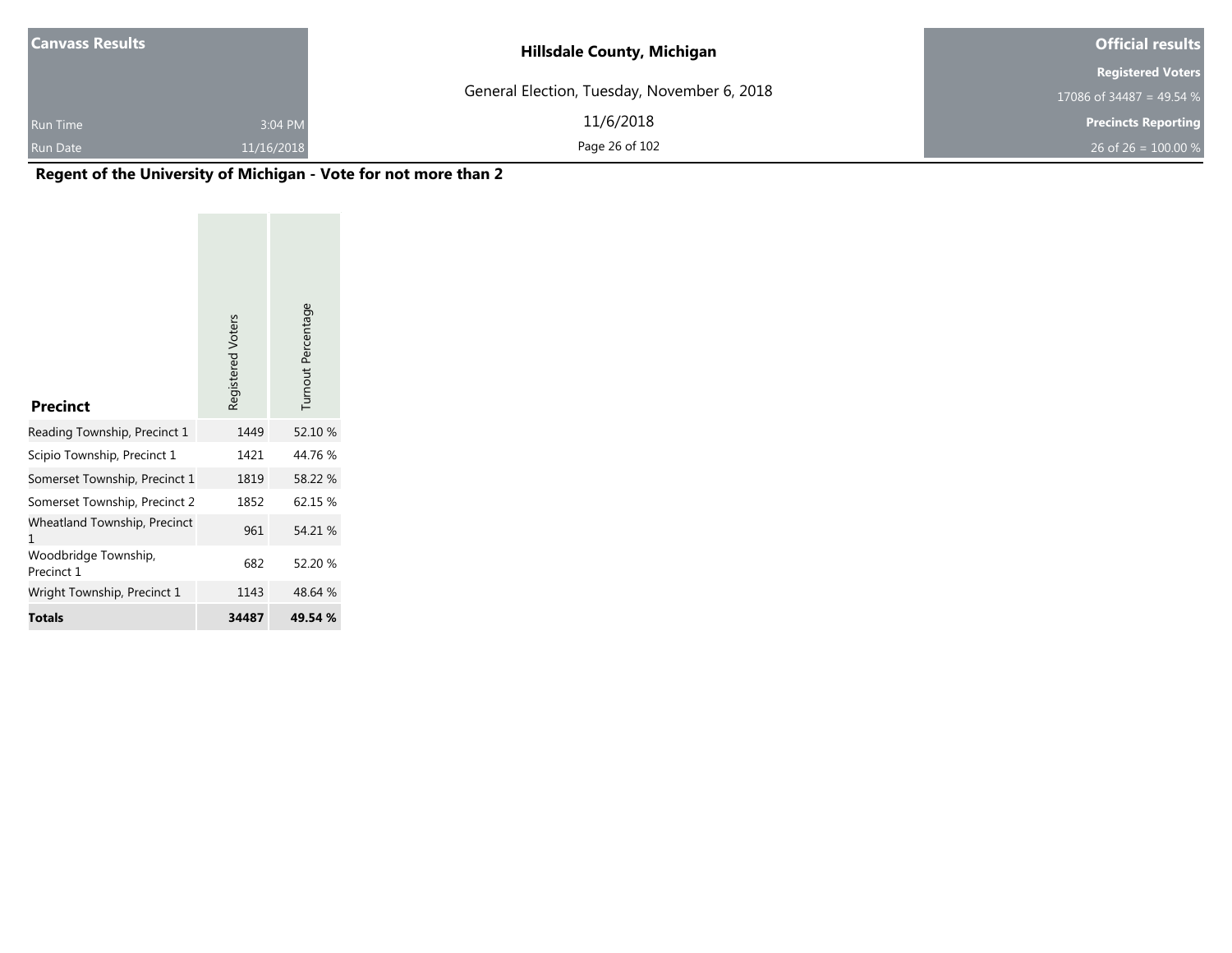| <b>Canvass Results</b> |            | <b>Hillsdale County, Michigan</b>                                | <b>Official results</b>    |
|------------------------|------------|------------------------------------------------------------------|----------------------------|
|                        |            |                                                                  | <b>Registered Voters</b>   |
|                        |            | General Election, Tuesday, November 6, 2018                      | 17086 of 34487 = 49.54 $%$ |
| Run Time               | 3:04 PM    | 11/6/2018                                                        | <b>Precincts Reporting</b> |
| Run Date               | 11/16/2018 | Page 27 of 102                                                   | 26 of 26 = $100.00\%$      |
|                        |            | Turnature of Michigan Ctota University. Mate for not move than 3 |                            |

and the control of the control of the control of the control of the control of

٠

#### **Trustee of Michigan State University - Vote for not more than 2**

and the control of the control of the control of the control of the control of the control of the control of the

| <b>Precinct</b>                            | Dave Dutch, REP | Mike Miller, REP | Scott, DEM<br>Ë<br><b>Brianna</b> | Kelly Charron Tebay, DEM | E<br>$\blacksquare$<br>Campbell<br><b>Bruce</b> | ED<br><b>Orzechowski</b><br>Tim | LSL'<br>Sanger<br>Janet M. | John Paul Sanger , UST | GRN<br>$\blacksquare$<br>Aaron Mariasy | Abraham-Guzman<br>Bridgette R. .<br>NLP | Davis Mott (W)   | Cast Votes | Election Day Voting Ballots Cast |
|--------------------------------------------|-----------------|------------------|-----------------------------------|--------------------------|-------------------------------------------------|---------------------------------|----------------------------|------------------------|----------------------------------------|-----------------------------------------|------------------|------------|----------------------------------|
| City of Hillsdale, Ward I,<br>Precinct 1   | 261             | 267              | 116                               | 104                      | 20                                              | $\overline{7}$                  | 9                          | 11                     | 5                                      | 4                                       | $\boldsymbol{0}$ | 804        | 499                              |
| City of Hillsdale, Ward II,<br>Precinct 1  | 161             | 165              | 82                                | 75                       | 18                                              | $6\,$                           | 15                         | $9\,$                  | 5                                      | 11                                      | $\mathbf 0$      | 547        | 340                              |
| City of Hillsdale, Ward III,<br>Precinct 1 | 340             | 338              | 176                               | 154                      | 27                                              | 18                              | 18                         | 10                     | 5                                      | 15                                      | $\mathbf 0$      | 1101       | 684                              |
| City of Hillsdale, Ward IV,<br>Precinct 1  | 342             | 357              | 197                               | 167                      | 30                                              | 16                              | 17                         | 13                     | 11                                     | 6                                       | $\mathbf 0$      | 1156       | 741                              |
| City of Jonesville, Precinct 1             | 400             | 398              | 211                               | 181                      | 38                                              | 22                              | 20                         | 18                     | 10                                     | 13                                      | $\boldsymbol{0}$ | 1311       | 832                              |
| City of Litchfield, Precinct 1             | 240             | 240              | 98                                | 93                       | 19                                              | $6\,$                           | 24                         | 26                     | $\overline{7}$                         | $\overline{3}$                          | $\mathbf 0$      | 756        | 460                              |
| City of Reading, Precinct 1                | 136             | 139              | $90\,$                            | 75                       | 17                                              | $\,$ 6 $\,$                     | 13                         | 12                     | $1\,$                                  | $\sqrt{2}$                              | $\mathbf 0$      | 491        | 316                              |
| Adams Township, Precinct 1                 | 592             | 595              | 217                               | 189                      | 39                                              | 19                              | 35                         | 27                     | 6                                      | 17                                      | $\mathbf 0$      | 1736       | 1073                             |
| Allen Township, Precinct 1                 | 320             | 337              | 138                               | 119                      | 19                                              | 9                               | 18                         | 14                     | $\mathbf 1$                            | $11\,$                                  | $\mathbf 0$      | 986        | 635                              |
| Amboy Township, Precinct 1                 | 251             | 247              | 117                               | 98                       | 11                                              | $\overline{7}$                  | 10                         | 6                      | 5                                      | $\mathbf{1}$                            | $\mathbf 0$      | 753        | 461                              |
| Cambria Township, Precinct 1               | 546             | 532              | 201                               | 180                      | 32                                              | 20                              | 37                         | 29                     | 12                                     | 14                                      | $\mathbf 0$      | 1603       | 982                              |
| Camden Township, Precinct 1                | 314             | 304              | 102                               | 94                       | 13                                              | $10\,$                          | 12                         | 12                     | 5                                      | 12                                      | $\mathbf 0$      | 878        | 535                              |
| Fayette Township, Precinct 1               | 289             | 289              | 94                                | 95                       | 9                                               | 3                               | 6                          | 4                      | 9                                      | 4                                       | $\boldsymbol{0}$ | 802        | 499                              |
| Hillsdale Township, Precinct 1             | 502             | 519              | 213                               | 177                      | 34                                              | 20                              | 19                         | 16                     | $\overline{7}$                         | 10                                      | $\mathbf 0$      | 1517       | 942                              |
| Jefferson Township, Precinct 1             | 597             | 624              | 250                               | 233                      | 37                                              | 27                              | 34                         | 17                     | 18                                     | $20\,$                                  | $\mathbf 0$      | 1857       | 1131                             |
| Litchfield Township, Precinct 1            | 208             | 220              | 77                                | 67                       | 13                                              | $\overline{7}$                  | 31                         | 33                     | $\overline{4}$                         | $\overline{2}$                          | $\mathbf 0$      | 662        | 396                              |
| Moscow Township, Precinct 1                | 267             | 277              | 137                               | 124                      | 14                                              | $12\,$                          | 18                         | 13                     | 9                                      | 9                                       | $\mathbf 0$      | 880        | 564                              |
| Pittsford Township, Precinct 1             | 374             | 364              | 119                               | 112                      | 13                                              | $7\phantom{.0}$                 | 20                         | 16                     | 5                                      | $\sqrt{6}$                              | $\mathbf 0$      | 1036       | 624                              |
| Ransom Township, Precinct 1                | 208             | 195              | 59                                | 59                       | 9                                               | 3                               | 10                         | 5                      | 4                                      | $\overline{7}$                          | $\boldsymbol{0}$ | 559        | 338                              |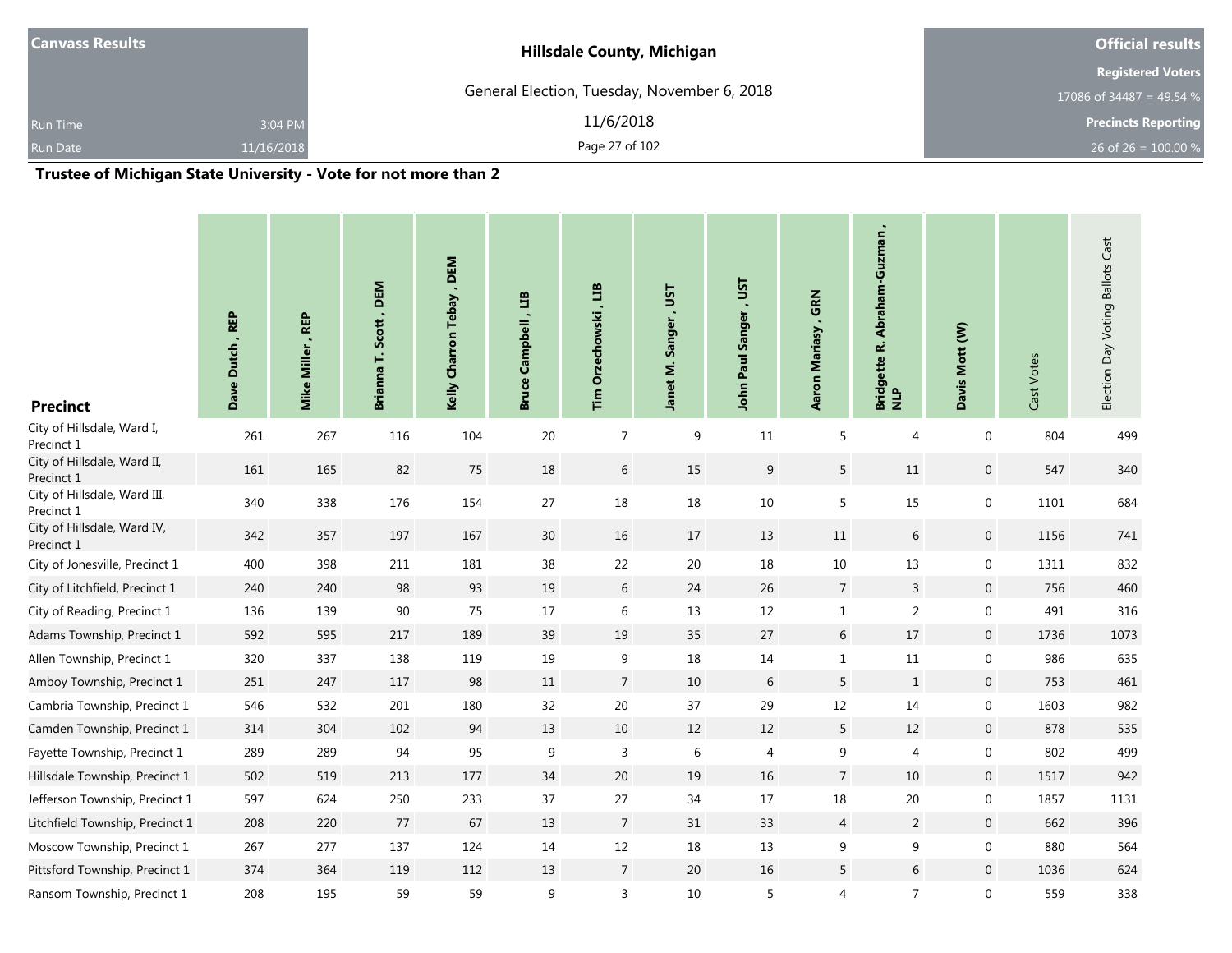| Canvass Results |            | <b>Hillsdale County, Michigan</b>           | <b>Official results</b>    |
|-----------------|------------|---------------------------------------------|----------------------------|
|                 |            |                                             | <b>Registered Voters</b>   |
|                 |            | General Election, Tuesday, November 6, 2018 | 17086 of 34487 = 49.54 %   |
| <b>Run Time</b> | 3:04 PM    | 11/6/2018                                   | <b>Precincts Reporting</b> |
| <b>Run Date</b> | 11/16/2018 | Page 28 of 102                              | 26 of 26 = $100.00\%$      |

# **Trustee of Michigan State University - Vote for not more than 2**

| <b>Precinct</b>                            | <b>Total Ballots Cast</b> | Registered Voters | Turnout Percentage |
|--------------------------------------------|---------------------------|-------------------|--------------------|
| City of Hillsdale, Ward I,<br>Precinct 1   | 499                       | 1036              | 48.17%             |
| City of Hillsdale, Ward II,<br>Precinct 1  | 340                       | 973               | 34.94 %            |
| City of Hillsdale, Ward III,<br>Precinct 1 | 684                       | 1438              | 47.57 %            |
| City of Hillsdale, Ward IV,<br>Precinct 1  | 741                       | 1530              | 48.43 %            |
| City of Jonesville, Precinct 1             | 832                       | 1555              | 53.50 %            |
| City of Litchfield, Precinct 1             | 460                       | 907               | 50.72%             |
| City of Reading, Precinct 1                | 316                       | 808               | 39.11 %            |
| Adams Township, Precinct 1                 | 1073                      | 2130              | 50.38 %            |
| Allen Township, Precinct 1                 | 635                       | 1548              | 41.02 %            |
| Amboy Township, Precinct 1                 | 461                       | 966               | 47.72 %            |
| Cambria Township, Precinct 1               | 982                       | 1890              | 51.96 %            |
| Camden Township, Precinct 1                | 535                       | 1983              | 26.98 %            |
| Fayette Township, Precinct 1               | 499                       | 857               | 58.23 %            |
| Hillsdale Township, Precinct 1             | 942                       | 1568              | 60.08 %            |
| Jefferson Township, Precinct 1             | 1131                      | 2429              | 46.56 %            |
| Litchfield Township, Precinct 1            | 396                       | 779               | 50.83 %            |
| Moscow Township, Precinct 1                | 564                       | 1062              | 53.11 %            |
| Pittsford Township, Precinct 1             | 624                       | 1124              | 55.52 %            |
| Ransom Township, Precinct 1                | 338                       | 577               | 58.58%             |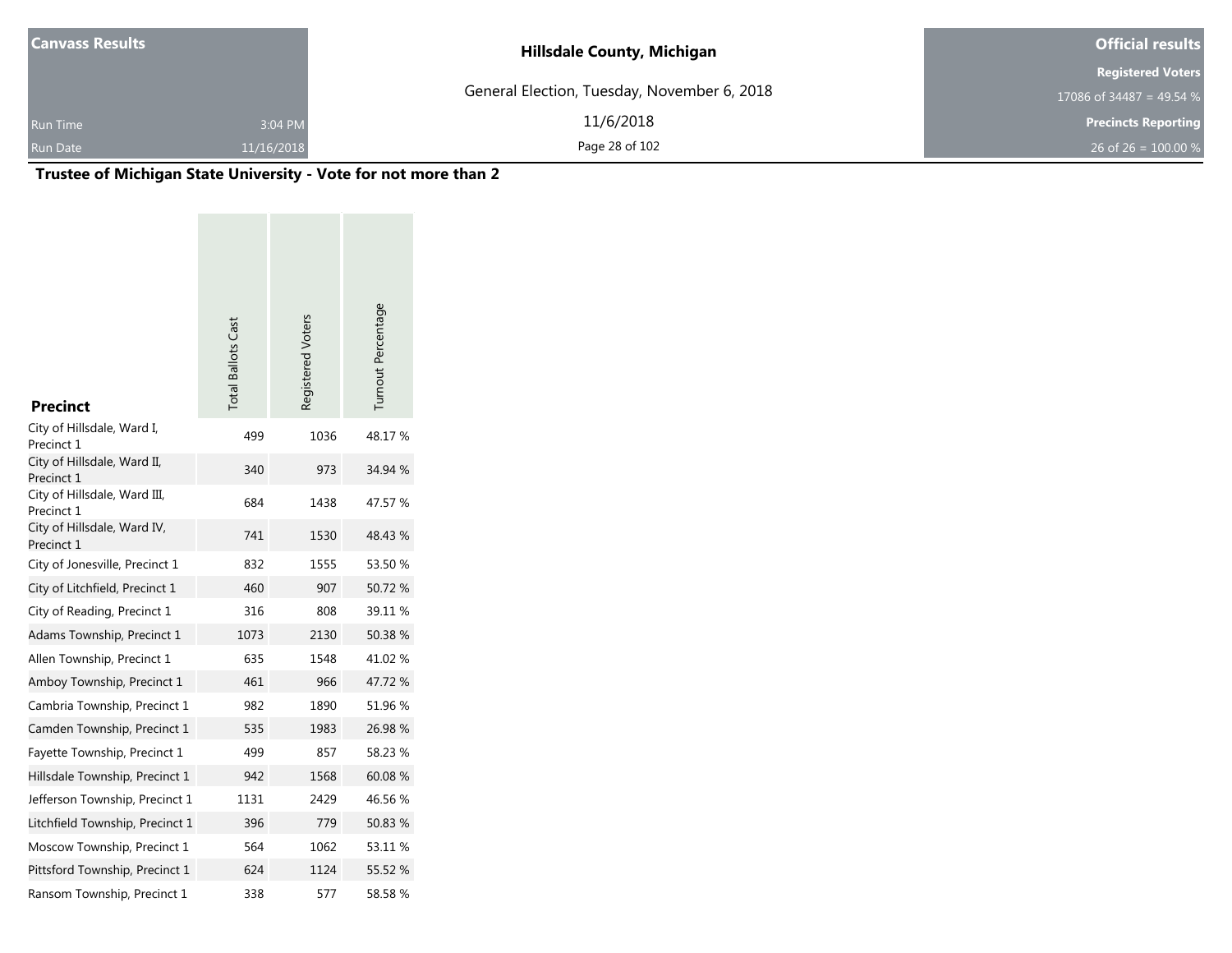| <b>Canvass Results</b> |            | <b>Hillsdale County, Michigan</b>           | <b>Official results</b>    |
|------------------------|------------|---------------------------------------------|----------------------------|
|                        |            |                                             | <b>Registered Voters</b>   |
|                        |            | General Election, Tuesday, November 6, 2018 | 17086 of 34487 = 49.54 %   |
| <b>Run Time</b>        | 3:04 PM    | 11/6/2018                                   | <b>Precincts Reporting</b> |
| Run Date               | 11/16/2018 | Page 29 of 102                              | 26 of 26 = $100.00\%$      |
| .<br>__                | ------     | .<br>.<br>$\overline{\phantom{a}}$          |                            |

## **Trustee of Michigan State University - Vote for not more than 2**

| <b>Precinct</b>                    | <b>REP</b><br><b>Dutch</b><br>Dave | <b>REP</b><br><b>Miller</b><br>Mike | DEM<br>Scott<br>Ë<br><b>Brianna</b> | DEM<br>$\blacksquare$<br><b>Tebay</b><br>Charron<br>Kelly | E<br>mpbell<br>u<br>Bru | ED<br>chowski<br>Ŏ<br>Ĩm | <b>LSL</b><br>Sanger<br>$\bullet$<br>Janet M | JST<br>Sanger<br>Paul<br>John | GRN<br>Mariasy<br>Aaron | ٠<br>Abraham-Guzman<br>نح<br>Bridgette l<br>NLP | Mott (W)<br><b>Davis</b> | Cast Votes | Election Day Voting Ballots Cast |
|------------------------------------|------------------------------------|-------------------------------------|-------------------------------------|-----------------------------------------------------------|-------------------------|--------------------------|----------------------------------------------|-------------------------------|-------------------------|-------------------------------------------------|--------------------------|------------|----------------------------------|
| Reading Township, Precinct 1       | 383                                | 391                                 | 187                                 | 172                                                       | 20                      | 18                       | 27                                           | 16                            | $\mathbf{3}$            | 10                                              | $\overline{0}$           | 1227       | 755                              |
| Scipio Township, Precinct 1        | 359                                | 354                                 | 122                                 | 110                                                       | 13                      | 12                       | 20                                           | 19                            | $11\,$                  | 16                                              | $\mathbf 0$              | 1036       | 636                              |
| Somerset Township, Precinct 1      | 492                                | 510                                 | 314                                 | 283                                                       | 28                      | 26                       | 21                                           | 17                            | 13                      | 11                                              | $\mathbf 0$              | 1715       | 1059                             |
| Somerset Township, Precinct 2      | 542                                | 538                                 | 345                                 | 307                                                       | 25                      | 21                       | 26                                           | 10                            | 12                      | 13                                              | $\mathbf 0$              | 1839       | 1151                             |
| Wheatland Township, Precinct       | 268                                | 290                                 | 104                                 | 94                                                        | 17                      | 12                       | $17\,$                                       | 12                            | 6                       | 12                                              | $\mathbf 0$              | 832        | 521                              |
| Woodbridge Township,<br>Precinct 1 | 211                                | 211                                 | 58                                  | 55                                                        | 16                      | 8                        | $10\,$                                       | 10                            | $\overline{2}$          | 11                                              | $\mathbf 0$              | 592        | 356                              |
| Wright Township, Precinct 1        | 308                                | 311                                 | 115                                 | 112                                                       | $19\,$                  | 12                       | $12\,$                                       | 13                            | 10                      | 13                                              | $\mathbf 0$              | 925        | 556                              |
| <b>Totals</b>                      | 8911                               | 9012                                | 3939                                | 3529                                                      | 550                     | 334                      | 499                                          | 388                           | 186                     | 253                                             | $\mathbf 0$              | 27601      | 17086                            |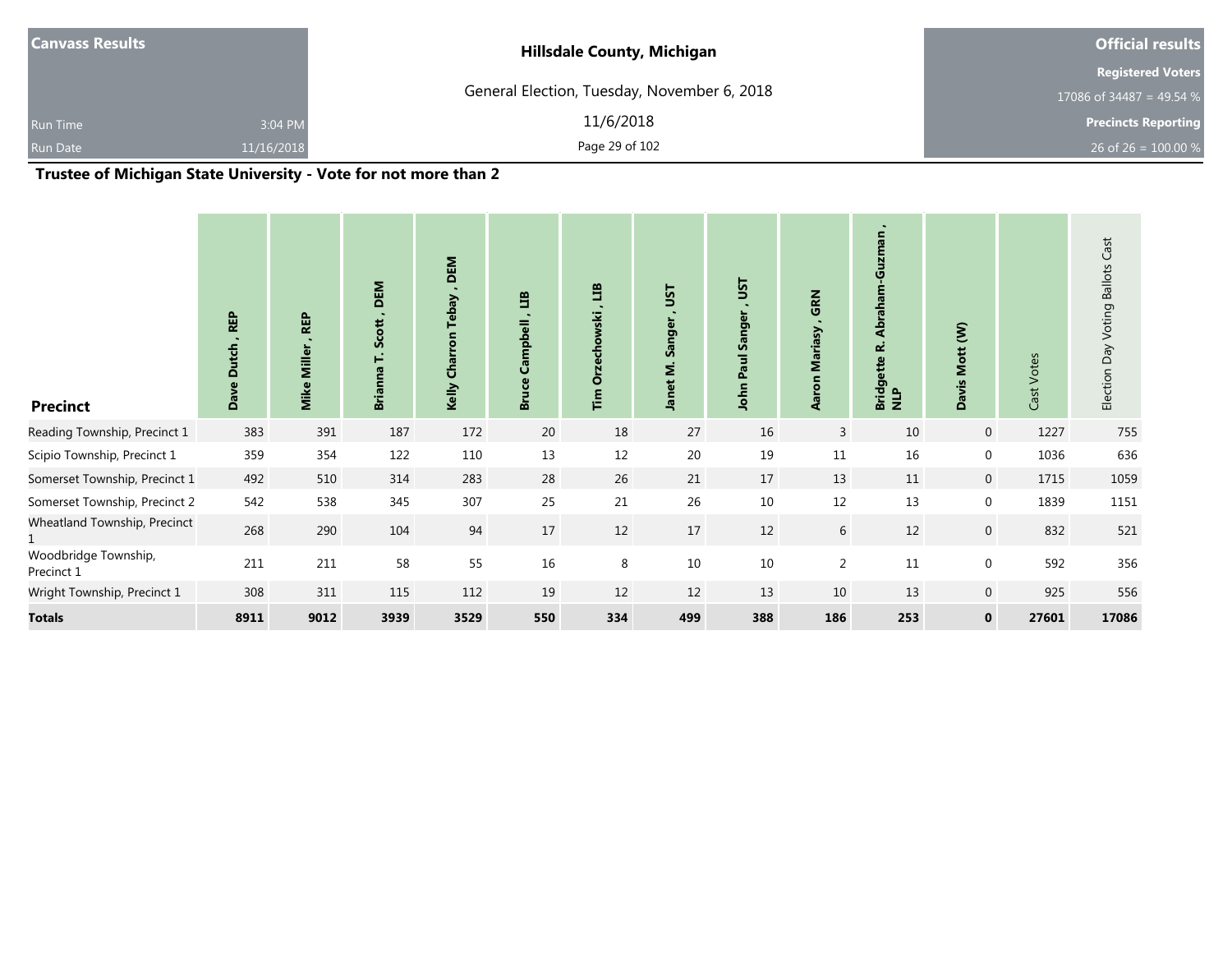| <b>Canvass Results</b> |            | <b>Hillsdale County, Michigan</b>           | <b>Official results</b>    |
|------------------------|------------|---------------------------------------------|----------------------------|
|                        |            |                                             | <b>Registered Voters</b>   |
|                        |            | General Election, Tuesday, November 6, 2018 | 17086 of 34487 = 49.54 %   |
| <b>Run Time</b>        | 3:04 PM    | 11/6/2018                                   | <b>Precincts Reporting</b> |
| Run Date               | 11/16/2018 | Page 30 of 102                              | 26 of 26 = $100.00\%$      |

# **Trustee of Michigan State University - Vote for not more than 2**

| <b>Precinct</b>                    | <b>Total Ballots Cast</b> | Registered Voters | Turnout Percentage |
|------------------------------------|---------------------------|-------------------|--------------------|
| Reading Township, Precinct 1       | 755                       | 1449              | 52.10 %            |
| Scipio Township, Precinct 1        | 636                       | 1421              | 44.76%             |
| Somerset Township, Precinct 1      | 1059                      | 1819              | 58.22 %            |
| Somerset Township, Precinct 2      | 1151                      | 1852              | 62.15 %            |
| Wheatland Township, Precinct<br>1  | 521                       | 961               | 54.21 %            |
| Woodbridge Township,<br>Precinct 1 | 356                       | 682               | 52.20 %            |
| Wright Township, Precinct 1        | 556                       | 1143              | 48.64 %            |
| <b>Totals</b>                      | 17086                     | 34487             | 49.54 %            |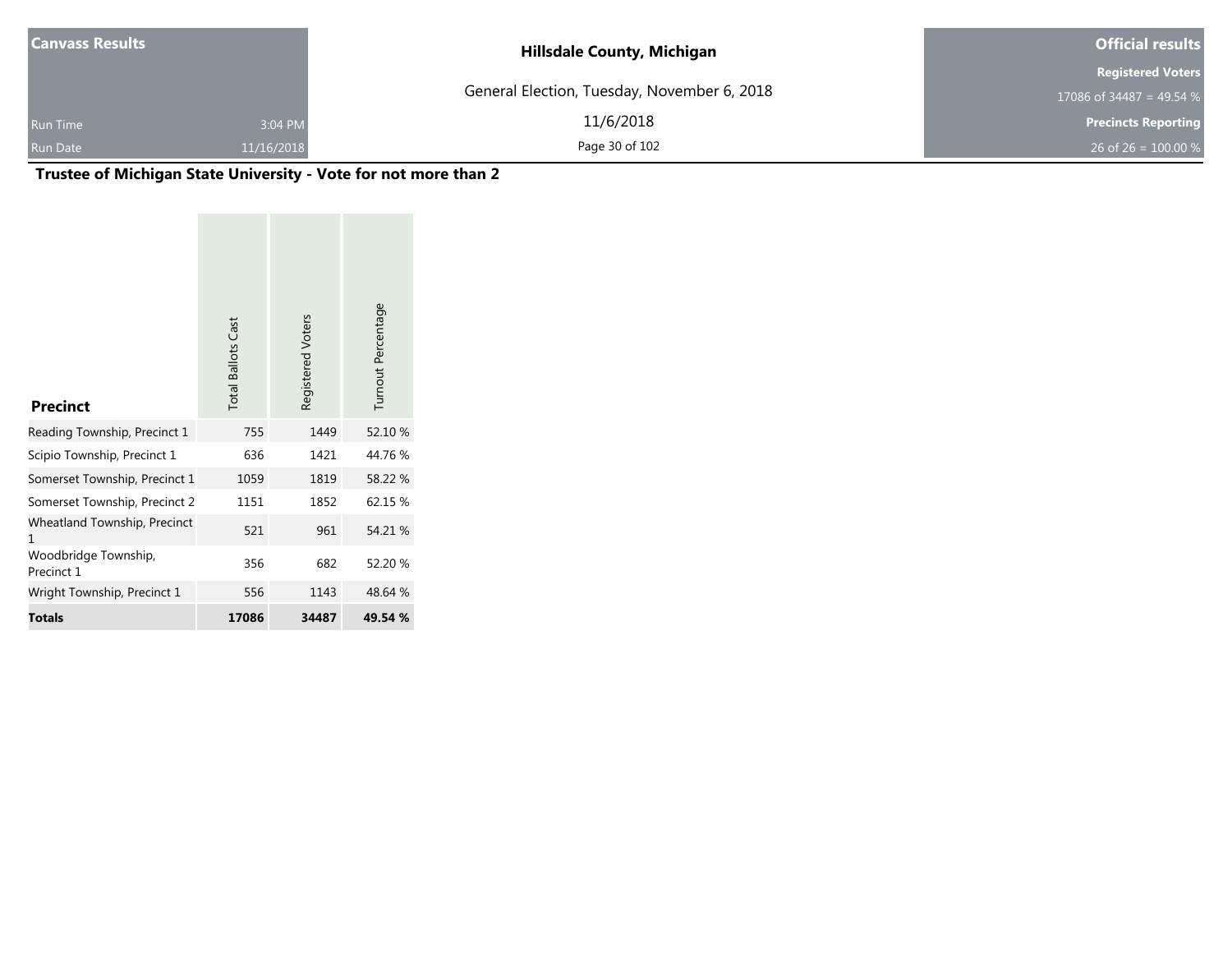| <b>Canvass Results</b> |            | <b>Hillsdale County, Michigan</b>           | <b>Official results</b>    |  |  |
|------------------------|------------|---------------------------------------------|----------------------------|--|--|
|                        |            |                                             | <b>Registered Voters</b>   |  |  |
|                        |            | General Election, Tuesday, November 6, 2018 | 17086 of 34487 = 49.54 %   |  |  |
| <b>Run Time</b>        | 3:04 PM    | 11/6/2018                                   | <b>Precincts Reporting</b> |  |  |
| Run Date               | 11/16/2018 | Page 31 of 102                              | 26 of 26 = $100.00\%$      |  |  |
| $\cdots$               |            | .                                           |                            |  |  |

#### **Governor of Wayne State University - Vote for not more than 2**

| <b>Precinct</b>                            | Diane Dunaskiss, REP | David Nicholson, REP | , DEM<br>Barnhill<br>Ü<br>Bryan | , DEM<br>Anil Kumar | ED<br>Jon Elgas, | an<br>Hargenrader<br>John T. | <b>LSL</b><br>Schwartz,<br>Christine C. | Marc Joseph Sosnowski, UST | Cast Votes | Election Day Voting Ballots Cast | <b>Total Ballots Cast</b> | Registered Voters | Turnout Percentage |
|--------------------------------------------|----------------------|----------------------|---------------------------------|---------------------|------------------|------------------------------|-----------------------------------------|----------------------------|------------|----------------------------------|---------------------------|-------------------|--------------------|
| City of Hillsdale, Ward I,<br>Precinct 1   | 274                  | 260                  | 109                             | 101                 | 8                | 11                           | 15                                      | 8                          | 786        | 499                              | 499                       | 1036              | 48.17%             |
| City of Hillsdale, Ward II,<br>Precinct 1  | 183                  | 159                  | $72\,$                          | 63                  | 10               | $\overline{7}$               | 24                                      | $\bf 8$                    | 526        | 340                              | 340                       | 973               | 34.94 %            |
| City of Hillsdale, Ward III,<br>Precinct 1 | 355                  | 312                  | 166                             | 142                 | 23               | 15                           | 30 <sup>°</sup>                         | 14                         | 1057       | 684                              | 684                       | 1438              | 47.57 %            |
| City of Hillsdale, Ward IV,<br>Precinct 1  | 359                  | 334                  | 187                             | 156                 | $27\,$           | 26                           | $30\,$                                  | 11                         | 1130       | 741                              | 741                       | 1530              | 48.43 %            |
| City of Jonesville, Precinct 1             | 422                  | 387                  | 197                             | 171                 | 22               | 22                           | 33                                      | 15                         | 1269       | 832                              | 832                       | 1555              | 53.50 %            |
| City of Litchfield, Precinct 1             | 245                  | 237                  | 107                             | 85                  | $10\,$           | $6\,$                        | 28                                      | 12                         | 730        | 460                              | 460                       | 907               | 50.72 %            |
| City of Reading, Precinct 1                | 134                  | 131                  | 83                              | 69                  | 13               | $\overline{7}$               | 19                                      | 11                         | 467        | 316                              | 316                       | 808               | 39.11 %            |
| Adams Township, Precinct 1                 | 611                  | 560                  | 206                             | 177                 | 29               | 21                           | 50                                      | 26                         | 1680       | 1073                             | 1073                      | 2130              | 50.38 %            |
| Allen Township, Precinct 1                 | 328                  | 323                  | 127                             | 100                 | 15               | $\boldsymbol{9}$             | 29                                      | 14                         | 945        | 635                              | 635                       | 1548              | 41.02%             |
| Amboy Township, Precinct 1                 | 253                  | 244                  | 107                             | 91                  | 9                | 5                            | 15                                      | $\overline{7}$             | 731        | 461                              | 461                       | 966               | 47.72 %            |
| Cambria Township, Precinct 1               | 551                  | 509                  | 198                             | 156                 | 26               | 23                           | 42                                      | 28                         | 1533       | 982                              | 982                       | 1890              | 51.96 %            |
| Camden Township, Precinct 1                | 310                  | 284                  | 94                              | 86                  | 20               | 12                           | 25                                      | 14                         | 845        | 535                              | 535                       | 1983              | 26.98 %            |
| Fayette Township, Precinct 1               | 278                  | 282                  | 96                              | 84                  | 10               | $\overline{7}$               | 13                                      | 6                          | 776        | 499                              | 499                       | 857               | 58.23 %            |
| Hillsdale Township, Precinct 1             | 512                  | 492                  | 187                             | 163                 | 25               | 25                           | 27                                      | 16                         | 1447       | 942                              | 942                       | 1568              | 60.08%             |
| Jefferson Township, Precinct 1             | 616                  | 569                  | 245                             | 214                 | 26               | $20\,$                       | 60                                      | 23                         | 1773       | 1131                             | 1131                      | 2429              | 46.56 %            |
| Litchfield Township, Precinct 1            | 224                  | 203                  | 79                              | 63                  | 8                | $\,8\,$                      | 24                                      | 12                         | 621        | 396                              | 396                       | 779               | 50.83 %            |
| Moscow Township, Precinct 1                | 255                  | 261                  | 143                             | 115                 | 13               | $14\,$                       | 30                                      | 9                          | 840        | 564                              | 564                       | 1062              | 53.11 %            |
| Pittsford Township, Precinct 1             | 376                  | 359                  | 119                             | 103                 | 11               | $10\,$                       | 21                                      | 13                         | 1012       | 624                              | 624                       | 1124              | 55.52 %            |
| Ransom Township, Precinct 1                | 207                  | 191                  | 54                              | 54                  | 4                | $\overline{7}$               | 16                                      | 5                          | 538        | 338                              | 338                       | 577               | 58.58 %            |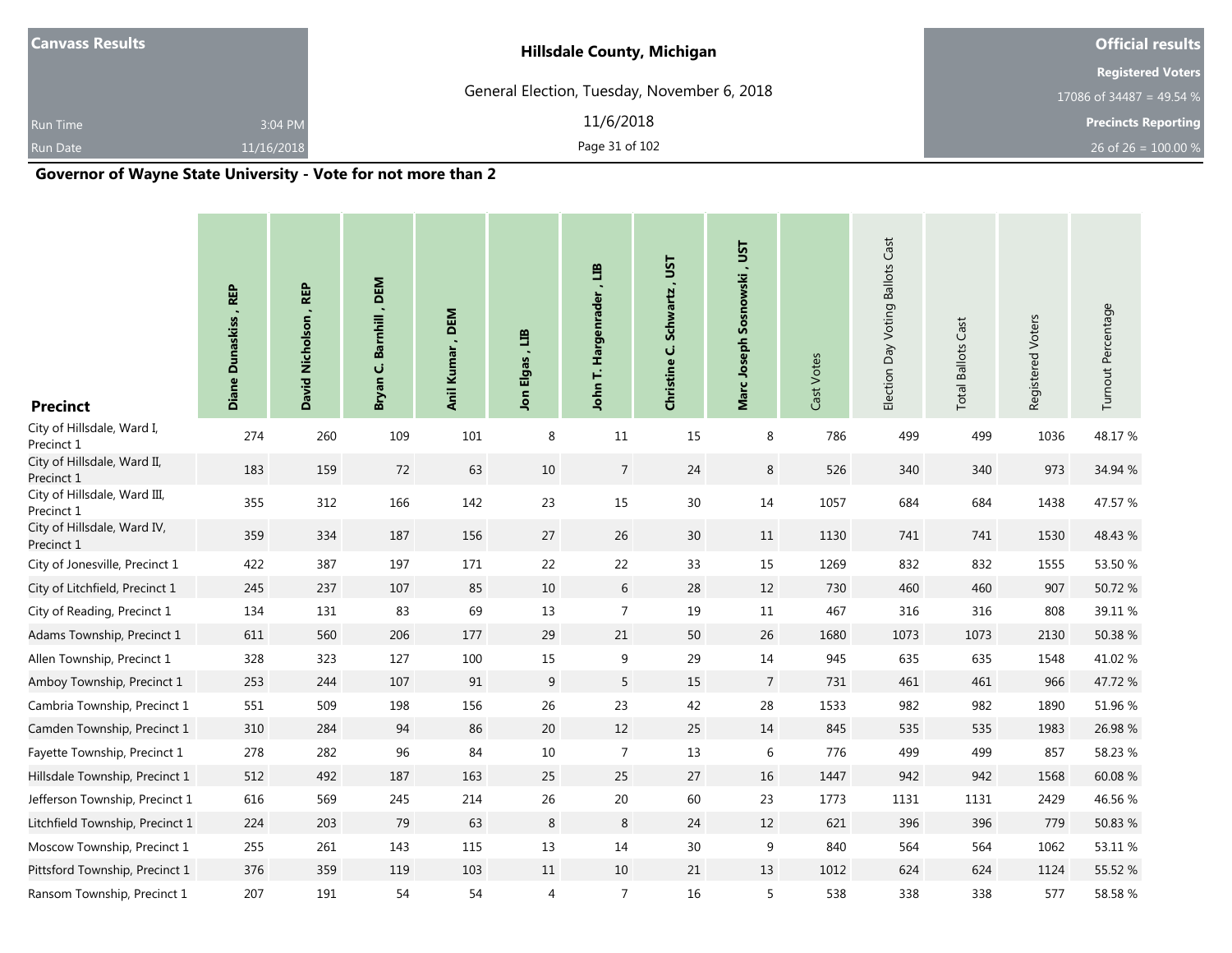| $ $ Canvass Results $ $ |            | <b>Hillsdale County, Michigan</b>           | <b>Official results</b>    |  |  |
|-------------------------|------------|---------------------------------------------|----------------------------|--|--|
|                         |            |                                             | <b>Registered Voters</b>   |  |  |
|                         |            | General Election, Tuesday, November 6, 2018 | 17086 of 34487 = 49.54 %   |  |  |
| <b>Run Time</b>         | 3:04 PM    | 11/6/2018                                   | <b>Precincts Reporting</b> |  |  |
| <b>Run Date</b>         | 11/16/2018 | Page 32 of 102                              | 26 of 26 = $100.00\%$      |  |  |
|                         |            |                                             |                            |  |  |

#### **Governor of Wayne State University - Vote for not more than 2**

| <b>Precinct</b>                    | <b>REP</b><br>unaskiss<br>$\Omega$<br>Diane | <b>REP</b><br>David Nicholson | DEM<br>$\sim$<br>Barnhill<br>ن<br>Bryan | DEM<br>$\blacksquare$<br>Anil Kumar | E<br>Elgas<br><b>nol</b> | E<br>Hargenrade<br>Ë<br>John | JSΤ<br><b>Schwartz</b><br>ن<br>Christine | JST<br>Sosnowski<br>Joseph<br>Marc | Cast Votes | Cast<br>Election Day Voting Ballots | <b>Total Ballots Cast</b> | Voters<br>Registered | Turnout Percentage |
|------------------------------------|---------------------------------------------|-------------------------------|-----------------------------------------|-------------------------------------|--------------------------|------------------------------|------------------------------------------|------------------------------------|------------|-------------------------------------|---------------------------|----------------------|--------------------|
| Reading Township, Precinct 1       | 405                                         | 377                           | 177                                     | 151                                 | 21                       | 14                           | 36                                       | 23                                 | 1204       | 755                                 | 755                       | 1449                 | 52.10 %            |
| Scipio Township, Precinct 1        | 366                                         | 313                           | 121                                     | 103                                 | 14                       | 13                           | 37                                       | 19                                 | 986        | 636                                 | 636                       | 1421                 | 44.76 %            |
| Somerset Township, Precinct 1      | 510                                         | 461                           | 302                                     | 261                                 | 27                       | 25                           | 37                                       | 18                                 | 1641       | 1059                                | 1059                      | 1819                 | 58.22 %            |
| Somerset Township, Precinct 2      | 562                                         | 521                           | 330                                     | 286                                 | 23                       | 21                           | 45                                       | 13                                 | 1801       | 1151                                | 1151                      | 1852                 | 62.15 %            |
| Wheatland Township, Precinct       | 284                                         | 273                           | 100                                     | 86                                  | 9                        | $\overline{7}$               | 22                                       | 16                                 | 797        | 521                                 | 521                       | 961                  | 54.21 %            |
| Woodbridge Township,<br>Precinct 1 | 199                                         | 208                           | 60                                      | 48                                  | 12                       | $\overline{7}$               | $20\,$                                   | 15                                 | 569        | 356                                 | 356                       | 682                  | 52.20 %            |
| Wright Township, Precinct 1        | 306                                         | 293                           | 111                                     | 99                                  | 14                       | 17                           | 26                                       | 16                                 | 882        | 556                                 | 556                       | 1143                 | 48.64 %            |
| <b>Totals</b>                      | 9125                                        | 8543                          | 3777                                    | 3227                                | 429                      | 359                          | 754                                      | 372                                | 26586      | 17086                               | 17086                     | 34487                | 49.54 %            |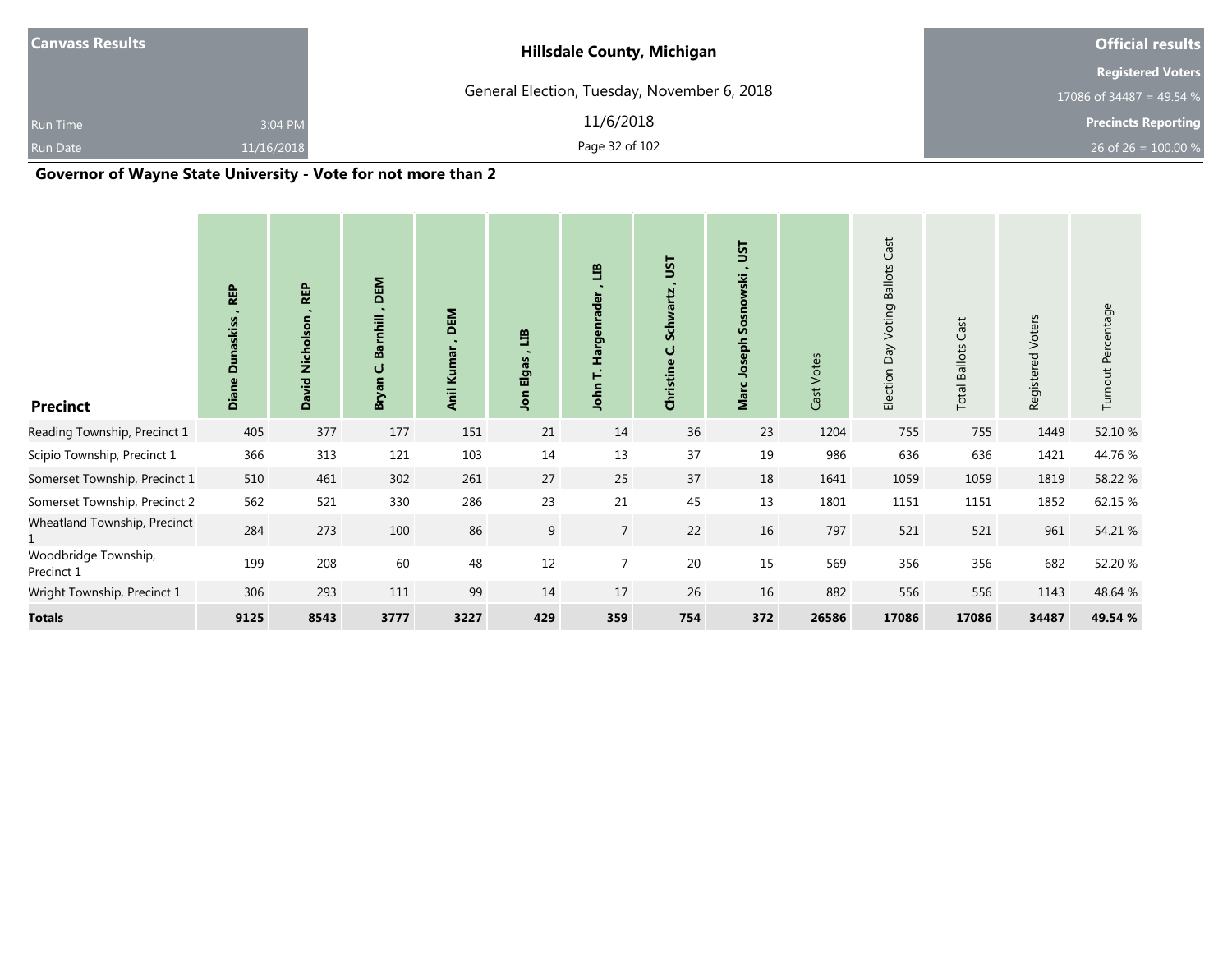| <b>Canvass Results</b> |            | <b>Hillsdale County, Michigan</b>           | <b>Official results</b>    |  |  |
|------------------------|------------|---------------------------------------------|----------------------------|--|--|
|                        |            |                                             | <b>Registered Voters</b>   |  |  |
|                        |            | General Election, Tuesday, November 6, 2018 | 17086 of 34487 = 49.54 %   |  |  |
| <b>Run Time</b>        | 3:04 PM    | 11/6/2018                                   | <b>Precincts Reporting</b> |  |  |
| <b>Run Date</b>        | 11/16/2018 | Page 33 of 102                              | 26 of 26 = $100.00\%$      |  |  |

# **County Road Commissioner - Vote for not more than 1**

--

| <b>Precinct</b>                            | Michael Parney | Chris Eugene Myers Sr. (W) | Cast Votes | Election Day Voting Ballots Cast | <b>Total Ballots Cast</b> | Registered Voters | Turnout Percentage |
|--------------------------------------------|----------------|----------------------------|------------|----------------------------------|---------------------------|-------------------|--------------------|
| City of Hillsdale, Ward I,<br>Precinct 1   | 395            | 4                          | 399        | 499                              | 499                       | 1036              | 48.17%             |
| City of Hillsdale, Ward II,<br>Precinct 1  | 271            | $\mathbf{1}$               | 272        | 340                              | 340                       | 973               | 34.94 %            |
| City of Hillsdale, Ward III,<br>Precinct 1 | 530            | $\overline{2}$             | 532        | 684                              | 684                       | 1438              | 47.57 %            |
| City of Hillsdale, Ward IV,<br>Precinct 1  | 600            | $\mathbf{1}$               | 601        | 741                              | 741                       | 1530              | 48.43 %            |
| City of Jonesville, Precinct 1             | 671            | 4                          | 675        | 832                              | 832                       | 1555              | 53.50 %            |
| City of Litchfield, Precinct 1             | 360            | $\mathbf 0$                | 360        | 460                              | 460                       | 907               | 50.72%             |
| City of Reading, Precinct 1                | 271            | $\boldsymbol{0}$           | 271        | 316                              | 316                       | 808               | 39.11 %            |
| Adams Township, Precinct 1                 | 898            | $\boldsymbol{0}$           | 898        | 1073                             | 1073                      | 2130              | 50.38 %            |
| Allen Township, Precinct 1                 | 510            | $\boldsymbol{0}$           | 510        | 635                              | 635                       | 1548              | 41.02%             |
| Amboy Township, Precinct 1                 | 325            | $\boldsymbol{0}$           | 325        | 461                              | 461                       | 966               | 47.72%             |
| Cambria Township, Precinct 1               | 809            | 2                          | 811        | 982                              | 982                       | 1890              | 51.96 %            |
| Camden Township, Precinct 1                | 429            | $\mathbf{1}$               | 430        | 535                              | 535                       | 1983              | 26.98%             |
| Fayette Township, Precinct 1               | 399            | 3                          | 402        | 499                              | 499                       | 857               | 58.23 %            |
| Hillsdale Township, Precinct 1             | 744            | 2                          | 746        | 942                              | 942                       | 1568              | 60.08 %            |
| Jefferson Township, Precinct 1             | 877            | 0                          | 877        | 1131                             | 1131                      | 2429              | 46.56 %            |
| Litchfield Township, Precinct 1            | 308            | 5                          | 313        | 396                              | 396                       | 779               | 50.83 %            |
| Moscow Township, Precinct 1                | 425            | 3                          | 428        | 564                              | 564                       | 1062              | 53.11 %            |
| Pittsford Township, Precinct 1             | 499            | $\mathbf{0}$               | 499        | 624                              | 624                       | 1124              | 55.52 %            |
| Ransom Township, Precinct 1                | 266            | 0                          | 266        | 338                              | 338                       | 577               | 58.58%             |

**Contract** 

**Contract Contract**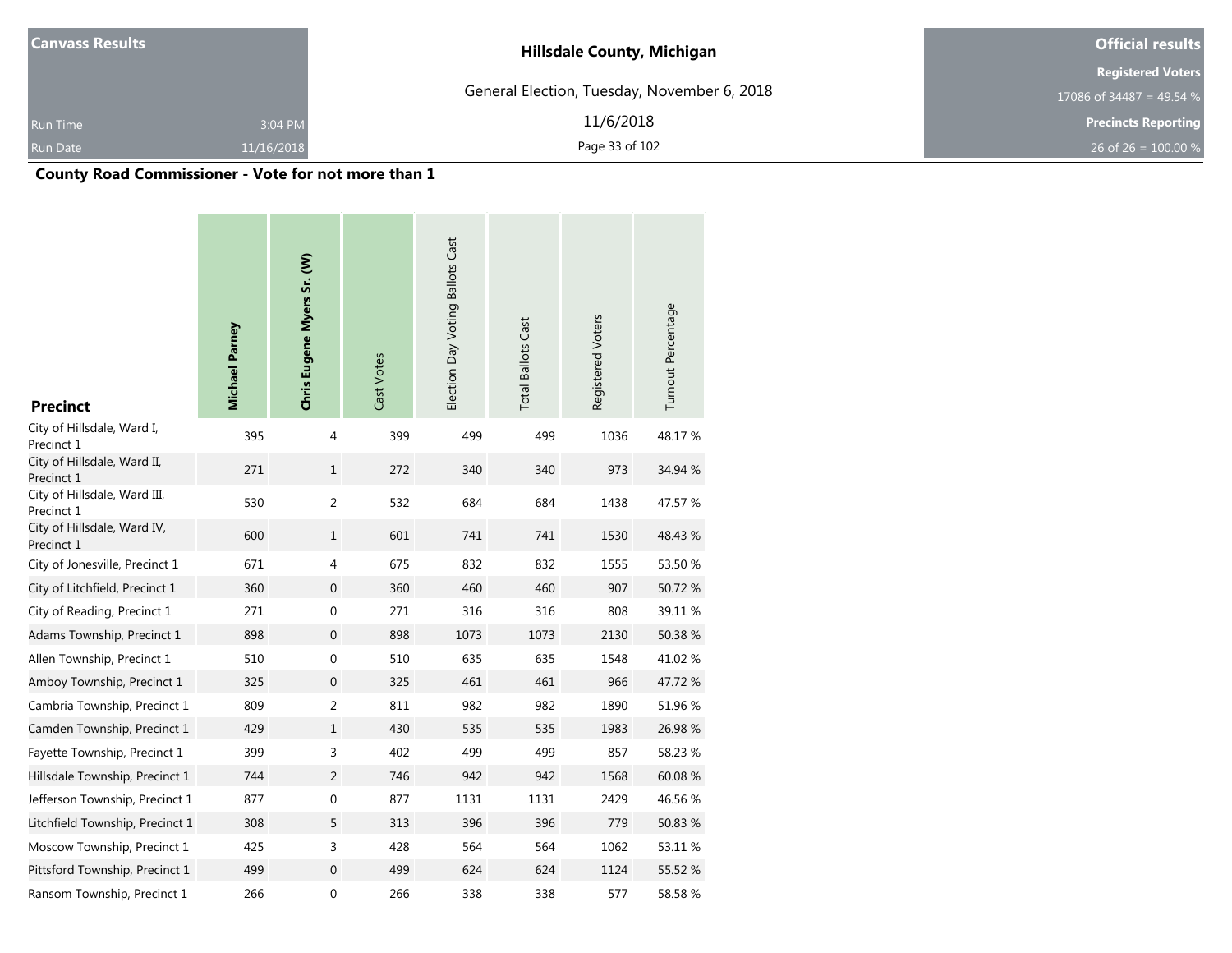| <b>Canvass Results</b> |            | <b>Hillsdale County, Michigan</b>           | <b>Official results</b>    |  |  |
|------------------------|------------|---------------------------------------------|----------------------------|--|--|
|                        |            |                                             | <b>Registered Voters</b>   |  |  |
|                        |            | General Election, Tuesday, November 6, 2018 | 17086 of 34487 = 49.54 %   |  |  |
| <b>Run Time</b>        | 3:04 PM    | 11/6/2018                                   | <b>Precincts Reporting</b> |  |  |
| Run Date               | 11/16/2018 | Page 34 of 102                              | 26 of 26 = $100.00\%$      |  |  |

# **County Road Commissioner - Vote for not more than 1**

| <b>Precinct</b>                    | Michael Parney | Chris Eugene Myers Sr. (W) | Cast Votes | Election Day Voting Ballots Cast | <b>Total Ballots Cast</b> | Registered Voters | Turnout Percentage |
|------------------------------------|----------------|----------------------------|------------|----------------------------------|---------------------------|-------------------|--------------------|
| Reading Township, Precinct 1       | 619            | $\mathbf 0$                | 619        | 755                              | 755                       | 1449              | 52.10 %            |
| Scipio Township, Precinct 1        | 483            | 11                         | 494        | 636                              | 636                       | 1421              | 44.76%             |
| Somerset Township, Precinct 1      | 752            | $\mathbf 0$                | 752        | 1059                             | 1059                      | 1819              | 58.22 %            |
| Somerset Township, Precinct 2      | 798            | 0                          | 798        | 1151                             | 1151                      | 1852              | 62.15 %            |
| Wheatland Township, Precinct<br>1  | 391            | $\mathbf 0$                | 391        | 521                              | 521                       | 961               | 54.21 %            |
| Woodbridge Township,<br>Precinct 1 | 304            | 3                          | 307        | 356                              | 356                       | 682               | 52.20 %            |
| Wright Township, Precinct 1        | 435            | $\mathbf{1}$               | 436        | 556                              | 556                       | 1143              | 48.64 %            |
| <b>Totals</b>                      | 13369          | 43                         | 13412      | 17086                            | 17086                     | 34487             | 49.54 %            |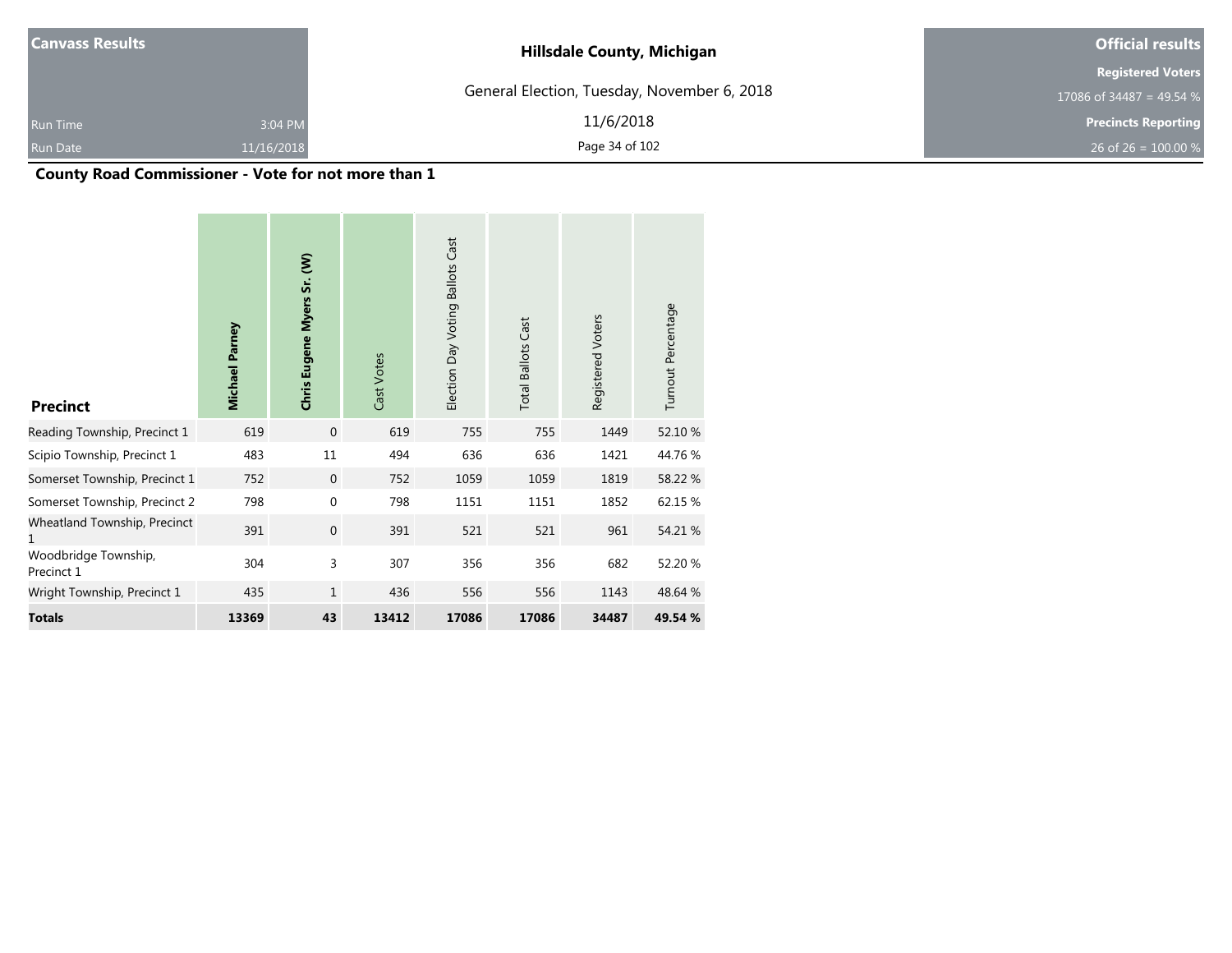| <b>Canvass Results</b> |            | <b>Hillsdale County, Michigan</b>           | <b>Official results</b>    |  |  |
|------------------------|------------|---------------------------------------------|----------------------------|--|--|
|                        |            |                                             | <b>Registered Voters</b>   |  |  |
|                        |            | General Election, Tuesday, November 6, 2018 | 17086 of 34487 = 49.54 %   |  |  |
| <b>Run Time</b>        | 3:04 PM    | 11/6/2018                                   | <b>Precincts Reporting</b> |  |  |
| Run Date               | 11/16/2018 | Page 35 of 102                              | 26 of 26 = $100.00\%$      |  |  |

## **County Commissioner 1st District - Vote for not more than 1**

| <b>Precinct</b>                            | <b>REP</b><br><b>Brown</b><br>Ruth E. | Cast Votes | Election Day Voting Ballots Cast | <b>Total Ballots Cast</b> | Registered Voters | Turnout Percentage |
|--------------------------------------------|---------------------------------------|------------|----------------------------------|---------------------------|-------------------|--------------------|
| City of Hillsdale, Ward I,<br>Precinct 1   | 356                                   | 356        | 499                              | 499                       | 1036              | 48.17 %            |
| City of Hillsdale, Ward II,<br>Precinct 1  | 262                                   | 262        | 340                              | 340                       | 973               | 34.94 %            |
| City of Hillsdale, Ward III,<br>Precinct 1 | 468                                   | 468        | 684                              | 684                       | 1438              | 47.57 %            |
| City of Hillsdale, Ward IV,<br>Precinct 1  | 518                                   | 518        | 741                              | 741                       | 1530              | 48.43 %            |
| Hillsdale Township, Precinct 1             | 403                                   | 403        | 606                              | 606                       | 1076              | 56.32 %            |
| <b>Totals</b>                              | 2007                                  | 2007       | 2870                             | 2870                      | 6053              | 47.41 %            |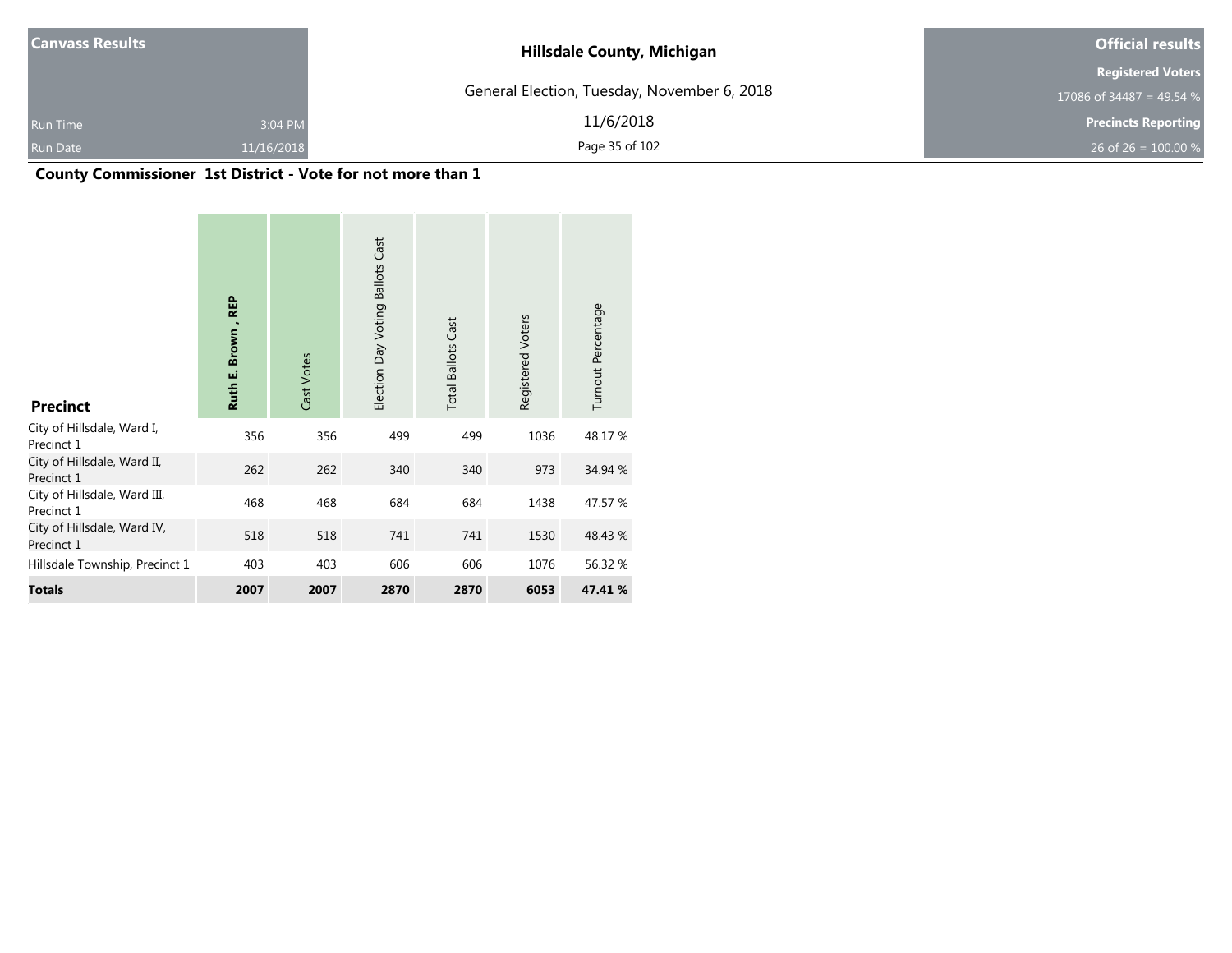| <b>Canvass Results</b> |            | <b>Hillsdale County, Michigan</b>           | <b>Official results</b>    |  |  |
|------------------------|------------|---------------------------------------------|----------------------------|--|--|
|                        |            |                                             | <b>Registered Voters</b>   |  |  |
|                        |            | General Election, Tuesday, November 6, 2018 | 17086 of 34487 = 49.54 %   |  |  |
| <b>Run Time</b>        | 3:04 PM    | 11/6/2018                                   | <b>Precincts Reporting</b> |  |  |
| Run Date               | 11/16/2018 | Page 36 of 102                              | 26 of 26 = $100.00\%$      |  |  |

# **County Commissioner 2nd District - Vote for not more than 1**

| <b>Precinct</b>                 | <b>REP</b><br><b>Julie Games</b> | Cast Votes | Election Day Voting Ballots Cast | <b>Total Ballots Cast</b> | Registered Voters | Turnout Percentage |  |
|---------------------------------|----------------------------------|------------|----------------------------------|---------------------------|-------------------|--------------------|--|
| City of Jonesville, Precinct 1  | 611                              | 611        | 832                              | 832                       | 1555              | 53.50 %            |  |
| City of Litchfield, Precinct 1  | 325                              | 325        | 460                              | 460                       | 907               | 50.72 %            |  |
| Fayette Township, Precinct 1    | 379                              | 379        | 499                              | 499                       | 857               | 58.23 %            |  |
| Litchfield Township, Precinct 1 | 286                              | 286        | 396                              | 396                       | 779               | 50.83 %            |  |
| Moscow Township, Precinct 1     | 392                              | 392        | 564                              | 564                       | 1062              | 53.11 %            |  |
| Scipio Township, Precinct 1     | 470                              | 470        | 636                              | 636                       | 1421              | 44.76 %            |  |
| <b>Totals</b>                   | 2463                             | 2463       | 3387                             | 3387                      | 6581              | 51.47 %            |  |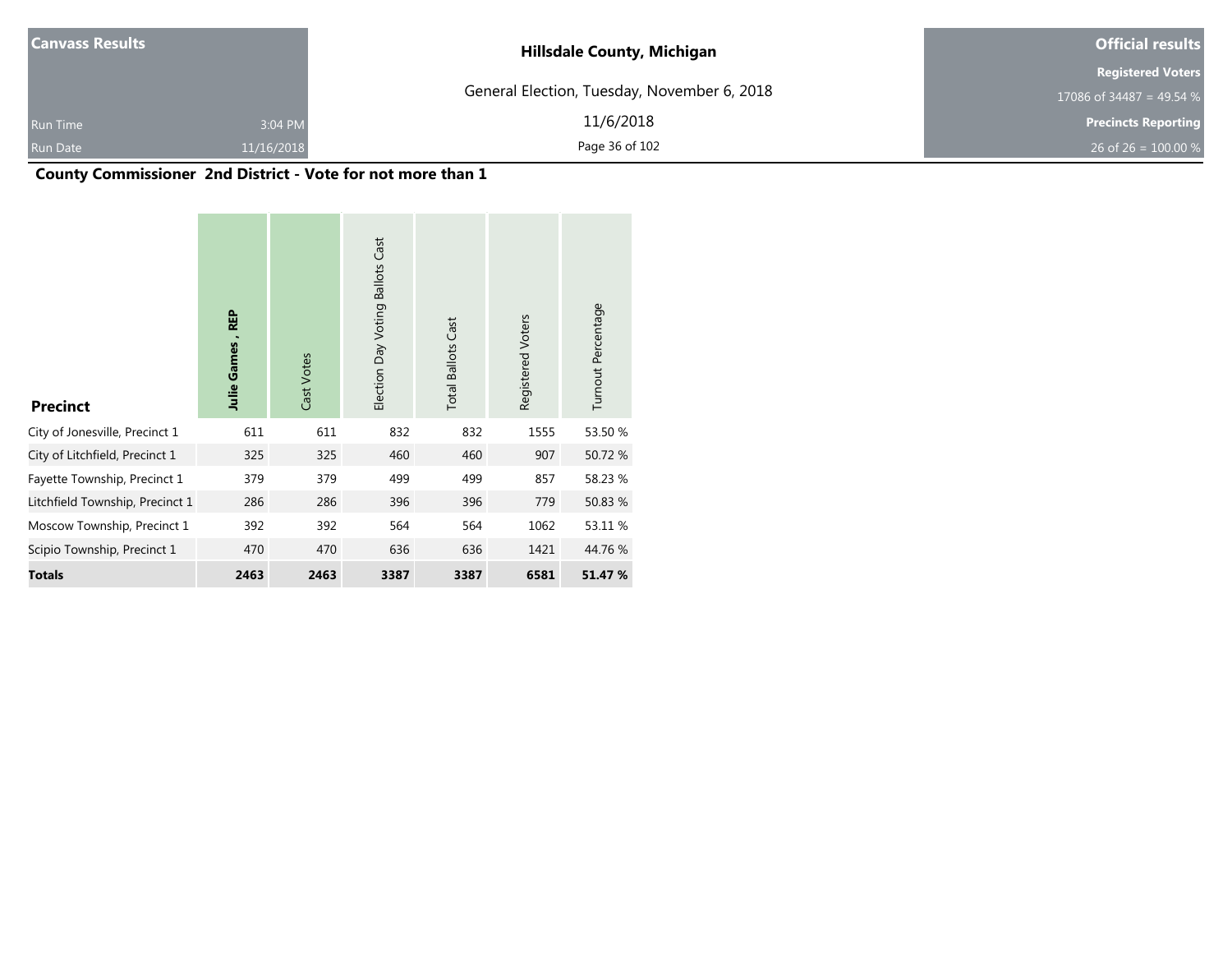| <b>Canvass Results</b> |            | <b>Hillsdale County, Michigan</b>           | <b>Official results</b>    |  |
|------------------------|------------|---------------------------------------------|----------------------------|--|
|                        |            |                                             | <b>Registered Voters</b>   |  |
|                        |            | General Election, Tuesday, November 6, 2018 | 17086 of 34487 = 49.54 %   |  |
| <b>Run Time</b>        | 3:04 PM    | 11/6/2018                                   | <b>Precincts Reporting</b> |  |
| Run Date               | 11/16/2018 | Page 37 of 102                              | 26 of 26 = $100.00\%$      |  |

### **County Commissioner 3rd District - Vote for not more than 1**

| <b>Precinct</b>              | <b>REP</b><br>Mark E. Wiley | Cast Votes | Election Day Voting Ballots Cast | Cast<br><b>Total Ballots</b> | Registered Voters | Turnout Percentage |
|------------------------------|-----------------------------|------------|----------------------------------|------------------------------|-------------------|--------------------|
| City of Reading, Precinct 1  | 237                         | 237        | 316                              | 316                          | 808               | 39.11 %            |
| Allen Township, Precinct 1   | 471                         | 471        | 635                              | 635                          | 1548              | 41.02%             |
| Cambria Township, Precinct 1 | 762                         | 762        | 982                              | 982                          | 1890              | 51.96 %            |
| Camden Township, Precinct 1  | 387                         | 387        | 535                              | 535                          | 1983              | 26.98 %            |
| Reading Township, Precinct 1 | 587                         | 587        | 755                              | 755                          | 1449              | 52.10 %            |
| <b>Totals</b>                | 2444                        | 2444       | 3223                             | 3223                         | 7678              | 41.98%             |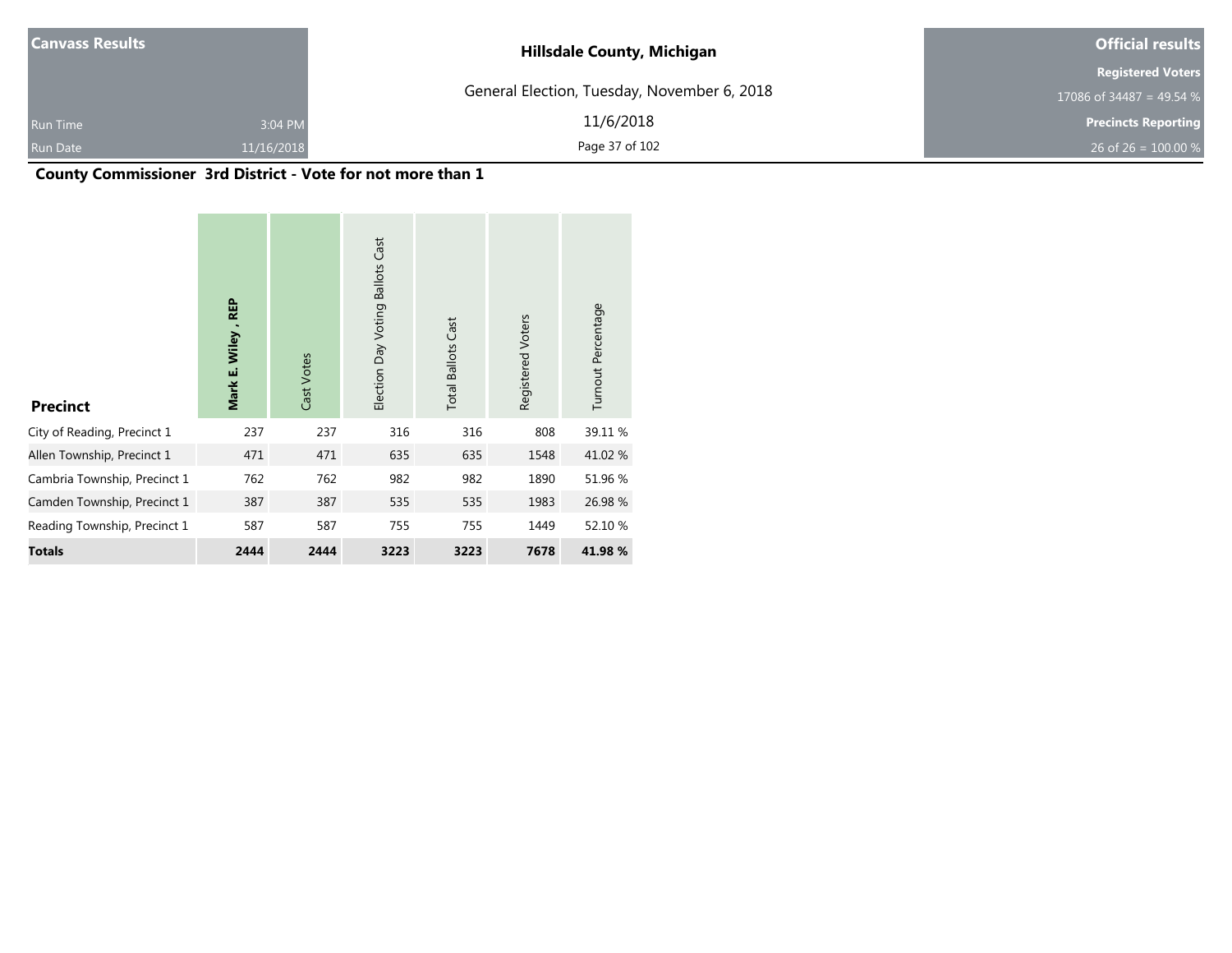| <b>Canvass Results</b> |            | <b>Hillsdale County, Michigan</b>           | <b>Official results</b>    |  |
|------------------------|------------|---------------------------------------------|----------------------------|--|
|                        |            |                                             | <b>Registered Voters</b>   |  |
|                        |            | General Election, Tuesday, November 6, 2018 | 17086 of 34487 = 49.54 %   |  |
| <b>Run Time</b>        | 3:04 PM    | 11/6/2018                                   | <b>Precincts Reporting</b> |  |
| Run Date               | 11/16/2018 | Page 38 of 102                              | 26 of 26 = $100.00\%$      |  |

### **County Commissioner 4th District - Vote for not more than 1**

| <b>Precinct</b>                    | <b>REP</b><br><b>Bruce Caswell</b> | Cast Votes | <b>Ballots Cast</b><br>Election Day Voting | <b>Total Ballots Cast</b> | Registered Voters | Turnout Percentage |  |
|------------------------------------|------------------------------------|------------|--------------------------------------------|---------------------------|-------------------|--------------------|--|
| Adams Township, Precinct 1         | 891                                | 891        | 1073                                       | 1073                      | 2130              | 50.38 %            |  |
| Amboy Township, Precinct 1         | 336                                | 336        | 461                                        | 461                       | 966               | 47.72 %            |  |
| Hillsdale Township, Precinct 1     | 260                                | 260        | 336                                        | 336                       | 492               | 68.29 %            |  |
| Jefferson Township, Precinct 1     | 883                                | 883        | 1131                                       | 1131                      | 2429              | 46.56 %            |  |
| Ransom Township, Precinct 1        | 275                                | 275        | 338                                        | 338                       | 577               | 58.58 %            |  |
| Woodbridge Township,<br>Precinct 1 | 301                                | 301        | 356                                        | 356                       | 682               | 52.20 %            |  |
| <b>Totals</b>                      | 2946                               | 2946       | 3695                                       | 3695                      | 7276              | 50.78 %            |  |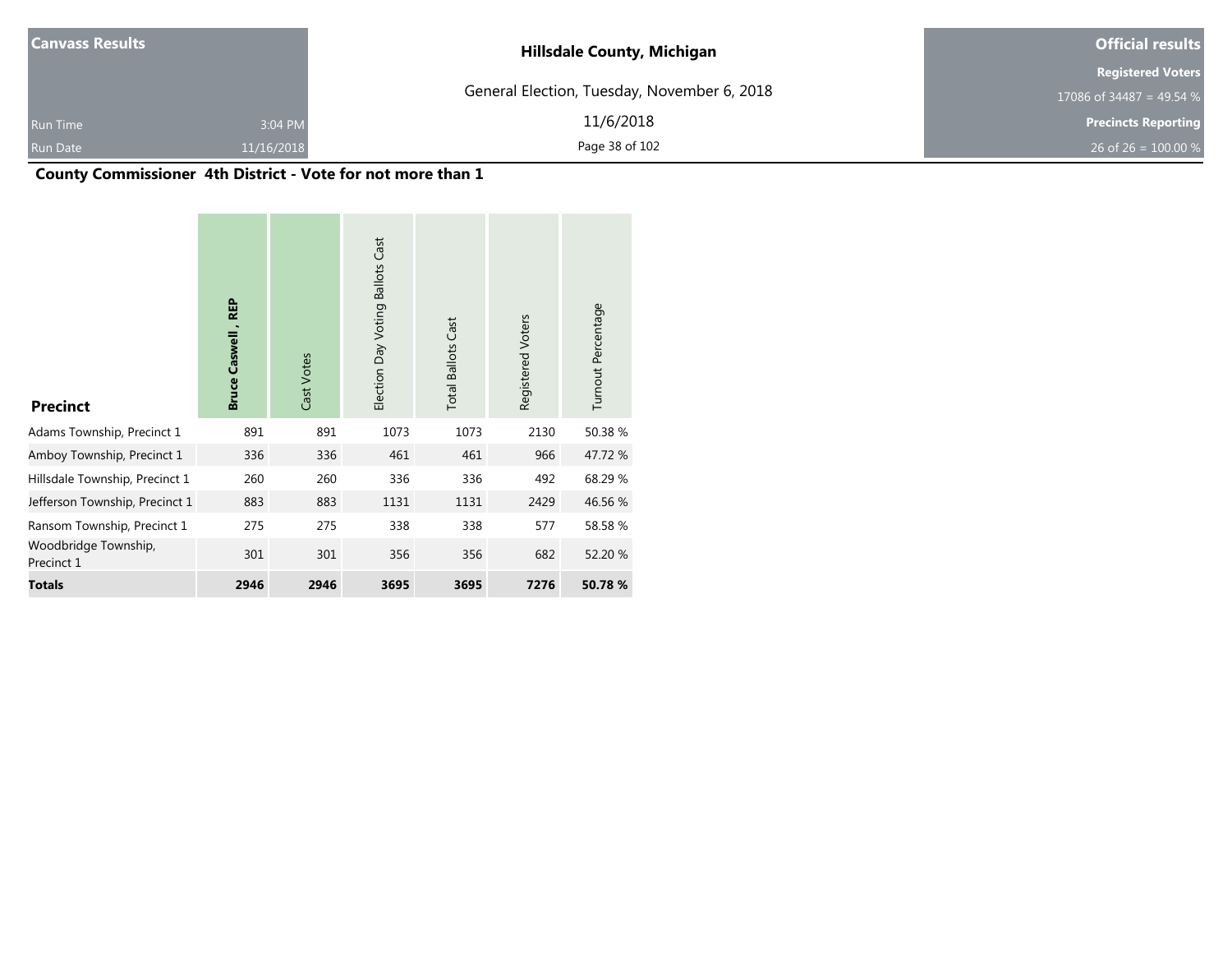| <b>Canvass Results</b> |            | <b>Hillsdale County, Michigan</b>           | <b>Official results</b>    |  |
|------------------------|------------|---------------------------------------------|----------------------------|--|
|                        |            |                                             | <b>Registered Voters</b>   |  |
|                        |            | General Election, Tuesday, November 6, 2018 | 17086 of 34487 = 49.54 %   |  |
| <b>Run Time</b>        | 3:04 PM    | 11/6/2018                                   | <b>Precincts Reporting</b> |  |
| Run Date               | 11/16/2018 | Page 39 of 102                              | 26 of 26 = $100.00\%$      |  |

### **County Commissioner 5th District - Vote for not more than 1**

| <b>Precinct</b>                   | <b>REP</b><br>Tim Shaw, | Cast Votes | <b>Ballots Cast</b><br>Election Day Voting | <b>Total Ballots Cast</b> | Registered Voters | Turnout Percentage |  |
|-----------------------------------|-------------------------|------------|--------------------------------------------|---------------------------|-------------------|--------------------|--|
| Pittsford Township, Precinct 1    | 468                     | 468        | 624                                        | 624                       | 1124              | 55.52 %            |  |
| Somerset Township, Precinct 1     | 689                     | 689        | 1059                                       | 1059                      | 1819              | 58.22 %            |  |
| Somerset Township, Precinct 2     | 771                     | 771        | 1151                                       | 1151                      | 1852              | 62.15 %            |  |
| Wheatland Township, Precinct<br>1 | 390                     | 390        | 521                                        | 521                       | 961               | 54.21 %            |  |
| Wright Township, Precinct 1       | 406                     | 406        | 556                                        | 556                       | 1143              | 48.64 %            |  |
| <b>Totals</b>                     | 2724                    | 2724       | 3911                                       | 3911                      | 6899              | 56.69 %            |  |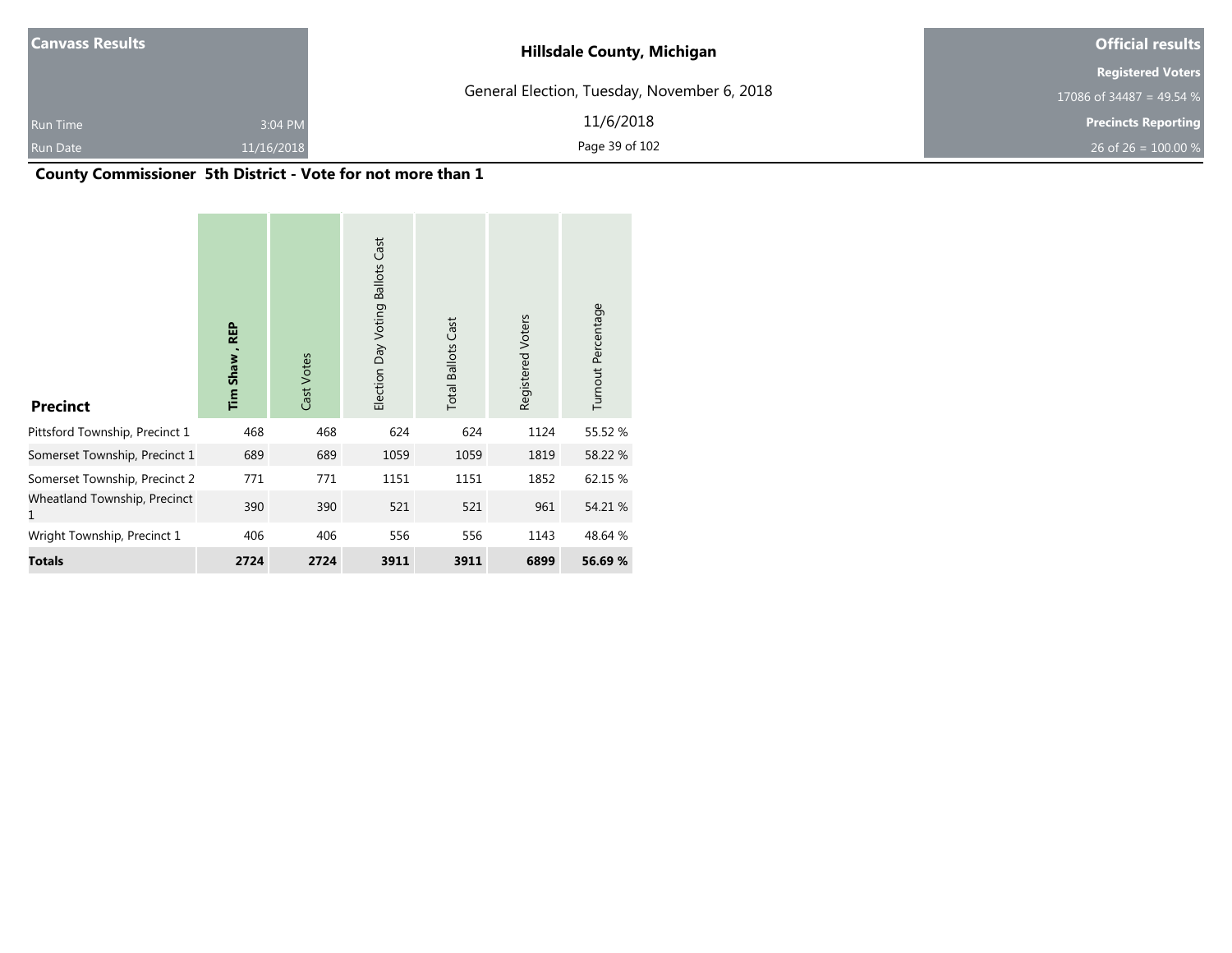| <b>Canvass Results</b> |            | <b>Hillsdale County, Michigan</b>           | <b>Official results</b>    |  |
|------------------------|------------|---------------------------------------------|----------------------------|--|
|                        |            |                                             | <b>Registered Voters</b>   |  |
|                        |            | General Election, Tuesday, November 6, 2018 | 17086 of 34487 = 49.54 %   |  |
| <b>Run Time</b>        | 3:04 PM    | 11/6/2018                                   | <b>Precincts Reporting</b> |  |
| <b>Run Date</b>        | 11/16/2018 | Page 40 of 102                              | 26 of 26 = $100.00 %$      |  |

## **Supervisor Partial Term Ending 11/20/2020 - Vote for not more than 1**

| <b>Precinct</b>              | <b>REP</b><br>Frobel<br>Glenn | Cast Votes | Cast<br><b>Ballots</b><br>Election Day Voting | <b>Total Ballots Cast</b> | Registered Voters | Turnout Percentage |
|------------------------------|-------------------------------|------------|-----------------------------------------------|---------------------------|-------------------|--------------------|
| Cambria Township, Precinct 1 | 765                           | 765        | 982                                           | 982                       | 1890              | 51.96 %            |
| <b>Totals</b>                | 765                           | 765        | 982                                           | 982                       | 1890              | 51.96 %            |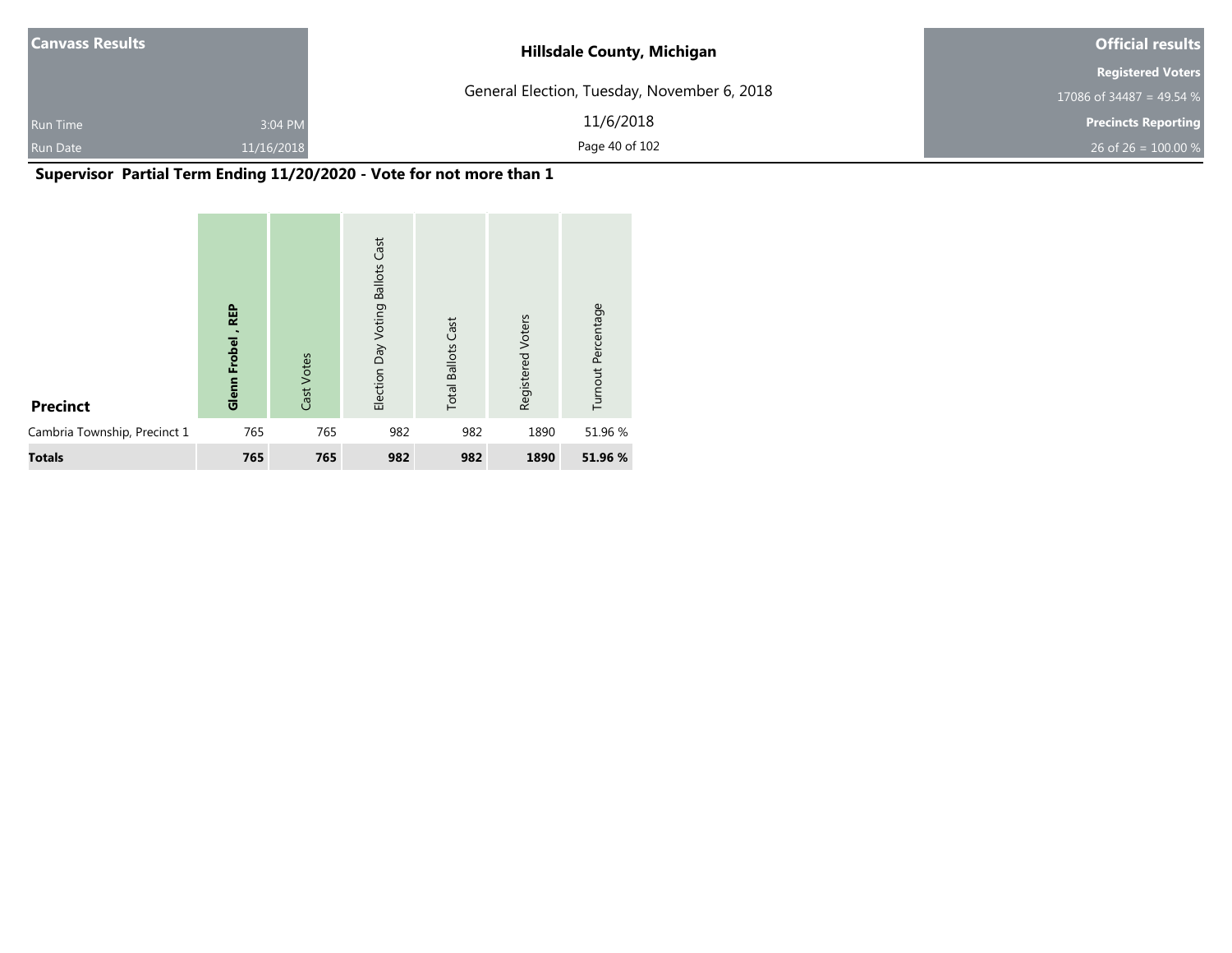| <b>Canvass Results</b> |            | <b>Hillsdale County, Michigan</b>           | <b>Official results</b>    |  |
|------------------------|------------|---------------------------------------------|----------------------------|--|
|                        |            |                                             | <b>Registered Voters</b>   |  |
|                        |            | General Election, Tuesday, November 6, 2018 | 17086 of 34487 = 49.54 %   |  |
| <b>Run Time</b>        | 3:04 PM    | 11/6/2018                                   | <b>Precincts Reporting</b> |  |
| <b>Run Date</b>        | 11/16/2018 | Page 41 of 102                              | 26 of 26 = $100.00 %$      |  |

## **Supervisor Partial Term Ending 11/20/2020 - Vote for not more than 1**

| <b>Precinct</b>              | <b>REP</b><br>Stone<br><b>David</b> | Cast Votes | Cast<br><b>Ballots</b><br>Election Day Voting | <b>Total Ballots Cast</b> | Registered Voters | Turnout Percentage |
|------------------------------|-------------------------------------|------------|-----------------------------------------------|---------------------------|-------------------|--------------------|
| Wheatland Township, Precinct | 396                                 | 396        | 521                                           | 521                       | 961               | 54.21 %            |
| <b>Totals</b>                | 396                                 | 396        | 521                                           | 521                       | 961               | 54.21 %            |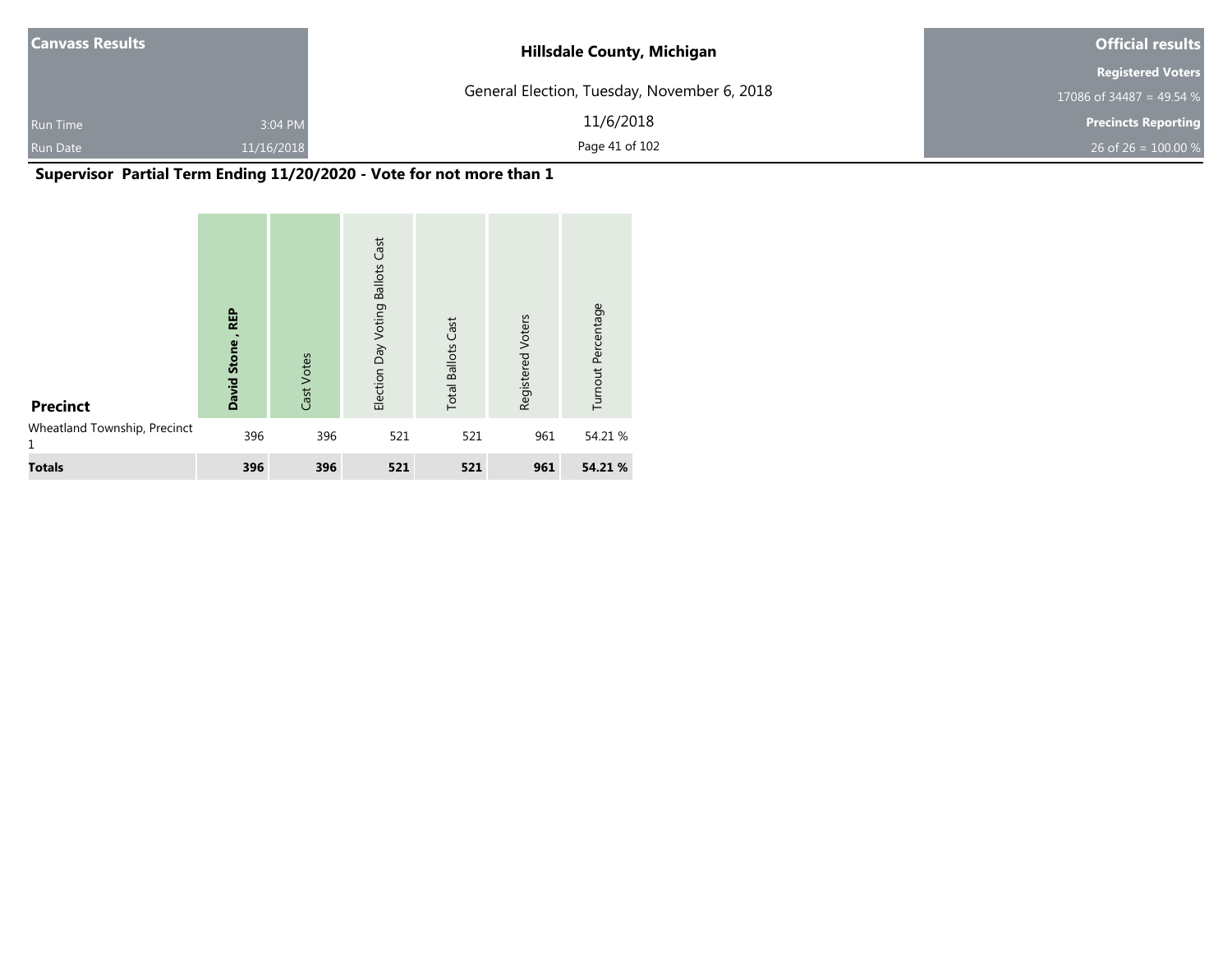| <b>Canvass Results</b> |            | <b>Hillsdale County, Michigan</b>           | <b>Official results</b>    |  |
|------------------------|------------|---------------------------------------------|----------------------------|--|
|                        |            |                                             | <b>Registered Voters</b>   |  |
|                        |            | General Election, Tuesday, November 6, 2018 | 17086 of 34487 = 49.54 $%$ |  |
| <b>Run Time</b>        | 3:04 PM    | 11/6/2018                                   | <b>Precincts Reporting</b> |  |
| <b>Run Date</b>        | 11/16/2018 | Page 42 of 102                              | 26 of 26 = $100.00\%$      |  |

## **Clerk Partial Term Ending 11/20/2020 - Vote for not more than 1**

| <b>Precinct</b>              | REP<br>Flaughe<br>Kathy | Cast Votes | Cast<br><b>Ballots</b><br>Election Day Voting | <b>Total Ballots Cast</b> | Registered Voters | Turnout Percentage |
|------------------------------|-------------------------|------------|-----------------------------------------------|---------------------------|-------------------|--------------------|
| Reading Township, Precinct 1 | 614                     | 614        | 755                                           | 755                       | 1449              | 52.10 %            |
| <b>Totals</b>                | 614                     | 614        | 755                                           | 755                       | 1449              | 52.10 %            |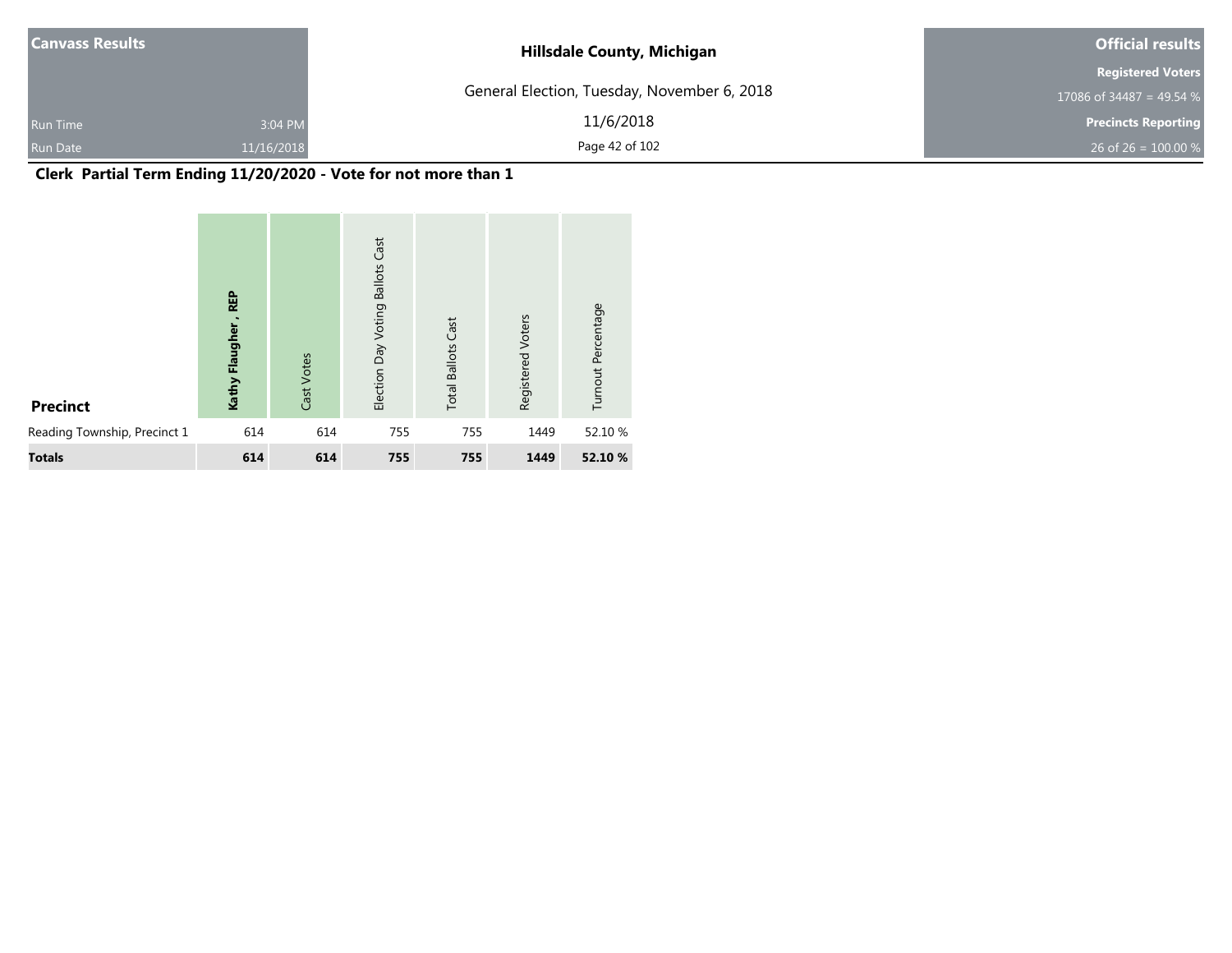| <b>Canvass Results</b> |            | <b>Hillsdale County, Michigan</b>           | <b>Official results</b>    |
|------------------------|------------|---------------------------------------------|----------------------------|
|                        |            |                                             | <b>Registered Voters</b>   |
|                        |            | General Election, Tuesday, November 6, 2018 | 17086 of 34487 = 49.54 %   |
| <b>Run Time</b>        | 3:04 PM    | 11/6/2018                                   | <b>Precincts Reporting</b> |
| <b>Run Date</b>        | 11/16/2018 | Page 43 of 102                              | 26 of 26 = $100.00 %$      |

# **Trustee Partial Term Ending 11/20/2020 - Vote for not more than 1**

| <b>Precinct</b>              | <b>REP</b><br><b>Bowers</b><br>Ż.<br>Joel | Cast Votes | Cast<br><b>Ballots</b><br>Election Day Voting | <b>Total Ballots Cast</b> | Registered Voters | Turnout Percentage |
|------------------------------|-------------------------------------------|------------|-----------------------------------------------|---------------------------|-------------------|--------------------|
| Cambria Township, Precinct 1 | 755                                       | 755        | 982                                           | 982                       | 1890              | 51.96 %            |
| <b>Totals</b>                | 755                                       | 755        | 982                                           | 982                       | 1890              | 51.96 %            |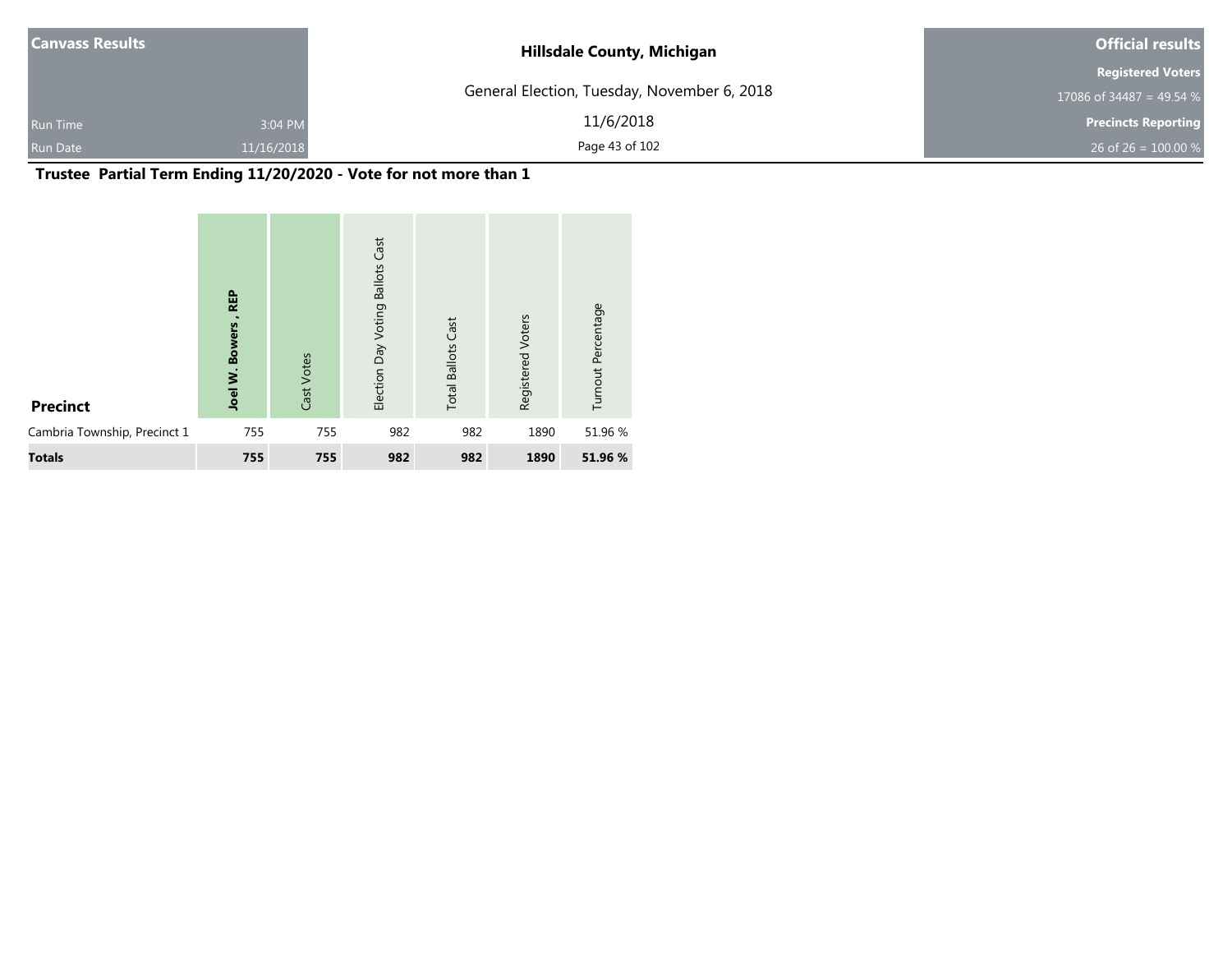| <b>Canvass Results</b> |            | <b>Hillsdale County, Michigan</b>           | <b>Official results</b>    |
|------------------------|------------|---------------------------------------------|----------------------------|
|                        |            |                                             | <b>Registered Voters</b>   |
|                        |            | General Election, Tuesday, November 6, 2018 | 17086 of 34487 = 49.54 $%$ |
| <b>Run Time</b>        | 3:04 PM    | 11/6/2018                                   | <b>Precincts Reporting</b> |
| <b>Run Date</b>        | 11/16/2018 | Page 44 of 102                              | 26 of 26 = $100.00\%$      |

# **Trustee Partial Term Ending 11/20/2020 - Vote for not more than 1**

| <b>Precinct</b>                   | <b>REP</b><br><b>John Reed</b> | Cast Votes | Cast<br><b>Ballots</b><br>Election Day Voting | <b>Total Ballots Cast</b> | Registered Voters | Turnout Percentage |
|-----------------------------------|--------------------------------|------------|-----------------------------------------------|---------------------------|-------------------|--------------------|
| Wheatland Township, Precinct<br>1 | 411                            | 411        | 521                                           | 521                       | 961               | 54.21 %            |
| <b>Totals</b>                     | 411                            | 411        | 521                                           | 521                       | 961               | 54.21 %            |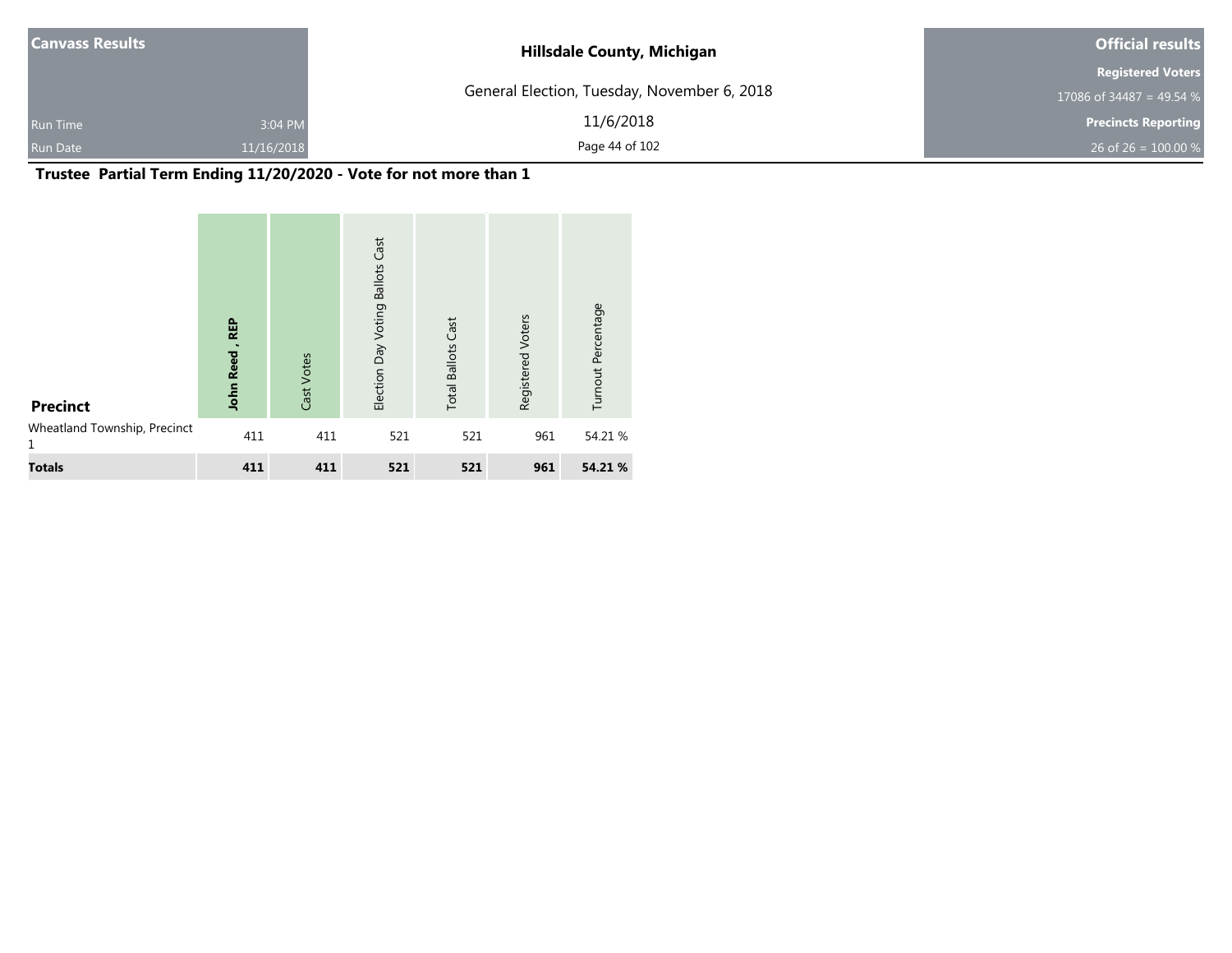| <b>Hillsdale County, Michigan</b>           | <b>Official results</b>    |
|---------------------------------------------|----------------------------|
|                                             | <b>Registered Voters</b>   |
| General Election, Tuesday, November 6, 2018 | 17086 of 34487 = 49.54 %   |
| 11/6/2018                                   | <b>Precincts Reporting</b> |
| Page 45 of 102                              | 26 of 26 = $100.00\%$      |
| 3:04 PM<br>11/16/2018                       |                            |

**Justice of Supreme Court - Vote for not more than 2**

| <b>Precinct</b>                            | <b>Samuel Bagenstos</b> | Megan Kathleen Cavanagh | Elizabeth T. Clement | Doug Dern | Kerry Lee Morgan | Kurtis T. Wilder | Cast Votes | Election Day Voting Ballots Cast | <b>Total Ballots Cast</b> | Registered Voters | Turnout Percentage |
|--------------------------------------------|-------------------------|-------------------------|----------------------|-----------|------------------|------------------|------------|----------------------------------|---------------------------|-------------------|--------------------|
| City of Hillsdale, Ward I,<br>Precinct 1   | 72                      | 138                     | 261                  | 22        | 35               | 206              | 734        | 499                              | 499                       | 1036              | 48.17%             |
| City of Hillsdale, Ward II,<br>Precinct 1  | 24                      | 123                     | 188                  | 14        | 16               | 124              | 489        | 340                              | 340                       | 973               | 34.94 %            |
| City of Hillsdale, Ward III,<br>Precinct 1 | 59                      | 134                     | 383                  | 44        | 47               | 275              | 942        | 684                              | 684                       | 1438              | 47.57 %            |
| City of Hillsdale, Ward IV,<br>Precinct 1  | 74                      | 175                     | 357                  | 58        | 76               | 320              | 1060       | 741                              | 741                       | 1530              | 48.43 %            |
| City of Jonesville, Precinct 1             | 78                      | 202                     | 376                  | 24        | 128              | 371              | 1179       | 832                              | 832                       | 1555              | 53.50 %            |
| City of Litchfield, Precinct 1             | 40                      | 119                     | 235                  | $12\,$    | 14               | 246              | 666        | 460                              | 460                       | 907               | 50.72%             |
| City of Reading, Precinct 1                | 50                      | 116                     | 137                  | 14        | 31               | 96               | 444        | 316                              | 316                       | 808               | 39.11 %            |
| Adams Township, Precinct 1                 | 63                      | 340                     | 603                  | $70\,$    | 60               | 435              | 1571       | 1073                             | 1073                      | 2130              | 50.38 %            |
| Allen Township, Precinct 1                 | 34                      | 94                      | 369                  | 52        | 42               | 275              | 866        | 635                              | 635                       | 1548              | 41.02%             |
| Amboy Township, Precinct 1                 | 41                      | 97                      | 181                  | 51        | 48               | 185              | 603        | 461                              | 461                       | 966               | 47.72 %            |
| Cambria Township, Precinct 1               | $70\,$                  | 207                     | 451                  | 43        | 138              | 489              | 1398       | 982                              | 982                       | 1890              | 51.96 %            |
| Camden Township, Precinct 1                | 58                      | 136                     | 243                  | 22        | 25               | 302              | 786        | 535                              | 535                       | 1983              | 26.98%             |
| Fayette Township, Precinct 1               | 70                      | 141                     | 244                  | 25        | 27               | 183              | 690        | 499                              | 499                       | 857               | 58.23 %            |
| Hillsdale Township, Precinct 1             | 69                      | 332                     | 495                  | 47        | 47               | 348              | 1338       | 942                              | 942                       | 1568              | 60.08 %            |
| Jefferson Township, Precinct 1             | 82                      | 230                     | 621                  | 98        | 81               | 428              | 1540       | 1131                             | 1131                      | 2429              | 46.56 %            |
| Litchfield Township, Precinct 1            | $20\,$                  | 70                      | 193                  | 46        | 48               | 181              | 558        | 396                              | 396                       | 779               | 50.83 %            |
| Moscow Township, Precinct 1                | 59                      | 117                     | 224                  | 26        | 106              | 241              | 773        | 564                              | 564                       | 1062              | 53.11 %            |
| Pittsford Township, Precinct 1             | 79                      | 147                     | 298                  | 22        | 28               | 340              | 914        | 624                              | 624                       | 1124              | 55.52 %            |
| Ransom Township, Precinct 1                | 49                      | 89                      | 177                  | 13        | 16               | 142              | 486        | 338                              | 338                       | 577               | 58.58 %            |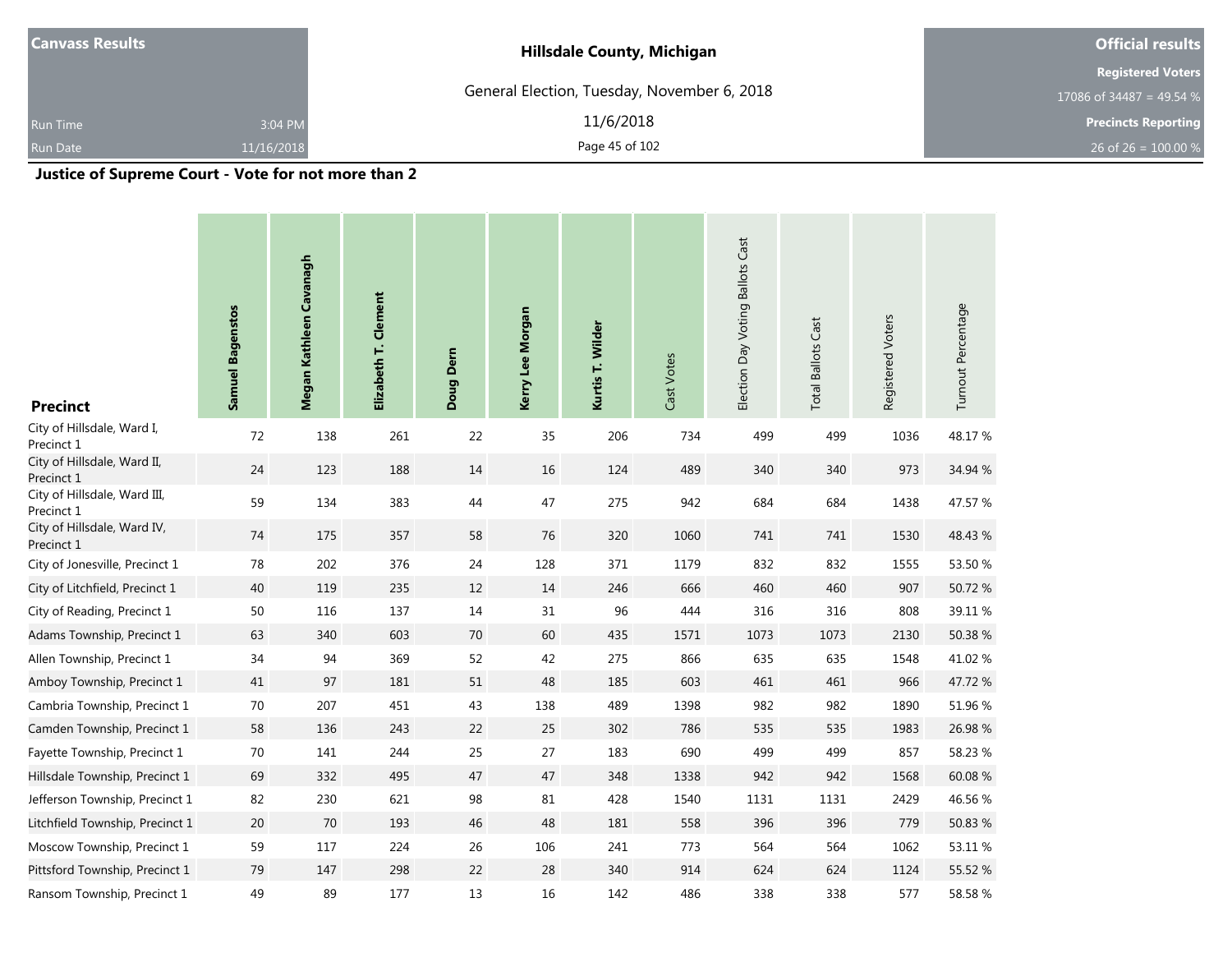| <b>Canvass Results</b> |             | <b>Hillsdale County, Michigan</b>           | <b>Official results</b>    |
|------------------------|-------------|---------------------------------------------|----------------------------|
|                        |             |                                             | <b>Registered Voters</b>   |
|                        |             | General Election, Tuesday, November 6, 2018 | 17086 of 34487 = 49.54 %   |
| <b>Run Time</b>        | 3:04 PM     | 11/6/2018                                   | <b>Precincts Reporting</b> |
| <b>Run Date</b>        | 11/16/2018  | Page 46 of 102                              | 26 of 26 = $100.00\%$      |
| .                      | .<br>$\sim$ | - - -                                       |                            |

**Justice of Supreme Court - Vote for not more than 2**

| <b>Precinct</b>                    | <b>Samuel Bagenstos</b> | Kathleen Cavanagh<br>Megan | Clement<br>Elizabeth T. | Doug Dern | Kerry Lee Morgan | Wilder<br>Ë<br>Kurtis <sup>-</sup> | Cast Votes | Cast<br><b>Ballots</b><br>Election Day Voting | <b>Total Ballots Cast</b> | Registered Voters | Turnout Percentage |
|------------------------------------|-------------------------|----------------------------|-------------------------|-----------|------------------|------------------------------------|------------|-----------------------------------------------|---------------------------|-------------------|--------------------|
| Reading Township, Precinct 1       | 54                      | 299                        | 384                     | 36        | 49               | 280                                | 1102       | 755                                           | 755                       | 1449              | 52.10 %            |
| Scipio Township, Precinct 1        | 40                      | 116                        | 360                     | 56        | 43               | 247                                | 862        | 636                                           | 636                       | 1421              | 44.76 %            |
| Somerset Township, Precinct 1      | 100                     | 278                        | 497                     | 119       | 120              | 398                                | 1512       | 1059                                          | 1059                      | 1819              | 58.22 %            |
| Somerset Township, Precinct 2      | 121                     | 296                        | 541                     | 25        | 135              | 515                                | 1633       | 1151                                          | 1151                      | 1852              | 62.15 %            |
| Wheatland Township, Precinct       | 41                      | 118                        | 250                     | 20        | 27               | 269                                | 725        | 521                                           | 521                       | 961               | 54.21 %            |
| Woodbridge Township,<br>Precinct 1 | 63                      | 100                        | 175                     | 22        | 18               | 129                                | 507        | 356                                           | 356                       | 682               | 52.20 %            |
| Wright Township, Precinct 1        | 41                      | 189                        | 288                     | 45        | 37               | 222                                | 822        | 556                                           | 556                       | 1143              | 48.64 %            |
| <b>Totals</b>                      | 1551                    | 4403                       | 8531                    | 1026      | 1442             | 7247                               | 24200      | 17086                                         | 17086                     | 34487             | 49.54 %            |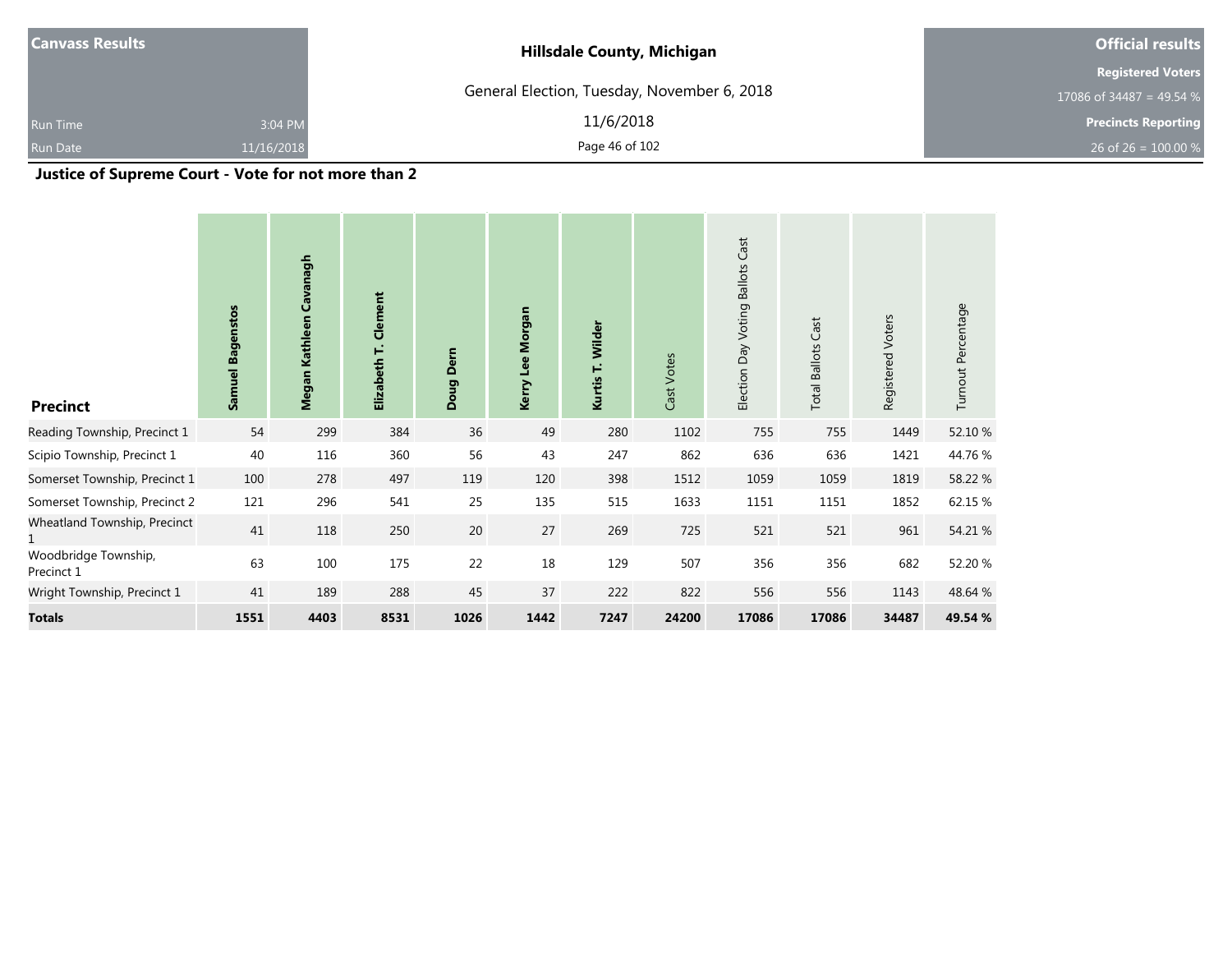| <b>Canvass Results</b> |            | <b>Hillsdale County, Michigan</b>           | <b>Official results</b>    |  |  |
|------------------------|------------|---------------------------------------------|----------------------------|--|--|
|                        |            |                                             | <b>Registered Voters</b>   |  |  |
|                        |            | General Election, Tuesday, November 6, 2018 | 17086 of 34487 = 49.54 $%$ |  |  |
| <b>Run Time</b>        | 3:04 PM    | 11/6/2018                                   | <b>Precincts Reporting</b> |  |  |
| <b>Run Date</b>        | 11/16/2018 | Page 47 of 102                              | 26 of 26 = $100.00\%$      |  |  |

#### **Judge of Court of Appeals 1st District Incumbent Position - Vote for not more than 2**

| <b>Precinct</b>                            | Kirsten Frank Kelly | Michael J. Riordan | Cast Votes | Election Day Voting Ballots Cast | <b>Total Ballots Cast</b> | Registered Voters | Turnout Percentage |
|--------------------------------------------|---------------------|--------------------|------------|----------------------------------|---------------------------|-------------------|--------------------|
| City of Hillsdale, Ward I,<br>Precinct 1   | 300                 | 262                | 562        | 499                              | 499                       | 1036              | 48.17 %            |
| City of Hillsdale, Ward II,<br>Precinct 1  | 234                 | 181                | 415        | 340                              | 340                       | 973               | 34.94 %            |
| City of Hillsdale, Ward III,<br>Precinct 1 | 404                 | 328                | 732        | 684                              | 684                       | 1438              | 47.57 %            |
| City of Hillsdale, Ward IV,<br>Precinct 1  | 467                 | 368                | 835        | 741                              | 741                       | 1530              | 48.43 %            |
| City of Jonesville, Precinct 1             | 550                 | 461                | 1011       | 832                              | 832                       | 1555              | 53.50 %            |
| City of Litchfield, Precinct 1             | 311                 | 272                | 583        | 460                              | 460                       | 907               | 50.72 %            |
| City of Reading, Precinct 1                | 213                 | 163                | 376        | 316                              | 316                       | 808               | 39.11 %            |
| Adams Township, Precinct 1                 | 702                 | 608                | 1310       | 1073                             | 1073                      | 2130              | 50.38 %            |
| Allen Township, Precinct 1                 | 407                 | 334                | 741        | 635                              | 635                       | 1548              | 41.02%             |
| Amboy Township, Precinct 1                 | 262                 | 245                | 507        | 461                              | 461                       | 966               | 47.72 %            |
| Cambria Township, Precinct 1               | 604                 | 528                | 1132       | 982                              | 982                       | 1890              | 51.96 %            |
| Camden Township, Precinct 1                | 350                 | 310                | 660        | 535                              | 535                       | 1983              | 26.98 %            |
| Fayette Township, Precinct 1               | 311                 | 272                | 583        | 499                              | 499                       | 857               | 58.23 %            |
| Hillsdale Township, Precinct 1             | 591                 | 486                | 1077       | 942                              | 942                       | 1568              | 60.08 %            |
| Jefferson Township, Precinct 1             | 667                 | 559                | 1226       | 1131                             | 1131                      | 2429              | 46.56 %            |
| Litchfield Township, Precinct 1            | 277                 | 215                | 492        | 396                              | 396                       | 779               | 50.83 %            |
| Moscow Township, Precinct 1                | 343                 | 308                | 651        | 564                              | 564                       | 1062              | 53.11 %            |
| Pittsford Township, Precinct 1             | 397                 | 351                | 748        | 624                              | 624                       | 1124              | 55.52 %            |
| Ransom Township, Precinct 1                | 229                 | 195                | 424        | 338                              | 338                       | 577               | 58.58%             |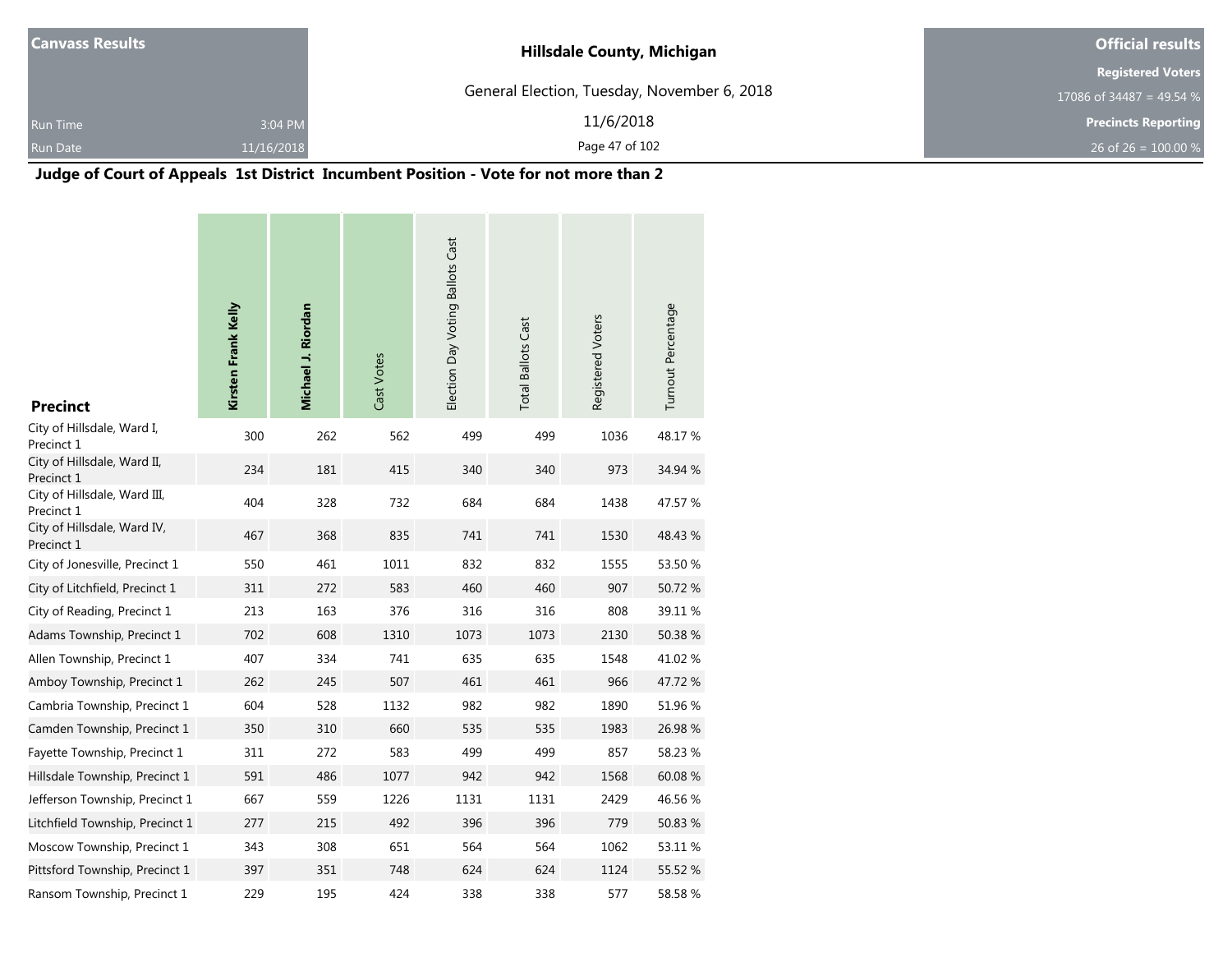|                       | <b>Official results</b>                                                          |
|-----------------------|----------------------------------------------------------------------------------|
|                       | <b>Registered Voters</b>                                                         |
|                       | 17086 of 34487 = 49.54 %                                                         |
| 11/6/2018             | <b>Precincts Reporting</b>                                                       |
| Page 48 of 102        | 26 of 26 = $100.00\%$                                                            |
| 3:04 PM<br>11/16/2018 | <b>Hillsdale County, Michigan</b><br>General Election, Tuesday, November 6, 2018 |

۰

#### **Judge of Court of Appeals 1st District Incumbent Position - Vote for not more than 2**

| <b>Precinct</b>                    | Kirsten Frank Kelly | Michael J. Riordan | Cast Votes | Election Day Voting Ballots Cast | <b>Total Ballots Cast</b> | Registered Voters | Turnout Percentage |
|------------------------------------|---------------------|--------------------|------------|----------------------------------|---------------------------|-------------------|--------------------|
| Reading Township, Precinct 1       | 491                 | 383                | 874        | 755                              | 755                       | 1449              | 52.10 %            |
| Scipio Township, Precinct 1        | 403                 | 338                | 741        | 636                              | 636                       | 1421              | 44.76%             |
| Somerset Township, Precinct 1      | 650                 | 538                | 1188       | 1059                             | 1059                      | 1819              | 58.22 %            |
| Somerset Township, Precinct 2      | 711                 | 613                | 1324       | 1151                             | 1151                      | 1852              | 62.15 %            |
| Wheatland Township, Precinct<br>1  | 306                 | 273                | 579        | 521                              | 521                       | 961               | 54.21 %            |
| Woodbridge Township,<br>Precinct 1 | 245                 | 210                | 455        | 356                              | 356                       | 682               | 52.20 %            |
| Wright Township, Precinct 1        | 354                 | 334                | 688        | 556                              | 556                       | 1143              | 48.64 %            |
| <b>Totals</b>                      | 10779               | 9135               | 19914      | 17086                            | 17086                     | 34487             | 49.54 %            |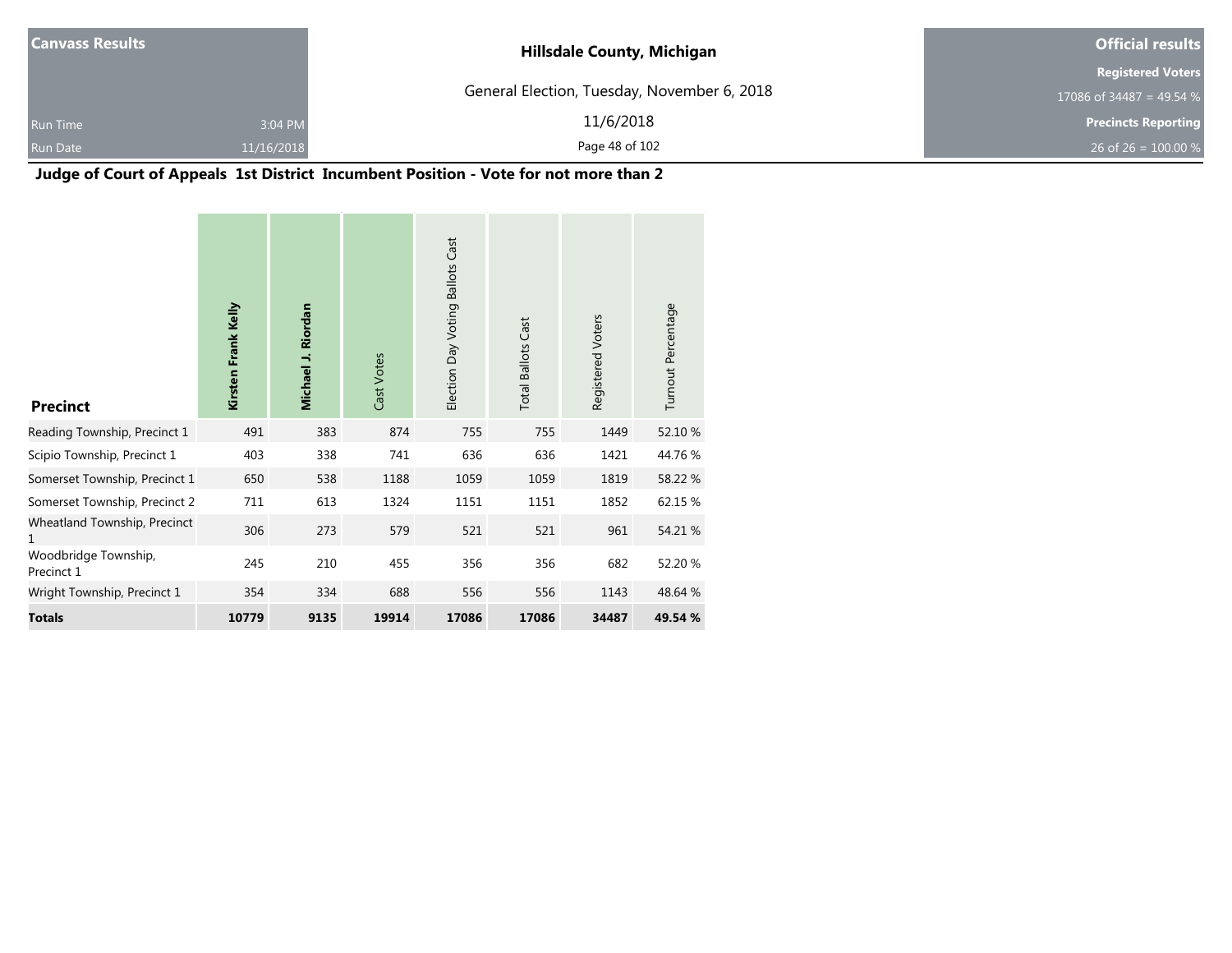| <b>Canvass Results</b> |            | <b>Hillsdale County, Michigan</b>           | <b>Official results</b>    |  |
|------------------------|------------|---------------------------------------------|----------------------------|--|
|                        |            |                                             | <b>Registered Voters</b>   |  |
|                        |            | General Election, Tuesday, November 6, 2018 | 17086 of 34487 = 49.54 $%$ |  |
| <b>Run Time</b>        | 3:04 PM    | 11/6/2018                                   | <b>Precincts Reporting</b> |  |
| <b>Run Date</b>        | 11/16/2018 | Page 49 of 102                              | 26 of 26 = $100.00\%$      |  |

**Judge of Court of Appeals 1st District Incumbent Position Partial Term Ending 01/01/2023 - Vote for not more than 1**

| <b>Precinct</b>                            | Thomas C. Cameron | Cast Votes | Election Day Voting Ballots Cast | <b>Total Ballots Cast</b> | Registered Voters | Turnout Percentage |
|--------------------------------------------|-------------------|------------|----------------------------------|---------------------------|-------------------|--------------------|
| City of Hillsdale, Ward I,<br>Precinct 1   | 343               | 343        | 499                              | 499                       | 1036              | 48.17%             |
| City of Hillsdale, Ward II,<br>Precinct 1  | 247               | 247        | 340                              | 340                       | 973               | 34.94 %            |
| City of Hillsdale, Ward III,<br>Precinct 1 | 439               | 439        | 684                              | 684                       | 1438              | 47.57 %            |
| City of Hillsdale, Ward IV,<br>Precinct 1  | 500               | 500        | 741                              | 741                       | 1530              | 48.43 %            |
| City of Jonesville, Precinct 1             | 602               | 602        | 832                              | 832                       | 1555              | 53.50 %            |
| City of Litchfield, Precinct 1             | 326               | 326        | 460                              | 460                       | 907               | 50.72 %            |
| City of Reading, Precinct 1                | 232               | 232        | 316                              | 316                       | 808               | 39.11 %            |
| Adams Township, Precinct 1                 | 773               | 773        | 1073                             | 1073                      | 2130              | 50.38 %            |
| Allen Township, Precinct 1                 | 439               | 439        | 635                              | 635                       | 1548              | 41.02%             |
| Amboy Township, Precinct 1                 | 285               | 285        | 461                              | 461                       | 966               | 47.72 %            |
| Cambria Township, Precinct 1               | 673               | 673        | 982                              | 982                       | 1890              | 51.96 %            |
| Camden Township, Precinct 1                | 382               | 382        | 535                              | 535                       | 1983              | 26.98%             |
| Fayette Township, Precinct 1               | 338               | 338        | 499                              | 499                       | 857               | 58.23 %            |
| Hillsdale Township, Precinct 1             | 610               | 610        | 942                              | 942                       | 1568              | 60.08%             |
| Jefferson Township, Precinct 1             | 712               | 712        | 1131                             | 1131                      | 2429              | 46.56 %            |
| Litchfield Township, Precinct 1            | 282               | 282        | 396                              | 396                       | 779               | 50.83 %            |
| Moscow Township, Precinct 1                | 379               | 379        | 564                              | 564                       | 1062              | 53.11 %            |
| Pittsford Township, Precinct 1             | 432               | 432        | 624                              | 624                       | 1124              | 55.52 %            |
| Ransom Township, Precinct 1                | 244               | 244        | 338                              | 338                       | 577               | 58.58 %            |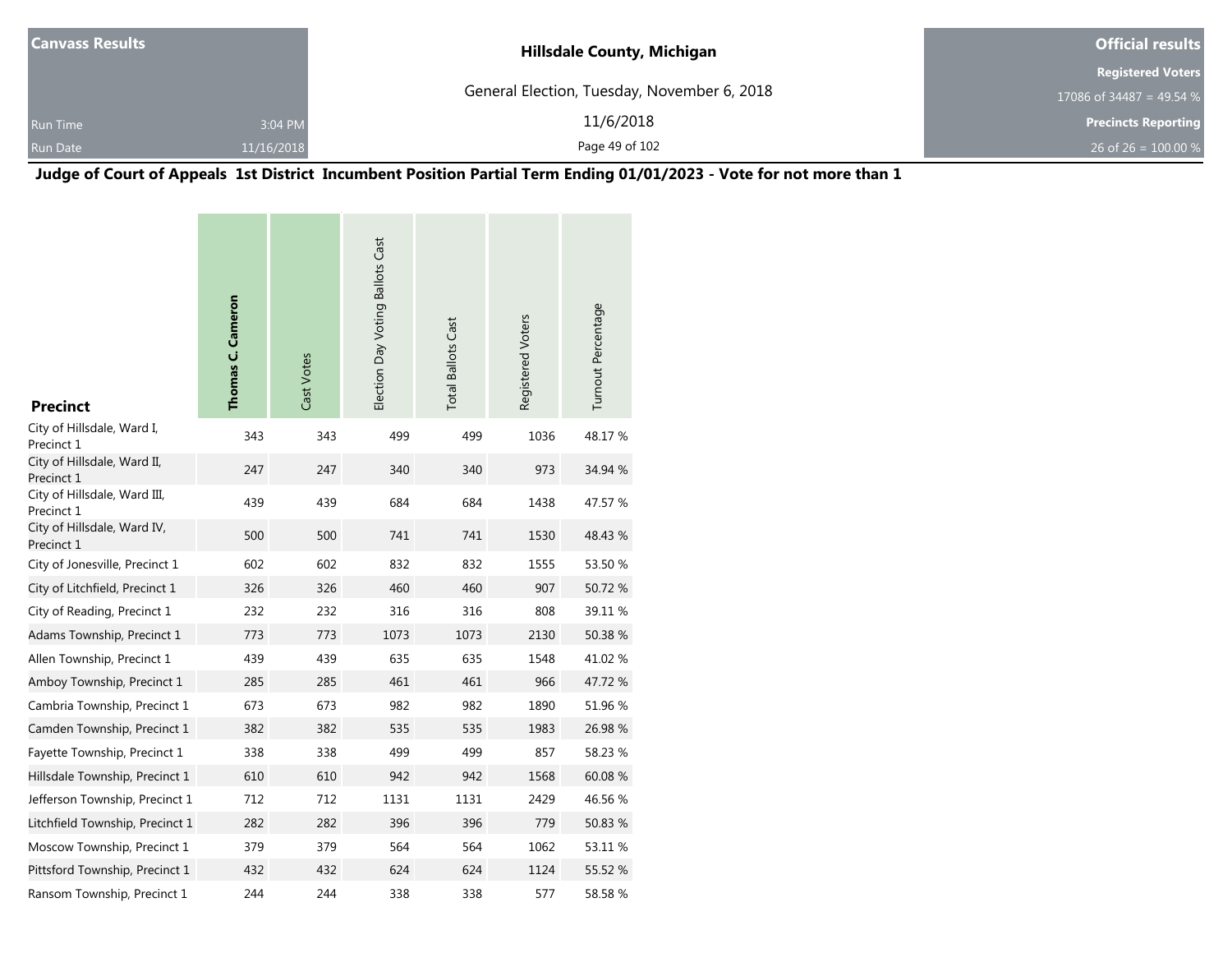| <b>Canvass Results</b> |            | <b>Hillsdale County, Michigan</b>           | <b>Official results</b>    |  |
|------------------------|------------|---------------------------------------------|----------------------------|--|
|                        |            |                                             | <b>Registered Voters</b>   |  |
|                        |            | General Election, Tuesday, November 6, 2018 | 17086 of 34487 = 49.54 %   |  |
| <b>Run Time</b>        | 3:04 PM    | 11/6/2018                                   | <b>Precincts Reporting</b> |  |
| <b>Run Date</b>        | 11/16/2018 | Page 50 of 102                              | 26 of 26 = $100.00\%$      |  |

**Judge of Court of Appeals 1st District Incumbent Position Partial Term Ending 01/01/2023 - Vote for not more than 1**

| <b>Precinct</b>                    | Cameron<br>Thomas C. | Cast Votes | Election Day Voting Ballots Cast | <b>Total Ballots Cast</b> | Registered Voters | Turnout Percentage |
|------------------------------------|----------------------|------------|----------------------------------|---------------------------|-------------------|--------------------|
| Reading Township, Precinct 1       | 507                  | 507        | 755                              | 755                       | 1449              | 52.10 %            |
| Scipio Township, Precinct 1        | 444                  | 444        | 636                              | 636                       | 1421              | 44.76 %            |
| Somerset Township, Precinct 1      | 672                  | 672        | 1059                             | 1059                      | 1819              | 58.22 %            |
| Somerset Township, Precinct 2      | 726                  | 726        | 1151                             | 1151                      | 1852              | 62.15 %            |
| Wheatland Township, Precinct<br>1  | 339                  | 339        | 521                              | 521                       | 961               | 54.21 %            |
| Woodbridge Township,<br>Precinct 1 | 278                  | 278        | 356                              | 356                       | 682               | 52.20 %            |
| Wright Township, Precinct 1        | 406                  | 406        | 556                              | 556                       | 1143              | 48.64 %            |
| Totals                             | 11610                | 11610      | 17086                            | 17086                     | 34487             | 49.54 %            |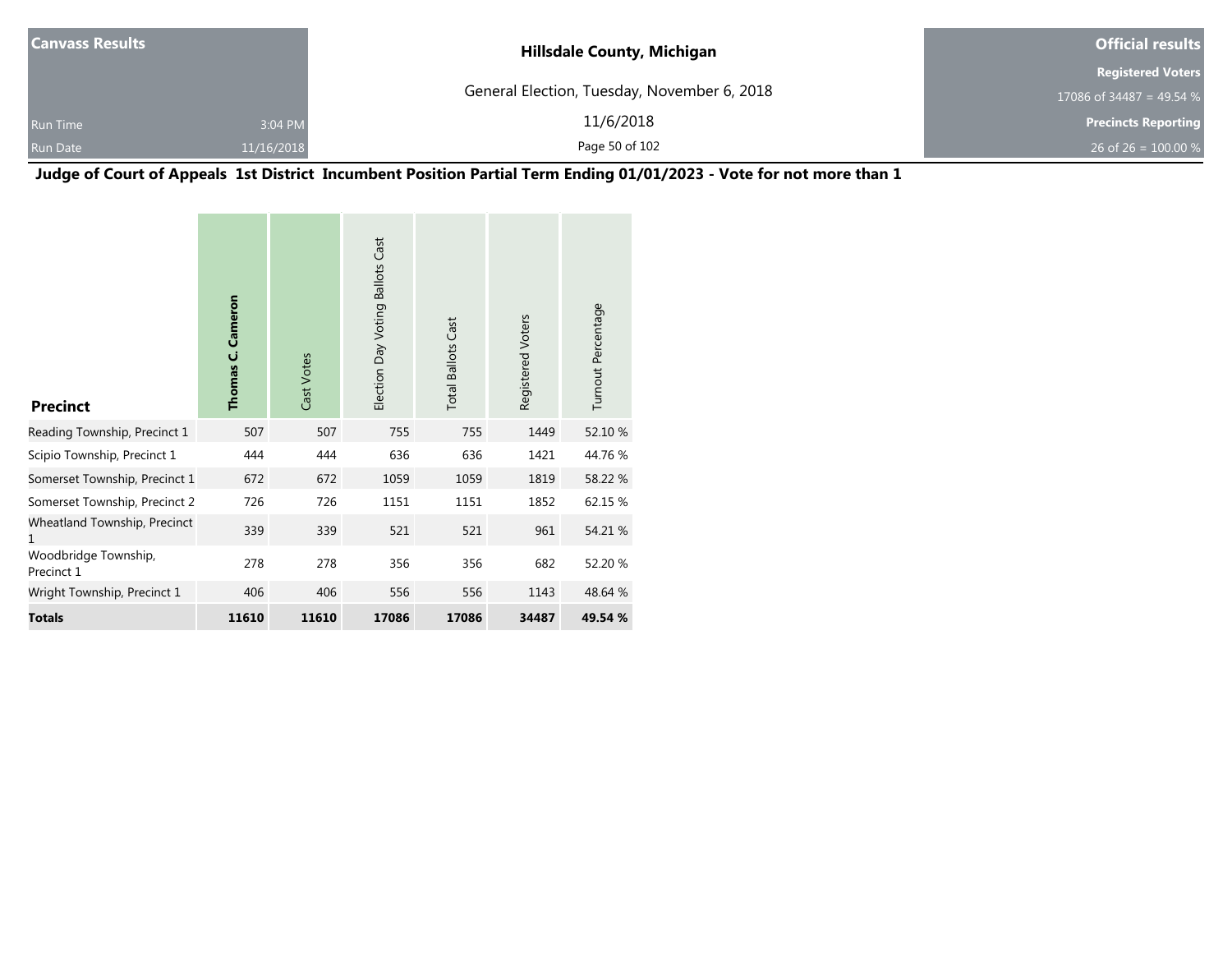| <b>Canvass Results</b> |            | <b>Hillsdale County, Michigan</b>           | <b>Official results</b>    |  |  |
|------------------------|------------|---------------------------------------------|----------------------------|--|--|
|                        |            |                                             | <b>Registered Voters</b>   |  |  |
|                        |            | General Election, Tuesday, November 6, 2018 | 17086 of 34487 = 49.54 %   |  |  |
| <b>Run Time</b>        | 3:04 PM    | 11/6/2018                                   | <b>Precincts Reporting</b> |  |  |
| <b>Run Date</b>        | 11/16/2018 | Page 51 of 102                              | 26 of 26 = $100.00\%$      |  |  |

## **Judge of Probate Court Incumbent Position - Vote for not more than 1**

| <b>Precinct</b>                            | <b>Michelle A. Bianchi</b> | Cast Votes | Election Day Voting Ballots Cast | <b>Total Ballots Cast</b> | Registered Voters | Turnout Percentage |
|--------------------------------------------|----------------------------|------------|----------------------------------|---------------------------|-------------------|--------------------|
| City of Hillsdale, Ward I,<br>Precinct 1   | 364                        | 364        | 499                              | 499                       | 1036              | 48.17%             |
| City of Hillsdale, Ward II,<br>Precinct 1  | 259                        | 259        | 340                              | 340                       | 973               | 34.94 %            |
| City of Hillsdale, Ward III,<br>Precinct 1 | 496                        | 496        | 684                              | 684                       | 1438              | 47.57 %            |
| City of Hillsdale, Ward IV,<br>Precinct 1  | 568                        | 568        | 741                              | 741                       | 1530              | 48.43 %            |
| City of Jonesville, Precinct 1             | 641                        | 641        | 832                              | 832                       | 1555              | 53.50 %            |
| City of Litchfield, Precinct 1             | 329                        | 329        | 460                              | 460                       | 907               | 50.72 %            |
| City of Reading, Precinct 1                | 244                        | 244        | 316                              | 316                       | 808               | 39.11 %            |
| Adams Township, Precinct 1                 | 816                        | 816        | 1073                             | 1073                      | 2130              | 50.38 %            |
| Allen Township, Precinct 1                 | 452                        | 452        | 635                              | 635                       | 1548              | 41.02%             |
| Amboy Township, Precinct 1                 | 284                        | 284        | 461                              | 461                       | 966               | 47.72 %            |
| Cambria Township, Precinct 1               | 711                        | 711        | 982                              | 982                       | 1890              | 51.96 %            |
| Camden Township, Precinct 1                | 405                        | 405        | 535                              | 535                       | 1983              | 26.98 %            |
| Fayette Township, Precinct 1               | 386                        | 386        | 499                              | 499                       | 857               | 58.23 %            |
| Hillsdale Township, Precinct 1             | 682                        | 682        | 942                              | 942                       | 1568              | 60.08%             |
| Jefferson Township, Precinct 1             | 779                        | 779        | 1131                             | 1131                      | 2429              | 46.56 %            |
| Litchfield Township, Precinct 1            | 294                        | 294        | 396                              | 396                       | 779               | 50.83 %            |
| Moscow Township, Precinct 1                | 382                        | 382        | 564                              | 564                       | 1062              | 53.11 %            |
| Pittsford Township, Precinct 1             | 433                        | 433        | 624                              | 624                       | 1124              | 55.52 %            |
| Ransom Township, Precinct 1                | 259                        | 259        | 338                              | 338                       | 577               | 58.58%             |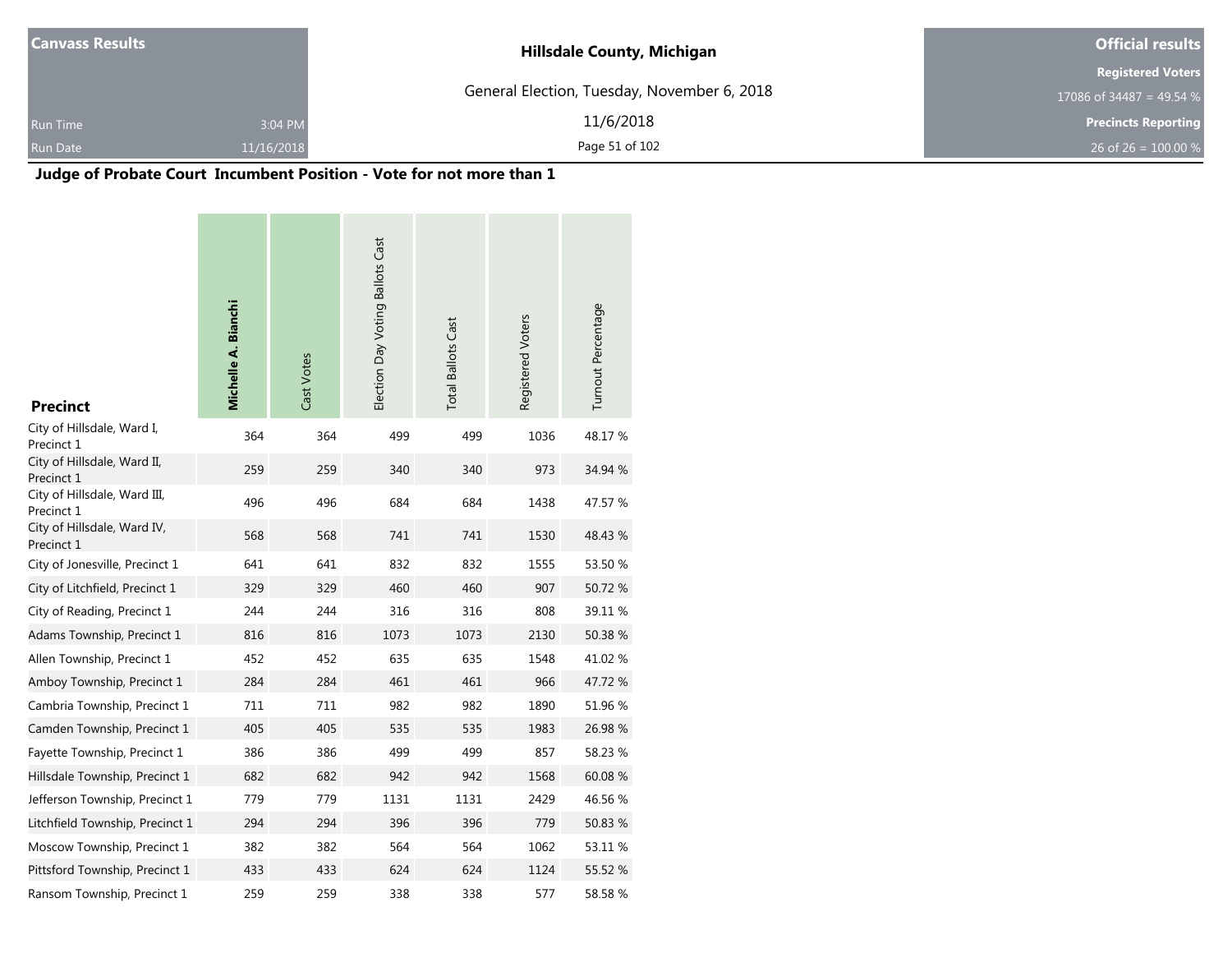| <b>Canvass Results</b> |            | <b>Hillsdale County, Michigan</b>           | <b>Official results</b>    |  |
|------------------------|------------|---------------------------------------------|----------------------------|--|
|                        |            |                                             | <b>Registered Voters</b>   |  |
|                        |            | General Election, Tuesday, November 6, 2018 | 17086 of 34487 = 49.54 $%$ |  |
| <b>Run Time</b>        | 3:04 PM    | 11/6/2018                                   | <b>Precincts Reporting</b> |  |
| <b>Run Date</b>        | 11/16/2018 | Page 52 of 102                              | 26 of 26 = $100.00\%$      |  |

## **Judge of Probate Court Incumbent Position - Vote for not more than 1**

| <b>Precinct</b>                    | <b>Bianchi</b><br>Michelle A. | Cast Votes | <b>Ballots Cast</b><br>Election Day Voting | <b>Total Ballots Cast</b> | Registered Voters | Turnout Percentage |
|------------------------------------|-------------------------------|------------|--------------------------------------------|---------------------------|-------------------|--------------------|
| Reading Township, Precinct 1       | 540                           | 540        | 755                                        | 755                       | 1449              | 52.10 %            |
| Scipio Township, Precinct 1        | 457                           | 457        | 636                                        | 636                       | 1421              | 44.76 %            |
| Somerset Township, Precinct 1      | 671                           | 671        | 1059                                       | 1059                      | 1819              | 58.22 %            |
| Somerset Township, Precinct 2      | 707                           | 707        | 1151                                       | 1151                      | 1852              | 62.15 %            |
| Wheatland Township, Precinct<br>1  | 338                           | 338        | 521                                        | 521                       | 961               | 54.21 %            |
| Woodbridge Township,<br>Precinct 1 | 278                           | 278        | 356                                        | 356                       | 682               | 52.20 %            |
| Wright Township, Precinct 1        | 408                           | 408        | 556                                        | 556                       | 1143              | 48.64 %            |
| <b>Totals</b>                      | 12183                         | 12183      | 17086                                      | 17086                     | 34487             | 49.54 %            |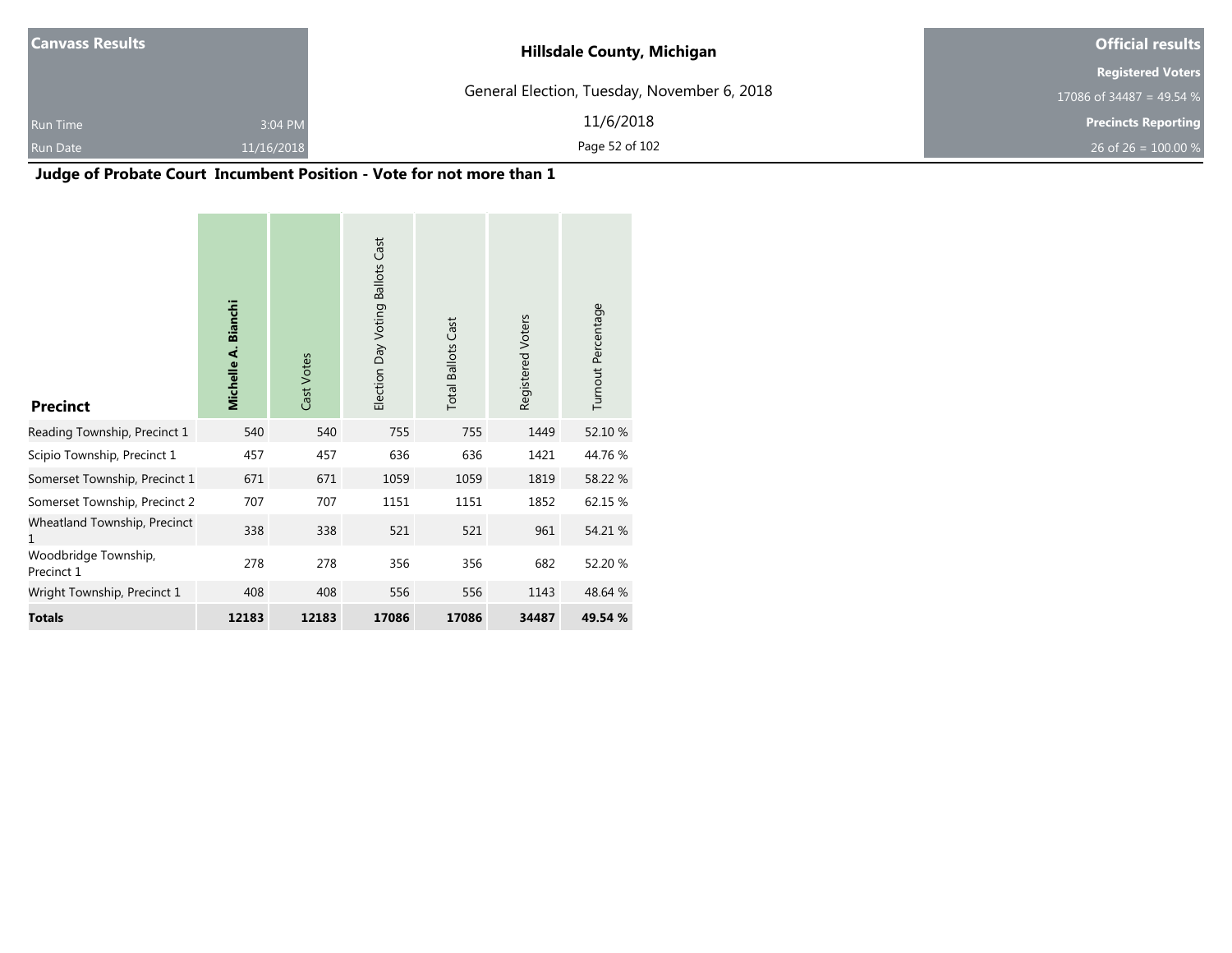| <b>Canvass Results</b> |            | <b>Hillsdale County, Michigan</b>           | <b>Official results</b>    |  |
|------------------------|------------|---------------------------------------------|----------------------------|--|
|                        |            |                                             | <b>Registered Voters</b>   |  |
|                        |            | General Election, Tuesday, November 6, 2018 | 17086 of 34487 = 49.54 $%$ |  |
| <b>Run Time</b>        | 3:04 PM    | 11/6/2018                                   | <b>Precincts Reporting</b> |  |
| <b>Run Date</b>        | 11/16/2018 | Page 53 of 102                              | 26 of 26 = $100.00\%$      |  |

**Board Of Trustees Member Kellogg Community College 6 Year Term - Vote for not more than 2**

| <b>Precinct</b>                 | <b>Steven Claywell</b>  | Earl Johnson<br>Lester | McKay<br>ن<br>Xenia | Cast Votes | Cast<br><b>Ballots</b><br>Voting<br>Election Day | <b>Total Ballots Cast</b> | Registered Voters | Turnout Percentage |
|---------------------------------|-------------------------|------------------------|---------------------|------------|--------------------------------------------------|---------------------------|-------------------|--------------------|
| Litchfield Township, Precinct 1 | 3                       | 5                      | 8                   | 16         | 13                                               | 13                        | 23                | 56.52 %            |
| <b>Totals</b>                   | $\overline{\mathbf{3}}$ | 5                      | 8                   | 16         | 13                                               | 13                        | 23                | 56.52 %            |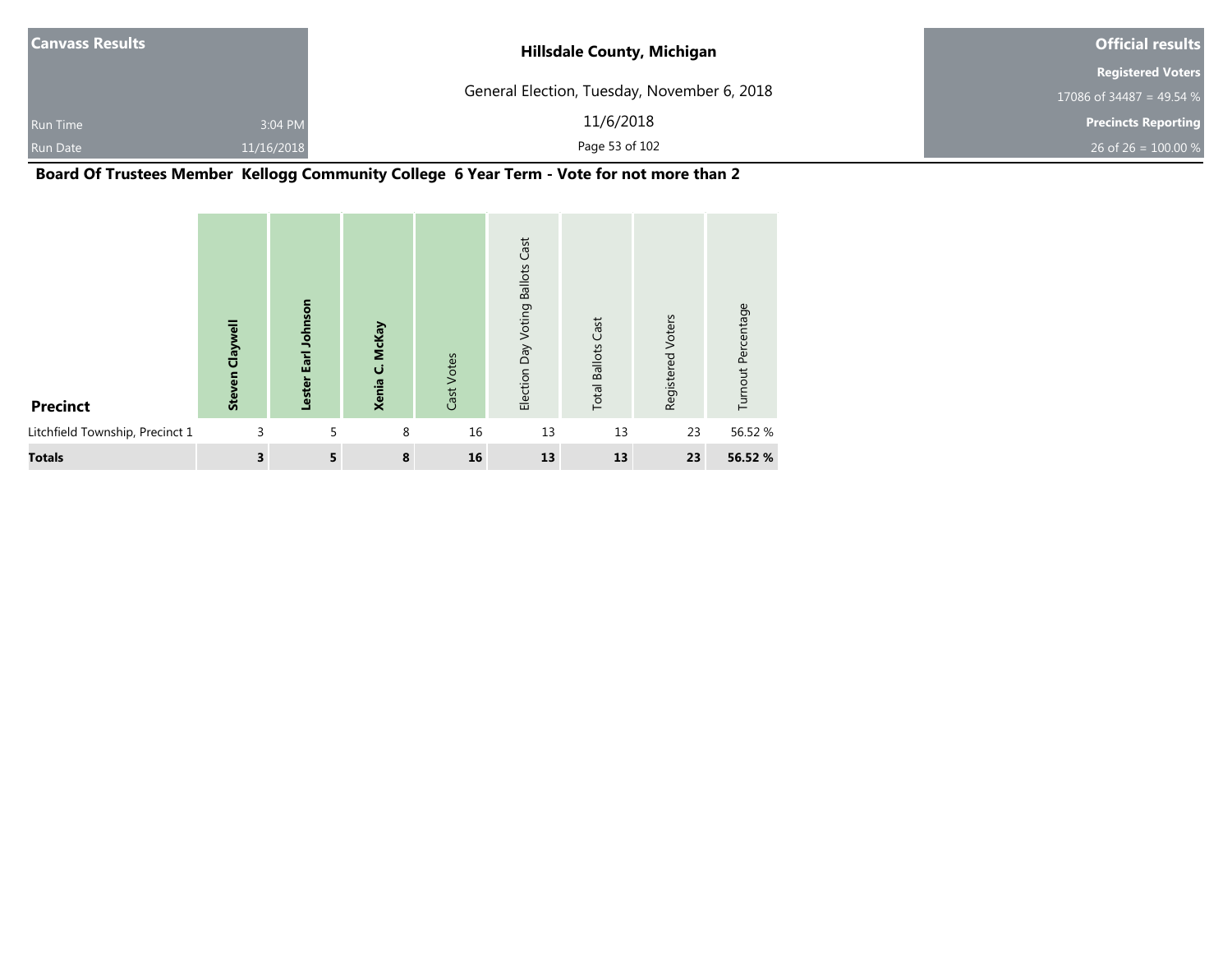| <b>Canvass Results</b> |            | <b>Hillsdale County, Michigan</b>           | <b>Official results</b>    |  |
|------------------------|------------|---------------------------------------------|----------------------------|--|
|                        |            |                                             | <b>Registered Voters</b>   |  |
|                        |            | General Election, Tuesday, November 6, 2018 | 17086 of 34487 = 49.54 %   |  |
| <b>Run Time</b>        | 3:04 PM    | 11/6/2018                                   | <b>Precincts Reporting</b> |  |
| <b>Run Date</b>        | 11/16/2018 | Page 54 of 102                              | 26 of 26 = $100.00\%$      |  |

**Mayor - Vote for not more than 1**

| <b>Precinct</b>                | <b>Arno</b><br>ші<br>Gerald | Cast Votes | Cast<br><b>Ballots</b><br>Election Day Voting | Cast<br><b>Total Ballots</b> | Registered Voters | Turnout Percentage |
|--------------------------------|-----------------------------|------------|-----------------------------------------------|------------------------------|-------------------|--------------------|
| City of Jonesville, Precinct 1 | 661                         | 661        | 832                                           | 832                          | 1555              | 53.50 %            |
| <b>Totals</b>                  | 661                         | 661        | 832                                           | 832                          | 1555              | 53.50 %            |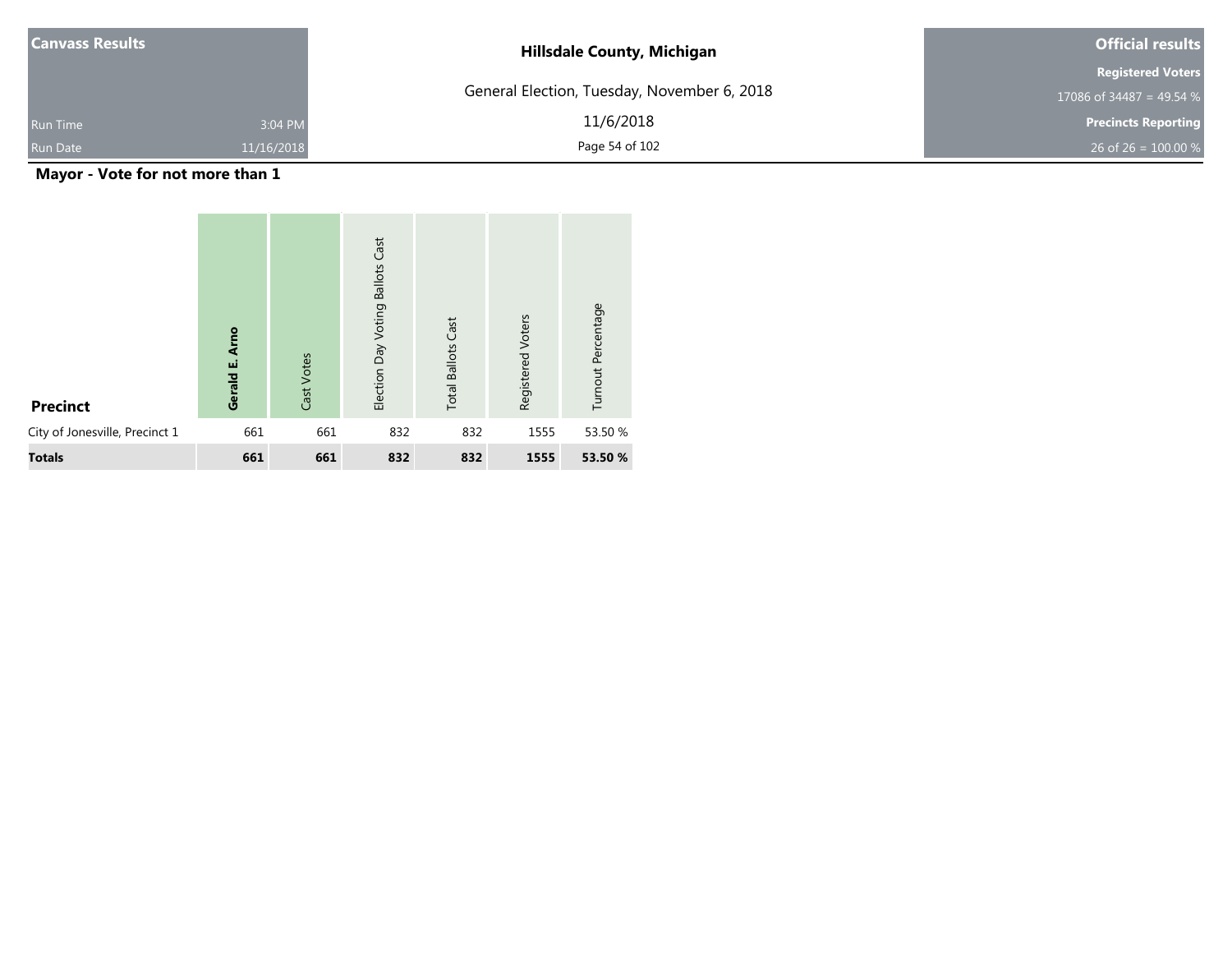| <b>Canvass Results</b> |            | <b>Hillsdale County, Michigan</b>           | <b>Official results</b>    |
|------------------------|------------|---------------------------------------------|----------------------------|
|                        |            |                                             | <b>Registered Voters</b>   |
|                        |            | General Election, Tuesday, November 6, 2018 | 17086 of 34487 = 49.54 %   |
| <b>Run Time</b>        | 3:04 PM    | 11/6/2018                                   | <b>Precincts Reporting</b> |
| <b>Run Date</b>        | 11/16/2018 | Page 55 of 102                              | 26 of 26 = 100.00 %        |

**Mayor - Vote for not more than 1**

| <b>Precinct</b>             | <b>Melani Matthews</b> | Pamela Pfeiffer | Cast Votes | <b>Ballots Cast</b><br>Election Day Voting | <b>Total Ballots Cast</b> | Registered Voters | Turnout Percentage |
|-----------------------------|------------------------|-----------------|------------|--------------------------------------------|---------------------------|-------------------|--------------------|
| City of Reading, Precinct 1 | 155                    | 123             | 278        | 316                                        | 316                       | 808               | 39.11 %            |
| <b>Totals</b>               | 155                    | 123             | 278        | 316                                        | 316                       | 808               | 39.11 %            |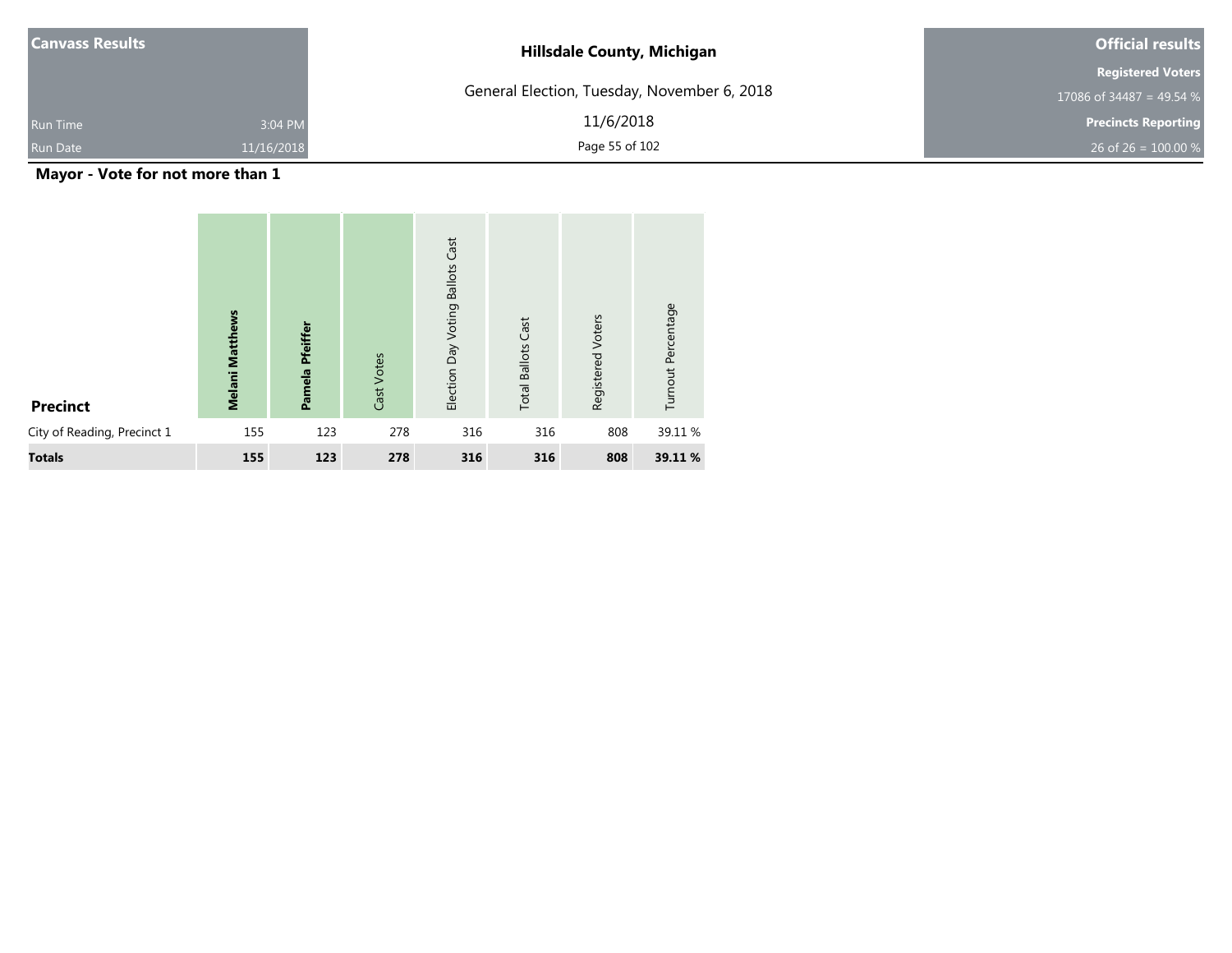| <b>Canvass Results</b> |            | <b>Hillsdale County, Michigan</b>           | <b>Official results</b>    |
|------------------------|------------|---------------------------------------------|----------------------------|
|                        |            |                                             | <b>Registered Voters</b>   |
|                        |            | General Election, Tuesday, November 6, 2018 | 17086 of 34487 = 49.54 %   |
| <b>Run Time</b>        | 3:04 PM    | 11/6/2018                                   | <b>Precincts Reporting</b> |
| Run Date               | 11/16/2018 | Page 56 of 102                              | 26 of 26 = $100.00\%$      |

#### **Councilperson 4 Year Term - Vote for not more than 3**

| <b>Precinct</b>                | <b>Drake</b><br>┙<br>Jerry | Guyse<br>Brenda J. | $\frac{1}{2}$<br>Humphries<br>نـ<br>George | Cast Votes | Cast<br><b>Ballots</b><br>Voting<br>Day<br>Election | Cast<br><b>Total Ballots</b> | Registered Voters | Turnout Percentage |
|--------------------------------|----------------------------|--------------------|--------------------------------------------|------------|-----------------------------------------------------|------------------------------|-------------------|--------------------|
| City of Jonesville, Precinct 1 | 517                        | 528                | 468                                        | 1513       | 832                                                 | 832                          | 1555              | 53.50 %            |
| <b>Totals</b>                  | 517                        | 528                | 468                                        | 1513       | 832                                                 | 832                          | 1555              | 53.50 %            |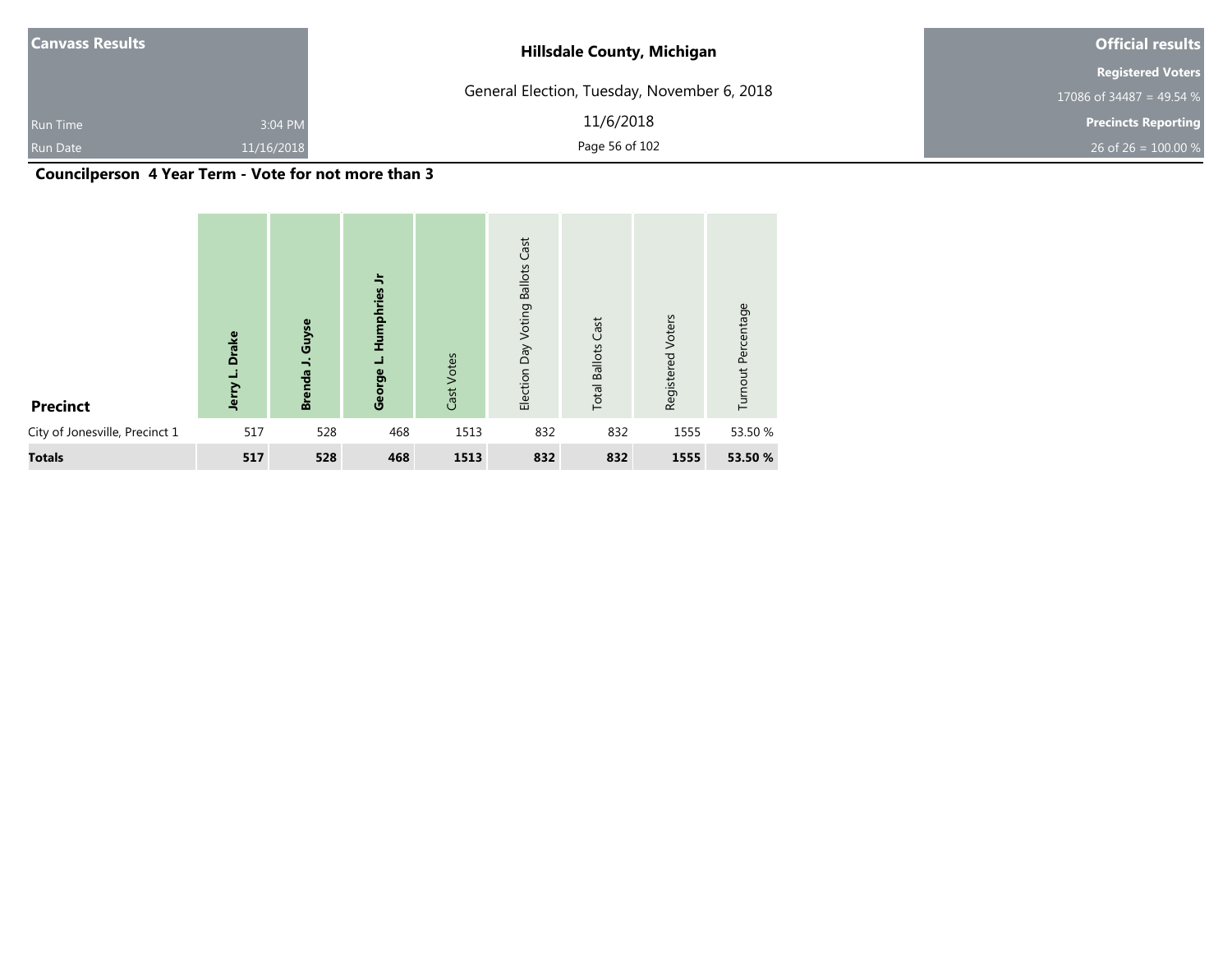| <b>Canvass Results</b> |            | <b>Hillsdale County, Michigan</b>           | <b>Official results</b>    |
|------------------------|------------|---------------------------------------------|----------------------------|
|                        |            |                                             | <b>Registered Voters</b>   |
|                        |            | General Election, Tuesday, November 6, 2018 | 17086 of 34487 = 49.54 %   |
| <b>Run Time</b>        | 3:04 PM    | 11/6/2018                                   | <b>Precincts Reporting</b> |
| <b>Run Date</b>        | 11/16/2018 | Page 57 of 102                              | 26 of 26 = $100.00\%$      |

## **Councilperson Partial Term Ending 11/18/2020 - Vote for not more than 1**

| <b>Precinct</b>                | Padula<br><b>Delesha</b> | Cast Votes | Cast<br><b>Ballots</b><br>Election Day Voting | <b>Total Ballots Cast</b> | Registered Voters | Turnout Percentage |
|--------------------------------|--------------------------|------------|-----------------------------------------------|---------------------------|-------------------|--------------------|
| City of Jonesville, Precinct 1 | 556                      | 556        | 832                                           | 832                       | 1555              | 53.50 %            |
| <b>Totals</b>                  | 556                      | 556        | 832                                           | 832                       | 1555              | 53.50 %            |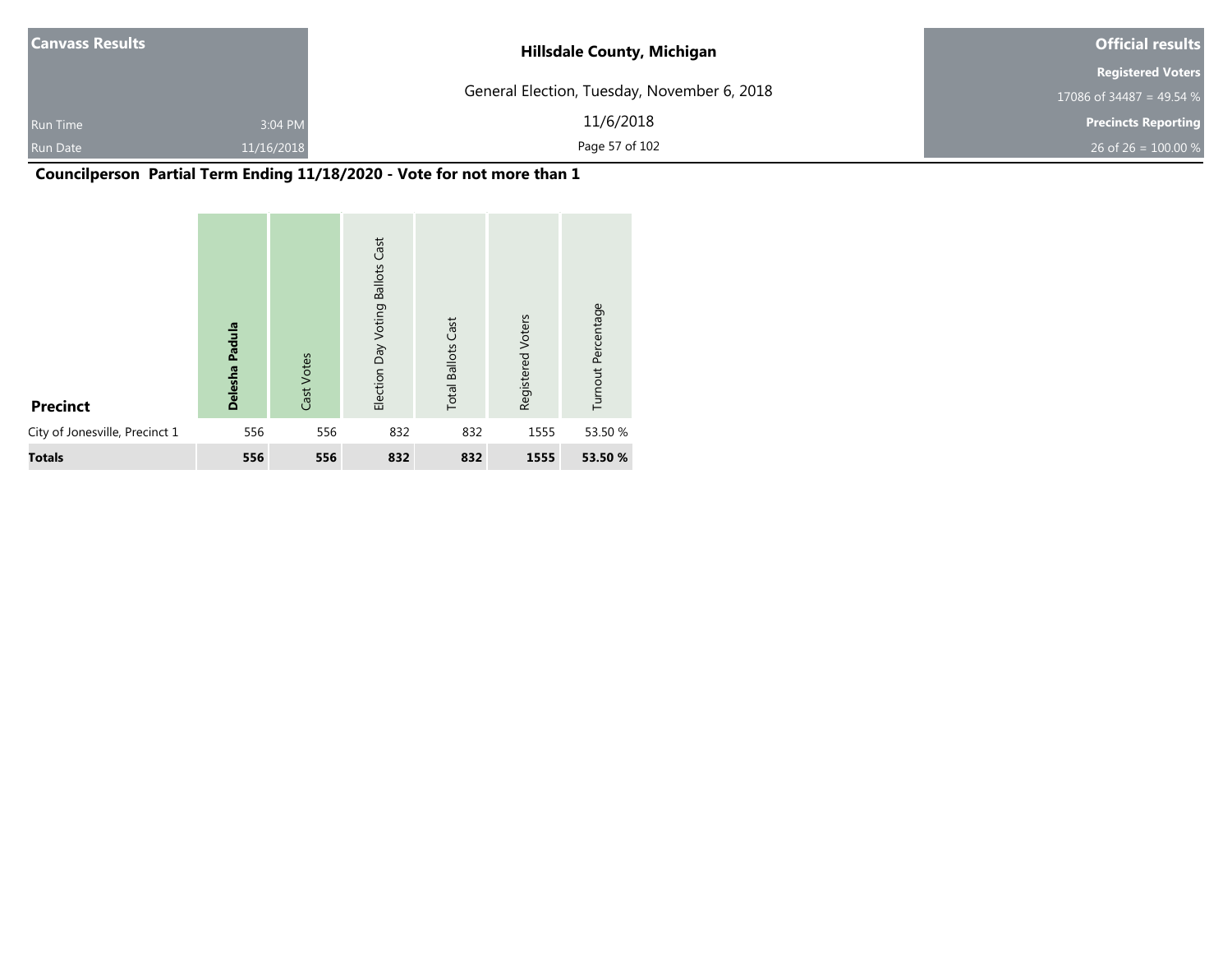| <b>Canvass Results</b> |            | <b>Hillsdale County, Michigan</b>           | <b>Official results</b>    |  |
|------------------------|------------|---------------------------------------------|----------------------------|--|
|                        |            |                                             | <b>Registered Voters</b>   |  |
|                        |            | General Election, Tuesday, November 6, 2018 | 17086 of 34487 = 49.54 %   |  |
| <b>Run Time</b>        | 3:04 PM    | 11/6/2018                                   | <b>Precincts Reporting</b> |  |
| <b>Run Date</b>        | 11/16/2018 | Page 58 of 102                              | 26 of 26 = $100.00\%$      |  |

**Councilperson - Vote for not more than 2**

| <b>Precinct</b>             | Cooper<br>Cyrus B. | George<br>Charles | <b>Albert Wheeler</b> | Cast Votes | Cast<br><b>Ballots</b><br>Voting<br>$\overline{Day}$<br>Election | <b>Total Ballots Cast</b> | Registered Voters | Turnout Percentage |
|-----------------------------|--------------------|-------------------|-----------------------|------------|------------------------------------------------------------------|---------------------------|-------------------|--------------------|
| City of Reading, Precinct 1 | 96                 | 193               | 176                   | 465        | 316                                                              | 316                       | 808               | 39.11 %            |
| <b>Totals</b>               | 96                 | 193               | 176                   | 465        | 316                                                              | 316                       | 808               | 39.11 %            |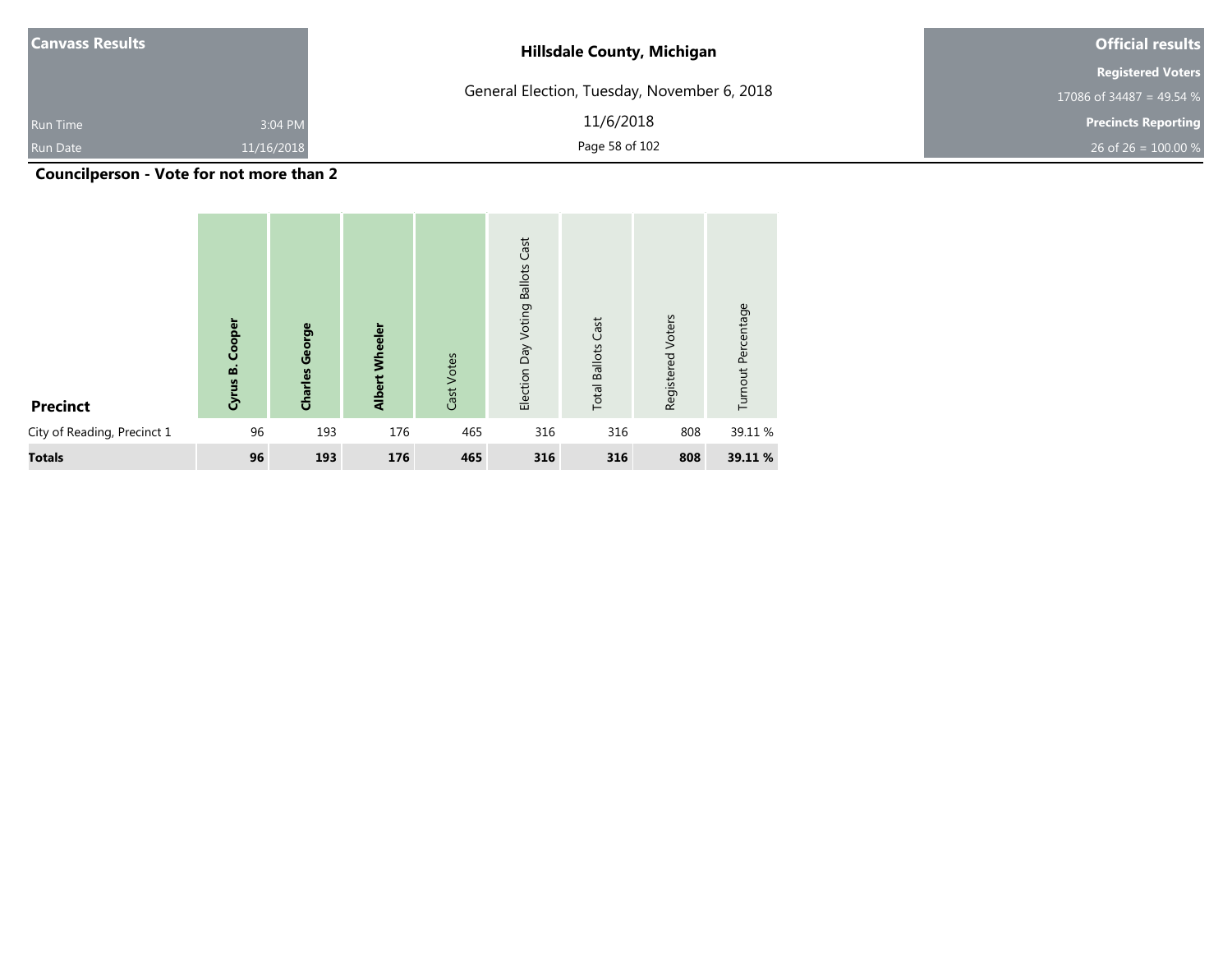| <b>Canvass Results</b>     | <b>Hillsdale County, Michigan</b>           | <b>Official results</b>    |  |
|----------------------------|---------------------------------------------|----------------------------|--|
|                            |                                             | <b>Registered Voters</b>   |  |
|                            | General Election, Tuesday, November 6, 2018 | 17086 of 34487 = 49.54 %   |  |
| 3:04 PM<br><b>Run Time</b> | 11/6/2018                                   | <b>Precincts Reporting</b> |  |
| Run Date<br>11/16/2018     | Page 59 of 102                              | 26 of 26 = $100.00\%$      |  |

#### **Councilperson Ward 1 Partial Term Ending 11/16/2020 - Vote for not more than 1**

| <b>Precinct</b>                          | <b>Jennings</b><br>┙<br>Peter | Wainscott<br><b>Dennis</b> | Ted Jansen (W) | Cast Votes | Cast<br><b>Ballots</b><br>Election Day Voting | <b>Total Ballots Cast</b> | Voters<br>Registered | Turnout Percentage |
|------------------------------------------|-------------------------------|----------------------------|----------------|------------|-----------------------------------------------|---------------------------|----------------------|--------------------|
| City of Hillsdale, Ward I,<br>Precinct 1 | 193                           | 164                        | 58             | 415        | 499                                           | 499                       | 1036                 | 48.17%             |
| <b>Totals</b>                            | 193                           | 164                        | 58             | 415        | 499                                           | 499                       | 1036                 | 48.17 %            |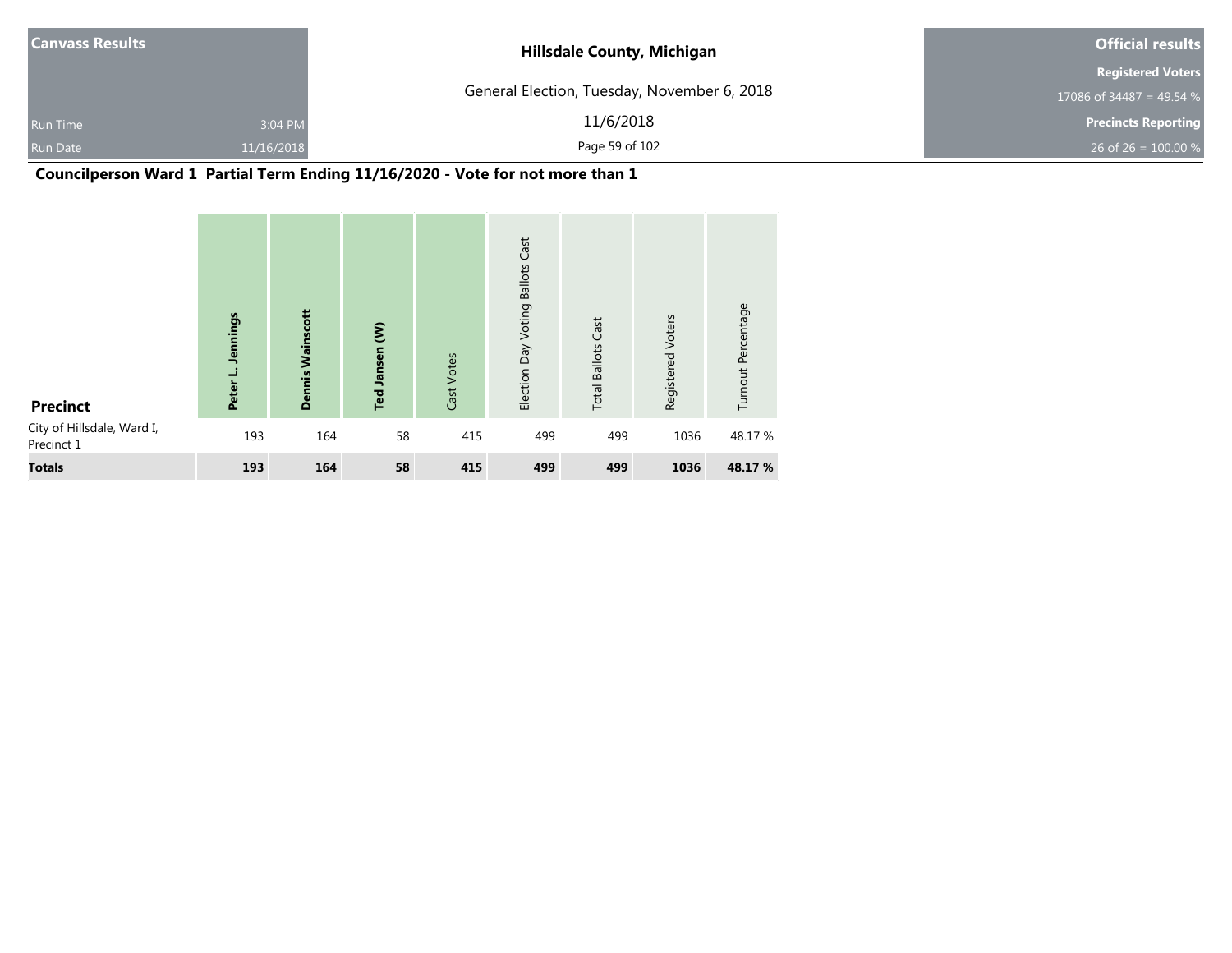| <b>Canvass Results</b> |            | <b>Hillsdale County, Michigan</b>           | <b>Official results</b>    |  |
|------------------------|------------|---------------------------------------------|----------------------------|--|
|                        |            |                                             | <b>Registered Voters</b>   |  |
|                        |            | General Election, Tuesday, November 6, 2018 | 17086 of 34487 = 49.54 %   |  |
| <b>Run Time</b>        | 3:04 PM    | 11/6/2018                                   | <b>Precincts Reporting</b> |  |
| <b>Run Date</b>        | 11/16/2018 | Page 60 of 102                              | 26 of 26 = $100.00\%$      |  |

## **Library Board Director Partial Term Ending 11/20/2020 - Vote for not more than 1**

| <b>Precinct</b>                | ξ<br><b>Saunders</b><br>Í<br>Kristina | Cast Votes | Cast<br><b>Ballots</b><br>Election Day Voting | <b>Total Ballots Cast</b> | Registered Voters | Turnout Percentage |
|--------------------------------|---------------------------------------|------------|-----------------------------------------------|---------------------------|-------------------|--------------------|
| Pittsford Township, Precinct 1 | 33                                    | 33         | 624                                           | 624                       | 1124              | 55.52 %            |
| <b>Totals</b>                  | 33                                    | 33         | 624                                           | 624                       | 1124              | 55.52 %            |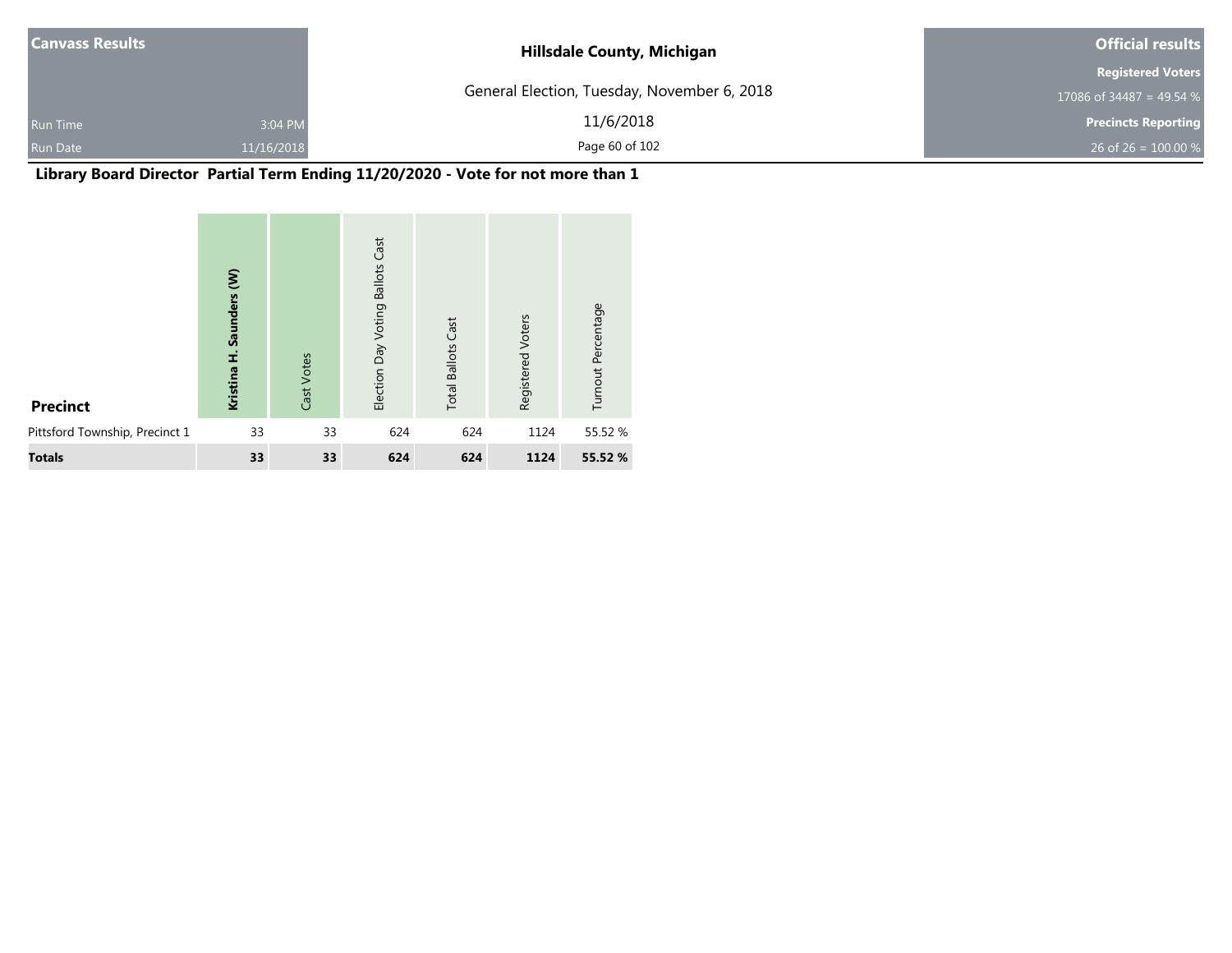| <b>Canvass Results</b> |            | <b>Hillsdale County, Michigan</b>           | <b>Official results</b>    |  |
|------------------------|------------|---------------------------------------------|----------------------------|--|
|                        |            |                                             | <b>Registered Voters</b>   |  |
|                        |            | General Election, Tuesday, November 6, 2018 | 17086 of 34487 = 49.54 %   |  |
| <b>Run Time</b>        | 3:04 PM    | 11/6/2018                                   | <b>Precincts Reporting</b> |  |
| <b>Run Date</b>        | 11/16/2018 | Page 61 of 102                              | 26 of 26 = $100.00\%$      |  |

## **President Village Of Camden - Vote for not more than 1**

| <b>Precinct</b>             | <b>Arno</b><br>ن<br>تا<br>Bryan | Cast Votes | Cast<br><b>Ballots</b><br>Election Day Voting | <b>Total Ballots Cast</b> | Registered Voters | Turnout Percentage |
|-----------------------------|---------------------------------|------------|-----------------------------------------------|---------------------------|-------------------|--------------------|
| Camden Township, Precinct 1 | 90                              | 90         | 121                                           | 121                       | 373               | 32.44 %            |
| <b>Totals</b>               | 90                              | 90         | 121                                           | 121                       | 373               | 32.44 %            |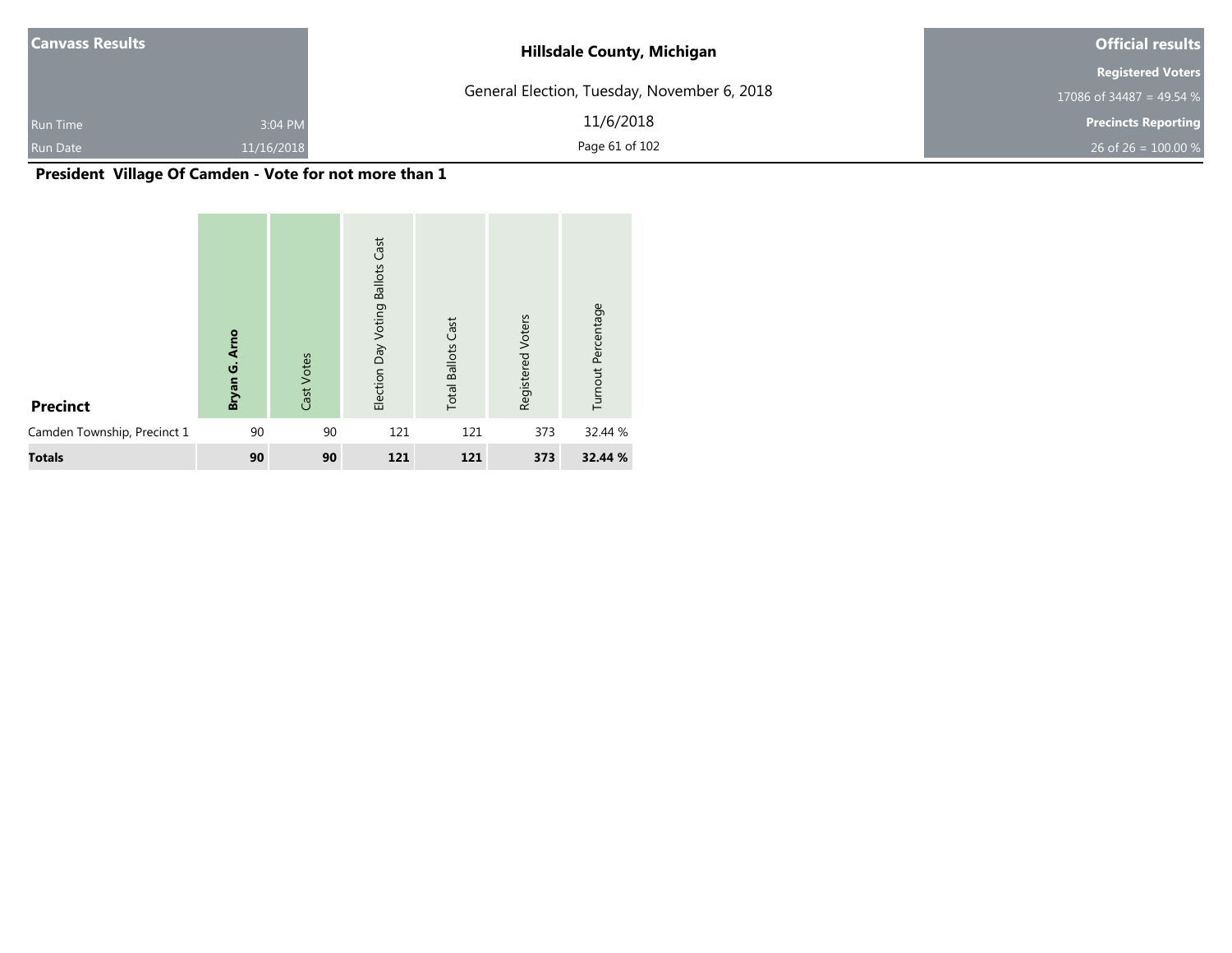| <b>Canvass Results</b> |            | <b>Hillsdale County, Michigan</b>           | <b>Official results</b>    |  |
|------------------------|------------|---------------------------------------------|----------------------------|--|
|                        |            |                                             | <b>Registered Voters</b>   |  |
|                        |            | General Election, Tuesday, November 6, 2018 | 17086 of 34487 = 49.54 %   |  |
| <b>Run Time</b>        | 3:04 PM    | 11/6/2018                                   | <b>Precincts Reporting</b> |  |
| <b>Run Date</b>        | 11/16/2018 | Page 62 of 102                              | 26 of 26 = $100.00 %$      |  |

## **President Village Of Montgomery - Vote for not more than 1**

| <b>Precinct</b>             | <b>Beem</b><br><b>Richard</b> | Cast Votes | Cast<br><b>Ballots</b><br>Election Day Voting | Cast<br><b>Total Ballots</b> | Registered Voters | Turnout Percentage |
|-----------------------------|-------------------------------|------------|-----------------------------------------------|------------------------------|-------------------|--------------------|
| Camden Township, Precinct 1 | 47                            | 47         | 65                                            | 65                           | 236               | 27.54 %            |
| <b>Totals</b>               | 47                            | 47         | 65                                            | 65                           | 236               | 27.54 %            |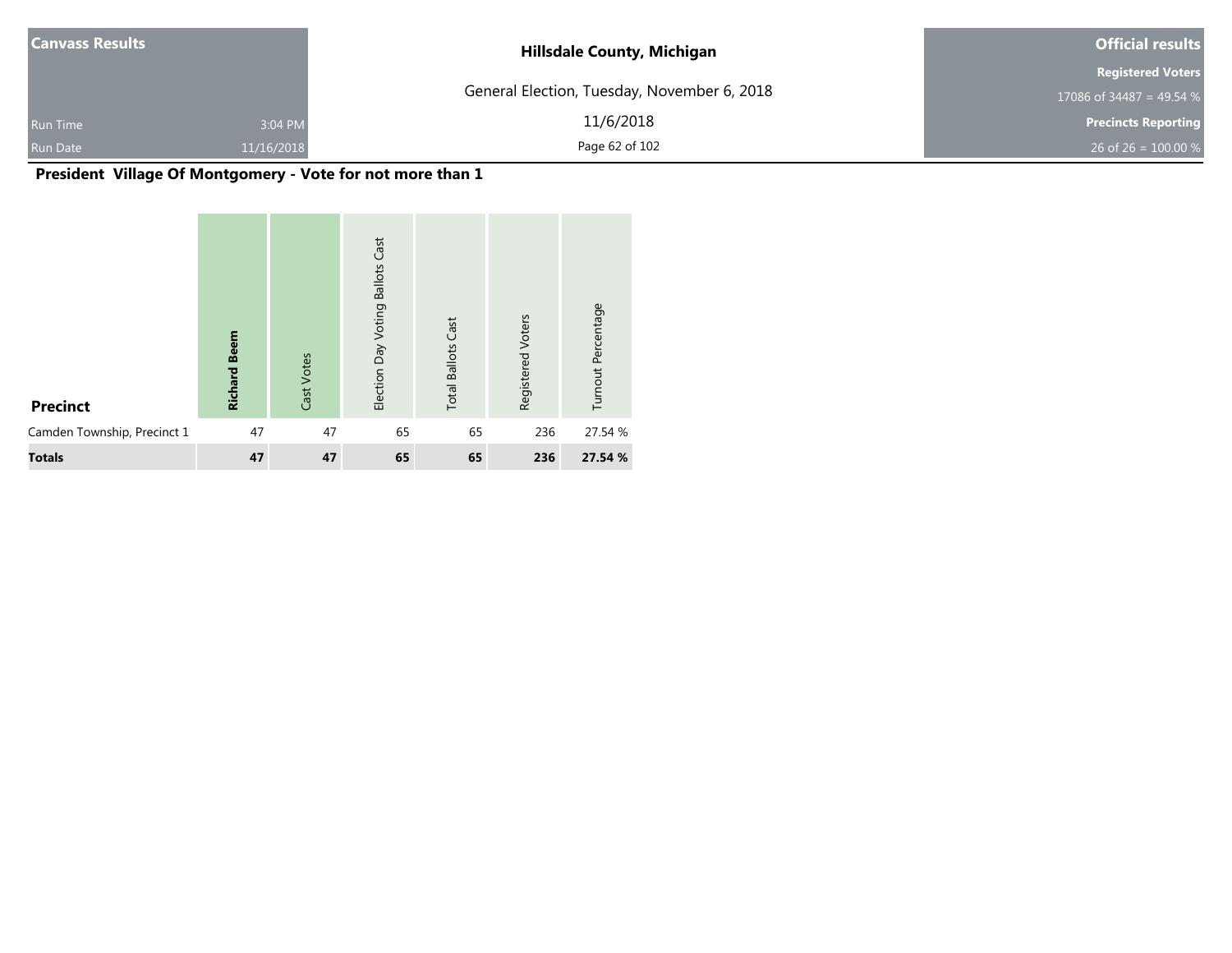| <b>Canvass Results</b> |            | <b>Hillsdale County, Michigan</b>           | <b>Official results</b>    |  |
|------------------------|------------|---------------------------------------------|----------------------------|--|
|                        |            |                                             | <b>Registered Voters</b>   |  |
|                        |            | General Election, Tuesday, November 6, 2018 | 17086 of 34487 = 49.54 $%$ |  |
| <b>Run Time</b>        | 3:04 PM    | 11/6/2018                                   | <b>Precincts Reporting</b> |  |
| <b>Run Date</b>        | 11/16/2018 | Page 63 of 102                              | 26 of 26 = $100.00\%$      |  |

## **President Village Of North Adams - Vote for not more than 1**

| <b>Precinct</b>            | <b>Beach</b><br><b>Richard</b> | Cast Votes | Cast<br><b>Ballots</b><br>Election Day Voting | <b>Total Ballots Cast</b> | Registered Voters | Turnout Percentage |
|----------------------------|--------------------------------|------------|-----------------------------------------------|---------------------------|-------------------|--------------------|
| Adams Township, Precinct 1 | 131                            | 131        | 169                                           | 169                       | 333               | 50.75 %            |
| <b>Totals</b>              | 131                            | 131        | 169                                           | 169                       | 333               | 50.75 %            |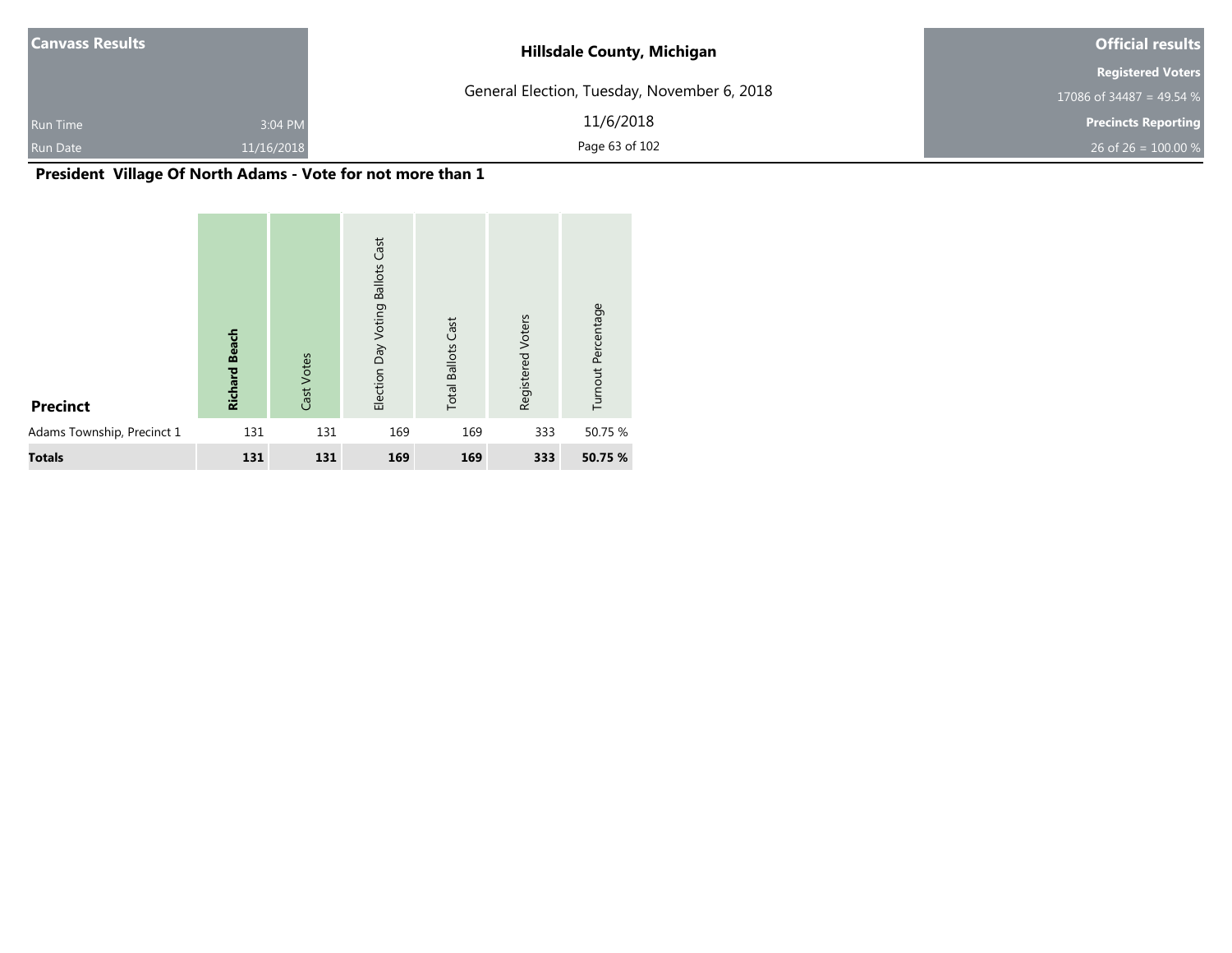| <b>Canvass Results</b> |            | <b>Hillsdale County, Michigan</b>           | <b>Official results</b>    |  |
|------------------------|------------|---------------------------------------------|----------------------------|--|
|                        |            |                                             | <b>Registered Voters</b>   |  |
|                        |            | General Election, Tuesday, November 6, 2018 | 17086 of 34487 = 49.54 %   |  |
| <b>Run Time</b>        | 3:04 PM    | 11/6/2018                                   | <b>Precincts Reporting</b> |  |
| <b>Run Date</b>        | 11/16/2018 | Page 64 of 102                              | 26 of 26 = $100.00\%$      |  |

## **President Village Of Waldron - Vote for not more than 1**

| <b>Precinct</b>             | ess<br>Б<br>ō<br><u>Sə</u> | Cast Votes | Cast<br><b>Ballots</b><br>Election Day Voting | <b>Total Ballots Cast</b> | Registered Voters | Turnout Percentage |
|-----------------------------|----------------------------|------------|-----------------------------------------------|---------------------------|-------------------|--------------------|
| Wright Township, Precinct 1 | 86                         | 86         | 147                                           | 147                       | 364               | 40.38%             |
| <b>Totals</b>               | 86                         | 86         | 147                                           | 147                       | 364               | 40.38 %            |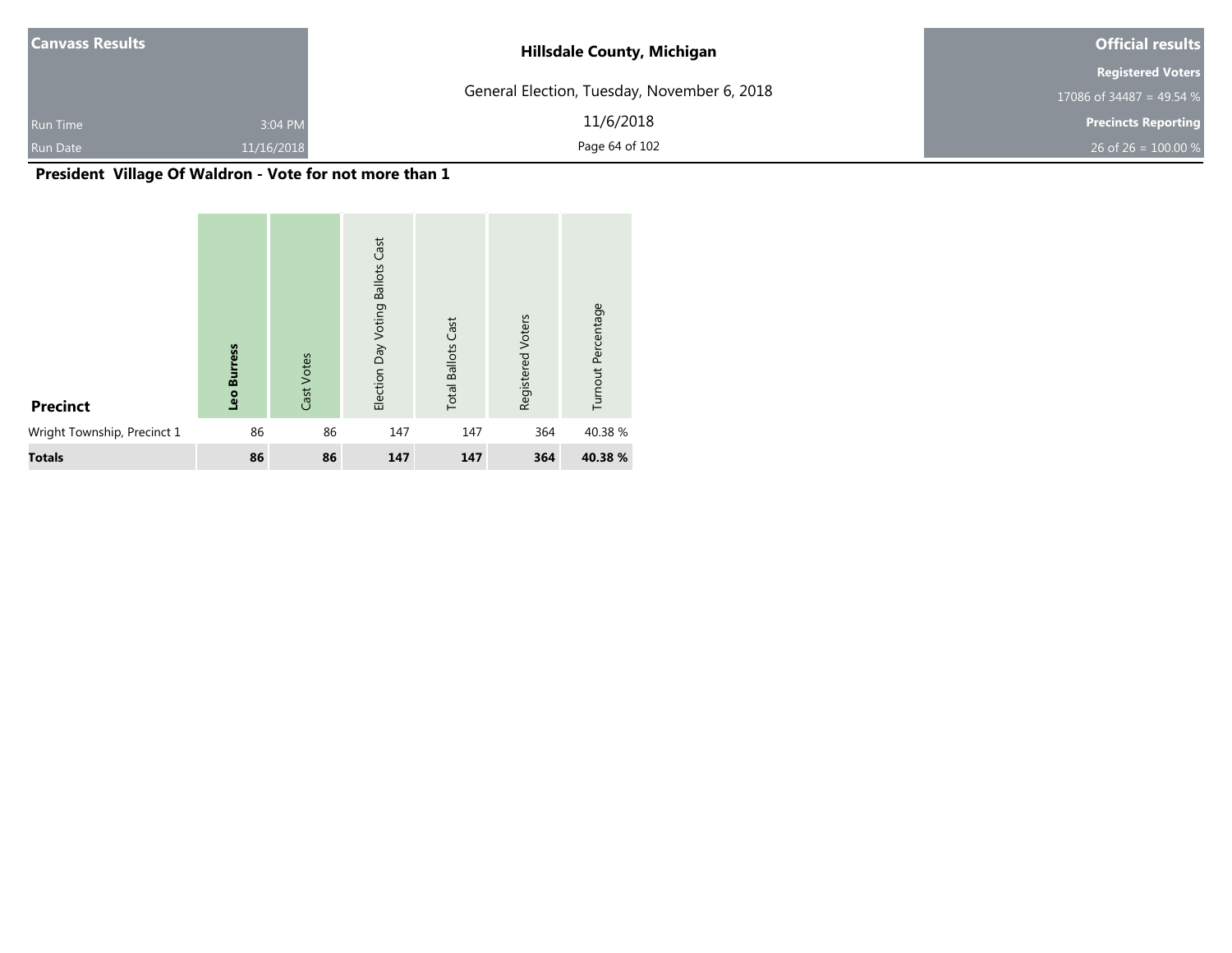| <b>Canvass Results</b> |            | <b>Hillsdale County, Michigan</b>           | <b>Official results</b>    |  |
|------------------------|------------|---------------------------------------------|----------------------------|--|
|                        |            |                                             | <b>Registered Voters</b>   |  |
|                        |            | General Election, Tuesday, November 6, 2018 | 17086 of 34487 = 49.54 $%$ |  |
| <b>Run Time</b>        | 3:04 PM    | 11/6/2018                                   | <b>Precincts Reporting</b> |  |
| <b>Run Date</b>        | 11/16/2018 | Page 65 of 102                              | 26 of 26 = $100.00\%$      |  |

## **Treasurer Village Of Waldron - Vote for not more than 1**

| <b>Precinct</b>             | ress<br><u>a</u><br>Keri | Cast Votes | Cast<br><b>Ballots</b><br>Election Day Voting | <b>Total Ballots Cast</b> | Registered Voters | Turnout Percentage |
|-----------------------------|--------------------------|------------|-----------------------------------------------|---------------------------|-------------------|--------------------|
| Wright Township, Precinct 1 | 88                       | 88         | 147                                           | 147                       | 364               | 40.38%             |
| <b>Totals</b>               | 88                       | 88         | 147                                           | 147                       | 364               | 40.38 %            |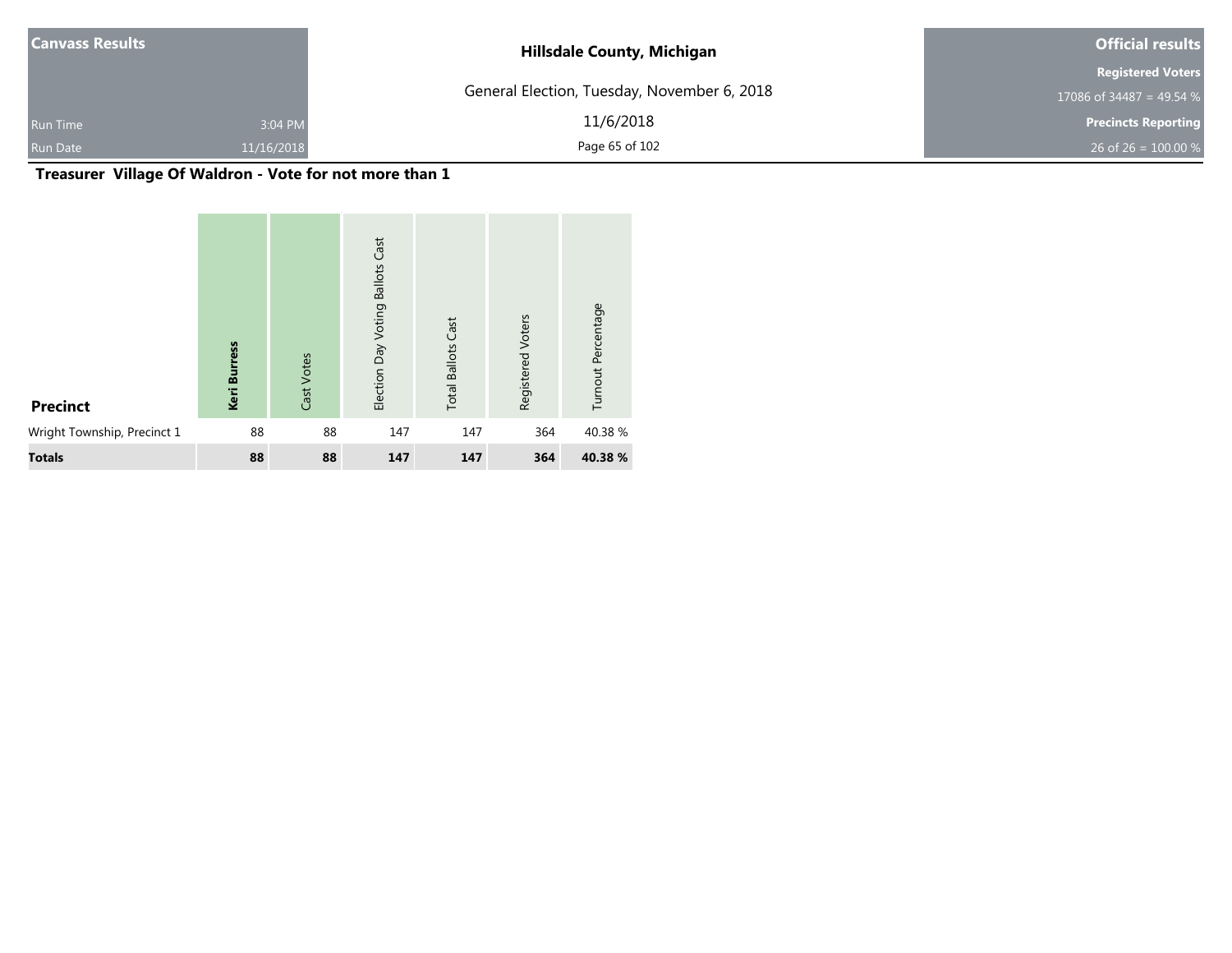| <b>Canvass Results</b> |            | <b>Hillsdale County, Michigan</b>           | <b>Official results</b>    |  |
|------------------------|------------|---------------------------------------------|----------------------------|--|
|                        |            |                                             | <b>Registered Voters</b>   |  |
|                        |            | General Election, Tuesday, November 6, 2018 | 17086 of 34487 = 49.54 %   |  |
| <b>Run Time</b>        | 3:04 PM    | 11/6/2018                                   | <b>Precincts Reporting</b> |  |
| <b>Run Date</b>        | 11/16/2018 | Page 66 of 102                              | 26 of 26 = $100.00\%$      |  |

## **Trustee Village Of Camden 4 Year Term - Vote for not more than 3**

| <b>Precinct</b>             | Dale<br>Kenneth Lee | Dunn<br><b>Sharlene</b> | Kurtz<br>Nathan James | Cast Votes | Cast<br><b>Ballots</b><br>Voting<br>Election Day | <b>Total Ballots Cast</b> | Voters<br>Registered | Turnout Percentage |
|-----------------------------|---------------------|-------------------------|-----------------------|------------|--------------------------------------------------|---------------------------|----------------------|--------------------|
| Camden Township, Precinct 1 | 76                  | 73                      | 97                    | 246        | 121                                              | 121                       | 373                  | 32.44 %            |
| <b>Totals</b>               | 76                  | 73                      | 97                    | 246        | 121                                              | 121                       | 373                  | 32.44 %            |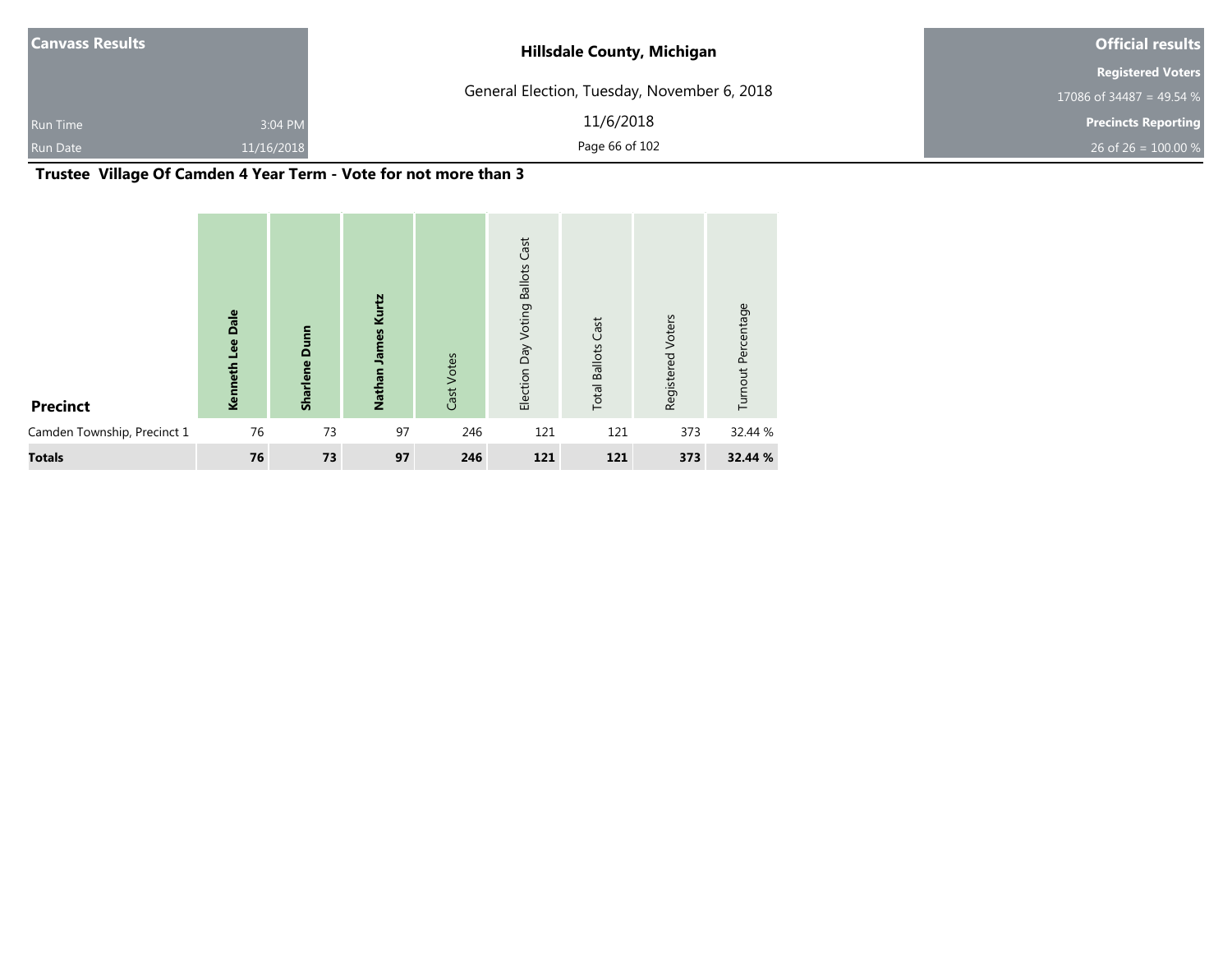| <b>Canvass Results</b> |            | <b>Hillsdale County, Michigan</b>           | <b>Official results</b>    |  |  |
|------------------------|------------|---------------------------------------------|----------------------------|--|--|
|                        |            |                                             | <b>Registered Voters</b>   |  |  |
|                        |            | General Election, Tuesday, November 6, 2018 | 17086 of 34487 = 49.54 %   |  |  |
| Run Time               | 3:04 PM    | 11/6/2018                                   | <b>Precincts Reporting</b> |  |  |
| Run Date               | 11/16/2018 | Page 67 of 102                              | 26 of 26 = $100.00\%$      |  |  |

**Trustee Village Of Camden Partial Term Ending 11/20/2020 - Vote for not more than 2**

| <b>Precinct</b>             | Cain<br>Frederick G. | Kurtz<br><b>Michael James</b> | Cast Votes | <b>Ballots Cast</b><br>Election Day Voting | <b>Total Ballots Cast</b> | Voters<br>Registered | Turnout Percentage |
|-----------------------------|----------------------|-------------------------------|------------|--------------------------------------------|---------------------------|----------------------|--------------------|
| Camden Township, Precinct 1 | 70                   | 96                            | 166        | 121                                        | 121                       | 373                  | 32.44 %            |
| <b>Totals</b>               | 70                   | 96                            | 166        | 121                                        | 121                       | 373                  | 32.44 %            |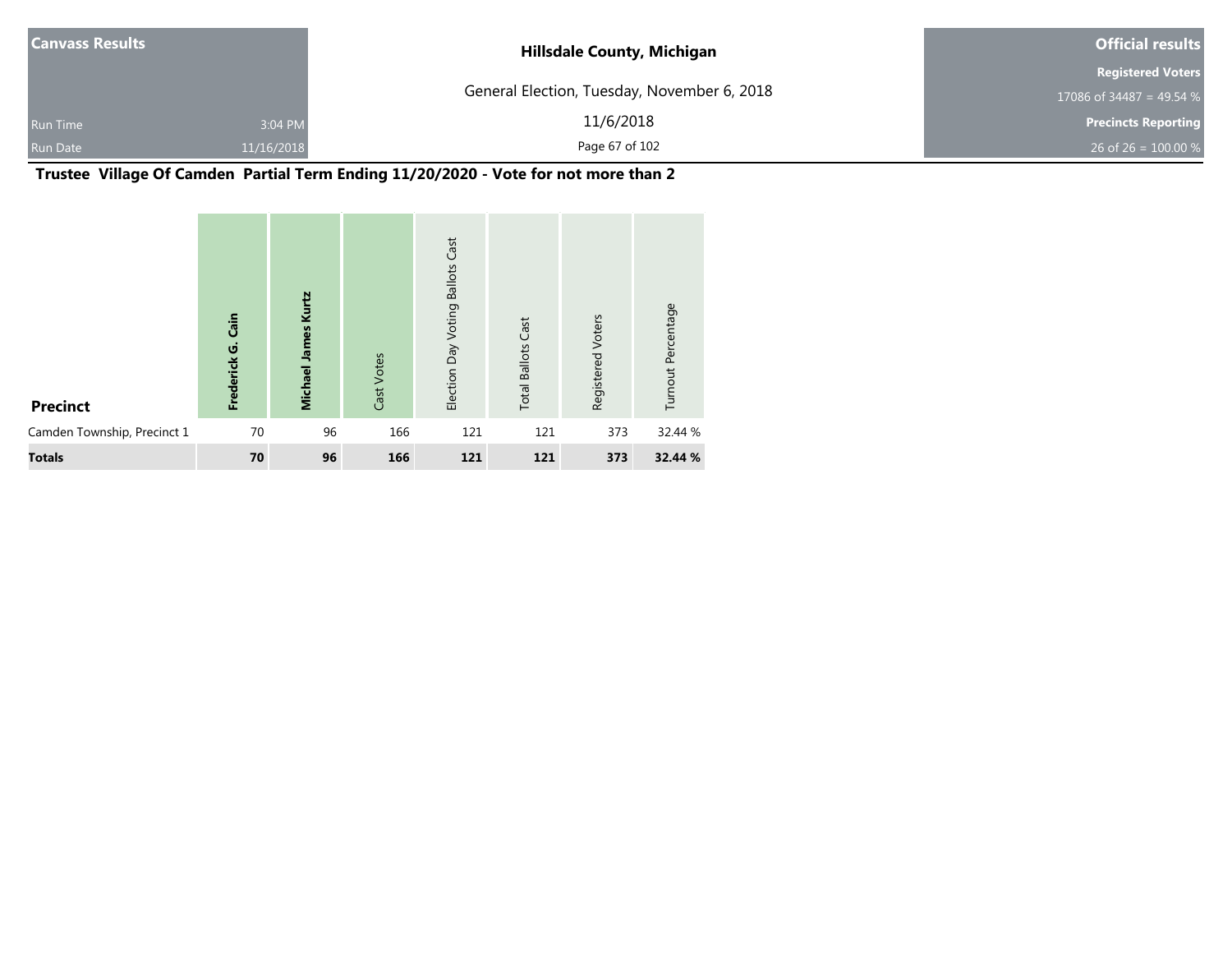| <b>Canvass Results</b> |            | <b>Hillsdale County, Michigan</b>           | <b>Official results</b>    |  |  |
|------------------------|------------|---------------------------------------------|----------------------------|--|--|
|                        |            |                                             | <b>Registered Voters</b>   |  |  |
|                        |            | General Election, Tuesday, November 6, 2018 | 17086 of 34487 = 49.54 %   |  |  |
| <b>Run Time</b>        | 3:04 PM    | 11/6/2018                                   | <b>Precincts Reporting</b> |  |  |
| <b>Run Date</b>        | 11/16/2018 | Page 68 of 102                              | 26 of 26 = $100.00\%$      |  |  |

## **Trustee Village Of Montgomery - Vote for not more than 3**

| <b>Precinct</b>             | Fowler<br>نج<br><b>Angela</b> | Cast Votes | Cast<br><b>Ballots</b><br>Election Day Voting | <b>Total Ballots Cast</b> | Registered Voters | Turnout Percentage |
|-----------------------------|-------------------------------|------------|-----------------------------------------------|---------------------------|-------------------|--------------------|
| Camden Township, Precinct 1 | 45                            | 45         | 65                                            | 65                        | 236               | 27.54 %            |
| <b>Totals</b>               | 45                            | 45         | 65                                            | 65                        | 236               | 27.54 %            |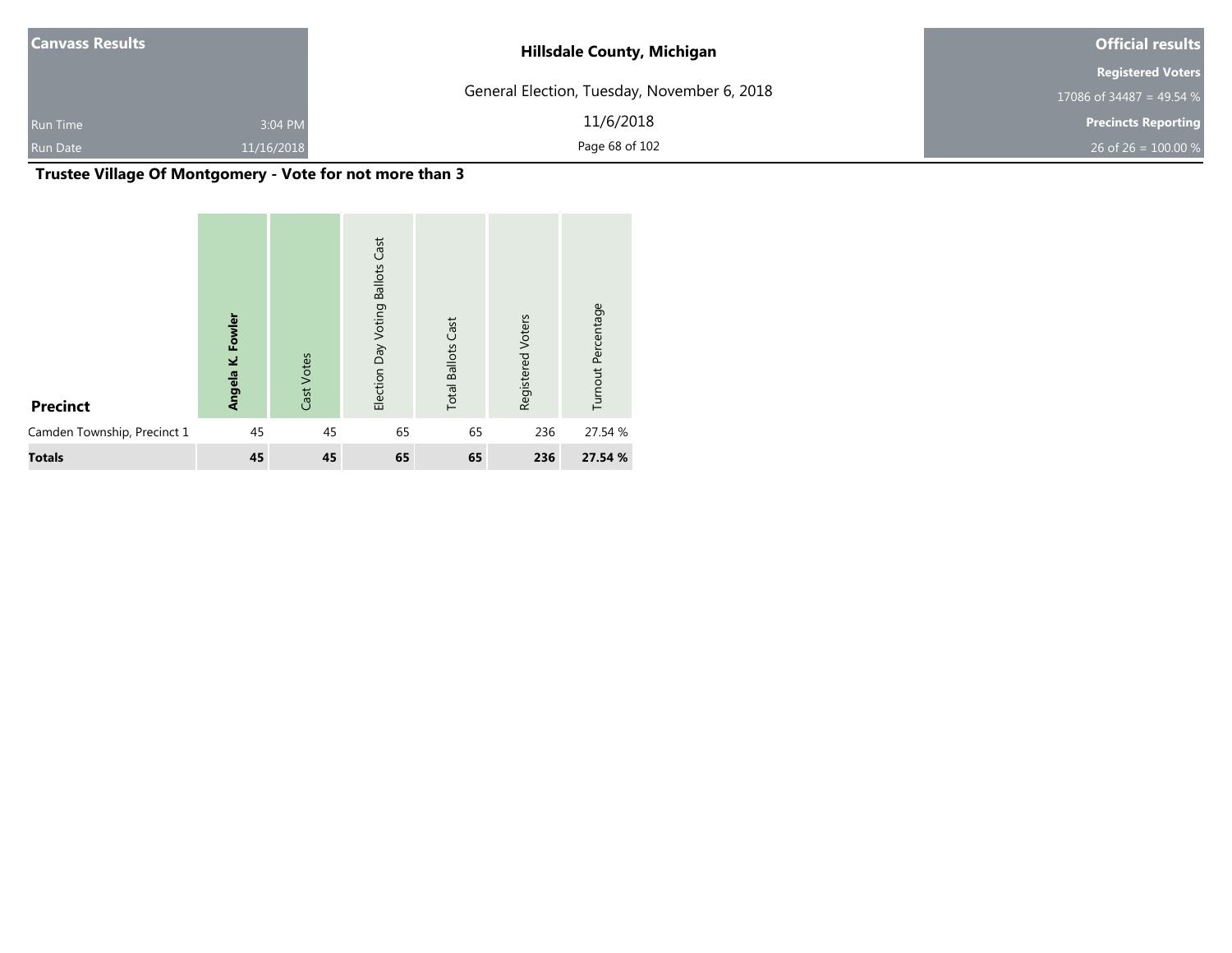| <b>Canvass Results</b> |            | <b>Hillsdale County, Michigan</b>           | <b>Official results</b>    |  |  |
|------------------------|------------|---------------------------------------------|----------------------------|--|--|
|                        |            |                                             | <b>Registered Voters</b>   |  |  |
|                        |            | General Election, Tuesday, November 6, 2018 | 17086 of 34487 = 49.54 %   |  |  |
| <b>Run Time</b>        | 3:04 PM    | 11/6/2018                                   | <b>Precincts Reporting</b> |  |  |
| Run Date               | 11/16/2018 | Page 69 of 102                              | 26 of 26 = $100.00\%$      |  |  |

## **Trustee Village Of North Adams - Vote for not more than 6**

| <b>Precinct</b>            | <b>Entrikin</b><br>Nancy | Lehman<br>Helena | nds<br><b>Q</b><br>Allan | Scharp<br>Ann<br>$\mathbf{S}$ | <b>S</b><br><b>Walters</b><br>Mike | $\mathbf{\hat{z}}$<br>Castle<br>John | $\mathbf{\hat{g}}$<br>Addleman<br>Cary | Votes<br>Cast | Cast<br>Voting Ballots<br>VeQ<br>Election | Cast<br><b>Total Ballots</b> | Voters<br>Registered | Turnout Percentage |
|----------------------------|--------------------------|------------------|--------------------------|-------------------------------|------------------------------------|--------------------------------------|----------------------------------------|---------------|-------------------------------------------|------------------------------|----------------------|--------------------|
| Adams Township, Precinct 1 | 97                       | 116              | 104                      | 99                            | 100                                | 10                                   | 11                                     | 537           | 169                                       | 169                          | 333                  | 50.75 %            |
| <b>Totals</b>              | 97                       | 116              | 104                      | 99                            | 100                                | 10                                   | 11                                     | 537           | 169                                       | 169                          | 333                  | 50.75 %            |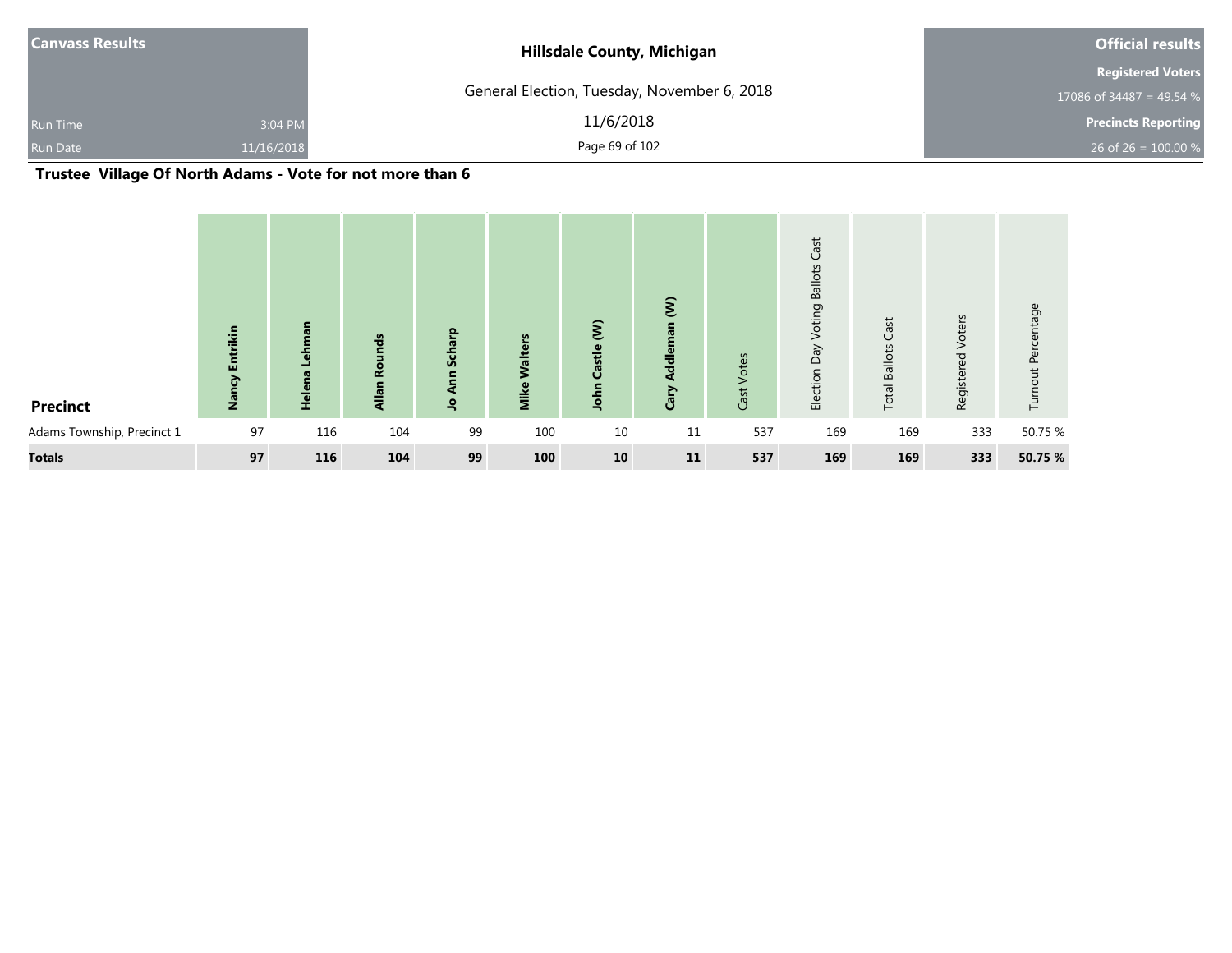| <b>Canvass Results</b> |            | <b>Hillsdale County, Michigan</b>           | <b>Official results</b>    |  |  |
|------------------------|------------|---------------------------------------------|----------------------------|--|--|
|                        |            |                                             | <b>Registered Voters</b>   |  |  |
|                        |            | General Election, Tuesday, November 6, 2018 | 17086 of 34487 = 49.54 %   |  |  |
| <b>Run Time</b>        | 3:04 PM    | 11/6/2018                                   | <b>Precincts Reporting</b> |  |  |
| <b>Run Date</b>        | 11/16/2018 | Page 70 of 102                              | 26 of 26 = $100.00\%$      |  |  |

## **Councilperson Village Of Allen - Vote for not more than 3**

| <b>Precinct</b>            | $\widehat{\boldsymbol{\epsilon}}$<br>James D. Wallace | $\epsilon$<br>Krista Marshall | $\hat{\boldsymbol{\xi}}$<br>Marshall<br>шi<br><b>Marissa</b> | Cast Votes | Cast<br><b>Ballots</b><br>Voting<br>Election Day | <b>Total Ballots Cast</b> | Registered Voters | Turnout Percentage |
|----------------------------|-------------------------------------------------------|-------------------------------|--------------------------------------------------------------|------------|--------------------------------------------------|---------------------------|-------------------|--------------------|
| Allen Township, Precinct 1 | 11                                                    | 11                            | 9                                                            | 31         | 75                                               | 75                        | 182               | 41.21 %            |
| <b>Totals</b>              | 11                                                    | 11                            | 9                                                            | 31         | 75                                               | 75                        | 182               | 41.21 %            |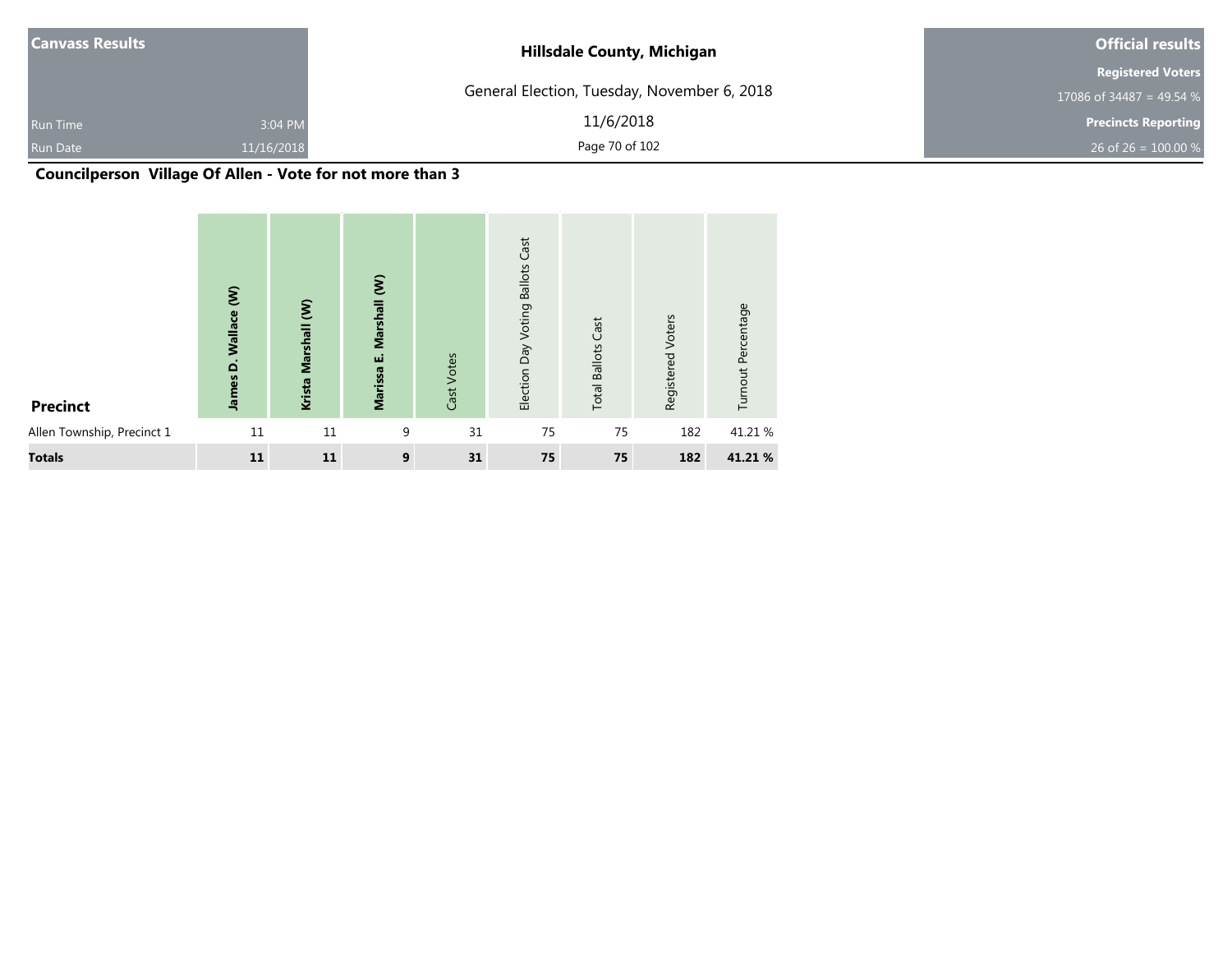| <b>Canvass Results</b> |            | <b>Hillsdale County, Michigan</b>           | <b>Official results</b>    |  |  |
|------------------------|------------|---------------------------------------------|----------------------------|--|--|
|                        |            |                                             | <b>Registered Voters</b>   |  |  |
|                        |            | General Election, Tuesday, November 6, 2018 | 17086 of 34487 = 49.54 $%$ |  |  |
| <b>Run Time</b>        | 3:04 PM    | 11/6/2018                                   | <b>Precincts Reporting</b> |  |  |
| <b>Run Date</b>        | 11/16/2018 | Page 71 of 102                              | 26 of 26 = $100.00\%$      |  |  |

## **Trustee Village Of Waldron - Vote for not more than 6**

| <b>Precinct</b>             | $\overline{h}$<br>ndrew<br>₹ | <b>Nickles</b><br>نم<br>Kelly | Salmon<br>G<br>Bettie | Salmon<br>Darcie K. | $\epsilon$<br>McNett (<br>Karen | Cast Votes | Cast<br><b>Ballots</b><br>Voting<br>Election Day | Cast<br><b>Total Ballots</b> | Voters<br>Registered | Turnout Percentage |
|-----------------------------|------------------------------|-------------------------------|-----------------------|---------------------|---------------------------------|------------|--------------------------------------------------|------------------------------|----------------------|--------------------|
| Wright Township, Precinct 1 | 86                           | 77                            | 71                    | 72                  | 20                              | 326        | 147                                              | 147                          | 364                  | 40.38 %            |
| <b>Totals</b>               | 86                           | 77                            | 71                    | 72                  | 20                              | 326        | 147                                              | 147                          | 364                  | 40.38 %            |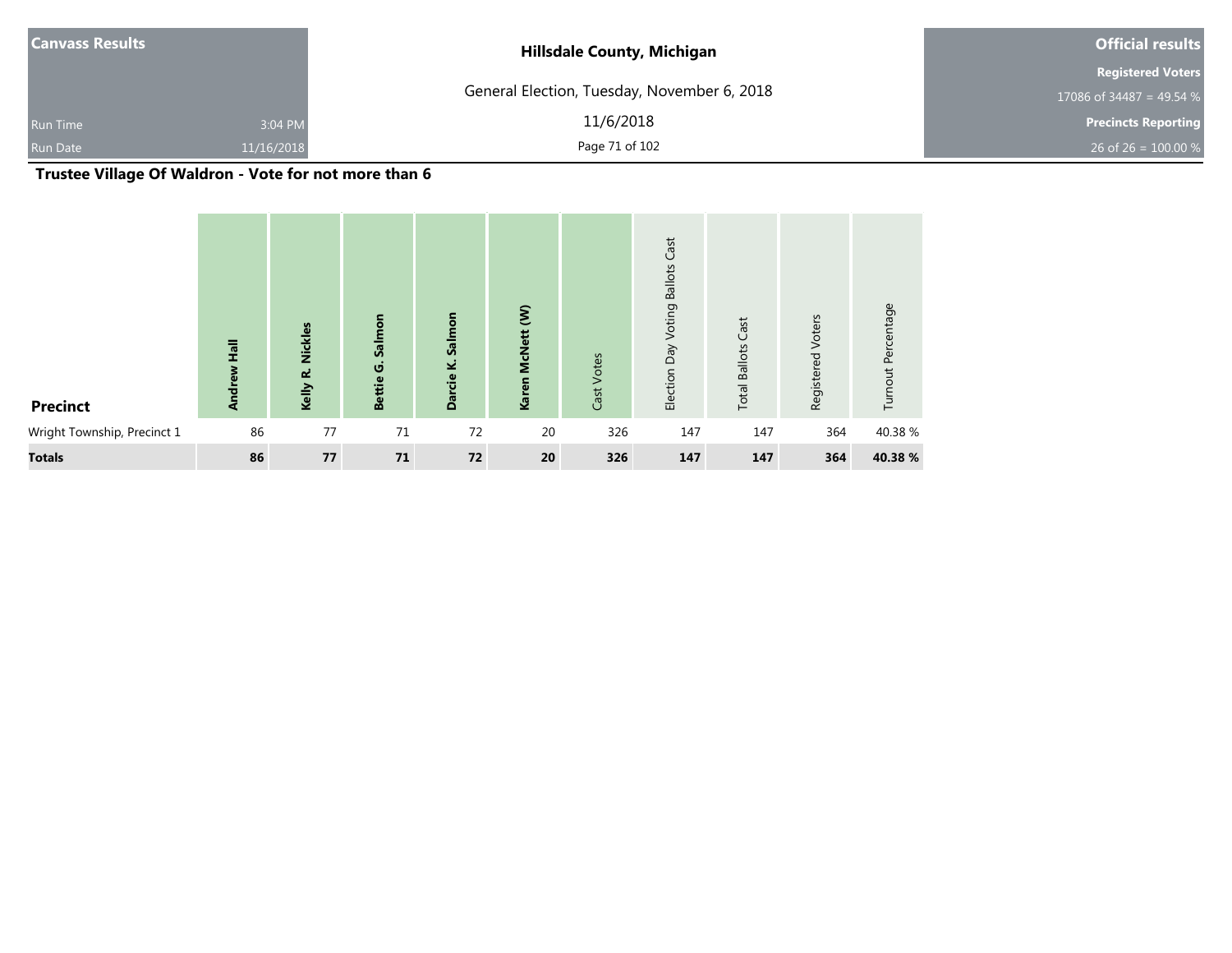| <b>Canvass Results</b> |            | <b>Hillsdale County, Michigan</b>           | <b>Official results</b>    |  |  |
|------------------------|------------|---------------------------------------------|----------------------------|--|--|
|                        |            |                                             | <b>Registered Voters</b>   |  |  |
|                        |            | General Election, Tuesday, November 6, 2018 | 17086 of 34487 = 49.54 %   |  |  |
| <b>Run Time</b>        | 3:04 PM    | 11/6/2018                                   | <b>Precincts Reporting</b> |  |  |
| Run Date               | 11/16/2018 | Page 72 of 102                              | 26 of 26 = $100.00 %$      |  |  |

## **Board Member Addison Community Schools 6 Year Term - Vote for not more than 2**

| <b>Precinct</b>                              | Christensen<br>Christopher | <b>Daniels</b><br>Kelly | <b>Davis</b><br><b>Michael</b> | Kennedy Elston | kins<br>Ken | ughtor<br>۰<br>Ĩ.<br>$\blacksquare$<br>Σ<br>Lisa | Meyer<br><b>Rick</b> | Perez<br>Sarah I | Schmitt<br>Jesse | rres<br>ē<br><b>David</b> | Williams<br>Scott | <b>Yager</b><br><b>Sara</b> | Cast Votes |
|----------------------------------------------|----------------------------|-------------------------|--------------------------------|----------------|-------------|--------------------------------------------------|----------------------|------------------|------------------|---------------------------|-------------------|-----------------------------|------------|
| Somerset Township, Precinct 1                | 57                         | 67                      | 34                             | 36             | 25          | 68                                               | 44                   | 57               | 17               | 37                        | 28                | 69                          | 539        |
| Somerset Township, Precinct 2                | 70                         | 141                     | 95                             | 114            | 62          | 173                                              | 169                  | 127              | 60               | 156                       | 98                | 165                         | 1430       |
| Wheatland Township, Precinct<br>$\mathbf{1}$ | 15                         | 17                      | 26                             | 41             | 11          | 26                                               | 14                   | 19               | 4                | 38                        | 14                | 29                          | 254        |
| <b>Totals</b>                                | 142                        | 225                     | 155                            | 191            | 98          | 267                                              | 227                  | 203              | 81               | 231                       | 140               | 263                         | 2223       |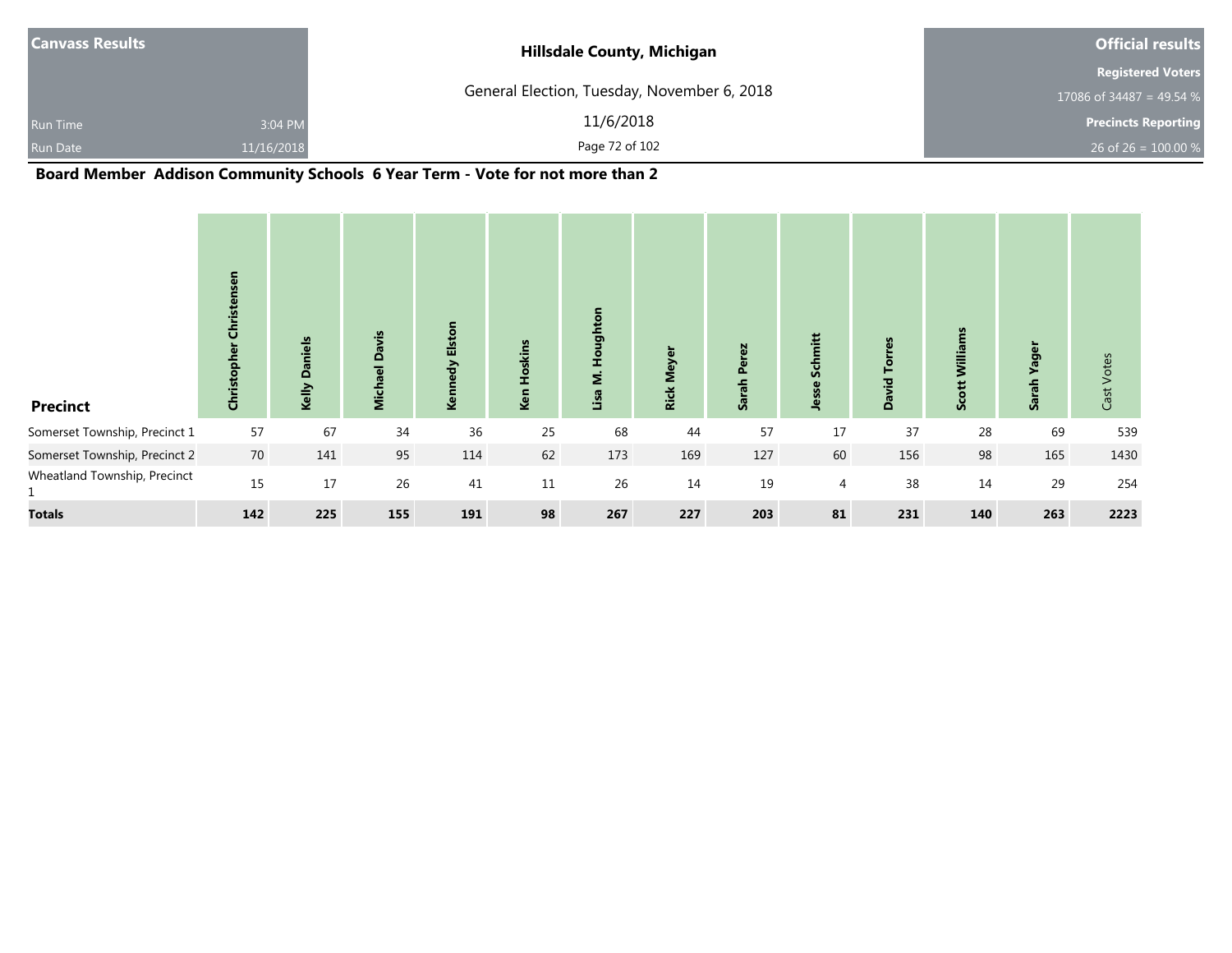| <b>Canvass Results</b> |            | <b>Hillsdale County, Michigan</b>           | <b>Official results</b>    |  |  |
|------------------------|------------|---------------------------------------------|----------------------------|--|--|
|                        |            |                                             | <b>Registered Voters</b>   |  |  |
|                        |            | General Election, Tuesday, November 6, 2018 | 17086 of 34487 = 49.54 %   |  |  |
| <b>Run Time</b>        | 3:04 PM    | 11/6/2018                                   | <b>Precincts Reporting</b> |  |  |
| Run Date               | 11/16/2018 | Page 73 of 102                              | 26 of 26 = $100.00\%$      |  |  |

# **Board Member Addison Community Schools 6 Year Term - Vote for not more than 2**

| <b>Precinct</b>                   | <b>Ballots Cast</b><br>Election Day Voting | <b>Total Ballots Cast</b> | Registered Voters | Turnout Percentage |
|-----------------------------------|--------------------------------------------|---------------------------|-------------------|--------------------|
| Somerset Township, Precinct 1     | 453                                        | 453                       | 741               | 61.13 %            |
| Somerset Township, Precinct 2     | 1091                                       | 1091                      | 1744              | 62.56 %            |
| Wheatland Township, Precinct<br>1 | 185                                        | 185                       | 341               | 54.25 %            |
| <b>Totals</b>                     | 1729                                       | 1729                      | 2826              | 61.18%             |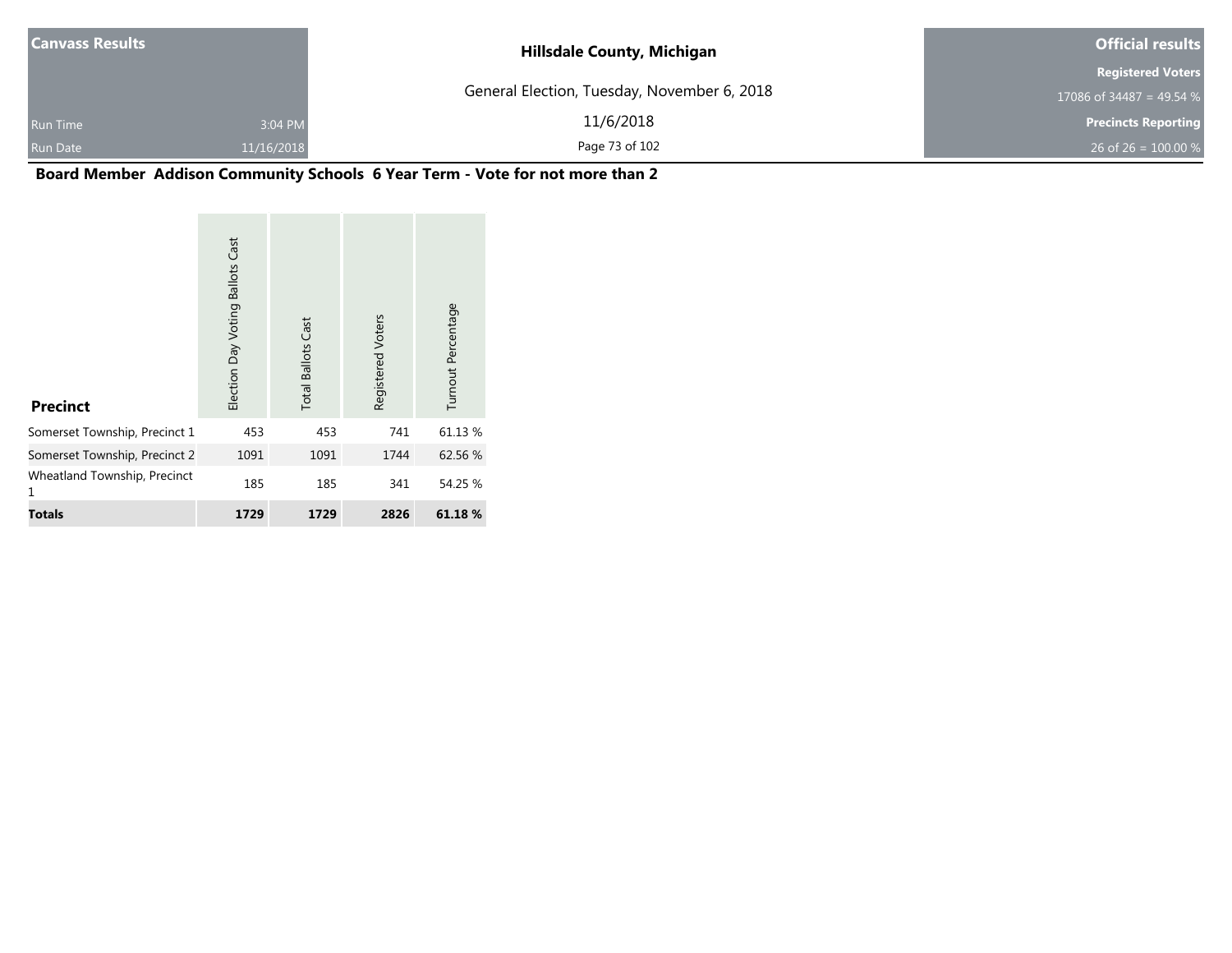| <b>Canvass Results</b>     | <b>Hillsdale County, Michigan</b>           | <b>Official results</b>    |  |
|----------------------------|---------------------------------------------|----------------------------|--|
|                            |                                             | <b>Registered Voters</b>   |  |
|                            | General Election, Tuesday, November 6, 2018 | 17086 of 34487 = 49.54 %   |  |
| 3:04 PM<br><b>Run Time</b> | 11/6/2018                                   | <b>Precincts Reporting</b> |  |
| Run Date<br>11/16/2018     | Page 74 of 102                              | 26 of 26 = $100.00\%$      |  |

### **Board Member Addison Community Schools Partial Term Ending 12/31/2020 - Vote for not more than 2**

| <b>Precinct</b>                   | <b>Dentel</b><br>Irving | Elizabeth Gramm | <b>Christine Kennard</b> | Paul Klee | Cast Votes | Cast<br><b>Ballots</b><br>Voting<br>Election Day | <b>Total Ballots Cast</b> | Registered Voters | Turnout Percentage |
|-----------------------------------|-------------------------|-----------------|--------------------------|-----------|------------|--------------------------------------------------|---------------------------|-------------------|--------------------|
| Somerset Township, Precinct 1     | 66                      | 157             | 147                      | 97        | 467        | 453                                              | 453                       | 741               | 61.13%             |
| Somerset Township, Precinct 2     | 132                     | 403             | 392                      | 331       | 1258       | 1091                                             | 1091                      | 1744              | 62.56 %            |
| Wheatland Township, Precinct<br>1 | 47                      | 61              | 71                       | 41        | 220        | 185                                              | 185                       | 341               | 54.25 %            |
| <b>Totals</b>                     | 245                     | 621             | 610                      | 469       | 1945       | 1729                                             | 1729                      | 2826              | 61.18 %            |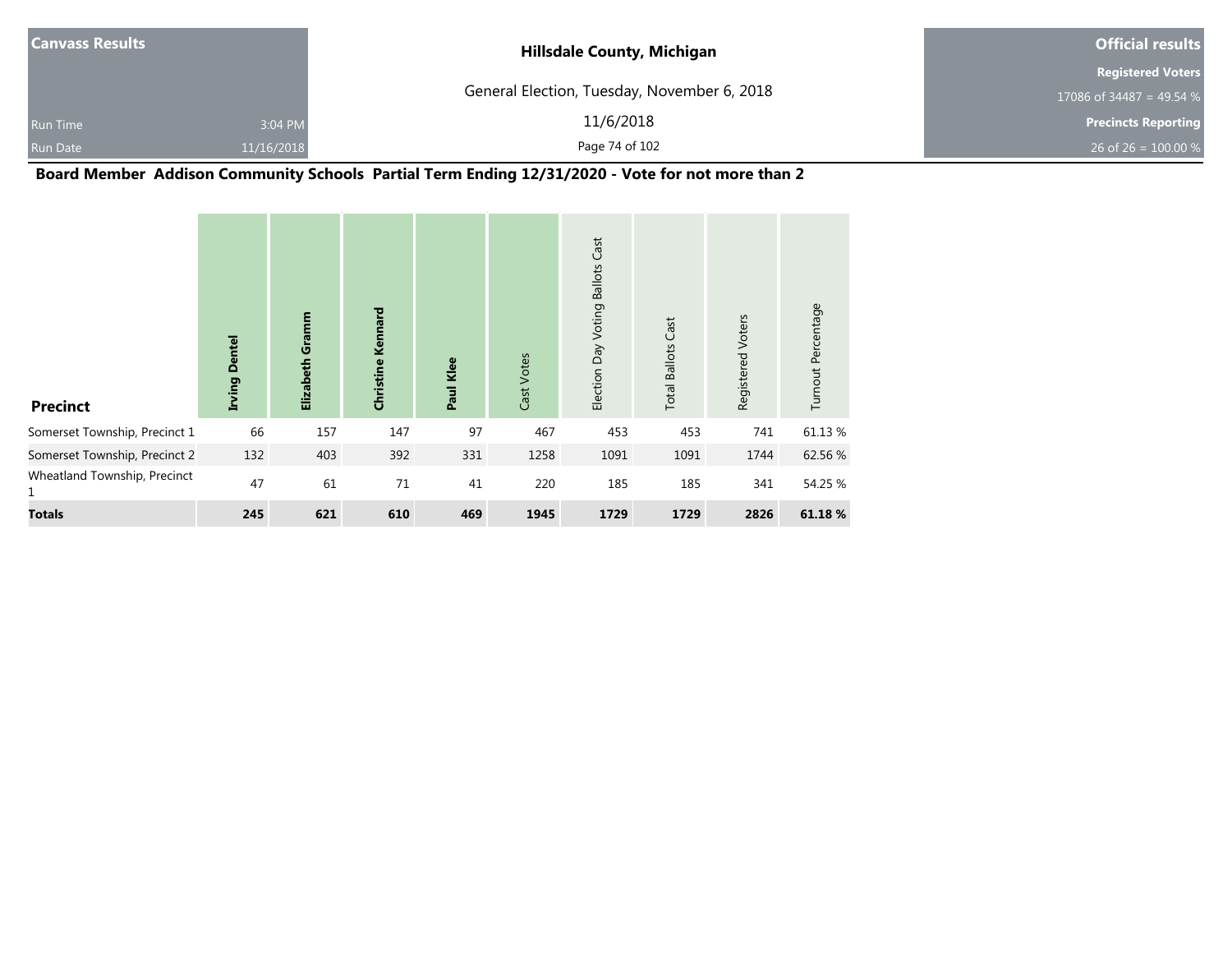|                                             | <b>Official results</b>    |  |  |
|---------------------------------------------|----------------------------|--|--|
|                                             | <b>Registered Voters</b>   |  |  |
| General Election, Tuesday, November 6, 2018 | 17086 of 34487 = 49.54 %   |  |  |
| 11/6/2018                                   | <b>Precincts Reporting</b> |  |  |
| Page 75 of 102                              | 26 of 26 = $100.00\%$      |  |  |
|                                             | ____                       |  |  |

#### **Board Member Columbia School District 6 Year Term - Vote for not more than 2**

| <b>Precinct</b>               | Kyle Bamm      | Holber<br>Chris | Brian Knapp | <b>Michael Moore</b> | Cast Votes   | Cast<br><b>Ballots</b><br>Voting<br>Day<br>Election | Cast<br><b>Total Ballots</b> | Voters<br>Registered | Turnout Percentage |
|-------------------------------|----------------|-----------------|-------------|----------------------|--------------|-----------------------------------------------------|------------------------------|----------------------|--------------------|
| Somerset Township, Precinct 1 | $\mathbf 0$    | $\mathbf{0}$    | 0           | $\mathbf{0}$         | $\mathbf{0}$ | $\overline{2}$                                      | 2                            | 2                    | 100.00 %           |
| Somerset Township, Precinct 2 | $\overline{4}$ | 9               | 9           | 8                    | 30           | 18                                                  | 18                           | 29                   | 62.07 %            |
| <b>Totals</b>                 | 4              | 9               | 9           | 8                    | 30           | 20                                                  | 20                           | 31                   | 64.52 %            |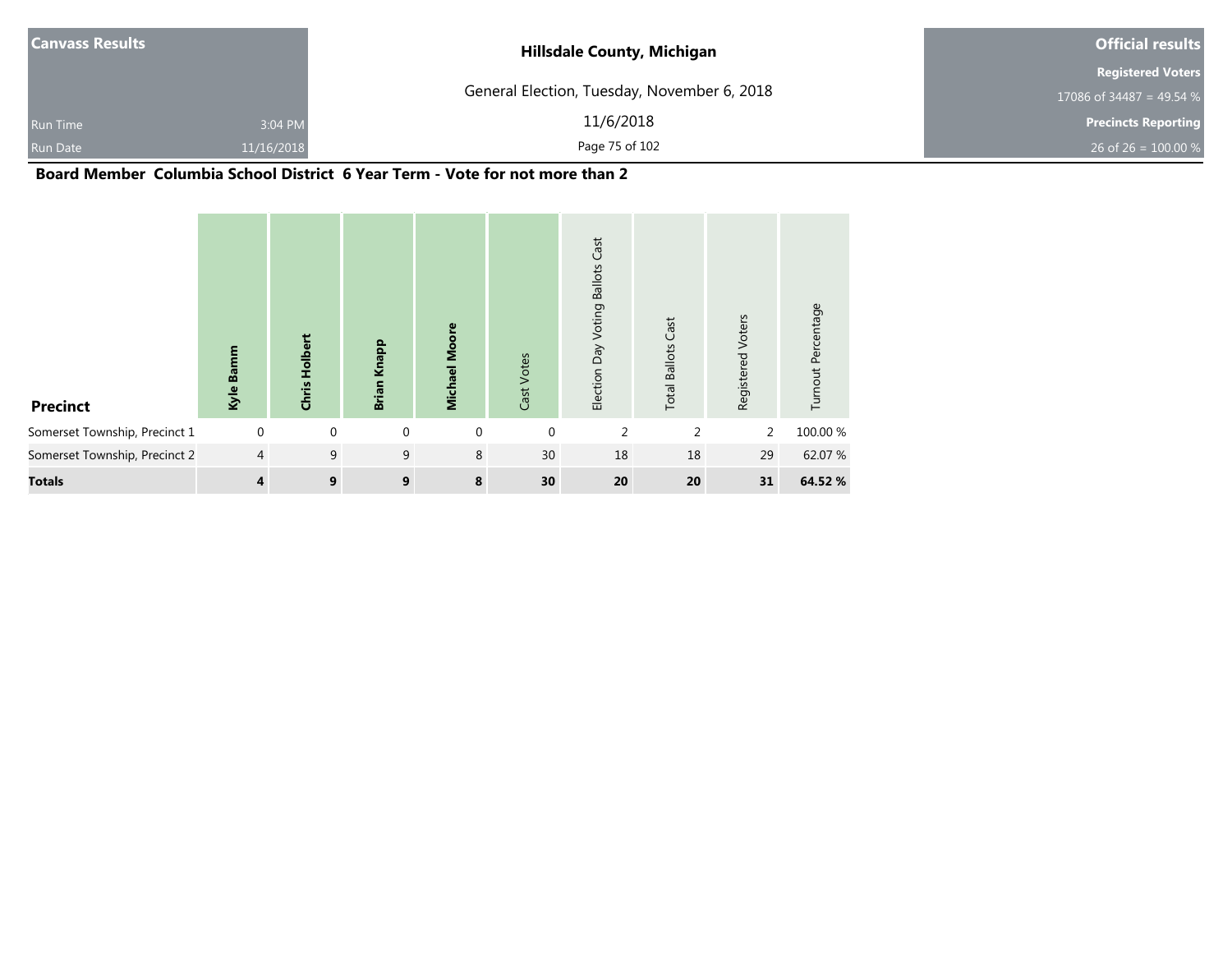| <b>Canvass Results</b> |            | <b>Hillsdale County, Michigan</b>           | <b>Official results</b>    |  |  |
|------------------------|------------|---------------------------------------------|----------------------------|--|--|
|                        |            |                                             | <b>Registered Voters</b>   |  |  |
|                        |            | General Election, Tuesday, November 6, 2018 | 17086 of 34487 = 49.54 $%$ |  |  |
| <b>Run Time</b>        | 3:04 PM    | 11/6/2018                                   | <b>Precincts Reporting</b> |  |  |
| <b>Run Date</b>        | 11/16/2018 | Page 76 of 102                              | 26 of 26 = $100.00\%$      |  |  |

# **Board Member Columbia School District Partial Term Ending 12/31/2022**

| <b>Precinct</b>               | Garrick Zuver | Cast Votes   | Cast<br><b>Ballots</b><br>Election Day Voting | <b>Total Ballots Cast</b> | Registered Voters | Turnout Percentage |
|-------------------------------|---------------|--------------|-----------------------------------------------|---------------------------|-------------------|--------------------|
| Somerset Township, Precinct 1 | $\mathbf{0}$  | $\mathbf{0}$ | $\overline{2}$                                | $\overline{2}$            | 2                 | 100.00 %           |
| Somerset Township, Precinct 2 | 14            | 14           | 18                                            | 18                        | 29                | 62.07 %            |
| <b>Totals</b>                 | 14            | 14           | 20                                            | 20                        | 31                | 64.52 %            |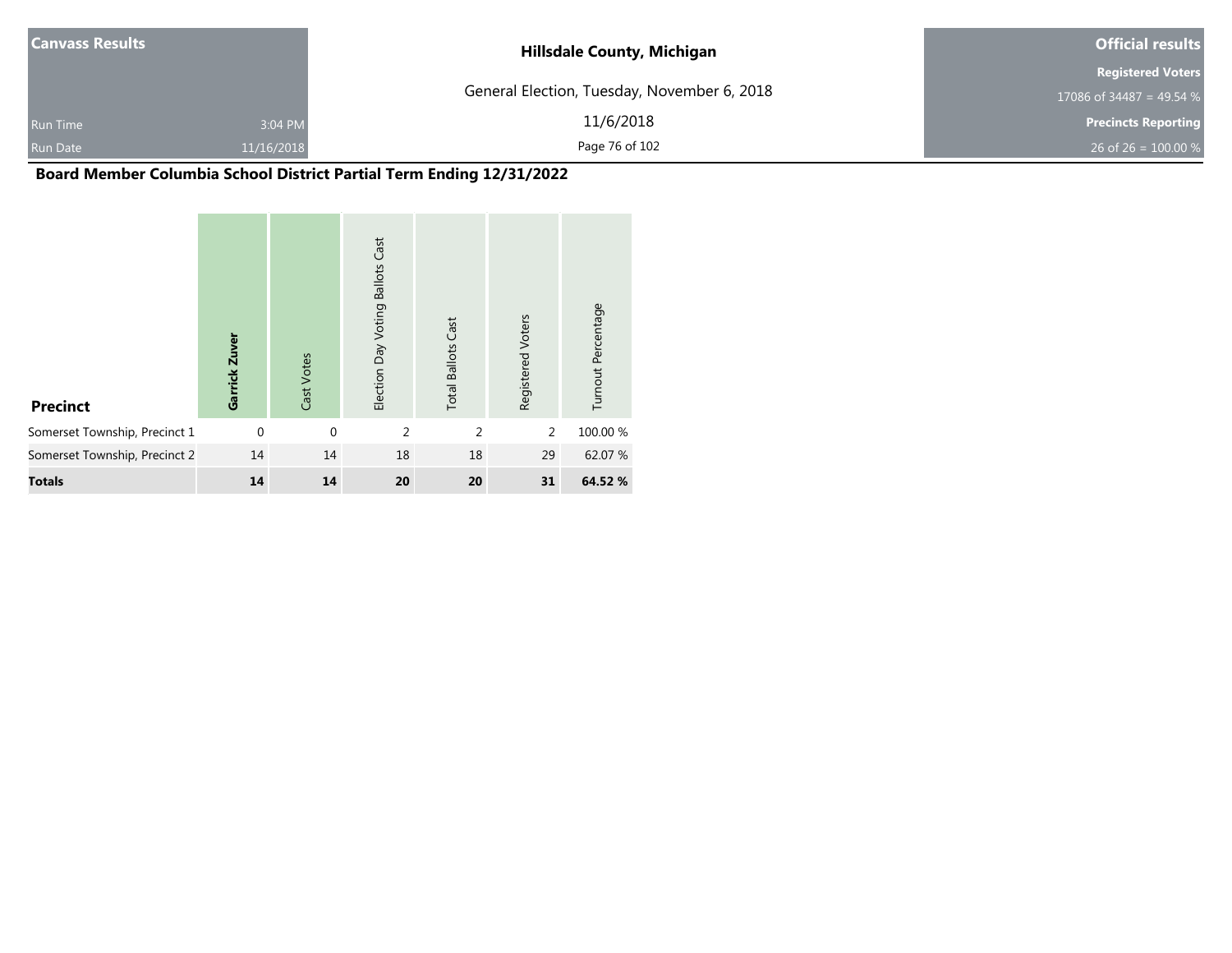| <b>Canvass Results</b> |            | <b>Hillsdale County, Michigan</b>           | <b>Official results</b>    |
|------------------------|------------|---------------------------------------------|----------------------------|
|                        |            |                                             | <b>Registered Voters</b>   |
|                        |            | General Election, Tuesday, November 6, 2018 | 17086 of 34487 = 49.54 $%$ |
| <b>Run Time</b>        | 3:04 PM    | 11/6/2018                                   | <b>Precincts Reporting</b> |
| <b>Run Date</b>        | 11/16/2018 | Page 77 of 102                              | 26 of 26 = $100.00\%$      |

#### **Board Member Camden-Frontier School 6 Year Term - Vote for not more than 2**

| <b>Precinct</b>                    | Nykol Byrd  | Lynn Landers | <b>Lashaway</b><br>Lance | VanAken<br>$\Omega$<br><b>Nathan</b> | $\widehat{\boldsymbol{\epsilon}}$<br>Carpenter<br>Stephanie | Cast Votes  | Cast<br><b>Ballots</b><br>Election Day Voting | <b>Total Ballots Cast</b> | Registered Voters | Turnout Percentage |
|------------------------------------|-------------|--------------|--------------------------|--------------------------------------|-------------------------------------------------------------|-------------|-----------------------------------------------|---------------------------|-------------------|--------------------|
| Amboy Township, Precinct 1         | 58          | 84           | 95                       | 127                                  | 31                                                          | 395         | 308                                           | 308                       | 623               | 49.44 %            |
| Cambria Township, Precinct 1       | $\mathbf 0$ | $\mathbf 0$  | $\mathbf 0$              | $\mathbf 0$                          | $\mathbf 0$                                                 | $\mathbf 0$ | $\mathbf 0$                                   | $\mathbf 0$               | 3                 | $0.00\ \%$         |
| Camden Township, Precinct 1        | 60          | 108          | 100                      | 253                                  | 118                                                         | 639         | 435                                           | 435                       | 1410              | 30.85 %            |
| Jefferson Township, Precinct 1     | $\mathbf 0$ | 2            | $\overline{3}$           | 5                                    | $\overline{0}$                                              | 10          | 6                                             | 6                         | 22                | 27.27 %            |
| Ransom Township, Precinct 1        | 20          | 34           | 40                       | 48                                   | 6                                                           | 148         | 113                                           | 113                       | 207               | 54.59%             |
| Woodbridge Township,<br>Precinct 1 | 51          | 108          | 96                       | 176                                  | $71\,$                                                      | 502         | 325                                           | 325                       | 625               | 52.00 %            |
| <b>Totals</b>                      | 189         | 336          | 334                      | 609                                  | 226                                                         | 1694        | 1187                                          | 1187                      | 2890              | 41.07%             |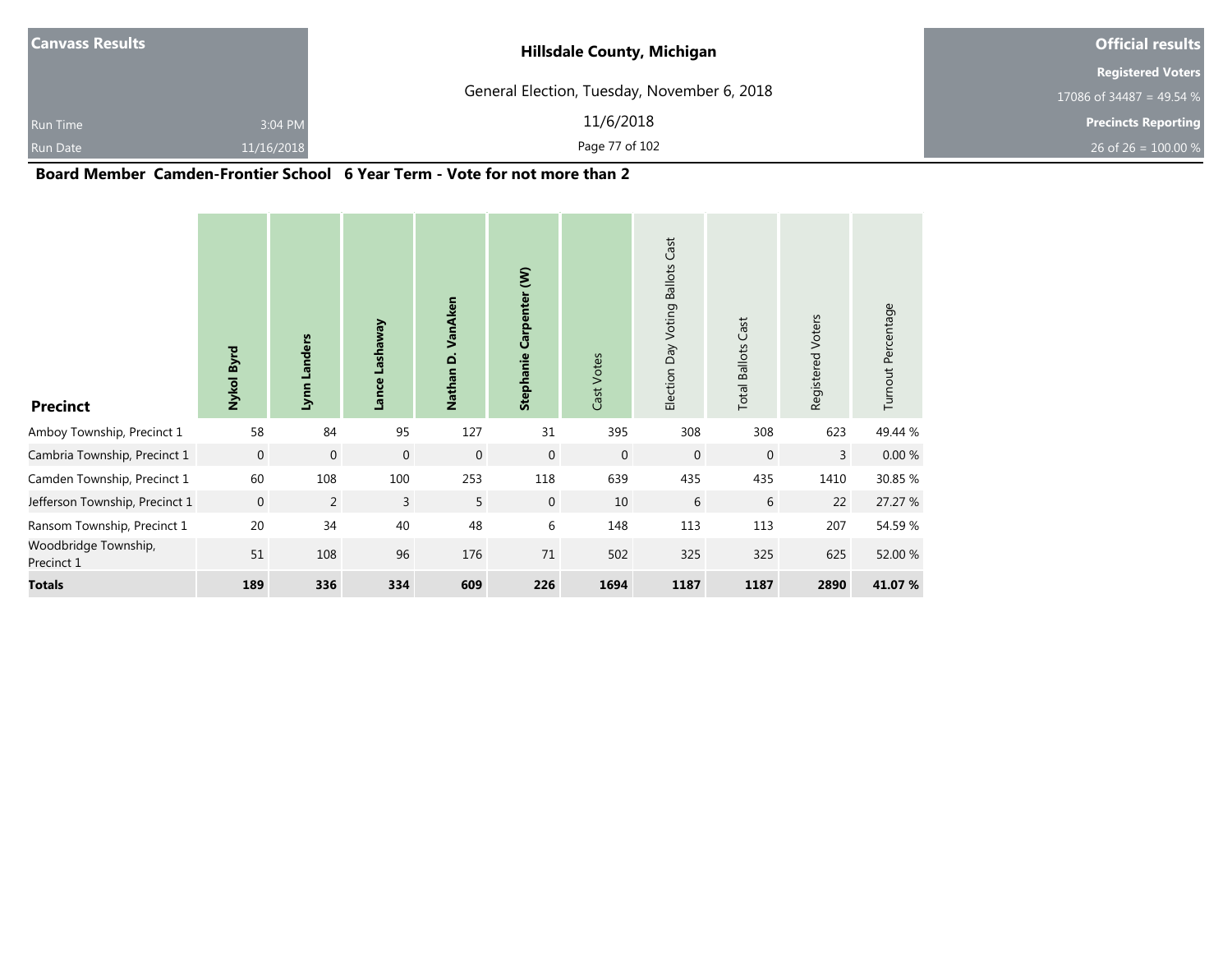| <b>Canvass Results</b> |            | <b>Hillsdale County, Michigan</b>           | <b>Official results</b>    |
|------------------------|------------|---------------------------------------------|----------------------------|
|                        |            |                                             | <b>Registered Voters</b>   |
|                        |            | General Election, Tuesday, November 6, 2018 | 17086 of 34487 = 49.54 %   |
| <b>Run Time</b>        | 3:04 PM    | 11/6/2018                                   | <b>Precincts Reporting</b> |
| <b>Run Date</b>        | 11/16/2018 | Page 78 of 102                              | 26 of 26 = $100.00\%$      |

۰

### **Board Member Hanover-Horton School District 6 Year Term - Vote for not more than 2**

| <b>Precinct</b>               | Densmore<br>Leon A. | Flick (W)<br>Kristin M. | Cast Votes | Cast<br><b>Ballots</b><br>Election Day Voting | <b>Total Ballots Cast</b> | Registered Voters | Turnout Percentage |
|-------------------------------|---------------------|-------------------------|------------|-----------------------------------------------|---------------------------|-------------------|--------------------|
| Moscow Township, Precinct 1   | 20                  | $\mathbf 0$             | 20         | 25                                            | 25                        | 44                | 56.82%             |
| Somerset Township, Precinct 1 | 200                 | 9                       | 209        | 302                                           | 302                       | 481               | 62.79 %            |
| <b>Totals</b>                 | 220                 | 9                       | 229        | 327                                           | 327                       | 525               | 62.29 %            |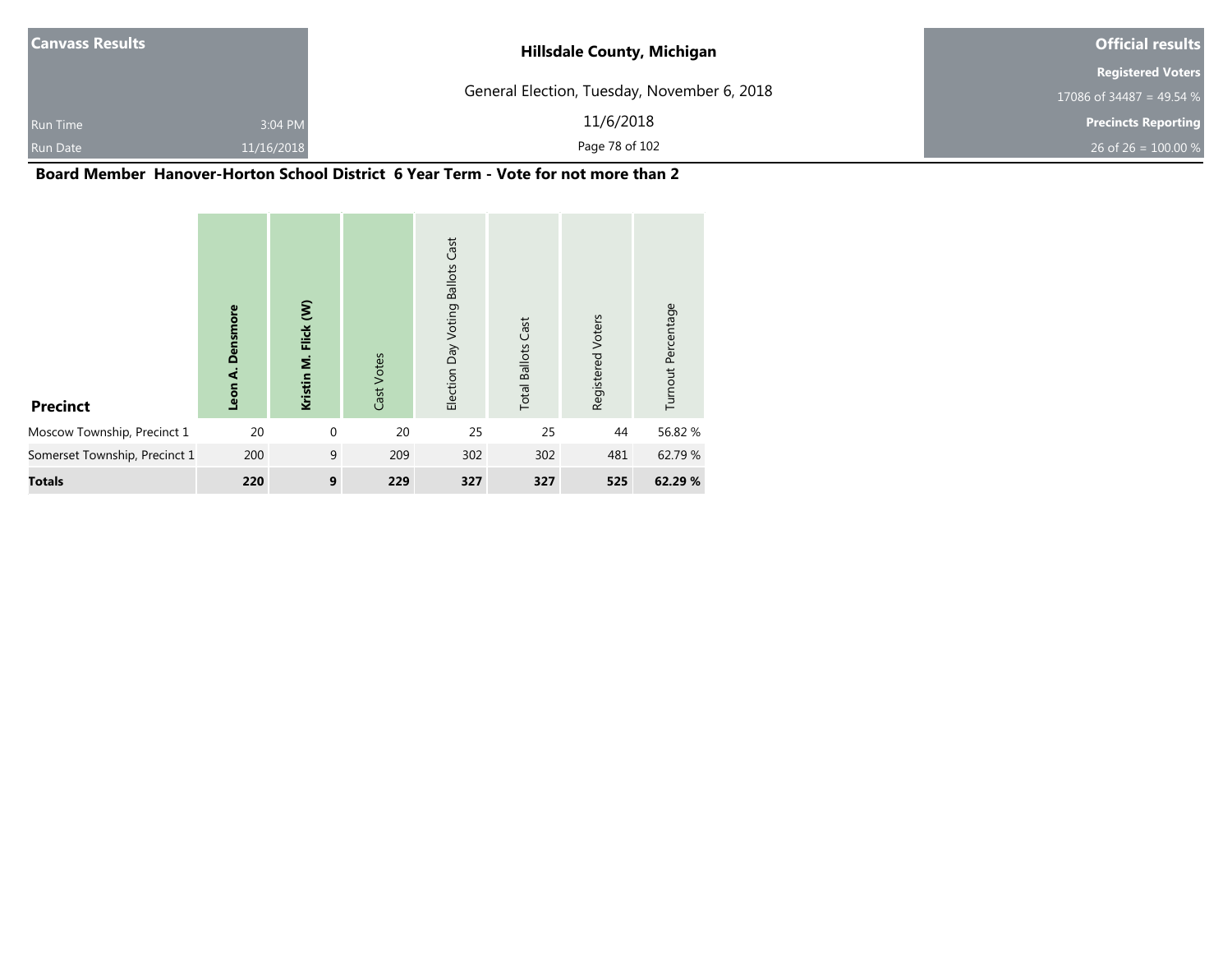| <b>Canvass Results</b> |            | <b>Hillsdale County, Michigan</b>           | <b>Official results</b>    |
|------------------------|------------|---------------------------------------------|----------------------------|
|                        |            |                                             | <b>Registered Voters</b>   |
|                        |            | General Election, Tuesday, November 6, 2018 | 17086 of 34487 = 49.54 %   |
| <b>Run Time</b>        | 3:04 PM    | 11/6/2018                                   | <b>Precincts Reporting</b> |
| <b>Run Date</b>        | 11/16/2018 | Page 79 of 102                              | 26 of 26 = $100.00\%$      |

۰

# **Board Member Hillsdale Community Schools 6 Year Term - Vote for not more than 2**

| <b>Precinct</b>                            | Leslie Bennett-Granata | <b>Brent Steel</b> | Cast Votes | Election Day Voting Ballots Cast | <b>Total Ballots Cast</b> | Registered Voters | Turnout Percentage |
|--------------------------------------------|------------------------|--------------------|------------|----------------------------------|---------------------------|-------------------|--------------------|
| City of Hillsdale, Ward I,<br>Precinct 1   | 300                    | 245                | 545        | 499                              | 499                       | 1036              | 48.17%             |
| City of Hillsdale, Ward II,<br>Precinct 1  | 228                    | 174                | 402        | 340                              | 340                       | 973               | 34.94 %            |
| City of Hillsdale, Ward III,<br>Precinct 1 | 406                    | 346                | 752        | 684                              | 684                       | 1438              | 47.57 %            |
| City of Hillsdale, Ward IV,<br>Precinct 1  | 478                    | 384                | 862        | 741                              | 741                       | 1530              | 48.43 %            |
| Adams Township, Precinct 1                 | 105                    | 91                 | 196        | 161                              | 161                       | 295               | 54.58 %            |
| Allen Township, Precinct 1                 | 27                     | 29                 | 56         | 47                               | 47                        | 120               | 39.17 %            |
| Cambria Township, Precinct 1               | 486                    | 400                | 886        | 757                              | 757                       | 1456              | 51.99%             |
| Fayette Township, Precinct 1               | 92                     | 75                 | 167        | 138                              | 138                       | 263               | 52.47 %            |
| Hillsdale Township, Precinct 1             | 586                    | 463                | 1049       | 921                              | 921                       | 1541              | 59.77 %            |
| Jefferson Township, Precinct 1             | 349                    | 296                | 645        | 627                              | 627                       | 1323              | 47.39 %            |
| Woodbridge Township,<br>Precinct 1         | 9                      | 8                  | 17         | 11                               | 11                        | 18                | 61.11%             |
| <b>Totals</b>                              | 3066                   | 2511               | 5577       | 4926                             | 4926                      | 9993              | 49.29 %            |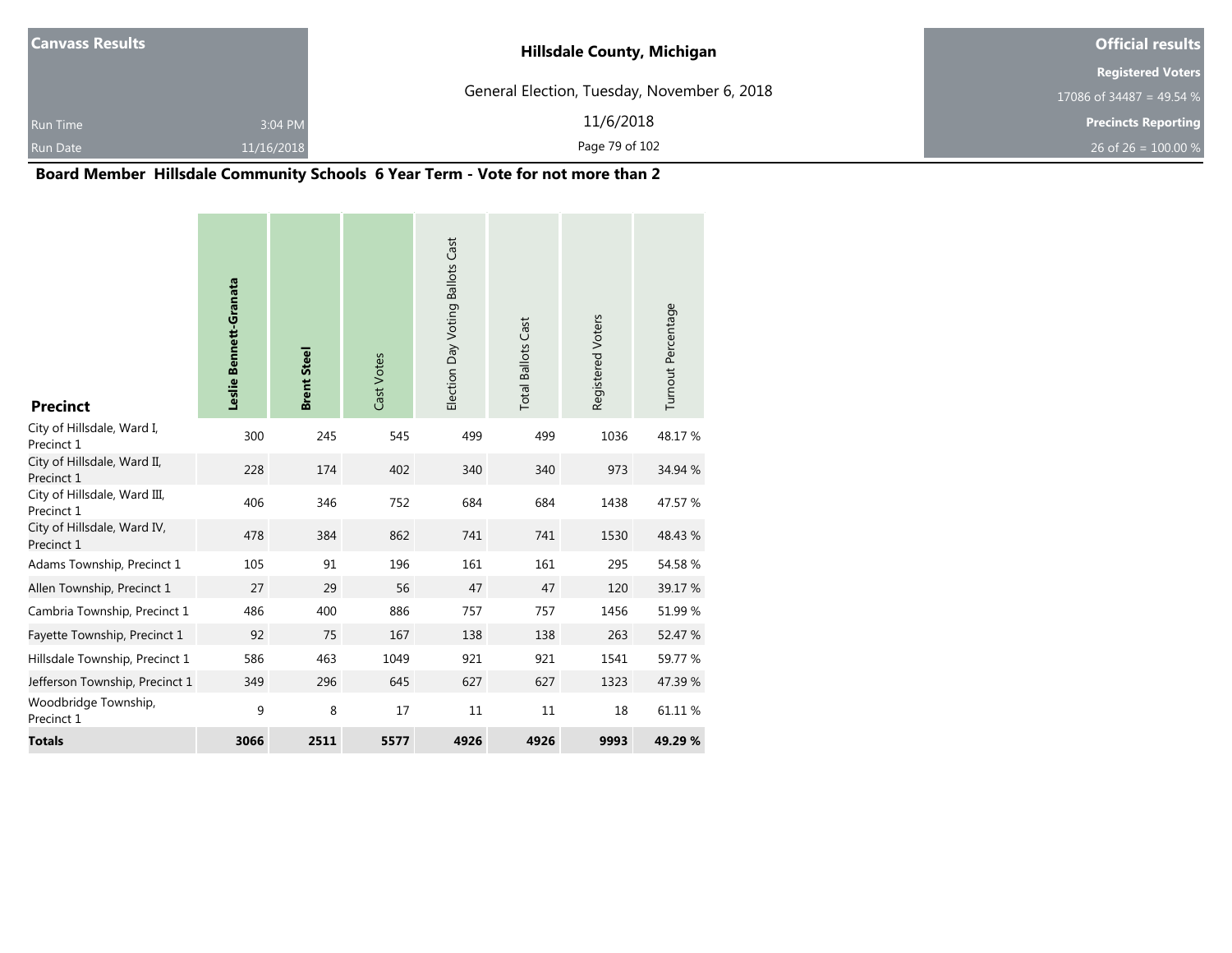| <b>Canvass Results</b> |            | <b>Hillsdale County, Michigan</b>           | <b>Official results</b>    |  |  |
|------------------------|------------|---------------------------------------------|----------------------------|--|--|
|                        |            |                                             | <b>Registered Voters</b>   |  |  |
|                        |            | General Election, Tuesday, November 6, 2018 | 17086 of 34487 = 49.54 %   |  |  |
| <b>Run Time</b>        | 3:04 PM    | 11/6/2018                                   | <b>Precincts Reporting</b> |  |  |
| <b>Run Date</b>        | 11/16/2018 | Page 80 of 102                              | 26 of 26 = $100.00\%$      |  |  |

**Board Member Hillsdale Community Schools Partial Term Ending 12/31/2020 - Vote for not more than 1**

| <b>Precinct</b>                            | Rebecca Portteus | Cast Votes | Election Day Voting Ballots Cast | <b>Total Ballots Cast</b> | Registered Voters | Turnout Percentage |
|--------------------------------------------|------------------|------------|----------------------------------|---------------------------|-------------------|--------------------|
| City of Hillsdale, Ward I,<br>Precinct 1   | 370              | 370        | 499                              | 499                       | 1036              | 48.17 %            |
| City of Hillsdale, Ward II,<br>Precinct 1  | 244              | 244        | 340                              | 340                       | 973               | 34.94 %            |
| City of Hillsdale, Ward III,<br>Precinct 1 | 466              | 466        | 684                              | 684                       | 1438              | 47.57 %            |
| City of Hillsdale, Ward IV,<br>Precinct 1  | 524              | 524        | 741                              | 741                       | 1530              | 48.43 %            |
| Adams Township, Precinct 1                 | 120              | 120        | 161                              | 161                       | 295               | 54.58 %            |
| Allen Township, Precinct 1                 | 31               | 31         | 47                               | 47                        | 120               | 39.17 %            |
| Cambria Township, Precinct 1               | 519              | 519        | 757                              | 757                       | 1456              | 51.99 %            |
| Fayette Township, Precinct 1               | 100              | 100        | 138                              | 138                       | 263               | 52.47 %            |
| Hillsdale Township, Precinct 1             | 601              | 601        | 921                              | 921                       | 1541              | 59.77 %            |
| Jefferson Township, Precinct 1             | 389              | 389        | 627                              | 627                       | 1323              | 47.39 %            |
| Woodbridge Township,<br>Precinct 1         | 8                | 8          | 11                               | 11                        | 18                | 61.11%             |
| <b>Totals</b>                              | 3372             | 3372       | 4926                             | 4926                      | 9993              | 49.29 %            |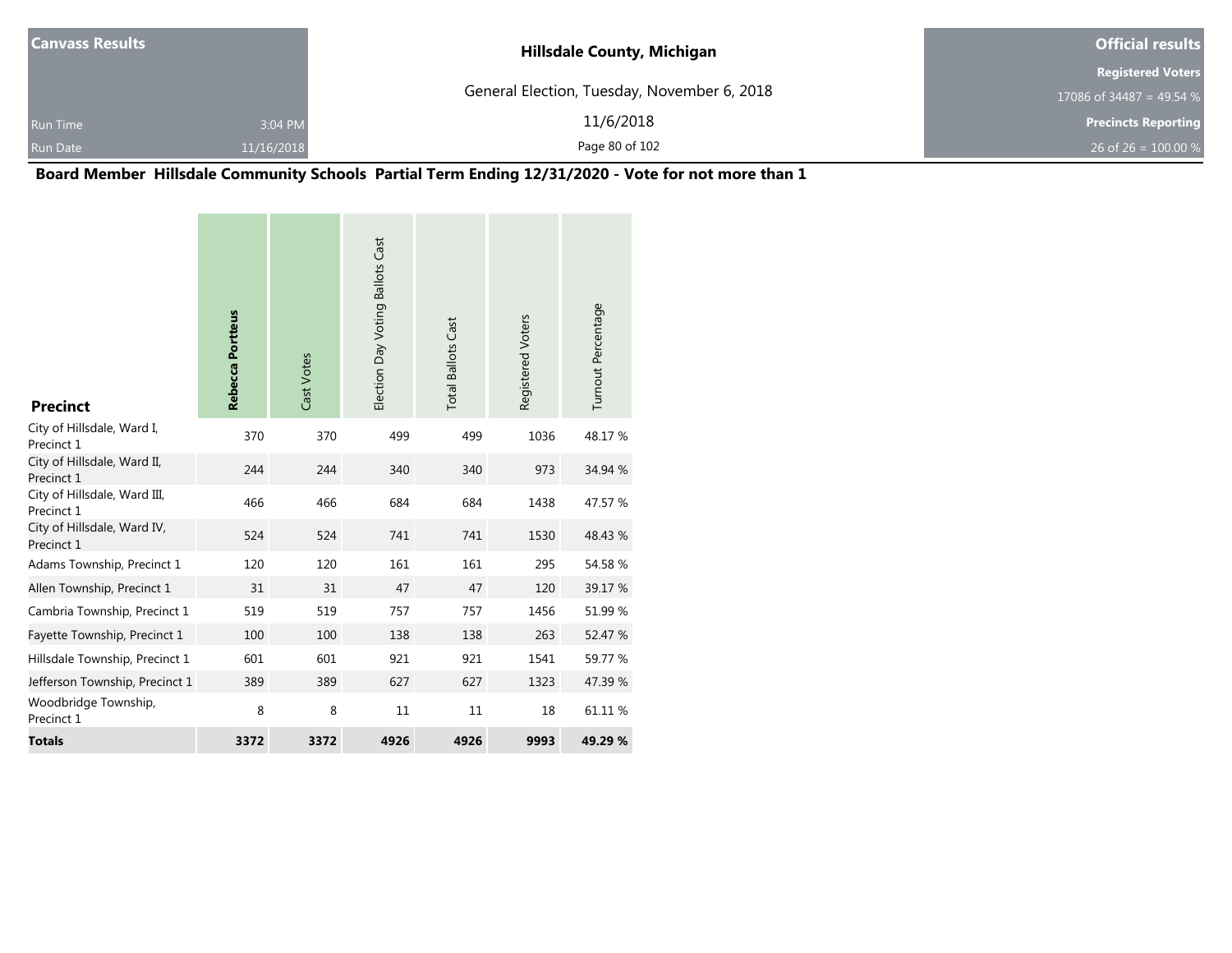| <b>Canvass Results</b> |            | <b>Hillsdale County, Michigan</b>           | <b>Official results</b>    |
|------------------------|------------|---------------------------------------------|----------------------------|
|                        |            |                                             | <b>Registered Voters</b>   |
|                        |            | General Election, Tuesday, November 6, 2018 | 17086 of 34487 = 49.54 %   |
| <b>Run Time</b>        | 3:04 PM    | 11/6/2018                                   | <b>Precincts Reporting</b> |
| <b>Run Date</b>        | 11/16/2018 | Page 81 of 102                              | 26 of 26 = $100.00\%$      |

**Board Member Homer Community School District 6 Year Term - Vote for not more than 3**

| <b>Precinct</b>                 | Josh McCullough | <b>Rocco</b><br>Chad D. | Winchell<br>Tamara | Cast Votes | Cast<br><b>Ballots</b><br>Voting<br>Election Day | <b>Total Ballots Cast</b> | Voters<br>Registered | Turnout Percentage |
|---------------------------------|-----------------|-------------------------|--------------------|------------|--------------------------------------------------|---------------------------|----------------------|--------------------|
| Litchfield Township, Precinct 1 | 8               | 7                       | 9                  | 24         | 13                                               | 13                        | 23                   | 56.52 %            |
| <b>Totals</b>                   | 8               | 7                       | 9                  | 24         | 13                                               | 13                        | 23                   | 56.52 %            |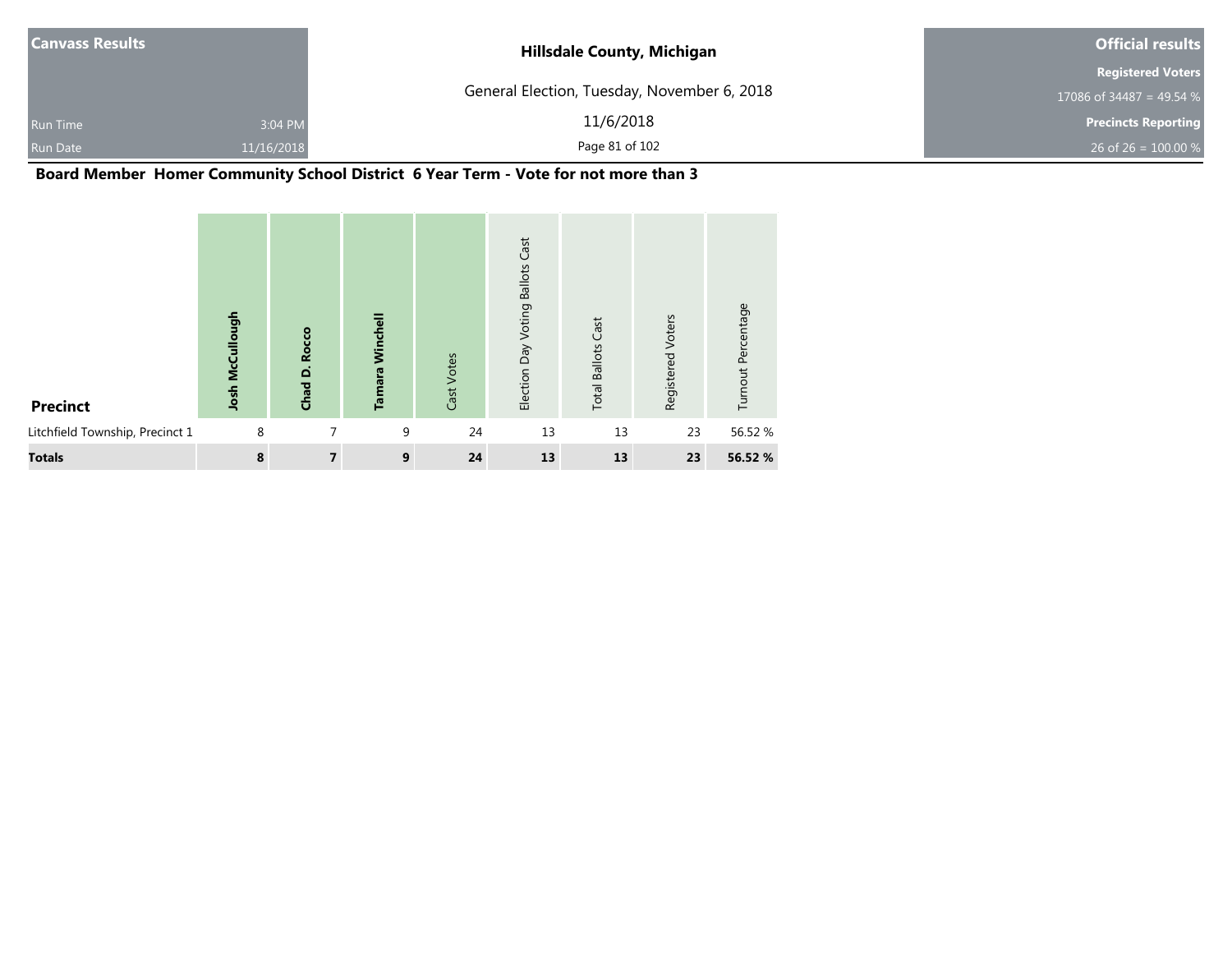| <b>Canvass Results</b> |            | <b>Hillsdale County, Michigan</b>           | <b>Official results</b>    |
|------------------------|------------|---------------------------------------------|----------------------------|
|                        |            |                                             | <b>Registered Voters</b>   |
|                        |            | General Election, Tuesday, November 6, 2018 | 17086 of 34487 = 49.54 %   |
| <b>Run Time</b>        | 3:04 PM    | 11/6/2018                                   | <b>Precincts Reporting</b> |
| <b>Run Date</b>        | 11/16/2018 | Page 82 of 102                              | 26 of 26 = $100.00\%$      |

۰

# **Board Member Jonesville Community Schools 6 Year Term - Vote for not more than 2**

and the control of the control of the control of the control of the control of

| <b>Precinct</b>                 | Scott Campbell | Michelle Taylor | Cast Votes | Election Day Voting Ballots Cast | <b>Total Ballots Cast</b> | Registered Voters | Turnout Percentage |
|---------------------------------|----------------|-----------------|------------|----------------------------------|---------------------------|-------------------|--------------------|
| City of Jonesville, Precinct 1  | 574            | 529             | 1103       | 832                              | 832                       | 1555              | 53.50 %            |
| Adams Township, Precinct 1      | 24             | 25              | 49         | 31                               | 31                        | 69                | 44.93 %            |
| Allen Township, Precinct 1      | 81             | 69              | 150        | 129                              | 129                       | 261               | 49.43 %            |
| Fayette Township, Precinct 1    | 246            | 208             | 454        | 359                              | 359                       | 591               | 60.74 %            |
| Hillsdale Township, Precinct 1  | 13             | 12              | 25         | 21                               | 21                        | 27                | 77.78 %            |
| Litchfield Township, Precinct 1 | 9              | 6               | 15         | 16                               | 16                        | 28                | 57.14 %            |
| Moscow Township, Precinct 1     | 213            | 225             | 438        | 357                              | 357                       | 683               | 52.27 %            |
| Scipio Township, Precinct 1     | 371            | 356             | 727        | 581                              | 581                       | 1284              | 45.25 %            |
| <b>Totals</b>                   | 1531           | 1430            | 2961       | 2326                             | 2326                      | 4498              | 51.71%             |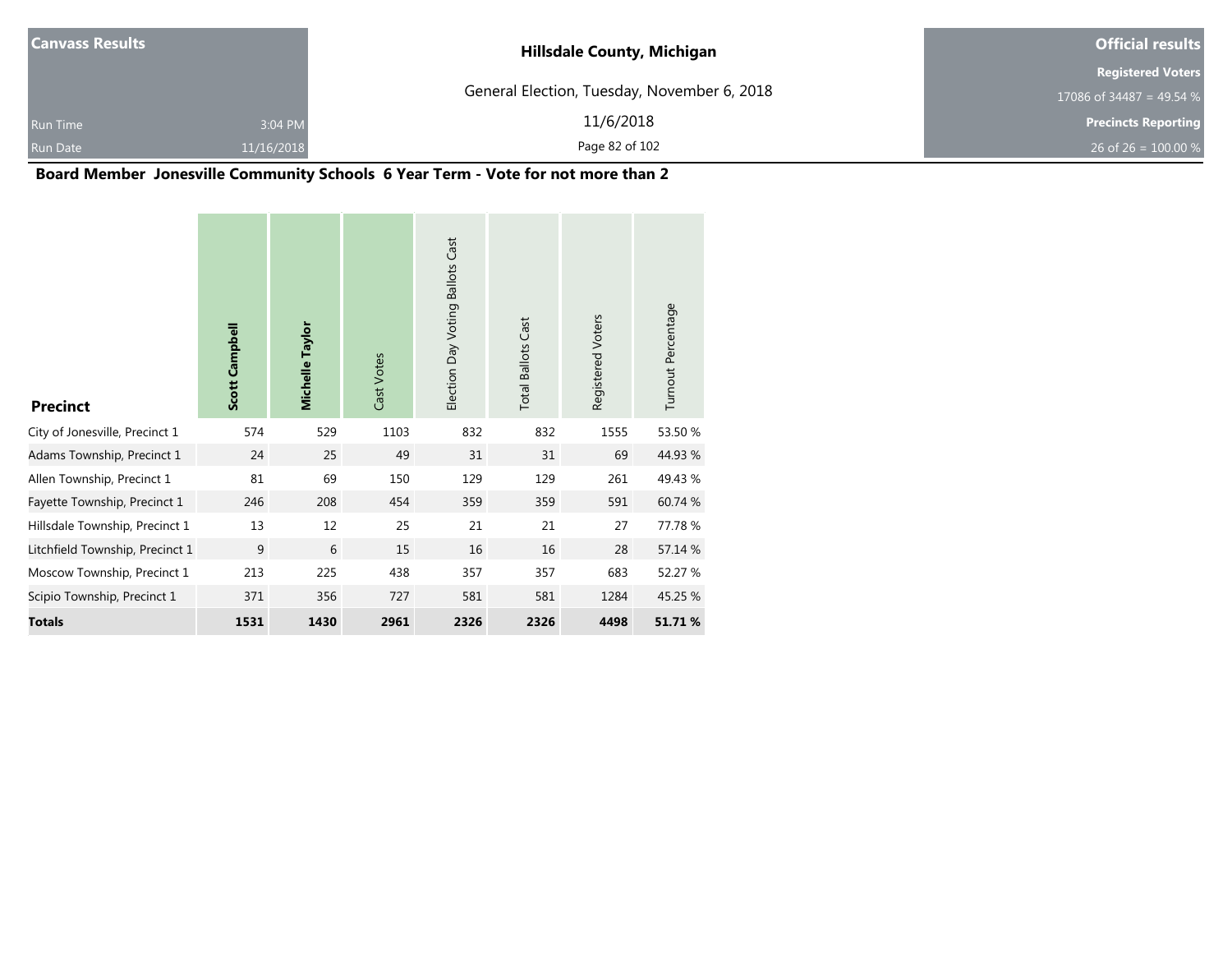| <b>Canvass Results</b> |            | <b>Hillsdale County, Michigan</b>           | <b>Official results</b>    |  |  |
|------------------------|------------|---------------------------------------------|----------------------------|--|--|
|                        |            |                                             | <b>Registered Voters</b>   |  |  |
|                        |            | General Election, Tuesday, November 6, 2018 | 17086 of 34487 = 49.54 %   |  |  |
| <b>Run Time</b>        | 3:04 PM    | 11/6/2018                                   | <b>Precincts Reporting</b> |  |  |
| Run Date               | 11/16/2018 | Page 83 of 102                              | 26 of 26 = $100.00\%$      |  |  |

# **Board Member Litchfield Community Schools 4 Year Term - Vote for not more than 3**

| <b>Precinct</b>                 | Dow<br>Tamara | $\epsilon$<br>Dick Riggs | Sheryl Pitts (W) | Michael Miller (W) | Cast Votes | Cast<br><b>Ballots</b><br>Voting<br>Election Day | Cast<br><b>Total Ballots</b> | Registered Voters | Turnout Percentage |
|---------------------------------|---------------|--------------------------|------------------|--------------------|------------|--------------------------------------------------|------------------------------|-------------------|--------------------|
| City of Litchfield, Precinct 1  | 336           | 22                       | 72               | 76                 | 506        | 460                                              | 460                          | 907               | 50.72 %            |
| Allen Township, Precinct 1      | 24            | $\mathbf 0$              | $\overline{2}$   | 5                  | 31         | 41                                               | 41                           | 70                | 58.57 %            |
| Litchfield Township, Precinct 1 | 248           | 24                       | 56               | 64                 | 392        | 367                                              | 367                          | 728               | 50.41 %            |
| Scipio Township, Precinct 1     | 38            | $\mathbf{0}$             | $\overline{2}$   | $\mathbf{1}$       | 41         | 55                                               | 55                           | 137               | 40.15 %            |
| <b>Totals</b>                   | 646           | 46                       | 132              | 146                | 970        | 923                                              | 923                          | 1842              | 50.11 %            |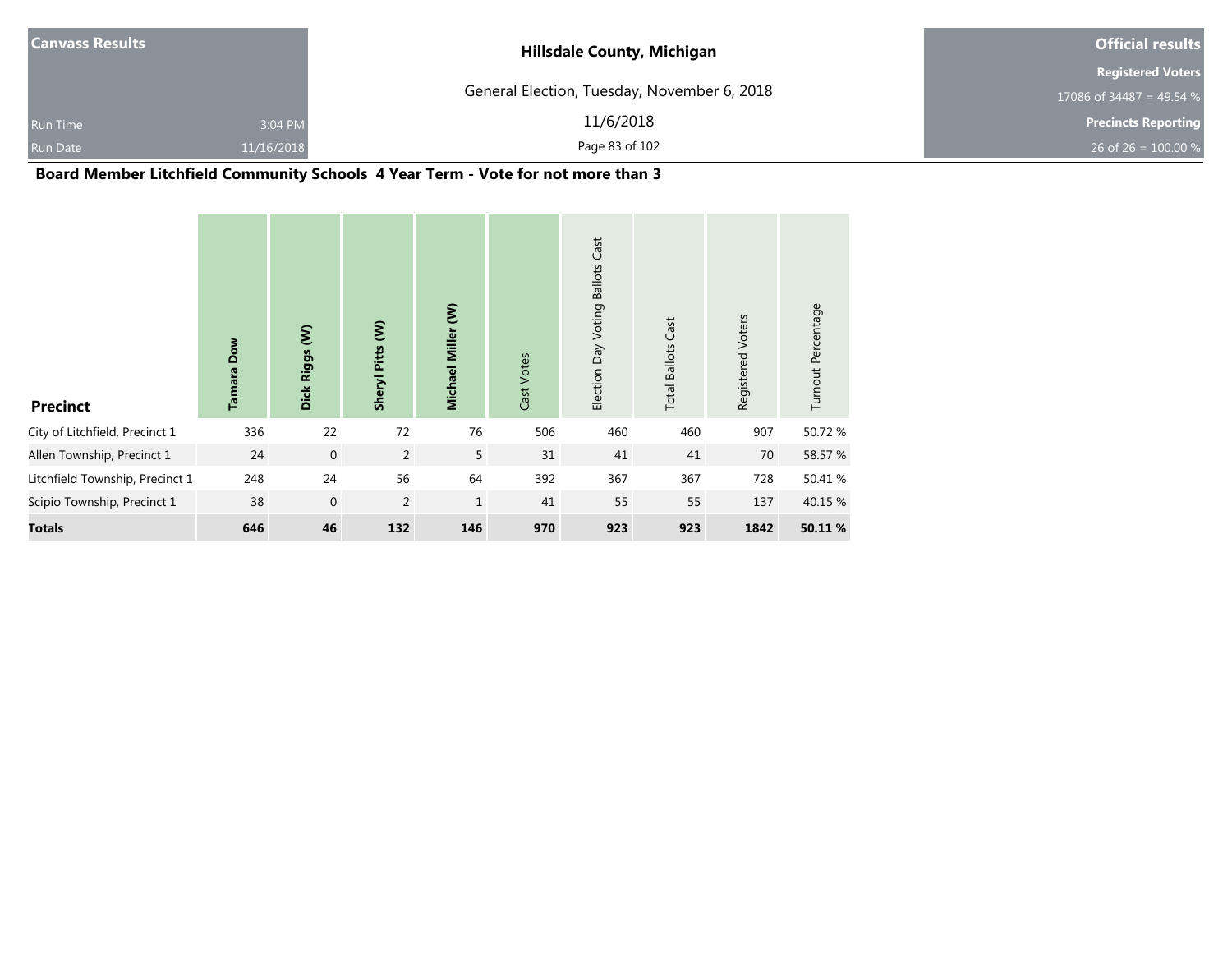| <b>Canvass Results</b> |            | <b>Hillsdale County, Michigan</b>           | <b>Official results</b>    |
|------------------------|------------|---------------------------------------------|----------------------------|
|                        |            |                                             | <b>Registered Voters</b>   |
|                        |            | General Election, Tuesday, November 6, 2018 | 17086 of 34487 = 49.54 %   |
| <b>Run Time</b>        | 3:04 PM    | 11/6/2018                                   | <b>Precincts Reporting</b> |
| Run Date               | 11/16/2018 | Page 84 of 102                              | 26 of 26 = $100.00\%$      |

**Board Member Litchfield Community Schools Partial Term Ending 12/31/2020 - Vote for not more than 2**

| <b>Precinct</b>                 | Jason R. Eichler | Shannon Lewis | Cast Votes | Cast<br><b>Ballots</b><br>Election Day Voting | <b>Total Ballots Cast</b> | Registered Voters | Turnout Percentage |
|---------------------------------|------------------|---------------|------------|-----------------------------------------------|---------------------------|-------------------|--------------------|
| City of Litchfield, Precinct 1  | 311              | 315           | 626        | 460                                           | 460                       | 907               | 50.72%             |
| Allen Township, Precinct 1      | 18               | 26            | 44         | 41                                            | 41                        | 70                | 58.57 %            |
| Litchfield Township, Precinct 1 | 248              | 255           | 503        | 367                                           | 367                       | 728               | 50.41 %            |
| Scipio Township, Precinct 1     | 32               | 33            | 65         | 55                                            | 55                        | 137               | 40.15 %            |
| Totals                          | 609              | 629           | 1238       | 923                                           | 923                       | 1842              | 50.11 %            |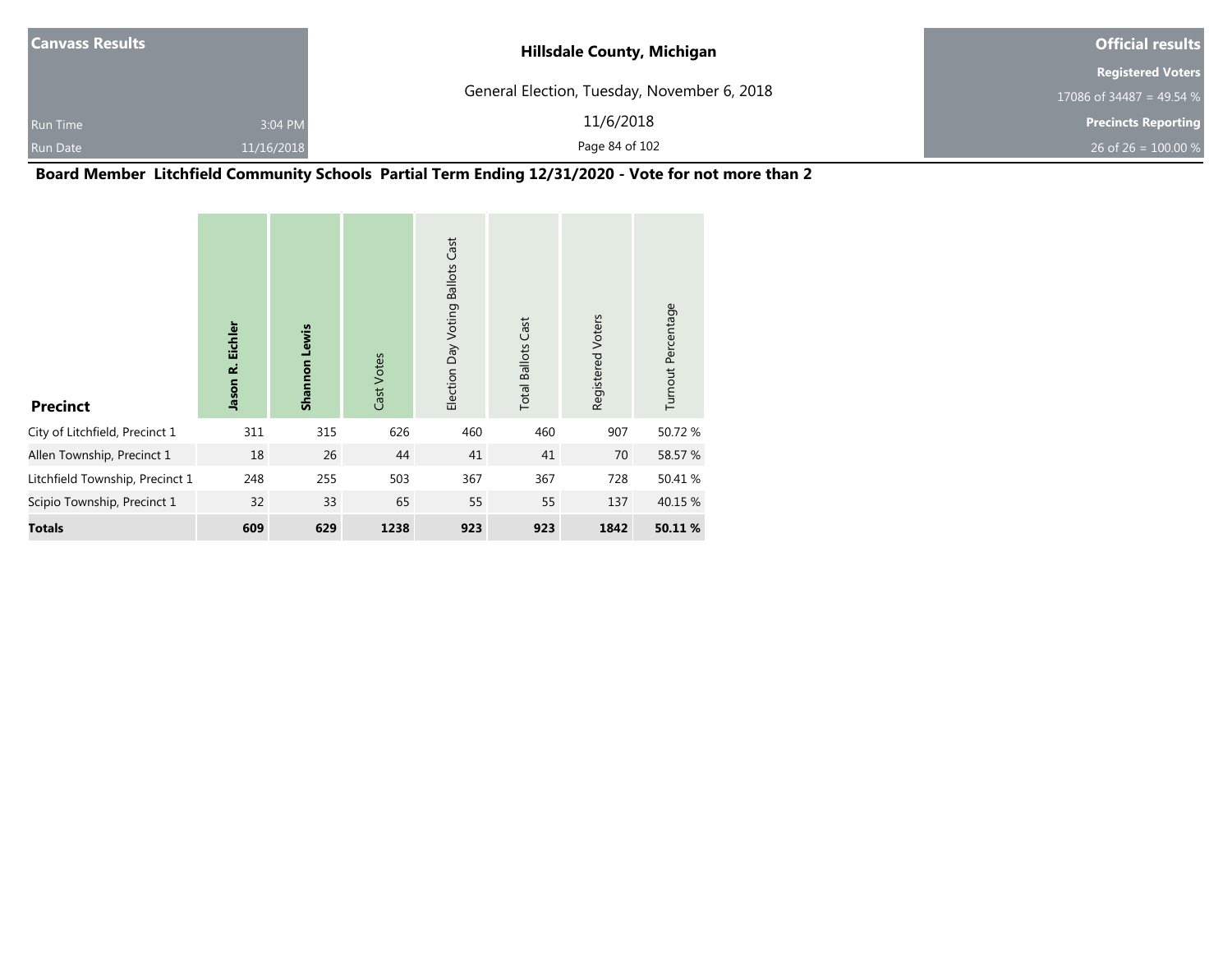| <b>Canvass Results</b> |            | <b>Hillsdale County, Michigan</b>           | <b>Official results</b>    |
|------------------------|------------|---------------------------------------------|----------------------------|
|                        |            |                                             | <b>Registered Voters</b>   |
|                        |            | General Election, Tuesday, November 6, 2018 | 17086 of 34487 = 49.54 %   |
| <b>Run Time</b>        | 3:04 PM    | 11/6/2018                                   | <b>Precincts Reporting</b> |
| Run Date               | 11/16/2018 | Page 85 of 102                              | 26 of 26 = $100.00\%$      |

### **Board Member North Adams-Jerome Public Schools 4 Year Term - Vote for not more than 3**

the contract of the contract of the

**Contract Contract** 

| <b>Precinct</b>                   | Eric S. Moor (W) | Diane Todd (W) | Cast Votes   | Election Day Voting Ballots Cast | <b>Total Ballots Cast</b> | Registered Voters | Turnout Percentage |
|-----------------------------------|------------------|----------------|--------------|----------------------------------|---------------------------|-------------------|--------------------|
| Adams Township, Precinct 1        | 85               | 48             | 133          | 810                              | 810                       | 1644              | 49.27 %            |
| Fayette Township, Precinct 1      | $\mathbf{1}$     | $\mathbf{0}$   | $\mathbf{1}$ | 2                                | 2                         | $\overline{3}$    | 66.67%             |
| Moscow Township, Precinct 1       | 16               | 5              | 21           | 182                              | 182                       | 335               | 54.33 %            |
| Somerset Township, Precinct 1     | 10               | $\overline{7}$ | 17           | 302                              | 302                       | 595               | 50.76 %            |
| Somerset Township, Precinct 2     | $\overline{2}$   | $\mathbf 0$    | 2            | 42                               | 42                        | 79                | 53.16 %            |
| Wheatland Township, Precinct<br>1 | 6                | $\mathbf{0}$   | 6            | 82                               | 82                        | 194               | 42.27 %            |
| <b>Totals</b>                     | 120              | 60             | 180          | 1420                             | 1420                      | 2850              | 49.82 %            |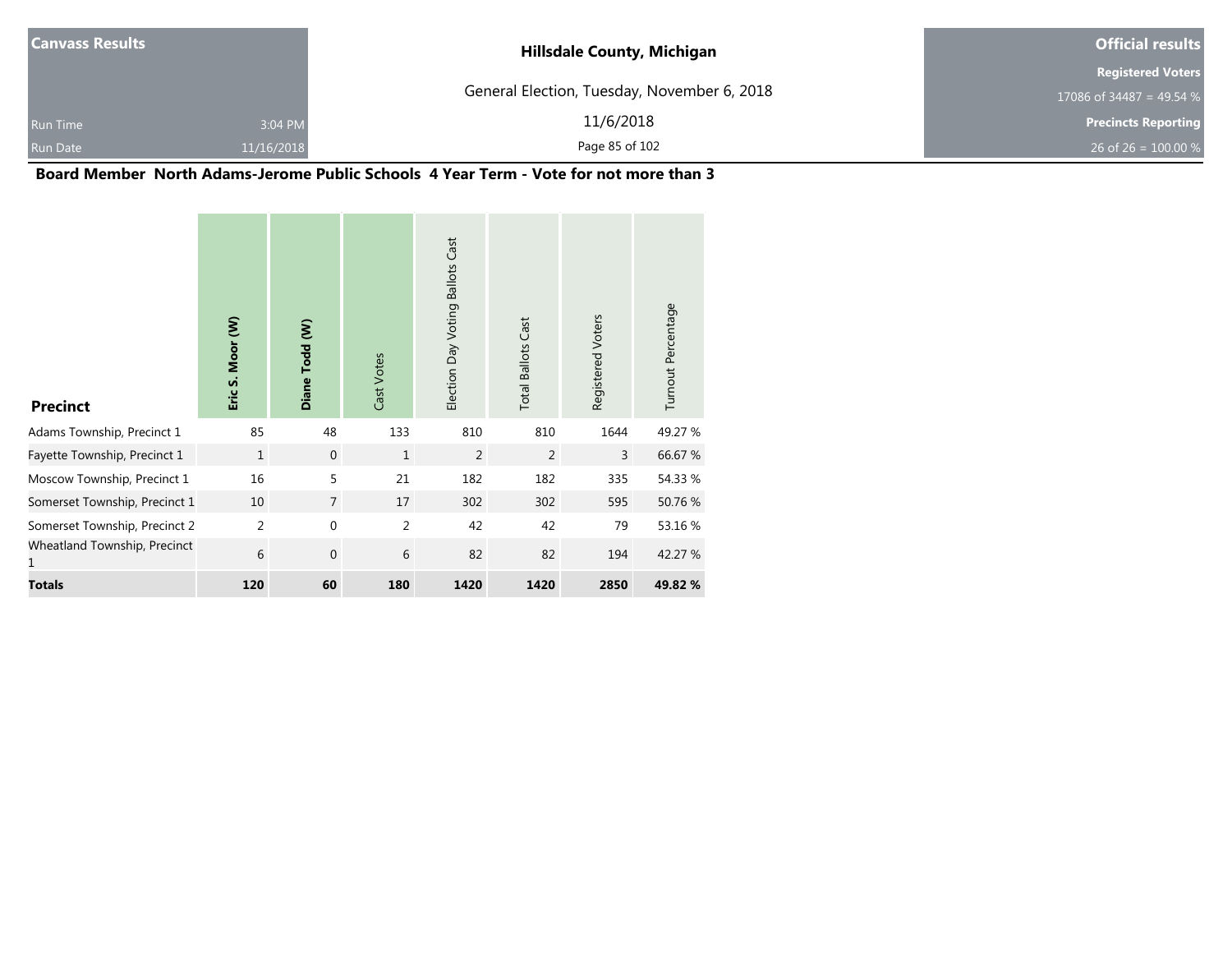| <b>Canvass Results</b> |            | <b>Hillsdale County, Michigan</b>           | <b>Official results</b>    |  |  |
|------------------------|------------|---------------------------------------------|----------------------------|--|--|
|                        |            |                                             | <b>Registered Voters</b>   |  |  |
|                        |            | General Election, Tuesday, November 6, 2018 | 17086 of 34487 = 49.54 %   |  |  |
| <b>Run Time</b>        | 3:04 PM    | 11/6/2018                                   | <b>Precincts Reporting</b> |  |  |
|                        | 11/16/2018 | Page 86 of 102                              | 26 of 26 = $100.00\%$      |  |  |
| <b>Run Date</b>        |            |                                             |                            |  |  |

۰

#### **Board Member Pittsford Area Schools 6 Year Term - Vote for not more than 2**

| <b>Precinct</b>                   | <b>Shane Miller</b> | Nathan Wickard | Michael Pidd (W) | Cast Votes | Cast<br><b>Ballots</b><br>Election Day Voting | <b>Total Ballots Cast</b> | Registered Voters | Turnout Percentage |
|-----------------------------------|---------------------|----------------|------------------|------------|-----------------------------------------------|---------------------------|-------------------|--------------------|
| Adams Township, Precinct 1        | 45                  | 38             | 3                | 86         | 71                                            | 71                        | 122               | 58.20%             |
| Jefferson Township, Precinct 1    | 319                 | 271            | 23               | 613        | 498                                           | 498                       | 1084              | 45.94 %            |
| Pittsford Township, Precinct 1    | 274                 | 219            | 37               | 530        | 424                                           | 424                       | 728               | 58.24 %            |
| Ransom Township, Precinct 1       | 111                 | 108            | 8                | 227        | 174                                           | 174                       | 291               | 59.79 %            |
| Wheatland Township, Precinct<br>1 | 99                  | 79             | $\overline{7}$   | 185        | 139                                           | 139                       | 218               | 63.76 %            |
| Wright Township, Precinct 1       | 30                  | 32             | $1\,$            | 63         | 49                                            | 49                        | 86                | 56.98 %            |
| <b>Totals</b>                     | 878                 | 747            | 79               | 1704       | 1355                                          | 1355                      | 2529              | 53.58 %            |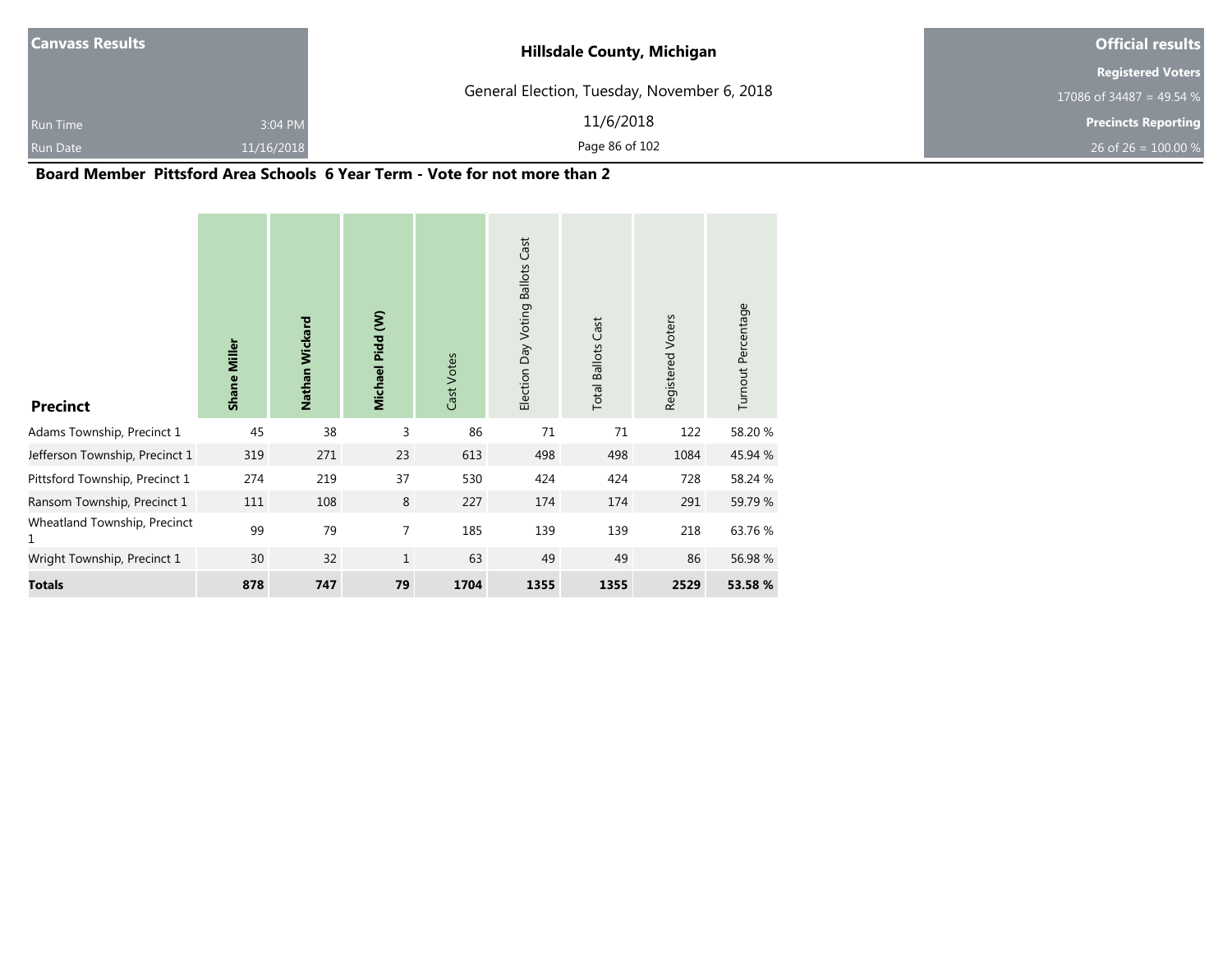| <b>Canvass Results</b>     | <b>Hillsdale County, Michigan</b>           | <b>Official results</b>    |  |  |
|----------------------------|---------------------------------------------|----------------------------|--|--|
|                            |                                             | <b>Registered Voters</b>   |  |  |
|                            | General Election, Tuesday, November 6, 2018 | 17086 of 34487 = 49.54 %   |  |  |
| 3:04 PM<br><b>Run Time</b> | 11/6/2018                                   | <b>Precincts Reporting</b> |  |  |
| Run Date<br>11/16/2018     | Page 87 of 102                              | 26 of 26 = $100.00\%$      |  |  |

### **Board Member Quincy Community Schools 6 Year Term - Vote for not more than 2**

| <b>Precinct</b>            | Alan McClellan | <b>James Paxton</b> | <b>Richer</b><br>Greg | Cast Votes | Cast<br><b>Ballots</b><br>Election Day Voting | <b>Total Ballots Cast</b> | Registered Voters | Turnout Percentage |
|----------------------------|----------------|---------------------|-----------------------|------------|-----------------------------------------------|---------------------------|-------------------|--------------------|
| Allen Township, Precinct 1 | 123            | 96                  | 96                    | 315        | 251                                           | 251                       | 732               | 34.29 %            |
| <b>Totals</b>              | 123            | 96                  | 96                    | 315        | 251                                           | 251                       | 732               | 34.29 %            |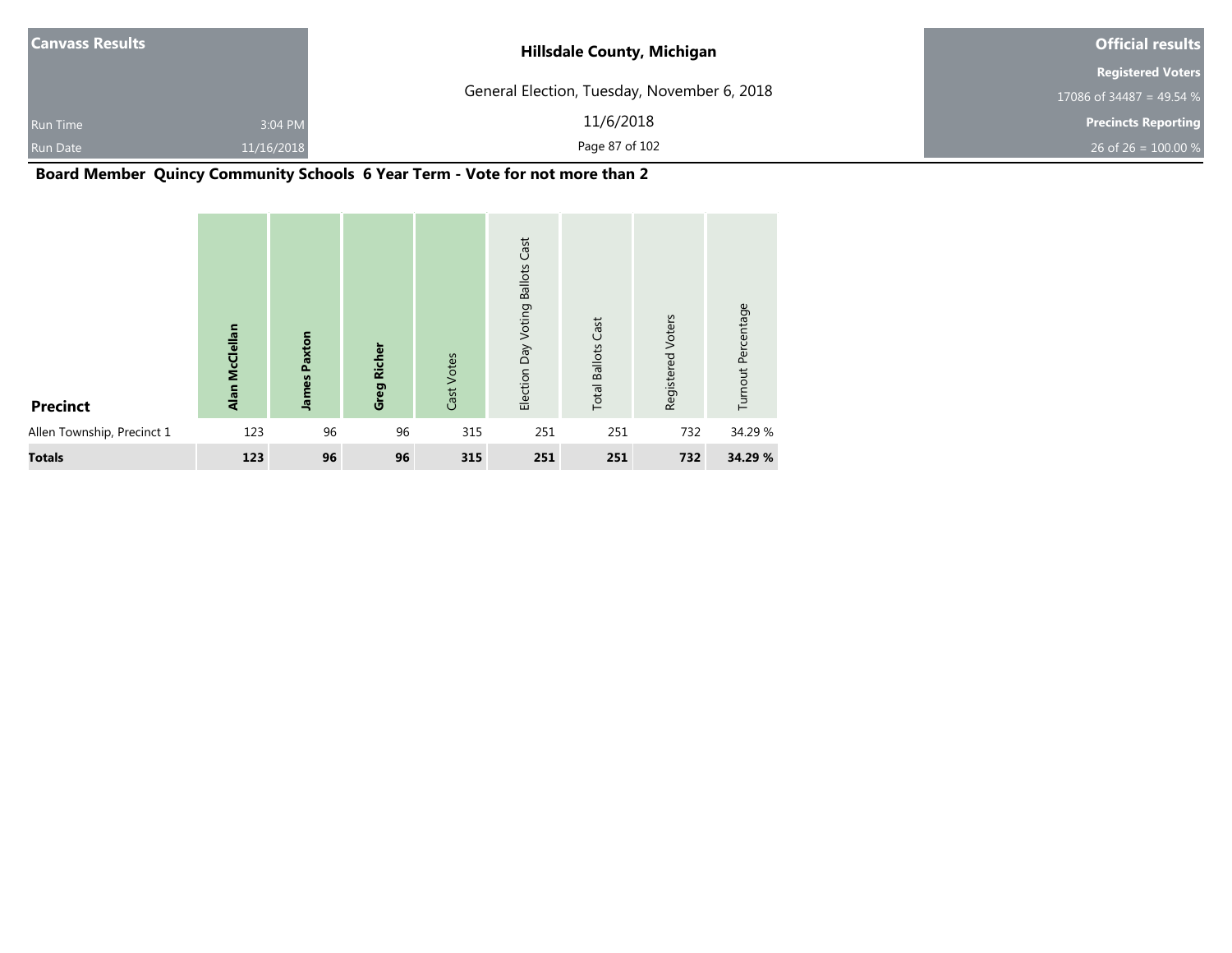| <b>Canvass Results</b> |            | <b>Hillsdale County, Michigan</b>           | <b>Official results</b>    |  |
|------------------------|------------|---------------------------------------------|----------------------------|--|
|                        |            |                                             | <b>Registered Voters</b>   |  |
|                        |            | General Election, Tuesday, November 6, 2018 | 17086 of 34487 = 49.54 %   |  |
| <b>Run Time</b>        | 3:04 PM    | 11/6/2018                                   | <b>Precincts Reporting</b> |  |
| Run Date               | 11/16/2018 | Page 88 of 102                              | 26 of 26 = $100.00\%$      |  |

**Board Member Quincy Community Schools Partial Term Ending 12/31/2022 - Vote for not more than 1**

| <b>Precinct</b>            | <b>Tim Miner</b> | Paxton<br><b>Chantal Cochrane</b> | Cast Votes | Cast<br><b>Ballots</b><br>Election Day Voting | <b>Total Ballots Cast</b> | Voters<br>Registered | Turnout Percentage |
|----------------------------|------------------|-----------------------------------|------------|-----------------------------------------------|---------------------------|----------------------|--------------------|
| Allen Township, Precinct 1 | 124              | 67                                | 191        | 251                                           | 251                       | 732                  | 34.29 %            |
| <b>Totals</b>              | 124              | 67                                | 191        | 251                                           | 251                       | 732                  | 34.29 %            |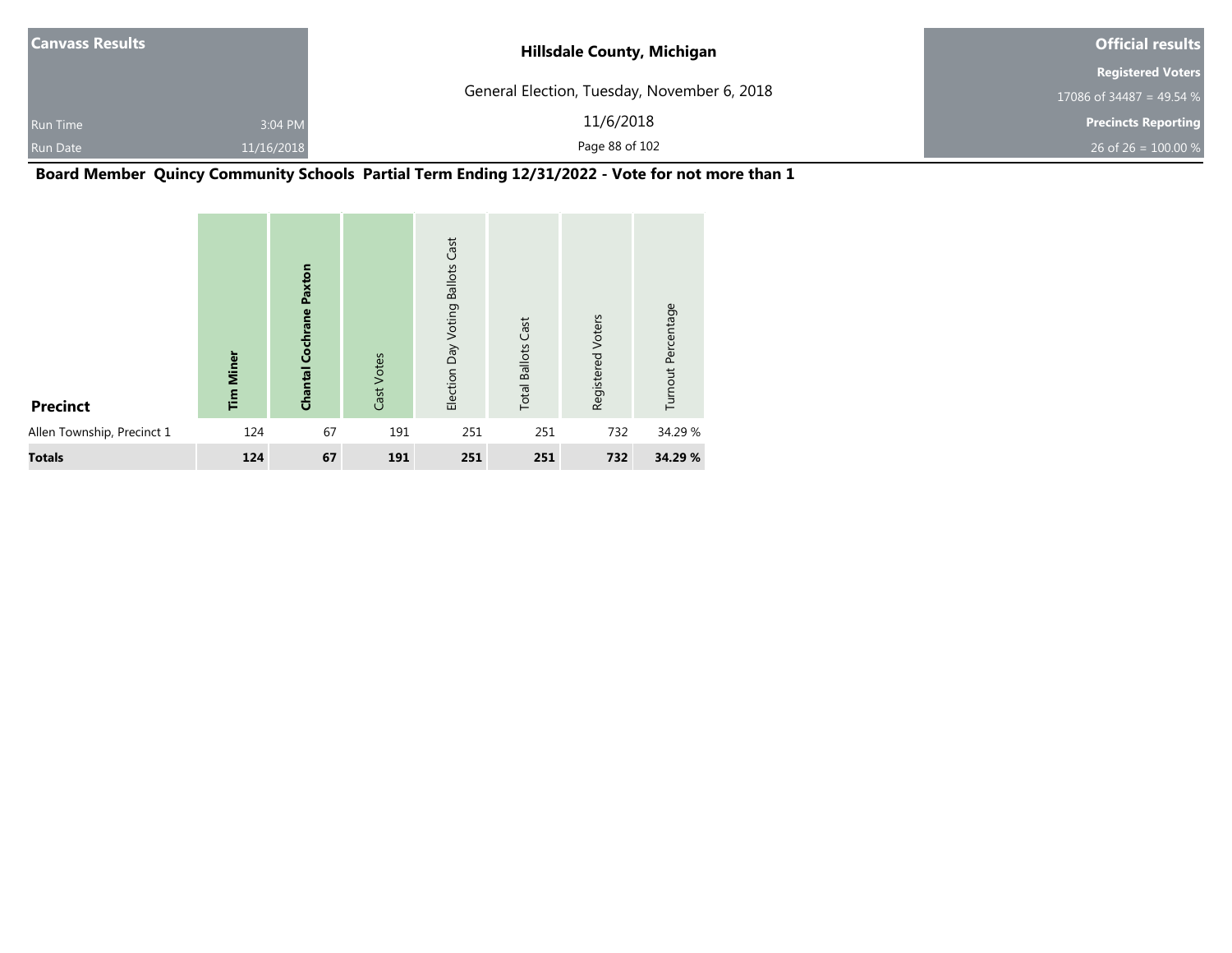| <b>Canvass Results</b> |            | <b>Hillsdale County, Michigan</b>           | <b>Official results</b>    |  |
|------------------------|------------|---------------------------------------------|----------------------------|--|
|                        |            |                                             | <b>Registered Voters</b>   |  |
|                        |            | General Election, Tuesday, November 6, 2018 | 17086 of 34487 = 49.54 $%$ |  |
| <b>Run Time</b>        | 3:04 PM    | 11/6/2018                                   | <b>Precincts Reporting</b> |  |
| <b>Run Date</b>        | 11/16/2018 | Page 89 of 102                              | 26 of 26 = $100.00\%$      |  |

**Board Member Quincy Community Schools Partial Term Ending 12/31/2020 - Vote for not more than 1**

| <b>Precinct</b>            | Preston<br>Brian M. | Cast Votes | Cast<br><b>Ballots</b><br>Election Day Voting | <b>Total Ballots Cast</b> | Registered Voters | Turnout Percentage |  |
|----------------------------|---------------------|------------|-----------------------------------------------|---------------------------|-------------------|--------------------|--|
| Allen Township, Precinct 1 | 184                 | 184        | 251                                           | 251                       | 732               | 34.29 %            |  |
| <b>Totals</b>              | 184                 | 184        | 251                                           | 251                       | 732               | 34.29 %            |  |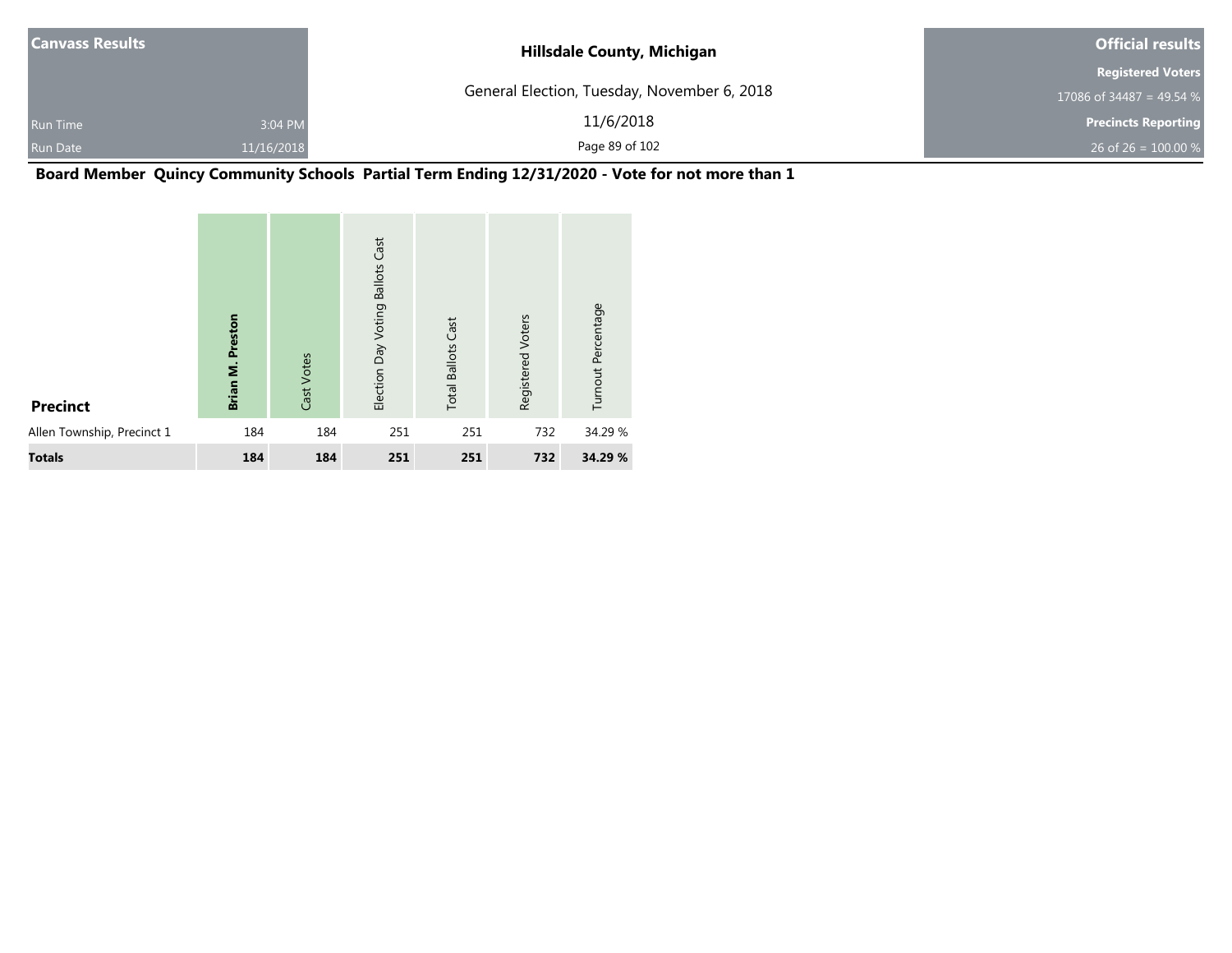| <b>Hillsdale County, Michigan</b>           | <b>Official results</b>         |  |  |
|---------------------------------------------|---------------------------------|--|--|
|                                             | <b>Registered Voters</b>        |  |  |
| General Election, Tuesday, November 6, 2018 | 17086 of 34487 = 49.54 %        |  |  |
| 11/6/2018                                   | <b>Precincts Reporting</b>      |  |  |
| Page 90 of 102                              | 26 of 26 = $100.00\%$           |  |  |
|                                             | 3:04 PM<br>11/16/2018<br>.<br>. |  |  |

#### **Board Member Reading Community Schools 6 Year Term - Vote for not more than 2**

| <b>Precinct</b>                    | Brian J. Kerspilo | Randy W. Sanders | Charity Willoughby | Cast Votes | Cast<br><b>Ballots</b><br>Election Day Voting | <b>Total Ballots Cast</b> | Registered Voters | Turnout Percentage |
|------------------------------------|-------------------|------------------|--------------------|------------|-----------------------------------------------|---------------------------|-------------------|--------------------|
| City of Reading, Precinct 1        | 202               | 144              | 151                | 497        | 316                                           | 316                       | 808               | 39.11 %            |
| Allen Township, Precinct 1         | 63                | 99               | 55                 | 217        | 167                                           | 167                       | 365               | 45.75 %            |
| Cambria Township, Precinct 1       | 125               | 125              | 80                 | 330        | 225                                           | 225                       | 431               | 52.20 %            |
| Camden Township, Precinct 1        | 53                | 47               | 42                 | 142        | 100                                           | 100                       | 573               | 17.45 %            |
| Reading Township, Precinct 1       | 378               | 399              | 310                | 1087       | 755                                           | 755                       | 1449              | 52.10 %            |
| Woodbridge Township,<br>Precinct 1 | 9                 | $\mathsf 9$      | 8                  | 26         | 20                                            | 20                        | 39                | 51.28 %            |
| <b>Totals</b>                      | 830               | 823              | 646                | 2299       | 1583                                          | 1583                      | 3665              | 43.19 %            |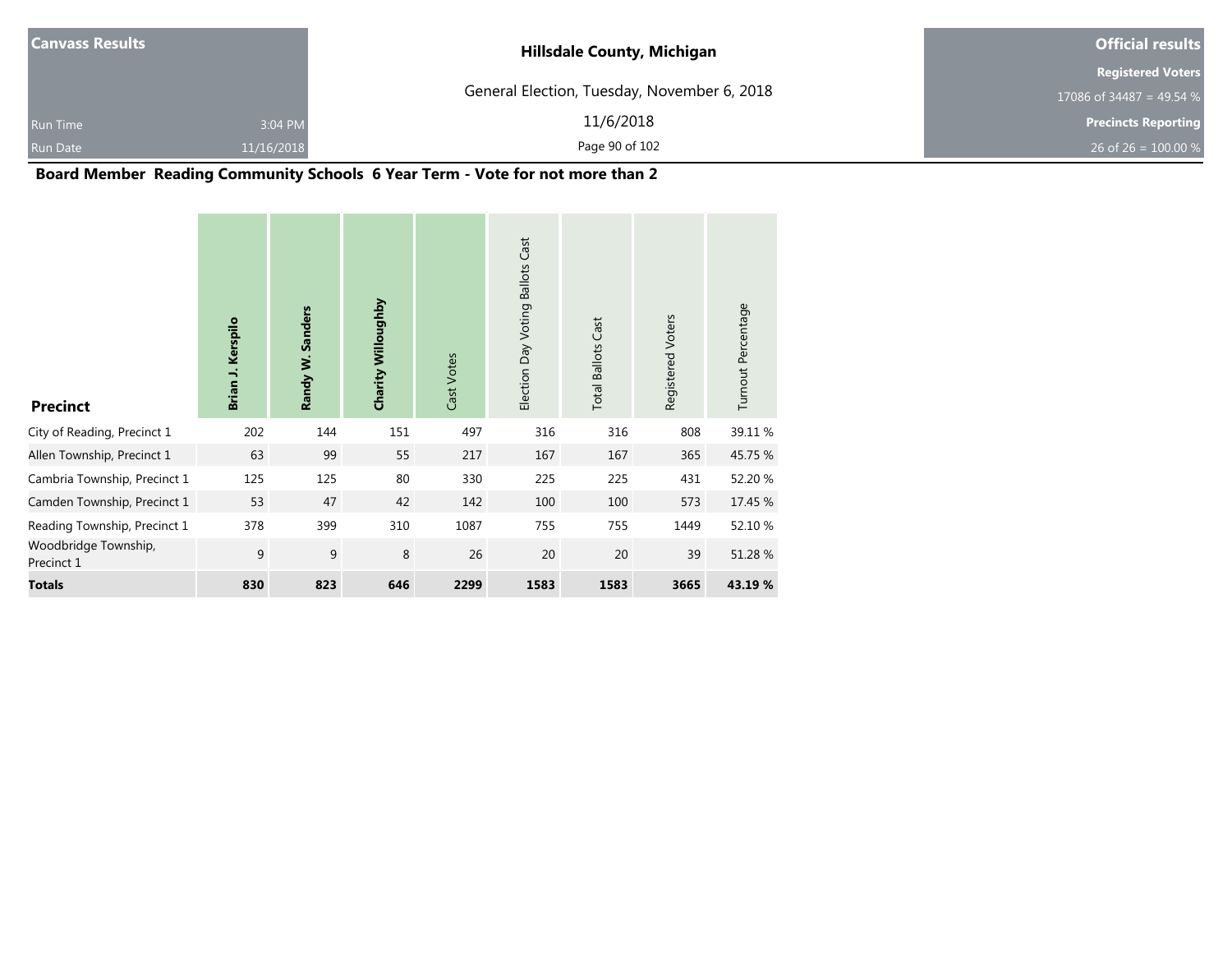| <b>Canvass Results</b> |            | <b>Hillsdale County, Michigan</b>           | <b>Official results</b>    |  |  |
|------------------------|------------|---------------------------------------------|----------------------------|--|--|
|                        |            |                                             | <b>Registered Voters</b>   |  |  |
|                        |            | General Election, Tuesday, November 6, 2018 | 17086 of 34487 = 49.54 $%$ |  |  |
| <b>Run Time</b>        | 3:04 PM    | 11/6/2018                                   | <b>Precincts Reporting</b> |  |  |
| <b>Run Date</b>        | 11/16/2018 | Page 91 of 102                              | 26 of 26 = $100.00\%$      |  |  |

#### **Board Member Waldron Area Schools 6 Year Term - Vote for not more than 2**

| <b>Precinct</b>             | Leininger<br><b>Brent A.</b> | ξ<br>Leininger<br>Gary A. | Cast Votes | <b>Ballots Cast</b><br>Election Day Voting | <b>Total Ballots Cast</b> | Registered Voters | Turnout Percentage |
|-----------------------------|------------------------------|---------------------------|------------|--------------------------------------------|---------------------------|-------------------|--------------------|
| Amboy Township, Precinct 1  | 110                          | $\overline{4}$            | 114        | 153                                        | 153                       | 343               | 44.61%             |
| Ransom Township, Precinct 1 | 34                           | $\mathbf{1}$              | 35         | 51                                         | 51                        | 79                | 64.56 %            |
| Wright Township, Precinct 1 | 374                          | 28                        | 402        | 497                                        | 497                       | 1040              | 47.79 %            |
| <b>Totals</b>               | 518                          | 33                        | 551        | 701                                        | 701                       | 1462              | 47.95 %            |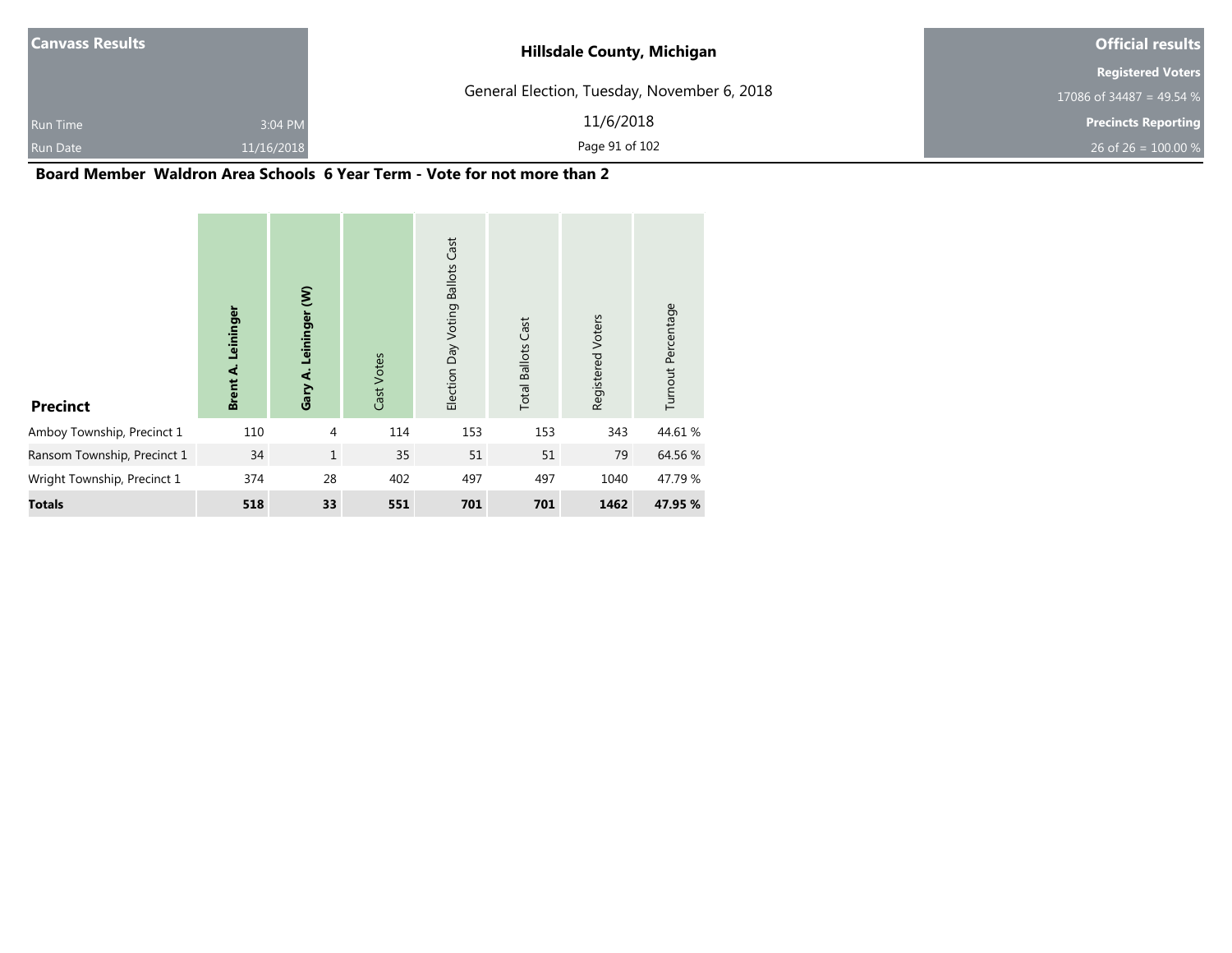| <b>Canvass Results</b> |            | <b>Hillsdale County, Michigan</b>           | <b>Official results</b>    |
|------------------------|------------|---------------------------------------------|----------------------------|
|                        |            |                                             | <b>Registered Voters</b>   |
|                        |            | General Election, Tuesday, November 6, 2018 | 17086 of 34487 = 49.54 %   |
| <b>Run Time</b>        | 3:04 PM    | 11/6/2018                                   | <b>Precincts Reporting</b> |
| Run Date               | 11/16/2018 | Page 92 of 102                              | 26 of 26 = $100.00\%$      |

#### **Board Member Hudson Area Schools 6 Year Term - Vote for not more than 2**

| <b>Precinct</b>                   | <b>Borck</b><br>Jason | Enerson<br>John S. | Cast Votes | Cast<br><b>Ballots</b><br>Election Day Voting | <b>Total Ballots Cast</b> | Registered Voters | Turnout Percentage |
|-----------------------------------|-----------------------|--------------------|------------|-----------------------------------------------|---------------------------|-------------------|--------------------|
| Pittsford Township, Precinct 1    | 153                   | 132                | 285        | 200                                           | 200                       | 396               | 50.51 %            |
| Wheatland Township, Precinct<br>1 | 73                    | 67                 | 140        | 115                                           | 115                       | 208               | 55.29 %            |
| Wright Township, Precinct 1       | 9                     | 7                  | 16         | 10                                            | 10                        | 17                | 58.82 %            |
| <b>Totals</b>                     | 235                   | 206                | 441        | 325                                           | 325                       | 621               | 52.33 %            |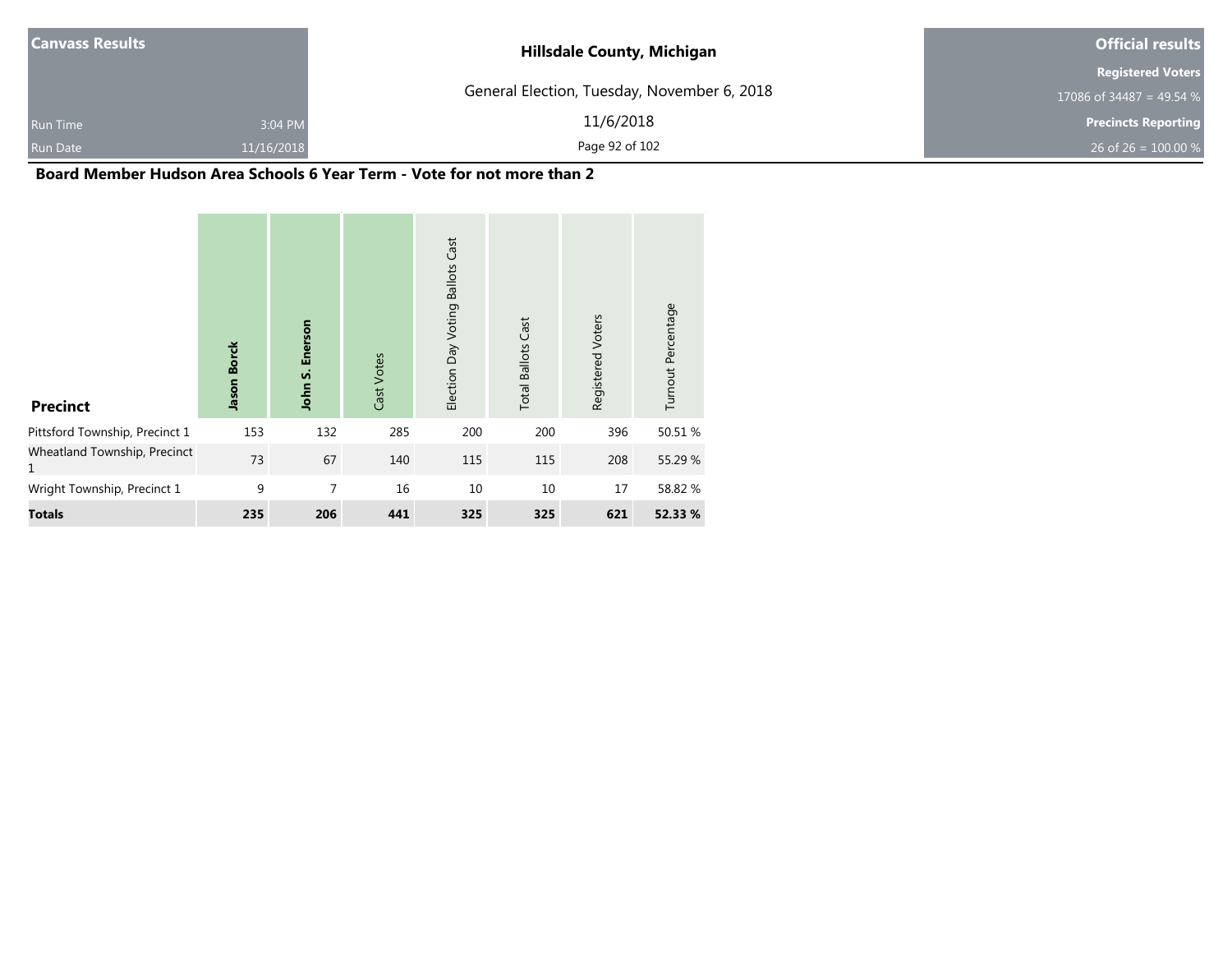| <b>Canvass Results</b> |            | <b>Hillsdale County, Michigan</b>           | <b>Official results</b>    |  |
|------------------------|------------|---------------------------------------------|----------------------------|--|
|                        |            |                                             | <b>Registered Voters</b>   |  |
|                        |            | General Election, Tuesday, November 6, 2018 | 17086 of 34487 = 49.54 %   |  |
| <b>Run Time</b>        | 3:04 PM    | 11/6/2018                                   | <b>Precincts Reporting</b> |  |
| Run Date               | 11/16/2018 | Page 93 of 102                              | 26 of 26 = $100.00\%$      |  |

# **Board Member Hudson Area Schools Partial Term Ending 12/31/2020 - Vote for not more than 1**

| <b>Precinct</b>                   | Jerry Price | Cast Votes | Cast<br><b>Ballots</b><br>Election Day Voting | <b>Total Ballots Cast</b> | Registered Voters | Turnout Percentage |
|-----------------------------------|-------------|------------|-----------------------------------------------|---------------------------|-------------------|--------------------|
| Pittsford Township, Precinct 1    | 151         | 151        | 200                                           | 200                       | 396               | 50.51 %            |
| Wheatland Township, Precinct<br>1 | 80          | 80         | 115                                           | 115                       | 208               | 55.29 %            |
| Wright Township, Precinct 1       | 7           | 7          | 10                                            | 10                        | 17                | 58.82 %            |
| <b>Totals</b>                     | 238         | 238        | 325                                           | 325                       | 621               | 52.33 %            |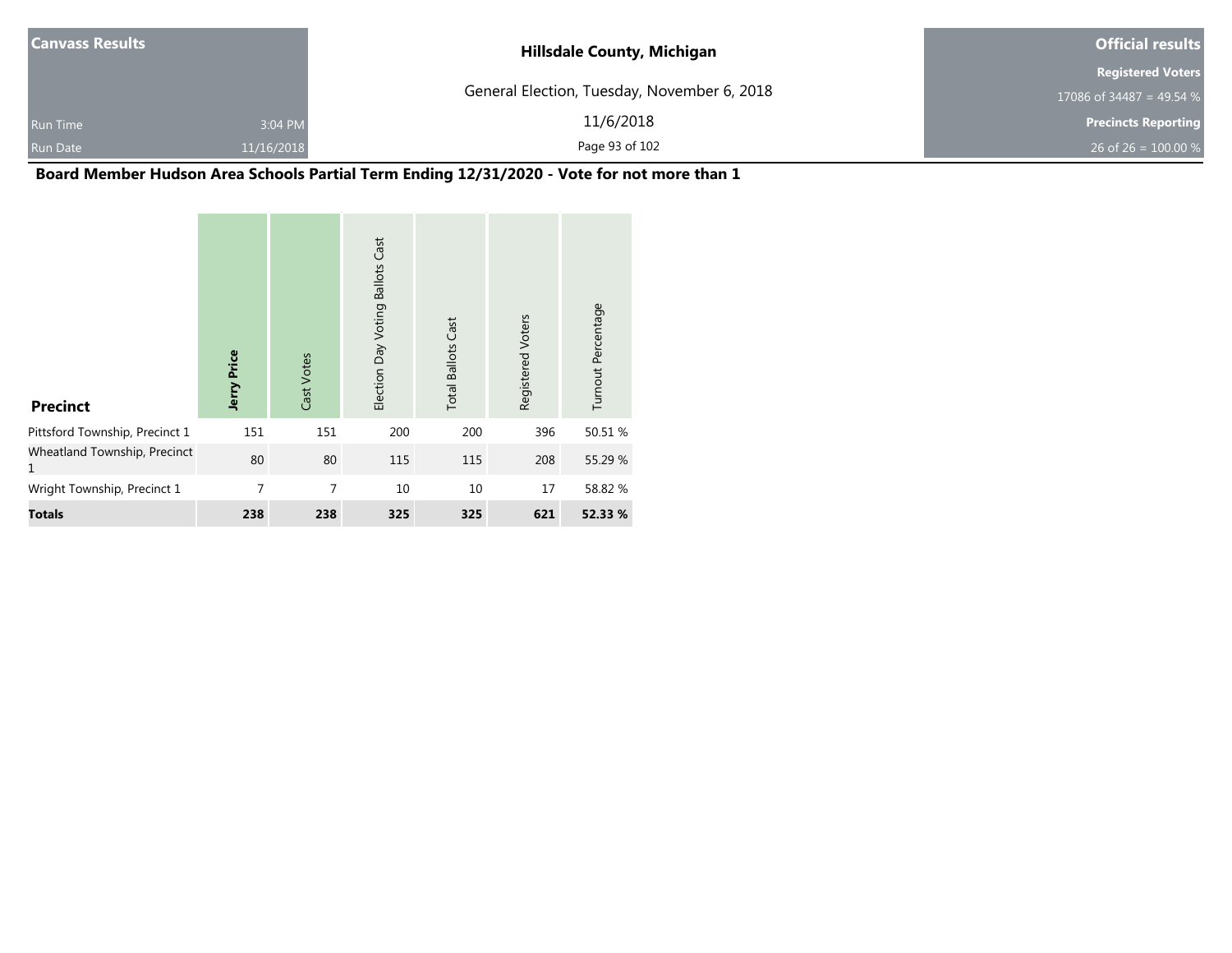| <b>Canvass Results</b> |            | <b>Hillsdale County, Michigan</b>           | <b>Official results</b>    |
|------------------------|------------|---------------------------------------------|----------------------------|
|                        |            |                                             | <b>Registered Voters</b>   |
|                        |            | General Election, Tuesday, November 6, 2018 | 17086 of 34487 = 49.54 $%$ |
| <b>Run Time</b>        | 3:04 PM    | 11/6/2018                                   | <b>Precincts Reporting</b> |
| Run Date               | 11/16/2018 | Page 94 of 102                              | 26 of 26 = $100.00\%$      |

| <b>Precinct</b>                            | Yes | $\frac{6}{2}$ | Cast Votes | Election Day Voting Ballots Cast | <b>Total Ballots Cast</b> | Registered Voters | Turnout Percentage |
|--------------------------------------------|-----|---------------|------------|----------------------------------|---------------------------|-------------------|--------------------|
| City of Hillsdale, Ward I,<br>Precinct 1   | 227 | 263           | 490        | 499                              | 499                       | 1036              | 48.17%             |
| City of Hillsdale, Ward II,<br>Precinct 1  | 158 | 173           | 331        | 340                              | 340                       | 973               | 34.94 %            |
| City of Hillsdale, Ward III,<br>Precinct 1 | 313 | 364           | 677        | 684                              | 684                       | 1438              | 47.57 %            |
| City of Hillsdale, Ward IV,<br>Precinct 1  | 354 | 380           | 734        | 741                              | 741                       | 1530              | 48.43 %            |
| City of Jonesville, Precinct 1             | 409 | 413           | 822        | 832                              | 832                       | 1555              | 53.50 %            |
| City of Litchfield, Precinct 1             | 201 | 250           | 451        | 460                              | 460                       | 907               | 50.72 %            |
| City of Reading, Precinct 1                | 151 | 160           | 311        | 316                              | 316                       | 808               | 39.11 %            |
| Adams Township, Precinct 1                 | 479 | 580           | 1059       | 1073                             | 1073                      | 2130              | 50.38%             |
| Allen Township, Precinct 1                 | 284 | 347           | 631        | 635                              | 635                       | 1548              | 41.02%             |
| Amboy Township, Precinct 1                 | 212 | 237           | 449        | 461                              | 461                       | 966               | 47.72%             |
| Cambria Township, Precinct 1               | 443 | 531           | 974        | 982                              | 982                       | 1890              | 51.96 %            |
| Camden Township, Precinct 1                | 248 | 283           | 531        | 535                              | 535                       | 1983              | 26.98 %            |
| Fayette Township, Precinct 1               | 188 | 308           | 496        | 499                              | 499                       | 857               | 58.23 %            |
| Hillsdale Township, Precinct 1             | 355 | 566           | 921        | 942                              | 942                       | 1568              | 60.08 %            |
| Jefferson Township, Precinct 1             | 587 | 534           | 1121       | 1131                             | 1131                      | 2429              | 46.56%             |
| Litchfield Township, Precinct 1            | 147 | 243           | 390        | 396                              | 396                       | 779               | 50.83 %            |
| Moscow Township, Precinct 1                | 289 | 266           | 555        | 564                              | 564                       | 1062              | 53.11 %            |
| Pittsford Township, Precinct 1             | 246 | 372           | 618        | 624                              | 624                       | 1124              | 55.52 %            |
| Ransom Township, Precinct 1                | 151 | 186           | 337        | 338                              | 338                       | 577               | 58.58%             |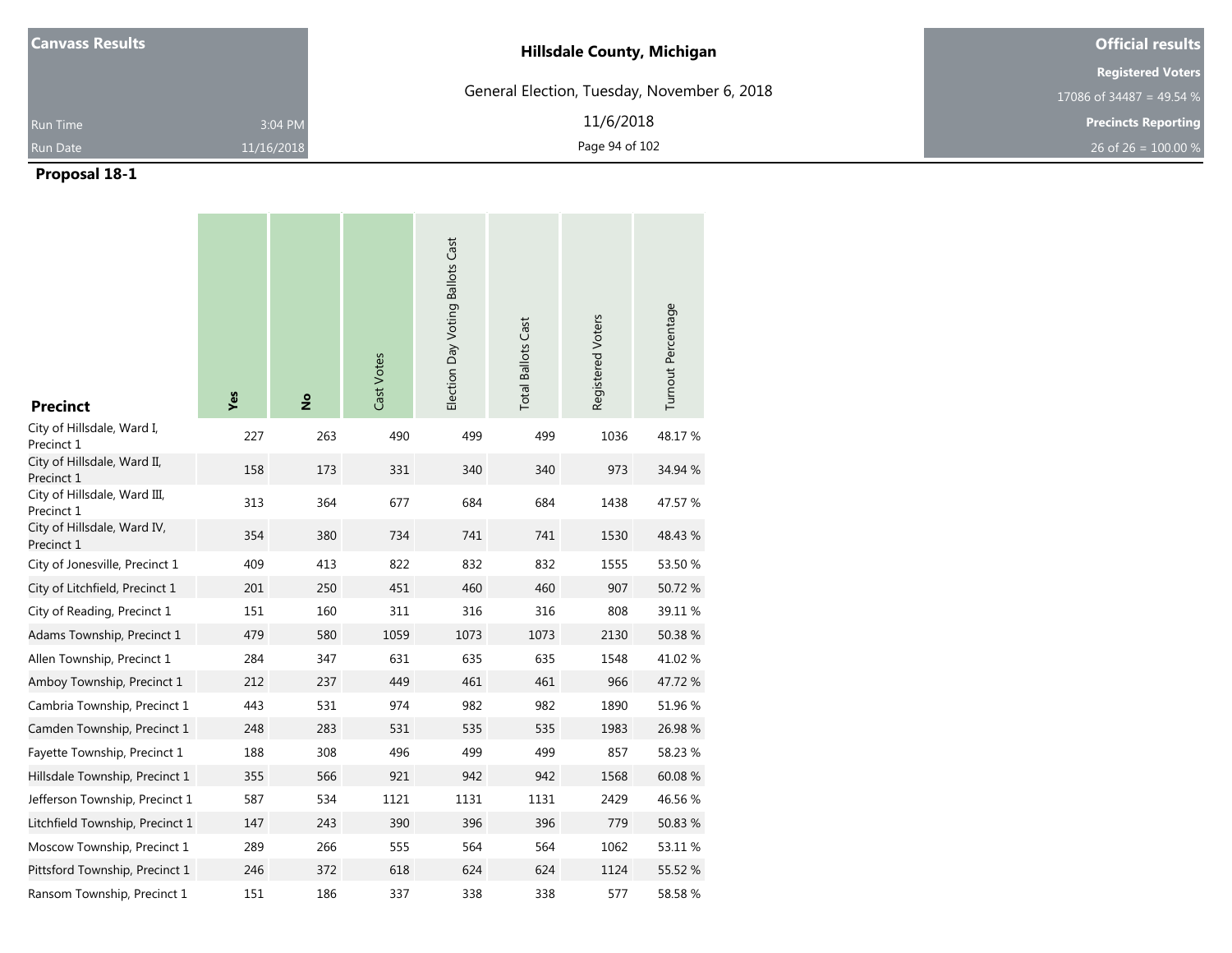| <b>Canvass Results</b> |            | <b>Hillsdale County, Michigan</b>           | <b>Official results</b>    |  |  |
|------------------------|------------|---------------------------------------------|----------------------------|--|--|
|                        |            |                                             | <b>Registered Voters</b>   |  |  |
|                        |            | General Election, Tuesday, November 6, 2018 | 17086 of 34487 = 49.54 %   |  |  |
| <b>Run Time</b>        | 3:04 PM    | 11/6/2018                                   | <b>Precincts Reporting</b> |  |  |
| <b>Run Date</b>        | 11/16/2018 | Page 95 of 102                              | 26 of 26 = $100.00\%$      |  |  |

| <b>Precinct</b>                    | Yes  | $\frac{1}{2}$ | Cast Votes | Election Day Voting Ballots Cast | <b>Total Ballots Cast</b> | Registered Voters | Turnout Percentage |
|------------------------------------|------|---------------|------------|----------------------------------|---------------------------|-------------------|--------------------|
| Reading Township, Precinct 1       | 341  | 406           | 747        | 755                              | 755                       | 1449              | 52.10 %            |
| Scipio Township, Precinct 1        | 324  | 308           | 632        | 636                              | 636                       | 1421              | 44.76%             |
| Somerset Township, Precinct 1      | 547  | 506           | 1053       | 1059                             | 1059                      | 1819              | 58.22 %            |
| Somerset Township, Precinct 2      | 574  | 568           | 1142       | 1151                             | 1151                      | 1852              | 62.15 %            |
| Wheatland Township, Precinct<br>1  | 234  | 281           | 515        | 521                              | 521                       | 961               | 54.21 %            |
| Woodbridge Township,<br>Precinct 1 | 151  | 203           | 354        | 356                              | 356                       | 682               | 52.20 %            |
| Wright Township, Precinct 1        | 214  | 329           | 543        | 556                              | 556                       | 1143              | 48.64 %            |
| <b>Totals</b>                      | 7827 | 9057          | 16884      | 17086                            | 17086                     | 34487             | 49.54 %            |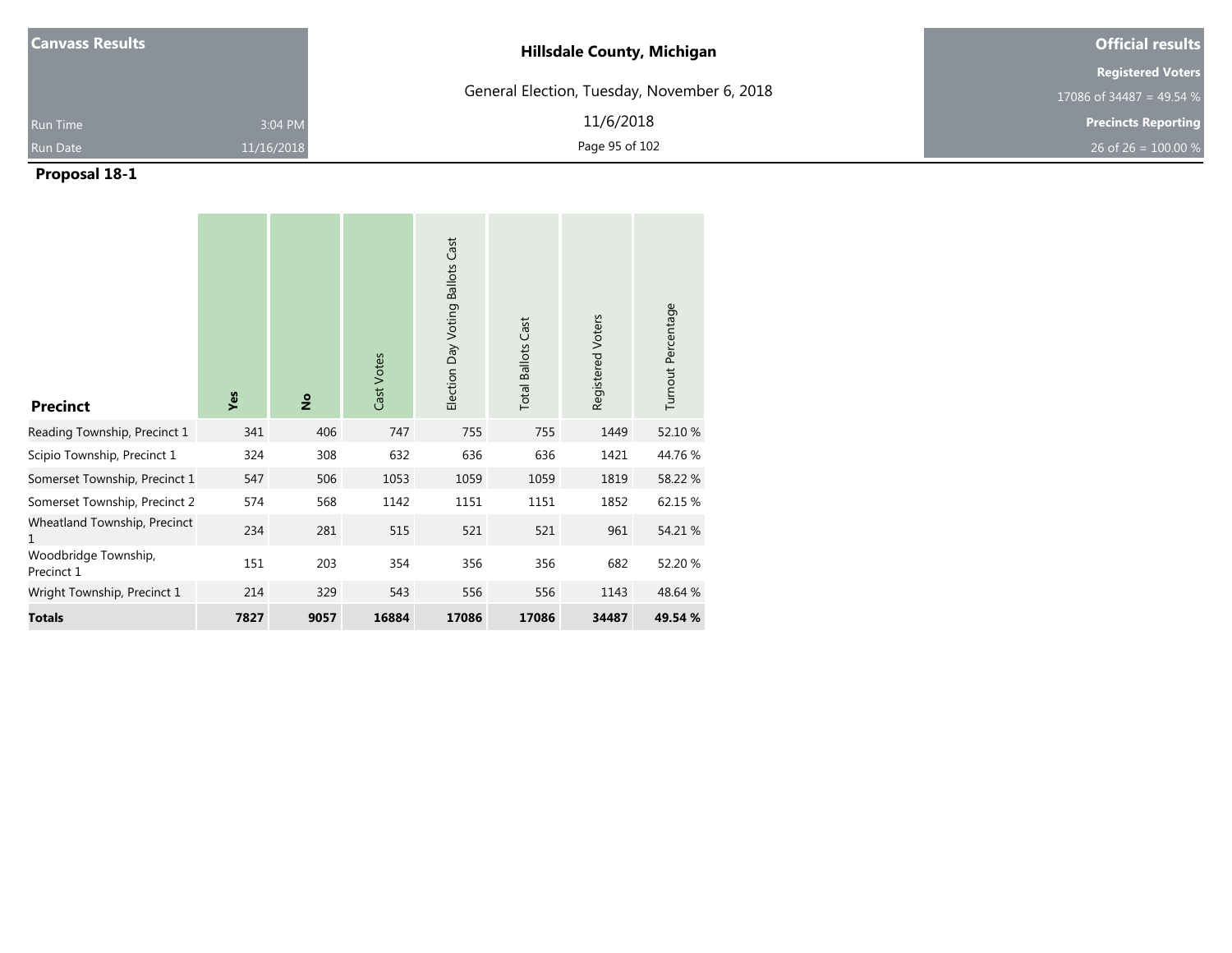| <b>Canvass Results</b> |            | <b>Hillsdale County, Michigan</b>           | <b>Official results</b>    |  |  |
|------------------------|------------|---------------------------------------------|----------------------------|--|--|
|                        |            |                                             | <b>Registered Voters</b>   |  |  |
|                        |            | General Election, Tuesday, November 6, 2018 | 17086 of 34487 = 49.54 %   |  |  |
| <b>Run Time</b>        | 3:04 PM    | 11/6/2018                                   | <b>Precincts Reporting</b> |  |  |
| <b>Run Date</b>        | 11/16/2018 | Page 96 of 102                              | 26 of 26 = $100.00\%$      |  |  |

| <b>Precinct</b>                            | Yes | $\frac{1}{2}$ | Cast Votes | Election Day Voting Ballots Cast | <b>Total Ballots Cast</b> | Registered Voters | Turnout Percentage |
|--------------------------------------------|-----|---------------|------------|----------------------------------|---------------------------|-------------------|--------------------|
| City of Hillsdale, Ward I,<br>Precinct 1   | 225 | 256           | 481        | 499                              | 499                       | 1036              | 48.17%             |
| City of Hillsdale, Ward II,<br>Precinct 1  | 157 | 165           | 322        | 340                              | 340                       | 973               | 34.94 %            |
| City of Hillsdale, Ward III,<br>Precinct 1 | 315 | 343           | 658        | 684                              | 684                       | 1438              | 47.57 %            |
| City of Hillsdale, Ward IV,<br>Precinct 1  | 370 | 342           | 712        | 741                              | 741                       | 1530              | 48.43 %            |
| City of Jonesville, Precinct 1             | 440 | 356           | 796        | 832                              | 832                       | 1555              | 53.50 %            |
| City of Litchfield, Precinct 1             | 218 | 217           | 435        | 460                              | 460                       | 907               | 50.72 %            |
| City of Reading, Precinct 1                | 158 | 146           | 304        | 316                              | 316                       | 808               | 39.11 %            |
| Adams Township, Precinct 1                 | 477 | 565           | 1042       | 1073                             | 1073                      | 2130              | 50.38%             |
| Allen Township, Precinct 1                 | 262 | 355           | 617        | 635                              | 635                       | 1548              | 41.02%             |
| Amboy Township, Precinct 1                 | 210 | 214           | 424        | 461                              | 461                       | 966               | 47.72%             |
| Cambria Township, Precinct 1               | 451 | 505           | 956        | 982                              | 982                       | 1890              | 51.96 %            |
| Camden Township, Precinct 1                | 237 | 274           | 511        | 535                              | 535                       | 1983              | 26.98 %            |
| Fayette Township, Precinct 1               | 241 | 235           | 476        | 499                              | 499                       | 857               | 58.23 %            |
| Hillsdale Township, Precinct 1             | 398 | 496           | 894        | 942                              | 942                       | 1568              | 60.08 %            |
| Jefferson Township, Precinct 1             | 531 | 533           | 1064       | 1131                             | 1131                      | 2429              | 46.56 %            |
| Litchfield Township, Precinct 1            | 161 | 220           | 381        | 396                              | 396                       | 779               | 50.83 %            |
| Moscow Township, Precinct 1                | 274 | 268           | 542        | 564                              | 564                       | 1062              | 53.11 %            |
| Pittsford Township, Precinct 1             | 278 | 325           | 603        | 624                              | 624                       | 1124              | 55.52 %            |
| Ransom Township, Precinct 1                | 133 | 189           | 322        | 338                              | 338                       | 577               | 58.58%             |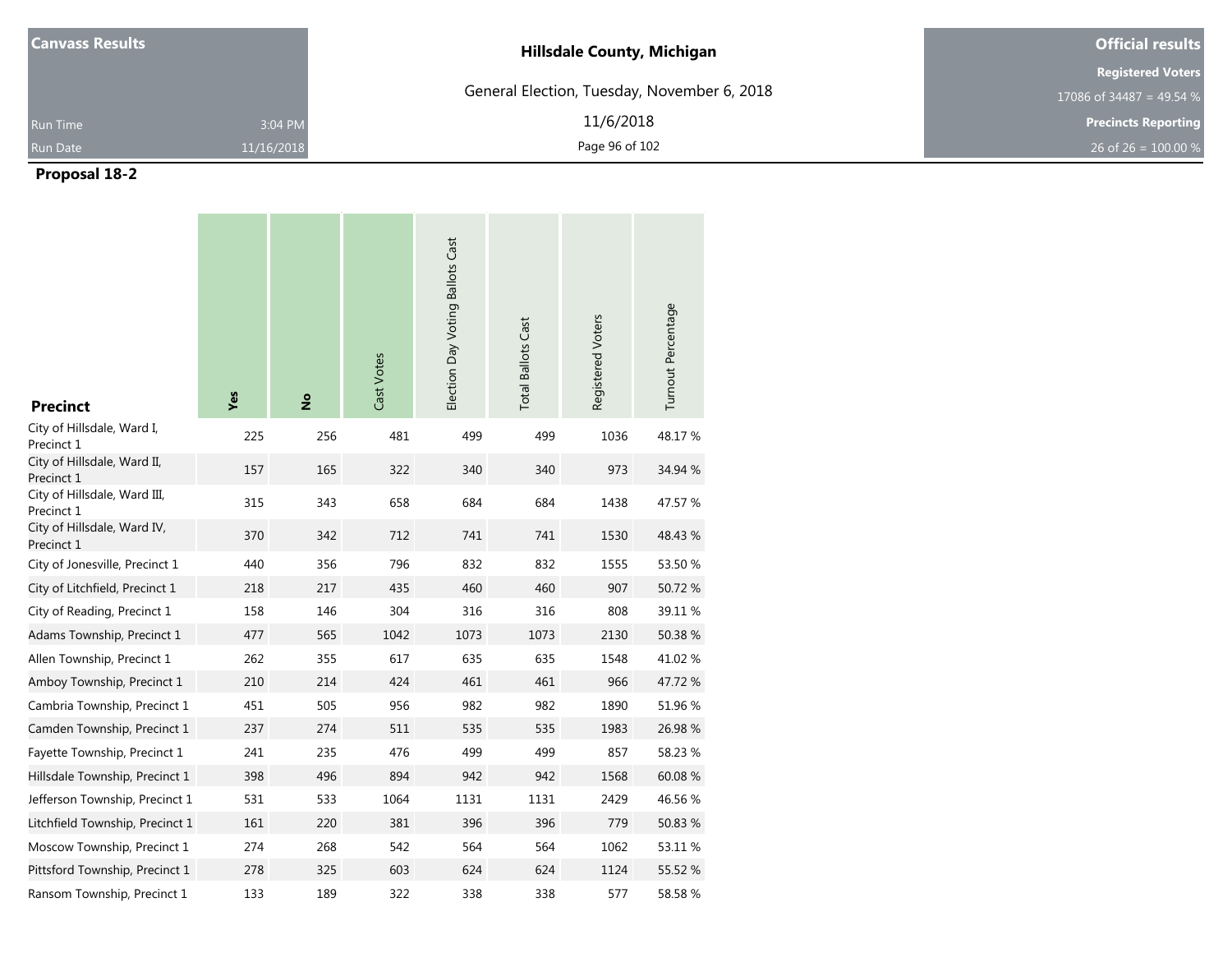| <b>Canvass Results</b> |            | <b>Hillsdale County, Michigan</b>           | <b>Official results</b>    |  |  |
|------------------------|------------|---------------------------------------------|----------------------------|--|--|
|                        |            |                                             | <b>Registered Voters</b>   |  |  |
|                        |            | General Election, Tuesday, November 6, 2018 | 17086 of 34487 = 49.54 %   |  |  |
| <b>Run Time</b>        | 3:04 PM    | 11/6/2018                                   | <b>Precincts Reporting</b> |  |  |
| <b>Run Date</b>        | 11/16/2018 | Page 97 of 102                              | 26 of 26 = $100.00\%$      |  |  |

| <b>Precinct</b>                    | Yes  | $\frac{1}{2}$ | Cast Votes | Election Day Voting Ballots Cast | <b>Total Ballots Cast</b> | Registered Voters | Turnout Percentage |
|------------------------------------|------|---------------|------------|----------------------------------|---------------------------|-------------------|--------------------|
| Reading Township, Precinct 1       | 403  | 320           | 723        | 755                              | 755                       | 1449              | 52.10 %            |
| Scipio Township, Precinct 1        | 295  | 318           | 613        | 636                              | 636                       | 1421              | 44.76%             |
| Somerset Township, Precinct 1      | 570  | 447           | 1017       | 1059                             | 1059                      | 1819              | 58.22 %            |
| Somerset Township, Precinct 2      | 638  | 466           | 1104       | 1151                             | 1151                      | 1852              | 62.15 %            |
| Wheatland Township, Precinct<br>1  | 228  | 269           | 497        | 521                              | 521                       | 961               | 54.21 %            |
| Woodbridge Township,<br>Precinct 1 | 141  | 203           | 344        | 356                              | 356                       | 682               | 52.20 %            |
| Wright Township, Precinct 1        | 229  | 294           | 523        | 556                              | 556                       | 1143              | 48.64 %            |
| <b>Totals</b>                      | 8040 | 8321          | 16361      | 17086                            | 17086                     | 34487             | 49.54 %            |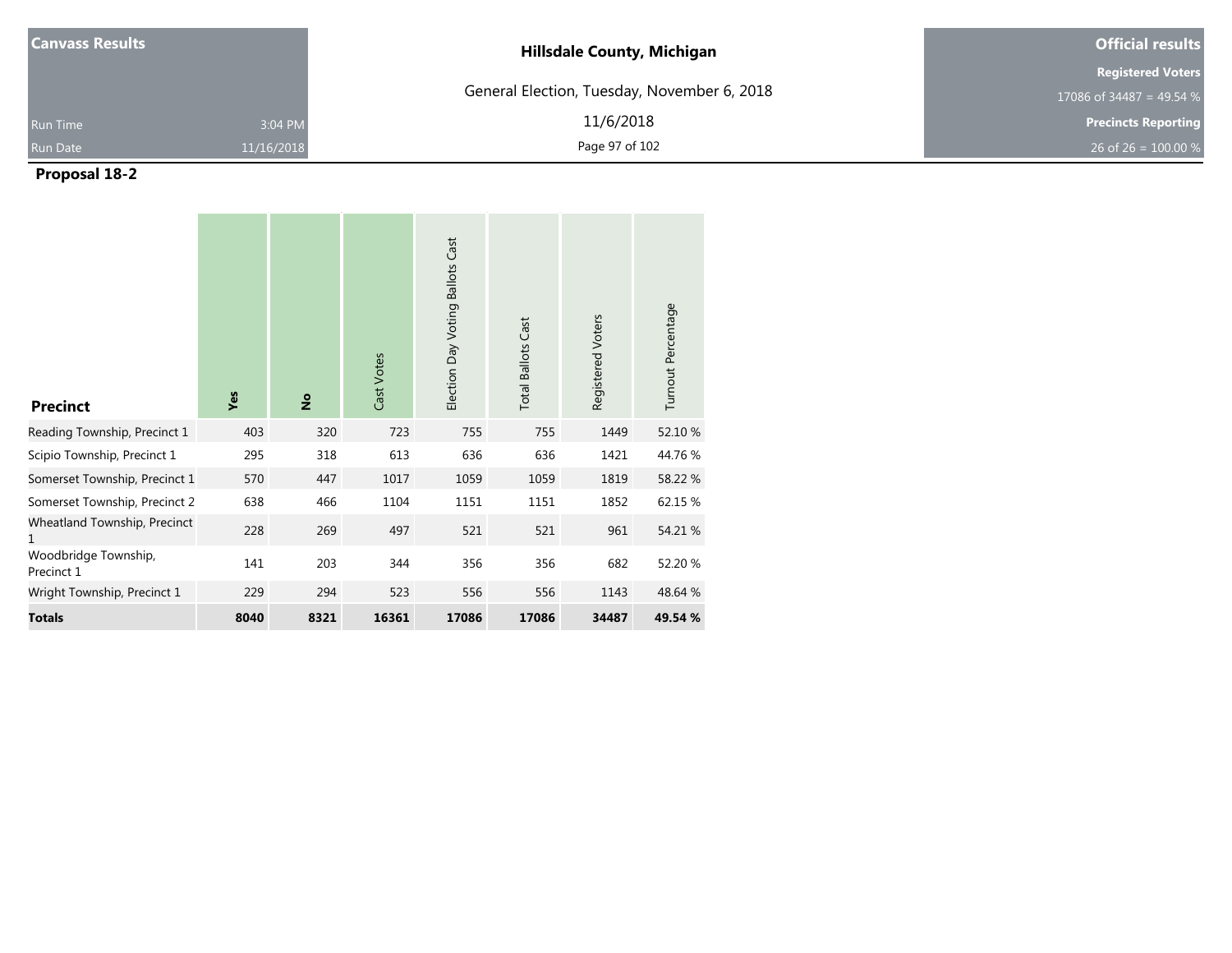| <b>Canvass Results</b> |            | <b>Hillsdale County, Michigan</b>           | <b>Official results</b>    |
|------------------------|------------|---------------------------------------------|----------------------------|
|                        |            |                                             | <b>Registered Voters</b>   |
|                        |            | General Election, Tuesday, November 6, 2018 | 17086 of 34487 = 49.54 %   |
| <b>Run Time</b>        | 3:04 PM    | 11/6/2018                                   | <b>Precincts Reporting</b> |
| <b>Run Date</b>        | 11/16/2018 | Page 98 of 102                              | 26 of 26 = $100.00\%$      |

| <b>Precinct</b>                            | Yes | $\frac{1}{2}$ | Cast Votes | Election Day Voting Ballots Cast | <b>Total Ballots Cast</b> | Registered Voters | Turnout Percentage |
|--------------------------------------------|-----|---------------|------------|----------------------------------|---------------------------|-------------------|--------------------|
| City of Hillsdale, Ward I,<br>Precinct 1   | 242 | 241           | 483        | 499                              | 499                       | 1036              | 48.17%             |
| City of Hillsdale, Ward II,<br>Precinct 1  | 170 | 157           | 327        | 340                              | 340                       | 973               | 34.94 %            |
| City of Hillsdale, Ward III,<br>Precinct 1 | 344 | 319           | 663        | 684                              | 684                       | 1438              | 47.57 %            |
| City of Hillsdale, Ward IV,<br>Precinct 1  | 400 | 324           | 724        | 741                              | 741                       | 1530              | 48.43 %            |
| City of Jonesville, Precinct 1             | 457 | 355           | 812        | 832                              | 832                       | 1555              | 53.50 %            |
| City of Litchfield, Precinct 1             | 234 | 209           | 443        | 460                              | 460                       | 907               | 50.72 %            |
| City of Reading, Precinct 1                | 207 | 101           | 308        | 316                              | 316                       | 808               | 39.11 %            |
| Adams Township, Precinct 1                 | 520 | 535           | 1055       | 1073                             | 1073                      | 2130              | 50.38%             |
| Allen Township, Precinct 1                 | 301 | 319           | 620        | 635                              | 635                       | 1548              | 41.02%             |
| Amboy Township, Precinct 1                 | 221 | 221           | 442        | 461                              | 461                       | 966               | 47.72%             |
| Cambria Township, Precinct 1               | 461 | 502           | 963        | 982                              | 982                       | 1890              | 51.96 %            |
| Camden Township, Precinct 1                | 278 | 238           | 516        | 535                              | 535                       | 1983              | 26.98 %            |
| Fayette Township, Precinct 1               | 231 | 258           | 489        | 499                              | 499                       | 857               | 58.23 %            |
| Hillsdale Township, Precinct 1             | 459 | 446           | 905        | 942                              | 942                       | 1568              | 60.08 %            |
| Jefferson Township, Precinct 1             | 593 | 498           | 1091       | 1131                             | 1131                      | 2429              | 46.56 %            |
| Litchfield Township, Precinct 1            | 177 | 207           | 384        | 396                              | 396                       | 779               | 50.83 %            |
| Moscow Township, Precinct 1                | 305 | 240           | 545        | 564                              | 564                       | 1062              | 53.11 %            |
| Pittsford Township, Precinct 1             | 293 | 317           | 610        | 624                              | 624                       | 1124              | 55.52 %            |
| Ransom Township, Precinct 1                | 153 | 177           | 330        | 338                              | 338                       | 577               | 58.58%             |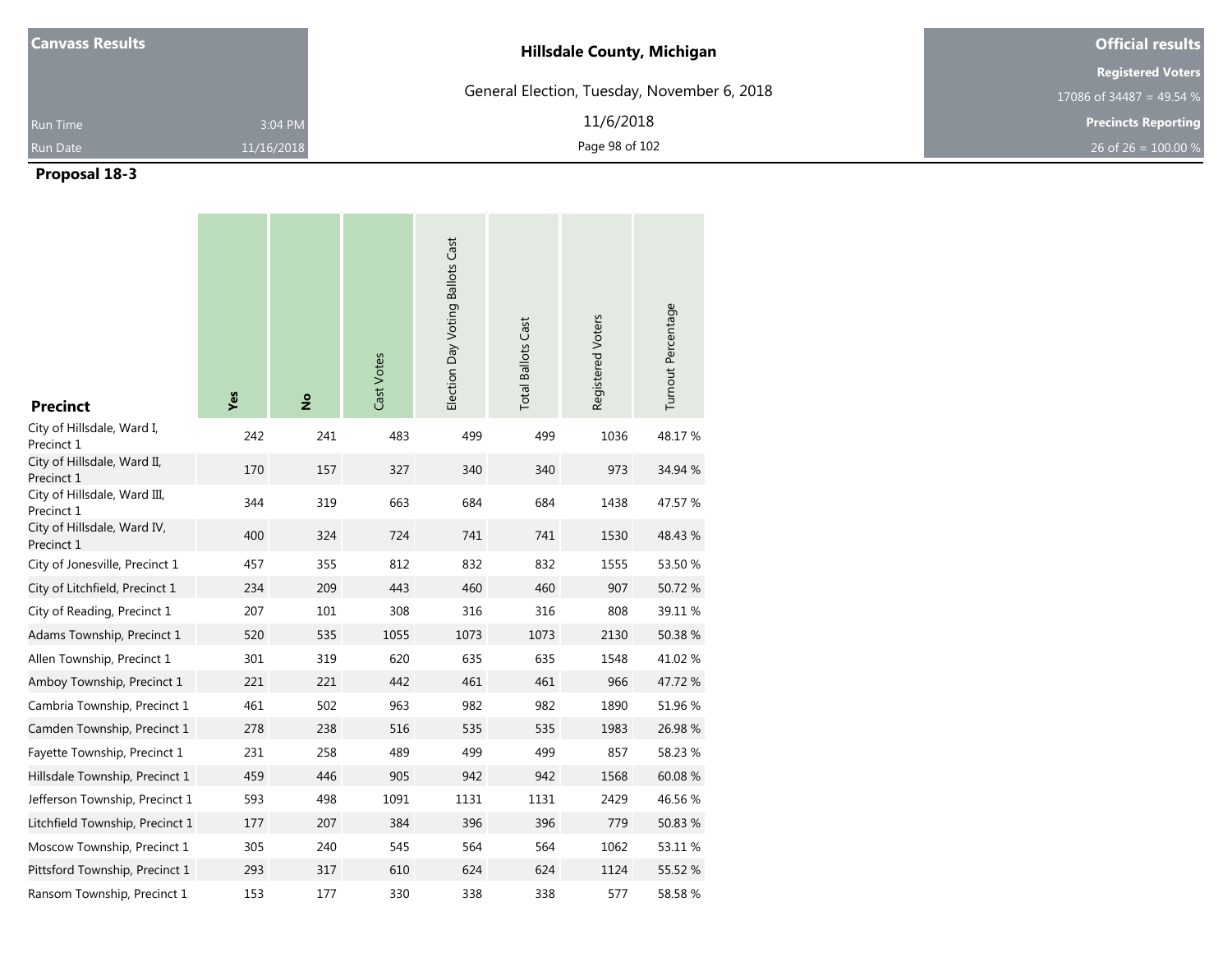| <b>Canvass Results</b> |            | <b>Hillsdale County, Michigan</b>           | <b>Official results</b>    |  |  |
|------------------------|------------|---------------------------------------------|----------------------------|--|--|
|                        |            |                                             | <b>Registered Voters</b>   |  |  |
|                        |            | General Election, Tuesday, November 6, 2018 | 17086 of 34487 = 49.54 %   |  |  |
| <b>Run Time</b>        | 3:04 PM    | 11/6/2018                                   | <b>Precincts Reporting</b> |  |  |
| <b>Run Date</b>        | 11/16/2018 | Page 99 of 102                              | 26 of 26 = $100.00\%$      |  |  |

| <b>Precinct</b>                    | Yes  | $\frac{1}{2}$ | Cast Votes | Election Day Voting Ballots Cast | <b>Total Ballots Cast</b> | Registered Voters | Turnout Percentage |
|------------------------------------|------|---------------|------------|----------------------------------|---------------------------|-------------------|--------------------|
| Reading Township, Precinct 1       | 401  | 333           | 734        | 755                              | 755                       | 1449              | 52.10 %            |
| Scipio Township, Precinct 1        | 340  | 285           | 625        | 636                              | 636                       | 1421              | 44.76%             |
| Somerset Township, Precinct 1      | 651  | 385           | 1036       | 1059                             | 1059                      | 1819              | 58.22 %            |
| Somerset Township, Precinct 2      | 679  | 448           | 1127       | 1151                             | 1151                      | 1852              | 62.15 %            |
| Wheatland Township, Precinct<br>1  | 273  | 240           | 513        | 521                              | 521                       | 961               | 54.21 %            |
| Woodbridge Township,<br>Precinct 1 | 175  | 170           | 345        | 356                              | 356                       | 682               | 52.20 %            |
| Wright Township, Precinct 1        | 260  | 279           | 539        | 556                              | 556                       | 1143              | 48.64 %            |
| <b>Totals</b>                      | 8825 | 7804          | 16629      | 17086                            | 17086                     | 34487             | 49.54 %            |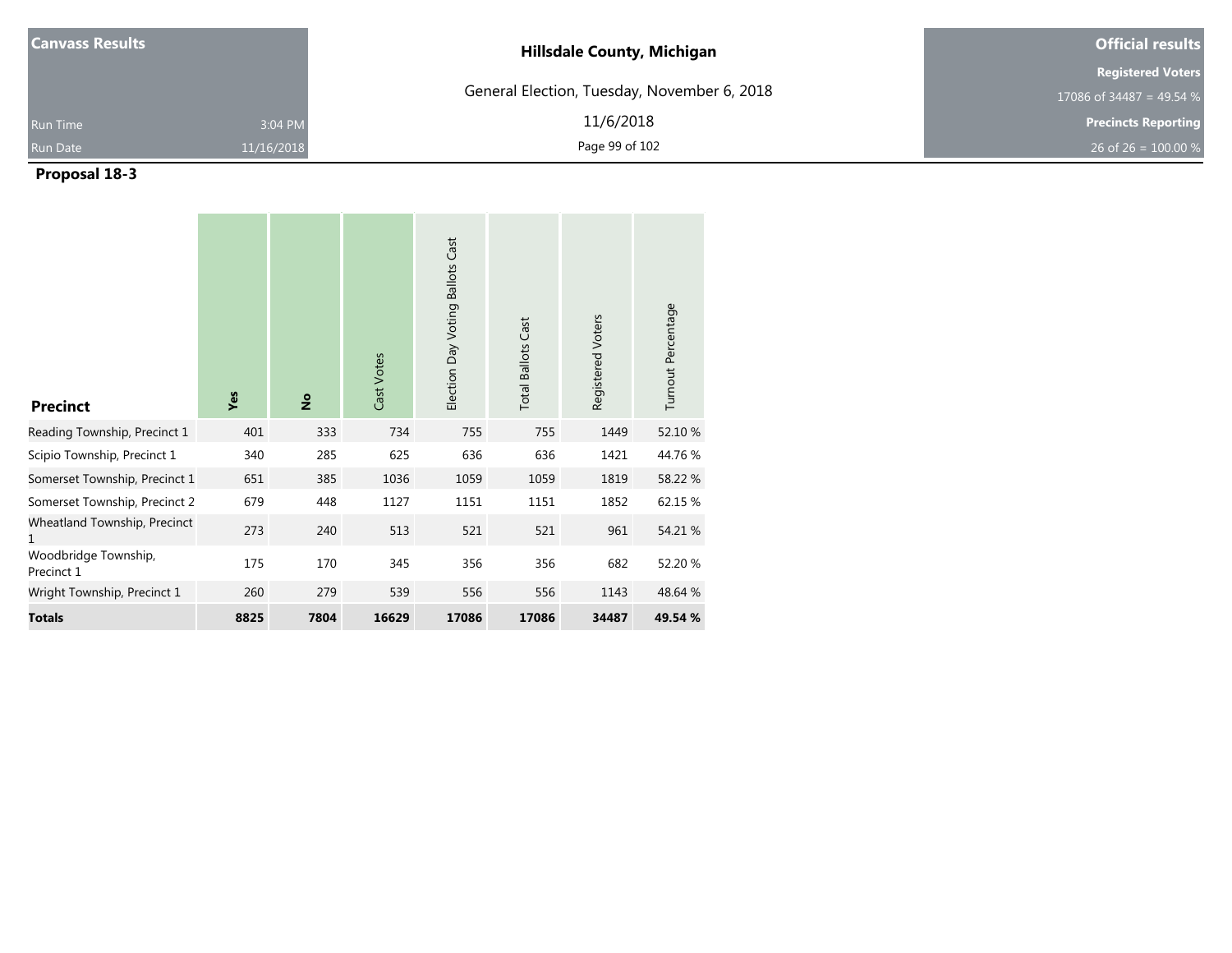| <b>Canvass Results</b>        | <b>Hillsdale County, Michigan</b>           | <b>Official results</b>    |  |
|-------------------------------|---------------------------------------------|----------------------------|--|
|                               |                                             | <b>Registered Voters</b>   |  |
|                               | General Election, Tuesday, November 6, 2018 | 17086 of 34487 = 49.54 %   |  |
| 3:04 PM<br><b>Run Time</b>    | 11/6/2018                                   | <b>Precincts Reporting</b> |  |
| <b>Run Date</b><br>11/16/2018 | Page 100 of 102                             | 26 of 26 = $100.00\%$      |  |

**Roads and Bridges Millage Proposal**

| <b>Precinct</b>                    | Yes | $\overset{\mathtt{o}}{z}$ | Cast Votes | Election Day Voting Ballots Cast | <b>Total Ballots Cast</b> | Registered Voters | Turnout Percentage |
|------------------------------------|-----|---------------------------|------------|----------------------------------|---------------------------|-------------------|--------------------|
| Woodbridge Township,<br>Precinct 1 | 194 | 152                       | 346        | 356                              | 356                       | 682               | 52.20 %            |
| <b>Totals</b>                      | 194 | 152                       | 346        | 356                              | 356                       | 682               | 52.20 %            |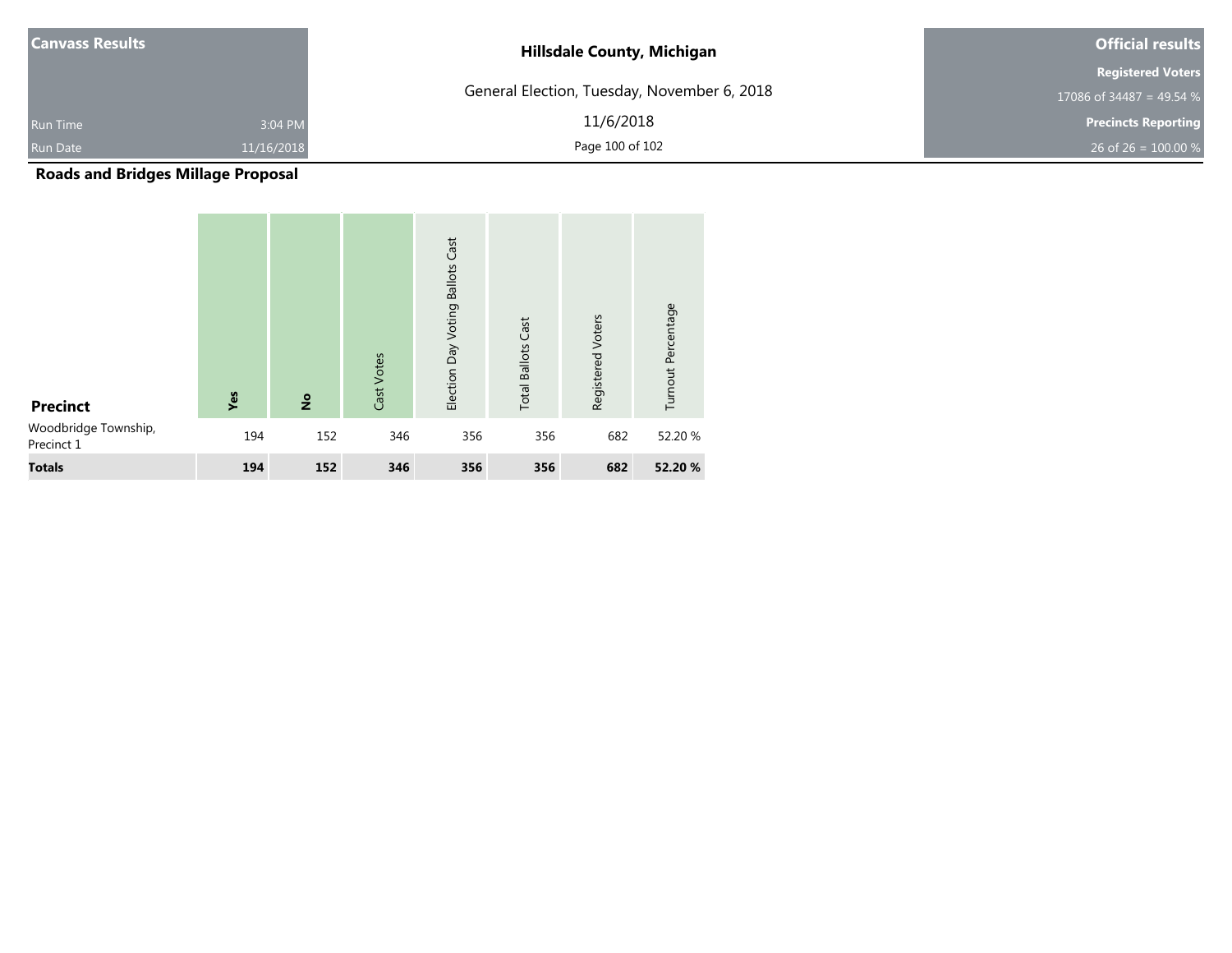| <b>Canvass Results</b> |            | <b>Hillsdale County, Michigan</b>           | <b>Official results</b>    |  |  |
|------------------------|------------|---------------------------------------------|----------------------------|--|--|
|                        |            |                                             | <b>Registered Voters</b>   |  |  |
|                        |            | General Election, Tuesday, November 6, 2018 | 17086 of 34487 = 49.54 %   |  |  |
| <b>Run Time</b>        | 3:04 PM    | 11/6/2018                                   | <b>Precincts Reporting</b> |  |  |
| <b>Run Date</b>        | 11/16/2018 | Page 101 of 102                             | 26 of 26 = $100.00\%$      |  |  |

# **Operating Millage Proposal**

| <b>Precinct</b>             | Yes | $\frac{1}{2}$ | Cast Votes | <b>Voting Ballots Cast</b><br>Election Day | <b>Total Ballots Cast</b> | Registered Voters | Turnout Percentage |
|-----------------------------|-----|---------------|------------|--------------------------------------------|---------------------------|-------------------|--------------------|
| Moscow Township, Precinct 1 | 232 | 311           | 543        | 564                                        | 564                       | 1062              | 53.11 %            |
| <b>Totals</b>               | 232 | 311           | 543        | 564                                        | 564                       | 1062              | 53.11%             |